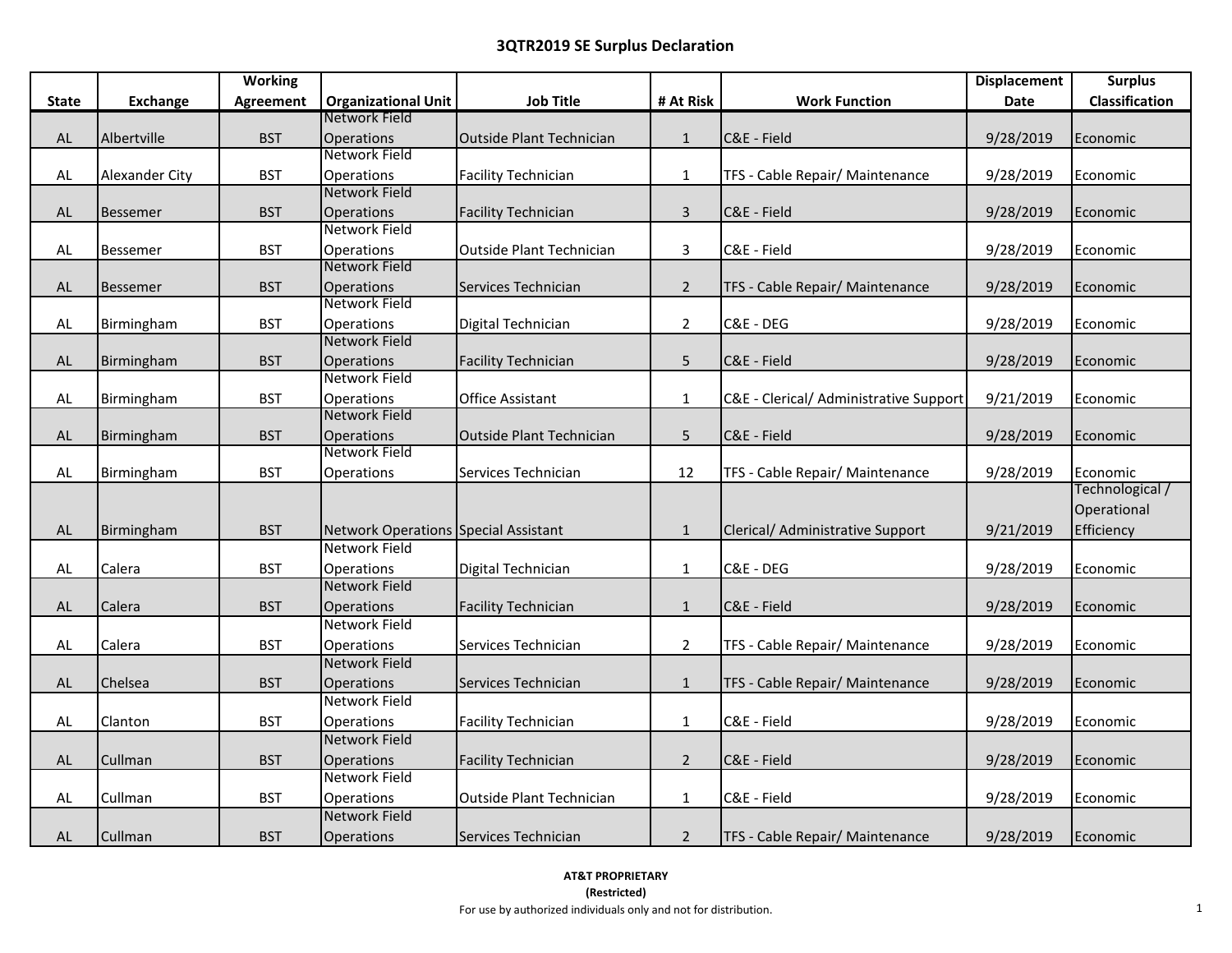|               |                 | <b>Working</b>   |                            |                                 |                |                                        | <b>Displacement</b> | <b>Surplus</b>  |
|---------------|-----------------|------------------|----------------------------|---------------------------------|----------------|----------------------------------------|---------------------|-----------------|
| <b>State</b>  | <b>Exchange</b> | <b>Agreement</b> | <b>Organizational Unit</b> | <b>Job Title</b>                | # At Risk      | <b>Work Function</b>                   | Date                | Classification  |
|               |                 |                  | Network Field              |                                 |                |                                        |                     |                 |
| $\mathsf{AL}$ | Decatur         | <b>BST</b>       | Operations                 | <b>Facility Technician</b>      | $\mathbf{1}$   | C&E - Field                            | 9/28/2019           | Economic        |
|               |                 |                  | <b>Network Field</b>       |                                 |                |                                        |                     |                 |
| AL            | Decatur         | <b>BST</b>       | Operations                 | <b>Facility Technician</b>      | $\mathbf{1}$   | TFS - Cable Repair/ Maintenance        | 9/28/2019           | Economic        |
|               |                 |                  |                            |                                 |                |                                        |                     | Technological / |
|               |                 |                  | Network Field              |                                 |                |                                        |                     | Operational     |
| AL            | Decatur         | <b>BST</b>       | Operations                 | <b>Office Assistant</b>         | $\mathbf{1}$   | TFS - Clerical/ Administrative Support | 9/21/2019           | Efficiency      |
|               |                 |                  | <b>Network Field</b>       |                                 |                |                                        |                     |                 |
| $\mathsf{AL}$ | Decatur         | <b>BST</b>       | Operations                 | Outside Plant Technician        | $\mathbf{1}$   | C&E - Field                            | 9/28/2019           | Economic        |
|               |                 |                  | <b>Network Field</b>       |                                 |                |                                        |                     |                 |
| AL            | Demopolis       | <b>BST</b>       | Operations                 | Outside Plant Technician        | $\mathbf{1}$   | C&E - Field                            | 9/28/2019           | Economic        |
|               |                 |                  | <b>Network Field</b>       |                                 |                |                                        |                     |                 |
| $\mathsf{AL}$ | Gadsden         | <b>BST</b>       | Operations                 | <b>Facility Technician</b>      | $2^{\circ}$    | C&E - Field                            | 9/28/2019           | Economic        |
|               |                 |                  | <b>Network Field</b>       |                                 |                |                                        |                     |                 |
| $\mathsf{AL}$ | Gadsden         | <b>BST</b>       | Operations                 | <b>Outside Plant Technician</b> | 4              | C&E - Field                            | 9/28/2019           | Economic        |
|               |                 |                  | <b>Network Field</b>       |                                 |                |                                        |                     |                 |
| $\mathsf{AL}$ | Gadsden         | <b>BST</b>       | Operations                 | Services Technician             | $\overline{2}$ | TFS - Cable Repair/ Maintenance        | 9/28/2019           | Economic        |
|               |                 |                  | <b>Network Field</b>       |                                 |                |                                        |                     |                 |
| AL            | Gardendale      | <b>BST</b>       | <b>Operations</b>          | <b>Facility Technician</b>      | 3              | C&E - Field                            | 9/28/2019           | Economic        |
|               |                 |                  | <b>Network Field</b>       |                                 |                |                                        |                     |                 |
| $\mathsf{AL}$ | Gardendale      | <b>BST</b>       | Operations                 | <b>Outside Plant Technician</b> | $\overline{2}$ | C&E - Field                            | 9/28/2019           | Economic        |
|               |                 |                  | Network Field              |                                 |                |                                        |                     |                 |
| AL            | Gardendale      | <b>BST</b>       | Operations                 | Services Technician             | $\mathbf{1}$   | TFS - Cable Repair/ Maintenance        | 9/28/2019           | Economic        |
|               |                 |                  | <b>Network Field</b>       |                                 |                |                                        |                     |                 |
| AL            | Huntsville      | <b>BST</b>       | Operations                 | <b>Facility Technician</b>      | $2^{\circ}$    | C&E - Field                            | 9/28/2019           | Economic        |
|               |                 |                  | <b>Network Field</b>       |                                 |                |                                        |                     |                 |
| AL            | Huntsville      | <b>BST</b>       | Operations                 | <b>Outside Plant Technician</b> | $\overline{2}$ | C&E - Field                            | 9/28/2019           | Economic        |
|               |                 |                  | <b>Network Field</b>       |                                 |                |                                        |                     |                 |
| AL            | Jackson         | <b>BST</b>       | <b>Operations</b>          | <b>Facility Technician</b>      | $\mathbf{1}$   | C&E - Field                            | 9/28/2019           | Economic        |
|               |                 |                  | <b>Network Field</b>       |                                 |                |                                        |                     |                 |
| AL            | Jackson         | <b>BST</b>       | Operations                 | Services Technician             | $\mathbf{1}$   | TFS - Cable Repair/ Maintenance        | 9/28/2019           | Economic        |
|               |                 |                  | <b>Network Field</b>       |                                 |                |                                        |                     |                 |
| AL            | Jasper          | <b>BST</b>       | Operations                 | Outside Plant Technician        | $\mathbf{1}$   | C&E - Field                            | 9/28/2019           | Economic        |
|               |                 |                  | <b>Network Field</b>       |                                 |                |                                        |                     |                 |
| $\mathsf{AL}$ | Mobile          | <b>BST</b>       | Operations                 | <b>Facility Technician</b>      | $\mathbf{1}$   | C&E - Field                            | 9/28/2019           | Economic        |
|               |                 |                  | <b>Network Field</b>       |                                 |                |                                        |                     |                 |
| $\mathsf{AL}$ | Mobile          | <b>BST</b>       | <b>Operations</b>          | Outside Plant Technician        | 4              | C&E - Field                            | 9/28/2019           | Economic        |
|               |                 |                  | <b>Network Field</b>       |                                 |                |                                        |                     |                 |
| AL            | Mobile          | <b>BST</b>       | Operations                 | Services Technician             | $\overline{7}$ | TFS - Cable Repair/ Maintenance        | 9/28/2019           | Economic        |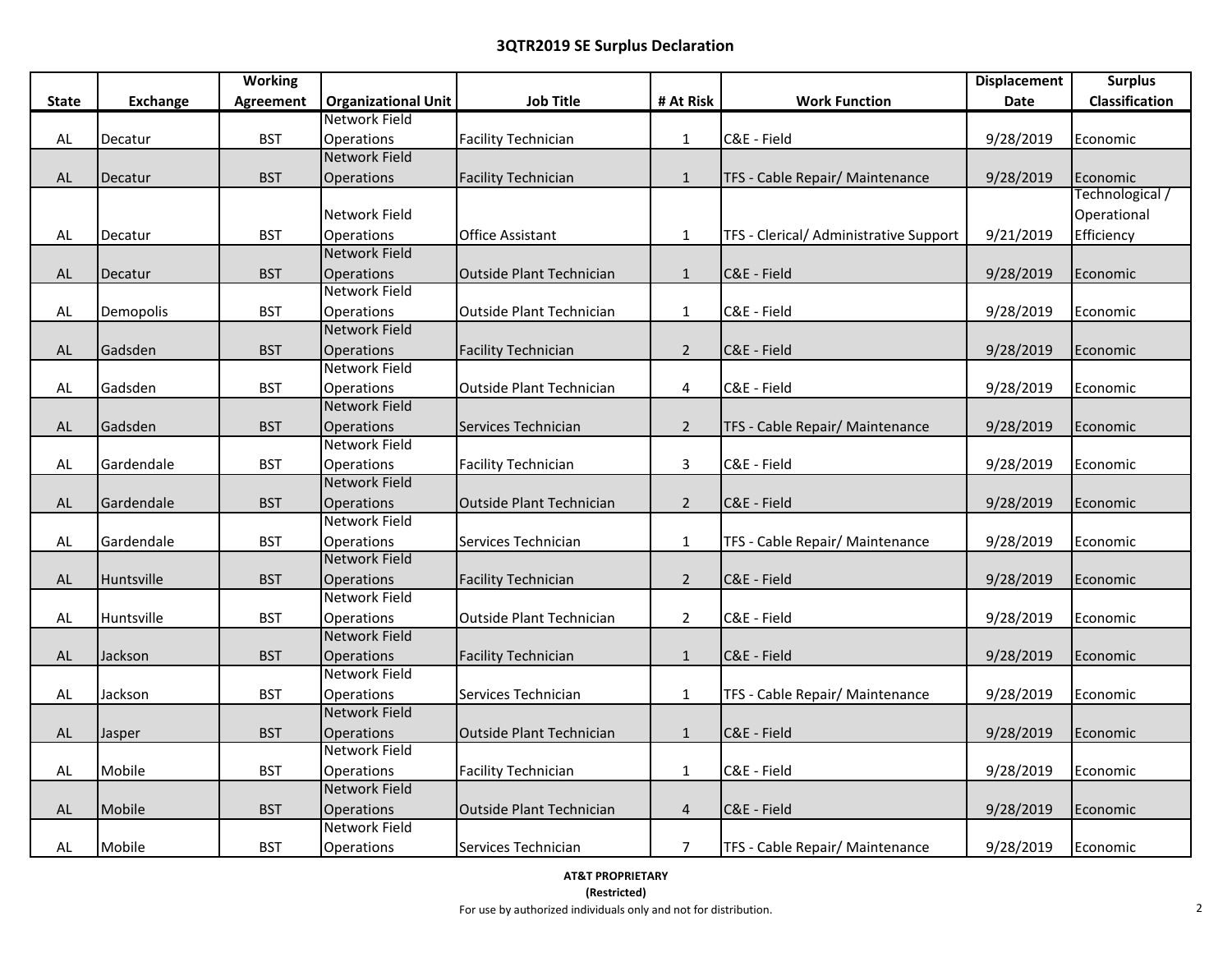|               |                      | <b>Working</b> |                            |                                 |                |                                        | <b>Displacement</b> | <b>Surplus</b> |
|---------------|----------------------|----------------|----------------------------|---------------------------------|----------------|----------------------------------------|---------------------|----------------|
| <b>State</b>  | <b>Exchange</b>      | Agreement      | <b>Organizational Unit</b> | <b>Job Title</b>                | # At Risk      | <b>Work Function</b>                   | Date                | Classification |
|               |                      |                | <b>Network Field</b>       |                                 |                |                                        |                     |                |
| AL            | Montgomery           | <b>BST</b>     | Operations                 | <b>Office Assistant</b>         | $\mathbf{1}$   | C&E - Clerical/ Administrative Support | 9/21/2019           | Economic       |
|               |                      |                | <b>Network Field</b>       |                                 |                |                                        |                     |                |
| $\mathsf{AL}$ | Montgomery           | <b>BST</b>     | Operations                 | Services Technician             | $\overline{3}$ | TFS - Cable Repair/ Maintenance        | 9/28/2019           | Economic       |
|               |                      |                | <b>Network Field</b>       |                                 |                |                                        |                     |                |
| $\mathsf{AL}$ | Mount Vernon         | <b>BST</b>     | Operations                 | <b>Facility Technician</b>      | $\mathbf{1}$   | TFS - Cable Repair/ Maintenance        | 9/28/2019           | Economic       |
|               |                      |                | Network Field              |                                 |                |                                        |                     |                |
| AL            | Opelika              | <b>BST</b>     | Operations                 | Digital Technician              | $\mathbf{1}$   | C&E - DEG                              | 9/28/2019           | Economic       |
|               |                      |                | <b>Network Field</b>       |                                 |                |                                        |                     |                |
| AL            | Opelika              | <b>BST</b>     | Operations                 | Services Technician             | $\mathbf{1}$   | TFS - Cable Repair/ Maintenance        | 9/28/2019           | Economic       |
|               |                      |                | <b>Network Field</b>       |                                 |                |                                        |                     |                |
| AL            | <b>Phenix City</b>   | <b>BST</b>     | Operations                 | Services Technician             | $\overline{2}$ | TFS - Cable Repair/ Maintenance        | 9/28/2019           | Economic       |
|               |                      |                | <b>Network Field</b>       |                                 |                |                                        |                     |                |
| $\mathsf{AL}$ | Prattville           | <b>BST</b>     | Operations                 | <b>Facility Technician</b>      | $2^{\circ}$    | TFS - Cable Repair/ Maintenance        | 9/28/2019           | Economic       |
|               |                      |                | Network Field              |                                 |                |                                        |                     |                |
| AL            | Prattville           | <b>BST</b>     | Operations                 | Services Technician             | $\mathbf{1}$   | TFS - Cable Repair/ Maintenance        | 9/28/2019           | Economic       |
|               |                      |                | Network Field              |                                 |                |                                        |                     |                |
| $\mathsf{AL}$ | Selma                | <b>BST</b>     | Operations                 | Digital Technician              | $\mathbf{1}$   | C&E - DEG                              | 9/28/2019           | Economic       |
|               |                      |                | <b>Network Field</b>       |                                 |                |                                        |                     |                |
| AL            | Sheffield            | <b>BST</b>     | Operations                 | <b>Facility Technician</b>      | $\mathbf{1}$   | C&E - Field                            | 9/28/2019           | Economic       |
|               |                      |                | <b>Network Field</b>       |                                 |                |                                        |                     |                |
| $\mathsf{AL}$ | Sheffield            | <b>BST</b>     | Operations                 | <b>Outside Plant Technician</b> | $\mathbf{1}$   | C&E - Field                            | 9/28/2019           | Economic       |
|               |                      |                | Network Field              |                                 |                |                                        |                     |                |
| AL            | Talladega            | <b>BST</b>     | Operations                 | <b>Facility Technician</b>      | $\mathbf{1}$   | C&E - Field                            | 9/28/2019           | Economic       |
|               |                      |                | <b>Network Field</b>       |                                 |                |                                        |                     |                |
| $\mathsf{AL}$ | Tuscaloosa           | <b>BST</b>     | <b>Operations</b>          | <b>Facility Technician</b>      | $\mathbf{1}$   | C&E - Field                            | 9/28/2019           | Economic       |
|               |                      |                | <b>Network Field</b>       |                                 |                |                                        |                     |                |
| AL            | Tuscaloosa           | <b>BST</b>     | <b>Operations</b>          | <b>Outside Plant Technician</b> | 3              | C&E - Field                            | 9/28/2019           | Economic       |
|               |                      |                | Network Field              |                                 |                |                                        |                     |                |
| $\mathsf{AL}$ | Tuscaloosa           | <b>BST</b>     | Operations                 | Services Technician             | $\mathbf{1}$   | TFS - Cable Repair/ Maintenance        | 9/28/2019           | Economic       |
|               |                      |                | Network Field              |                                 |                |                                        |                     |                |
| FL            | <b>Boca Raton</b>    | <b>BST</b>     | Operations                 | <b>Facility Technician</b>      | $\overline{2}$ | TFS - Cable Repair/ Maintenance        | 9/28/2019           | Economic       |
|               |                      |                | <b>Network Field</b>       |                                 |                |                                        |                     |                |
| $\mathsf{FL}$ | Boca Raton           | <b>BST</b>     | Operations                 | Services Technician             | $\overline{3}$ | TFS - Cable Repair/ Maintenance        | 9/28/2019           | Economic       |
|               |                      |                | Network Field              |                                 |                |                                        |                     |                |
| FL            | <b>Boynton Beach</b> | <b>BST</b>     | Operations                 | <b>Facility Technician</b>      | 11             | C&E - Field                            | 9/28/2019           | Economic       |
|               |                      |                | <b>Network Field</b>       |                                 |                |                                        |                     |                |
| FL.           | <b>Boynton Beach</b> | <b>BST</b>     | Operations                 | Services Technician             | $\mathbf{1}$   | TFS - Cable Repair/ Maintenance        | 9/28/2019           | Economic       |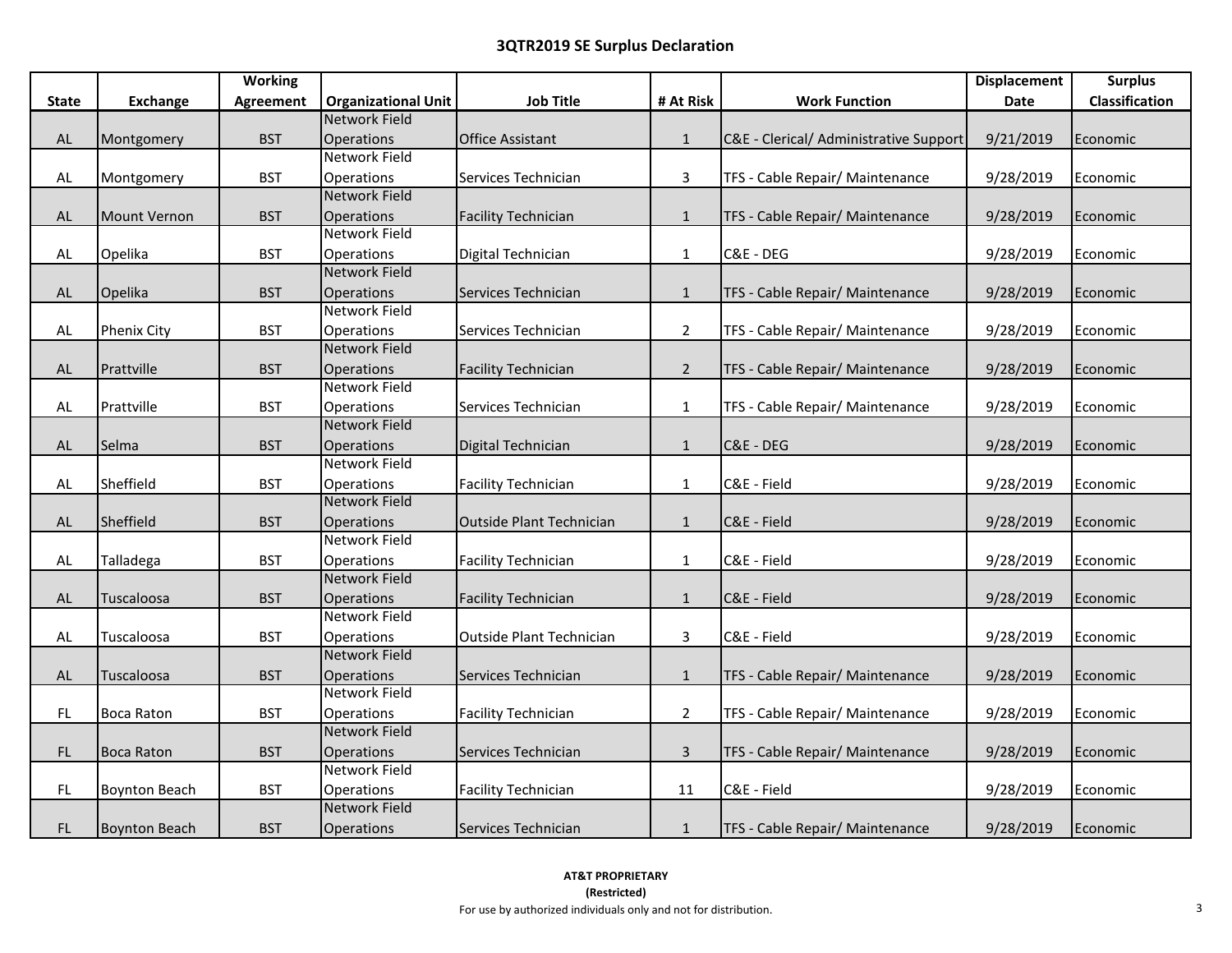|                                                                         |                                                                                                                                                                                  | <b>Working</b>                                                                                                                                         |                                                                                                                                                                                                                                                                                                                                                                                                           |                                                                                                                                                                                                                                                                                                    |                                                                                                                                                                |                                                                                                                                                                                                                                                         | <b>Displacement</b>                                                                                                                         | <b>Surplus</b>                                                                                                                                                       |
|-------------------------------------------------------------------------|----------------------------------------------------------------------------------------------------------------------------------------------------------------------------------|--------------------------------------------------------------------------------------------------------------------------------------------------------|-----------------------------------------------------------------------------------------------------------------------------------------------------------------------------------------------------------------------------------------------------------------------------------------------------------------------------------------------------------------------------------------------------------|----------------------------------------------------------------------------------------------------------------------------------------------------------------------------------------------------------------------------------------------------------------------------------------------------|----------------------------------------------------------------------------------------------------------------------------------------------------------------|---------------------------------------------------------------------------------------------------------------------------------------------------------------------------------------------------------------------------------------------------------|---------------------------------------------------------------------------------------------------------------------------------------------|----------------------------------------------------------------------------------------------------------------------------------------------------------------------|
| <b>State</b>                                                            | <b>Exchange</b>                                                                                                                                                                  | <b>Agreement</b>                                                                                                                                       | <b>Organizational Unit</b>                                                                                                                                                                                                                                                                                                                                                                                | <b>Job Title</b>                                                                                                                                                                                                                                                                                   | # At Risk                                                                                                                                                      | <b>Work Function</b>                                                                                                                                                                                                                                    | Date                                                                                                                                        | Classification                                                                                                                                                       |
|                                                                         |                                                                                                                                                                                  |                                                                                                                                                        | Network Field                                                                                                                                                                                                                                                                                                                                                                                             |                                                                                                                                                                                                                                                                                                    |                                                                                                                                                                |                                                                                                                                                                                                                                                         |                                                                                                                                             |                                                                                                                                                                      |
| FL                                                                      | Cocoa                                                                                                                                                                            | <b>BST</b>                                                                                                                                             | Operations                                                                                                                                                                                                                                                                                                                                                                                                | <b>Facility Technician</b>                                                                                                                                                                                                                                                                         | $\overline{3}$                                                                                                                                                 | C&E - Field                                                                                                                                                                                                                                             | 9/28/2019                                                                                                                                   | Economic                                                                                                                                                             |
|                                                                         |                                                                                                                                                                                  |                                                                                                                                                        | <b>Network Field</b>                                                                                                                                                                                                                                                                                                                                                                                      |                                                                                                                                                                                                                                                                                                    |                                                                                                                                                                |                                                                                                                                                                                                                                                         |                                                                                                                                             |                                                                                                                                                                      |
| FL                                                                      | Cocoa                                                                                                                                                                            | <b>BST</b>                                                                                                                                             | Operations                                                                                                                                                                                                                                                                                                                                                                                                | <b>Outside Plant Technician</b>                                                                                                                                                                                                                                                                    | $\mathbf{3}$                                                                                                                                                   | C&E - Field                                                                                                                                                                                                                                             | 9/28/2019                                                                                                                                   | Economic                                                                                                                                                             |
|                                                                         |                                                                                                                                                                                  |                                                                                                                                                        | <b>Network Field</b>                                                                                                                                                                                                                                                                                                                                                                                      |                                                                                                                                                                                                                                                                                                    |                                                                                                                                                                |                                                                                                                                                                                                                                                         |                                                                                                                                             |                                                                                                                                                                      |
| <b>FL</b>                                                               | Daytona Beach                                                                                                                                                                    | <b>BST</b>                                                                                                                                             | Operations                                                                                                                                                                                                                                                                                                                                                                                                | <b>Facility Technician</b>                                                                                                                                                                                                                                                                         | 5                                                                                                                                                              | C&E - Field                                                                                                                                                                                                                                             | 9/28/2019                                                                                                                                   | Economic                                                                                                                                                             |
|                                                                         |                                                                                                                                                                                  |                                                                                                                                                        | <b>Network Field</b>                                                                                                                                                                                                                                                                                                                                                                                      |                                                                                                                                                                                                                                                                                                    |                                                                                                                                                                |                                                                                                                                                                                                                                                         |                                                                                                                                             |                                                                                                                                                                      |
| FL                                                                      | Daytona Beach                                                                                                                                                                    | <b>BST</b>                                                                                                                                             | Operations                                                                                                                                                                                                                                                                                                                                                                                                | Outside Plant Technician                                                                                                                                                                                                                                                                           | $\mathbf{1}$                                                                                                                                                   | C&E - Field                                                                                                                                                                                                                                             | 9/28/2019                                                                                                                                   | Economic                                                                                                                                                             |
|                                                                         |                                                                                                                                                                                  |                                                                                                                                                        | <b>Network Field</b>                                                                                                                                                                                                                                                                                                                                                                                      |                                                                                                                                                                                                                                                                                                    |                                                                                                                                                                |                                                                                                                                                                                                                                                         |                                                                                                                                             |                                                                                                                                                                      |
| $\mathsf{FL}$                                                           | Deland                                                                                                                                                                           | <b>BST</b>                                                                                                                                             | Operations                                                                                                                                                                                                                                                                                                                                                                                                | <b>Facility Technician</b>                                                                                                                                                                                                                                                                         | $\mathbf{1}$                                                                                                                                                   | C&E - Field                                                                                                                                                                                                                                             | 9/28/2019                                                                                                                                   | Economic                                                                                                                                                             |
|                                                                         |                                                                                                                                                                                  |                                                                                                                                                        | <b>Network Field</b>                                                                                                                                                                                                                                                                                                                                                                                      |                                                                                                                                                                                                                                                                                                    |                                                                                                                                                                |                                                                                                                                                                                                                                                         |                                                                                                                                             |                                                                                                                                                                      |
| FL                                                                      | Delray Beach                                                                                                                                                                     | <b>BST</b>                                                                                                                                             | Operations                                                                                                                                                                                                                                                                                                                                                                                                | <b>Facility Technician</b>                                                                                                                                                                                                                                                                         | $\mathbf{1}$                                                                                                                                                   | TFS - Cable Repair/ Maintenance                                                                                                                                                                                                                         | 9/28/2019                                                                                                                                   | Economic                                                                                                                                                             |
|                                                                         |                                                                                                                                                                                  |                                                                                                                                                        | Network Field                                                                                                                                                                                                                                                                                                                                                                                             |                                                                                                                                                                                                                                                                                                    |                                                                                                                                                                |                                                                                                                                                                                                                                                         |                                                                                                                                             |                                                                                                                                                                      |
| FL                                                                      | Delray Beach                                                                                                                                                                     | <b>BST</b>                                                                                                                                             | Operations                                                                                                                                                                                                                                                                                                                                                                                                | Services Technician                                                                                                                                                                                                                                                                                | $\mathbf{1}$                                                                                                                                                   | TFS - Cable Repair/ Maintenance                                                                                                                                                                                                                         | 9/28/2019                                                                                                                                   | Economic                                                                                                                                                             |
|                                                                         |                                                                                                                                                                                  |                                                                                                                                                        |                                                                                                                                                                                                                                                                                                                                                                                                           |                                                                                                                                                                                                                                                                                                    |                                                                                                                                                                |                                                                                                                                                                                                                                                         |                                                                                                                                             |                                                                                                                                                                      |
|                                                                         |                                                                                                                                                                                  |                                                                                                                                                        |                                                                                                                                                                                                                                                                                                                                                                                                           |                                                                                                                                                                                                                                                                                                    |                                                                                                                                                                |                                                                                                                                                                                                                                                         |                                                                                                                                             |                                                                                                                                                                      |
|                                                                         |                                                                                                                                                                                  |                                                                                                                                                        |                                                                                                                                                                                                                                                                                                                                                                                                           |                                                                                                                                                                                                                                                                                                    |                                                                                                                                                                |                                                                                                                                                                                                                                                         |                                                                                                                                             |                                                                                                                                                                      |
|                                                                         |                                                                                                                                                                                  |                                                                                                                                                        |                                                                                                                                                                                                                                                                                                                                                                                                           |                                                                                                                                                                                                                                                                                                    |                                                                                                                                                                |                                                                                                                                                                                                                                                         |                                                                                                                                             |                                                                                                                                                                      |
|                                                                         |                                                                                                                                                                                  |                                                                                                                                                        |                                                                                                                                                                                                                                                                                                                                                                                                           |                                                                                                                                                                                                                                                                                                    |                                                                                                                                                                |                                                                                                                                                                                                                                                         |                                                                                                                                             |                                                                                                                                                                      |
|                                                                         |                                                                                                                                                                                  |                                                                                                                                                        |                                                                                                                                                                                                                                                                                                                                                                                                           |                                                                                                                                                                                                                                                                                                    |                                                                                                                                                                |                                                                                                                                                                                                                                                         |                                                                                                                                             |                                                                                                                                                                      |
|                                                                         |                                                                                                                                                                                  |                                                                                                                                                        |                                                                                                                                                                                                                                                                                                                                                                                                           |                                                                                                                                                                                                                                                                                                    |                                                                                                                                                                |                                                                                                                                                                                                                                                         |                                                                                                                                             |                                                                                                                                                                      |
|                                                                         |                                                                                                                                                                                  |                                                                                                                                                        |                                                                                                                                                                                                                                                                                                                                                                                                           |                                                                                                                                                                                                                                                                                                    |                                                                                                                                                                |                                                                                                                                                                                                                                                         |                                                                                                                                             |                                                                                                                                                                      |
|                                                                         |                                                                                                                                                                                  |                                                                                                                                                        |                                                                                                                                                                                                                                                                                                                                                                                                           |                                                                                                                                                                                                                                                                                                    |                                                                                                                                                                |                                                                                                                                                                                                                                                         |                                                                                                                                             |                                                                                                                                                                      |
|                                                                         |                                                                                                                                                                                  |                                                                                                                                                        |                                                                                                                                                                                                                                                                                                                                                                                                           |                                                                                                                                                                                                                                                                                                    |                                                                                                                                                                |                                                                                                                                                                                                                                                         |                                                                                                                                             |                                                                                                                                                                      |
|                                                                         |                                                                                                                                                                                  |                                                                                                                                                        |                                                                                                                                                                                                                                                                                                                                                                                                           |                                                                                                                                                                                                                                                                                                    |                                                                                                                                                                |                                                                                                                                                                                                                                                         |                                                                                                                                             |                                                                                                                                                                      |
|                                                                         |                                                                                                                                                                                  |                                                                                                                                                        |                                                                                                                                                                                                                                                                                                                                                                                                           |                                                                                                                                                                                                                                                                                                    |                                                                                                                                                                |                                                                                                                                                                                                                                                         |                                                                                                                                             |                                                                                                                                                                      |
|                                                                         |                                                                                                                                                                                  |                                                                                                                                                        |                                                                                                                                                                                                                                                                                                                                                                                                           |                                                                                                                                                                                                                                                                                                    |                                                                                                                                                                |                                                                                                                                                                                                                                                         |                                                                                                                                             |                                                                                                                                                                      |
|                                                                         |                                                                                                                                                                                  |                                                                                                                                                        |                                                                                                                                                                                                                                                                                                                                                                                                           |                                                                                                                                                                                                                                                                                                    |                                                                                                                                                                |                                                                                                                                                                                                                                                         |                                                                                                                                             |                                                                                                                                                                      |
|                                                                         |                                                                                                                                                                                  |                                                                                                                                                        |                                                                                                                                                                                                                                                                                                                                                                                                           |                                                                                                                                                                                                                                                                                                    |                                                                                                                                                                |                                                                                                                                                                                                                                                         |                                                                                                                                             |                                                                                                                                                                      |
|                                                                         |                                                                                                                                                                                  |                                                                                                                                                        |                                                                                                                                                                                                                                                                                                                                                                                                           |                                                                                                                                                                                                                                                                                                    |                                                                                                                                                                |                                                                                                                                                                                                                                                         |                                                                                                                                             |                                                                                                                                                                      |
|                                                                         |                                                                                                                                                                                  |                                                                                                                                                        |                                                                                                                                                                                                                                                                                                                                                                                                           |                                                                                                                                                                                                                                                                                                    |                                                                                                                                                                |                                                                                                                                                                                                                                                         |                                                                                                                                             |                                                                                                                                                                      |
|                                                                         |                                                                                                                                                                                  |                                                                                                                                                        |                                                                                                                                                                                                                                                                                                                                                                                                           |                                                                                                                                                                                                                                                                                                    |                                                                                                                                                                |                                                                                                                                                                                                                                                         |                                                                                                                                             |                                                                                                                                                                      |
|                                                                         |                                                                                                                                                                                  |                                                                                                                                                        |                                                                                                                                                                                                                                                                                                                                                                                                           |                                                                                                                                                                                                                                                                                                    |                                                                                                                                                                |                                                                                                                                                                                                                                                         |                                                                                                                                             |                                                                                                                                                                      |
|                                                                         |                                                                                                                                                                                  |                                                                                                                                                        |                                                                                                                                                                                                                                                                                                                                                                                                           |                                                                                                                                                                                                                                                                                                    |                                                                                                                                                                |                                                                                                                                                                                                                                                         |                                                                                                                                             |                                                                                                                                                                      |
|                                                                         |                                                                                                                                                                                  |                                                                                                                                                        |                                                                                                                                                                                                                                                                                                                                                                                                           |                                                                                                                                                                                                                                                                                                    |                                                                                                                                                                |                                                                                                                                                                                                                                                         |                                                                                                                                             |                                                                                                                                                                      |
|                                                                         |                                                                                                                                                                                  |                                                                                                                                                        |                                                                                                                                                                                                                                                                                                                                                                                                           |                                                                                                                                                                                                                                                                                                    |                                                                                                                                                                |                                                                                                                                                                                                                                                         |                                                                                                                                             |                                                                                                                                                                      |
| FL.<br><b>FL</b><br>FL<br>FL<br>FL<br>FL.<br>FL<br>FL<br>FL<br>FL<br>FL | Dunnellon<br>Eau Gallie<br><b>Fort Pierce</b><br>Fort Pierce<br>Ft. Lauderdale<br>Ft. Lauderdale<br>Ft. Lauderdale<br>Ft. Lauderdale<br>Ft. Lauderdale<br>Hollywood<br>Hollywood | <b>BST</b><br><b>BST</b><br><b>BST</b><br><b>BST</b><br><b>BST</b><br><b>BST</b><br><b>BST</b><br><b>BST</b><br><b>BST</b><br><b>BST</b><br><b>BST</b> | <b>Network Field</b><br>Operations<br><b>Network Field</b><br>Operations<br>Network Field<br>Operations<br><b>Network Field</b><br>Operations<br><b>Network Field</b><br>Operations<br>Network Field<br>Operations<br><b>Network Field</b><br>Operations<br><b>Network Field</b><br>Operations<br><b>Network Field</b><br>Operations<br>Network Field<br>Operations<br><b>Network Field</b><br>Operations | <b>Facility Technician</b><br>Digital Technician<br><b>Facility Technician</b><br>Services Technician<br>Digital Technician<br><b>Facility Technician</b><br><b>Office Assistant</b><br><b>Outside Plant Technician</b><br>Services Technician<br>Digital Technician<br><b>Facility Technician</b> | $\mathbf{1}$<br>$\mathbf{1}$<br>$\mathbf{1}$<br>$\overline{2}$<br>$\mathbf{1}$<br>$\overline{2}$<br>$\mathbf{1}$<br>4<br>$\overline{2}$<br>3<br>$\overline{2}$ | C&E - Field<br>C&E - DEG<br>C&E - Field<br>TFS - Cable Repair/ Maintenance<br>C&E - DEG<br>TFS - Cable Repair/ Maintenance<br><b>TSF Clerical/ Administrative Support</b><br>C&E - Field<br>TFS - Cable Repair/ Maintenance<br>C&E - DEG<br>C&E - Field | 9/28/2019<br>9/28/2019<br>9/28/2019<br>9/28/2019<br>9/28/2019<br>9/28/2019<br>9/21/2019<br>9/28/2019<br>9/28/2019<br>9/28/2019<br>9/28/2019 | Economic<br>Economic<br>Economic<br>Economic<br>Economic<br>Economic<br>Technological /<br>Operational<br>Efficiency<br>Economic<br>Economic<br>Economic<br>Economic |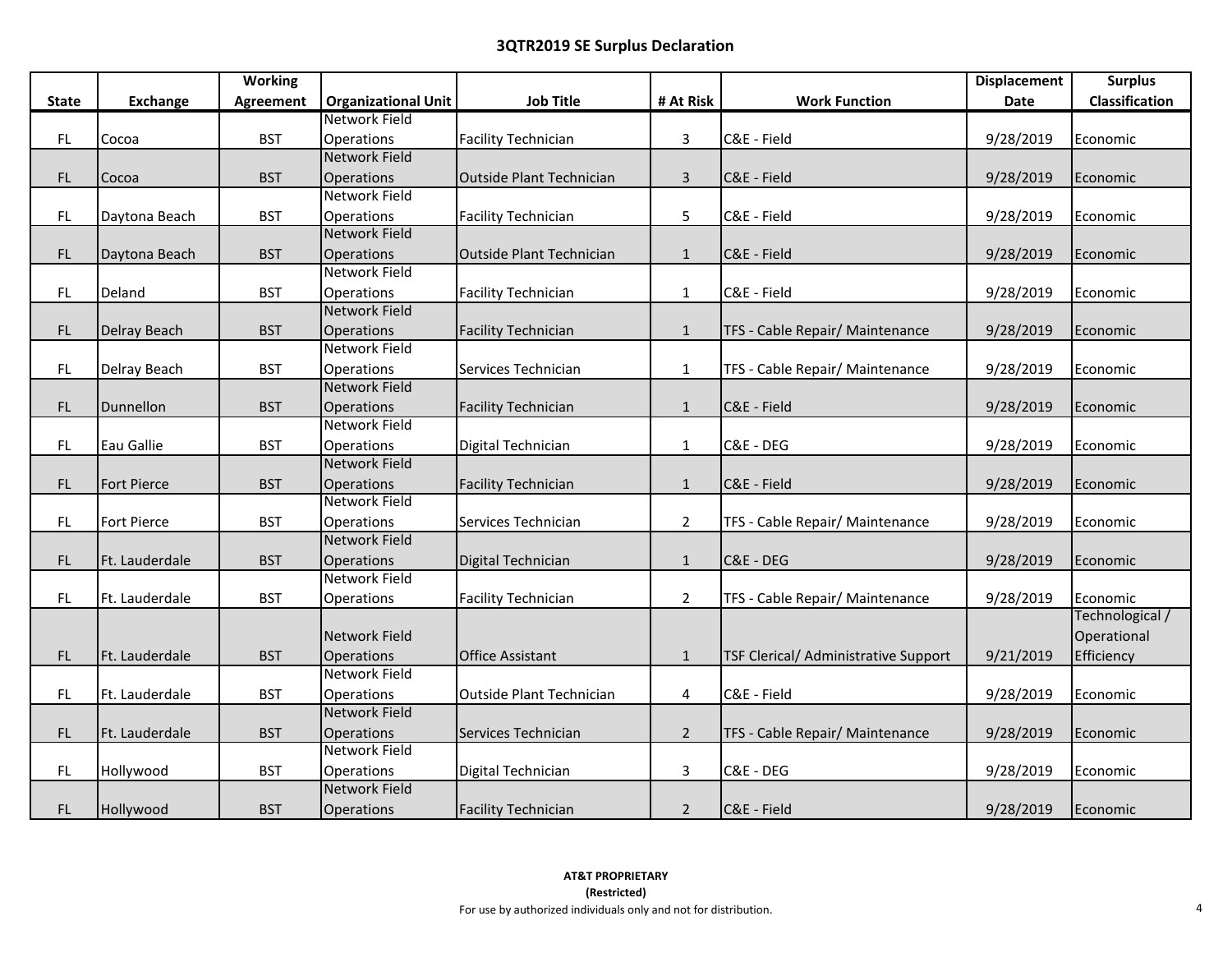|               |                 | <b>Working</b>   |                            |                                 |                  |                                             | <b>Displacement</b> | <b>Surplus</b>  |
|---------------|-----------------|------------------|----------------------------|---------------------------------|------------------|---------------------------------------------|---------------------|-----------------|
| State         | <b>Exchange</b> | <b>Agreement</b> | <b>Organizational Unit</b> | <b>Job Title</b>                | # At Risk        | <b>Work Function</b>                        | <b>Date</b>         | Classification  |
|               |                 |                  |                            |                                 |                  |                                             |                     | Technological / |
|               |                 |                  | Network Field              |                                 |                  |                                             |                     | Operational     |
| FL            | Hollywood       | <b>BST</b>       | Operations                 | <b>Office Assistant</b>         | $\mathbf{1}$     | TSF Clerical/ Administrative Support        | 9/21/2019           | Efficiency      |
|               |                 |                  | <b>Network Field</b>       |                                 |                  |                                             |                     |                 |
| FL            | Jacksonville    | <b>BST</b>       | <b>Operations</b>          | Digital Technician              | $\overline{4}$   | C&E - DEG                                   | 9/28/2019           | Economic        |
|               |                 |                  | Network Field              |                                 |                  |                                             |                     |                 |
| FL            | Jacksonville    | <b>BST</b>       | Operations                 | <b>Facility Technician</b>      | $\mathbf{1}$     | C&E - Field                                 | 9/28/2019           | Economic        |
|               |                 |                  |                            |                                 |                  |                                             |                     | Technological / |
|               |                 |                  | Network Field              |                                 |                  |                                             |                     | Operational     |
| FL            | Jacksonville    | <b>BST</b>       | Operations                 | <b>Office Assistant</b>         | $\mathbf{1}$     | <b>TSF Clerical/ Administrative Support</b> | 9/21/2019           | Efficiency      |
|               |                 |                  | <b>Network Field</b>       |                                 |                  |                                             |                     |                 |
| FL            | Jacksonville    | <b>BST</b>       | Operations                 | <b>Outside Plant Technician</b> | 4                | C&E - Field                                 | 9/28/2019           | Economic        |
|               |                 |                  | Network Field              |                                 |                  |                                             |                     |                 |
| $\mathsf{FL}$ | Jacksonville    | <b>BST</b>       | <b>Operations</b>          | Services Technician             | 5                | TFS - Cable Repair/ Maintenance             | 9/28/2019           | Economic        |
|               |                 |                  | Network Field              |                                 |                  |                                             |                     |                 |
| FL            | Jensen Beach    | <b>BST</b>       | <b>Operations</b>          | Digital Technician              | $\mathbf{1}$     | C&E - DEG                                   | 9/28/2019           | Economic        |
|               |                 |                  | <b>Network Field</b>       |                                 |                  |                                             |                     |                 |
| FL            | Jupiter         | <b>BST</b>       | Operations                 | <b>Facility Technician</b>      | $\overline{2}$   | TFS - Cable Repair/ Maintenance             | 9/28/2019           | Economic        |
|               |                 |                  | Network Field              |                                 |                  |                                             |                     |                 |
| FL            | Key Largo       | <b>BST</b>       | Operations                 | <b>Facility Technician</b>      | $\mathbf{1}$     | C&E - Field                                 | 9/28/2019           | Economic        |
|               |                 |                  | <b>Network Field</b>       |                                 |                  |                                             |                     |                 |
| FL.           | Lake City       | <b>BST</b>       | Operations                 | Services Technician             | $\mathbf{1}$     | TFS - Cable Repair/ Maintenance             | 9/28/2019           | Economic        |
|               |                 |                  | Network Field              |                                 |                  |                                             |                     |                 |
| FL.           | Miami           | <b>BST</b>       | Operations                 | Digital Technician              | $\overline{2}$   | C&E - DEG                                   | 9/28/2019           | Economic        |
|               |                 |                  | Network Field              |                                 |                  |                                             |                     |                 |
| FL            | Miami           | <b>BST</b>       | Operations                 | <b>Facility Technician</b>      | $\boldsymbol{6}$ | C&E - Field                                 | 9/28/2019           | Economic        |
|               |                 |                  | <b>Network Field</b>       |                                 |                  |                                             |                     |                 |
| FL            | Miami           | <b>BST</b>       | Operations                 | <b>Facility Technician</b>      | 6                | TFS - Cable Repair/ Maintenance             | 9/28/2019           | Economic        |
|               |                 |                  | <b>Network Field</b>       |                                 |                  |                                             |                     |                 |
| FL            | Miami           | <b>BST</b>       | <b>Operations</b>          | <b>Office Assistant</b>         | $\overline{2}$   | C&E Clerical/ Administrative Support        | 9/21/2019           | Economic        |
|               |                 |                  | Network Field              |                                 |                  |                                             |                     |                 |
| FL            | Miami           | <b>BST</b>       | <b>Operations</b>          | <b>Outside Plant Technician</b> | 25               | C&E - Field                                 | 9/28/2019           | Economic        |
|               |                 |                  | <b>Network Field</b>       |                                 |                  |                                             |                     |                 |
| FL            | Miami           | <b>BST</b>       | <b>Operations</b>          | Services Technician             | $\bf 8$          | TFS - Cable Repair/ Maintenance             | 9/28/2019           | Economic        |
|               |                 |                  | Network Field              |                                 |                  |                                             |                     |                 |
| FL            | Orange Park     | <b>BST</b>       | Operations                 | Services Technician             | $\mathbf{1}$     | TFS - Cable Repair/ Maintenance             | 9/28/2019           | Economic        |
|               |                 |                  | <b>Network Field</b>       |                                 |                  |                                             |                     |                 |
| FL            | Orlando         | <b>BST</b>       | Operations                 | <b>Facility Technician</b>      | $\mathbf{1}$     | C&E - Field                                 | 9/28/2019           | Economic        |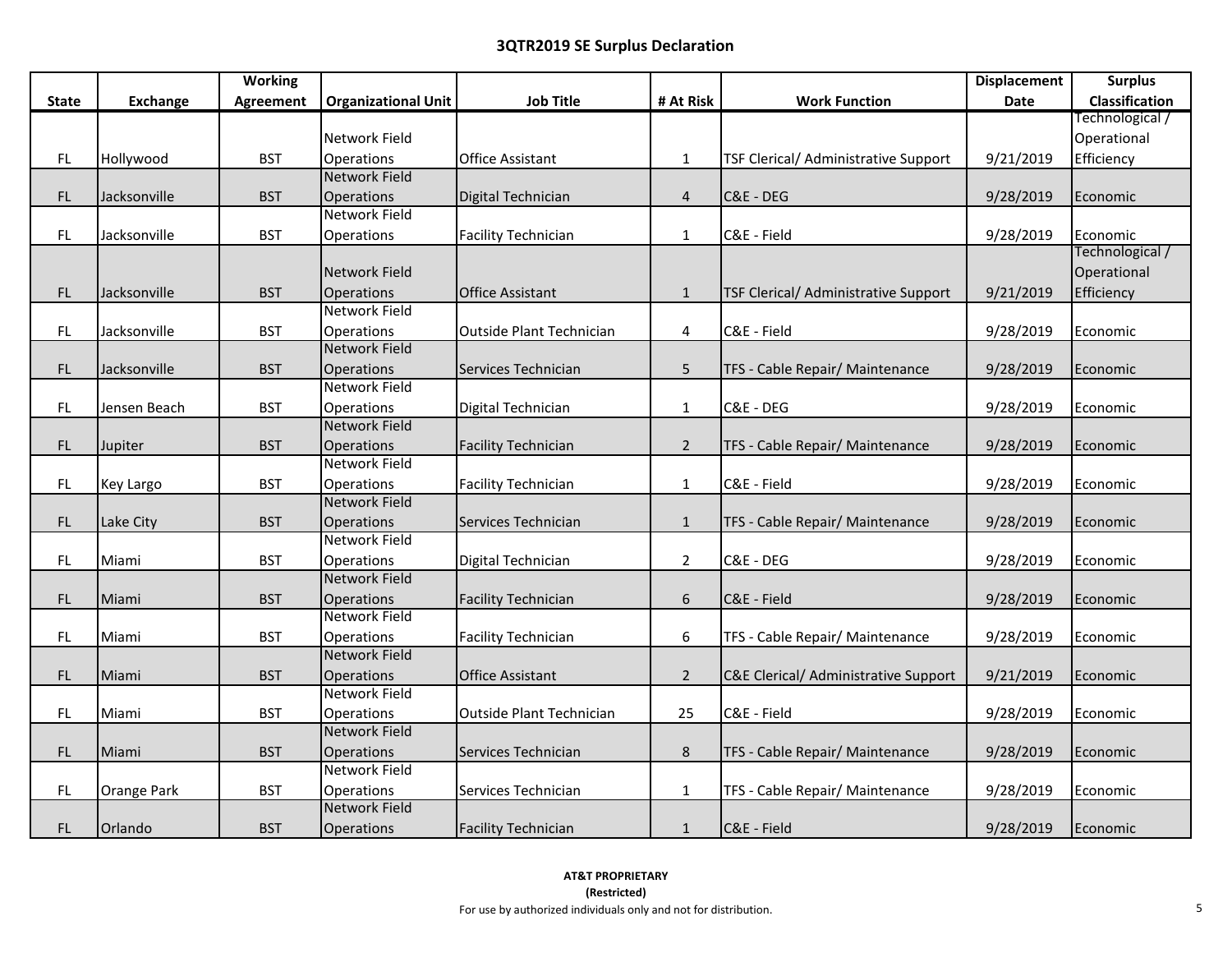|               |                        | <b>Working</b>   |                            |                                 |                  |                                      | <b>Displacement</b> | <b>Surplus</b>  |
|---------------|------------------------|------------------|----------------------------|---------------------------------|------------------|--------------------------------------|---------------------|-----------------|
| <b>State</b>  | <b>Exchange</b>        | <b>Agreement</b> | <b>Organizational Unit</b> | <b>Job Title</b>                | # At Risk        | <b>Work Function</b>                 | Date                | Classification  |
|               |                        |                  |                            |                                 |                  |                                      |                     | [/Fechnological |
|               |                        |                  | Network Field              |                                 |                  |                                      |                     | Operational     |
| FL.           | Orlando                | <b>BST</b>       | Operations                 | <b>Office Assistant</b>         | $\mathbf{1}$     | TSF Clerical/ Administrative Support | 9/21/2019           | Efficiency      |
|               |                        |                  | <b>Network Field</b>       |                                 |                  |                                      |                     |                 |
| FL            | Orlando                | <b>BST</b>       | Operations                 | <b>Outside Plant Technician</b> | $\mathbf{1}$     | C&E - Field                          | 9/28/2019           | Economic        |
|               |                        |                  | Network Field              |                                 |                  |                                      |                     |                 |
| FL            | Palatka                | <b>BST</b>       | Operations                 | <b>Facility Technician</b>      | $\overline{2}$   | C&E - Field                          | 9/28/2019           | Economic        |
|               |                        |                  | <b>Network Field</b>       |                                 |                  |                                      |                     |                 |
| $\mathsf{FL}$ | Palatka                | <b>BST</b>       | <b>Operations</b>          | Services Technician             | $\mathbf 1$      | TFS - Cable Repair/ Maintenance      | 9/28/2019           | Economic        |
|               |                        |                  | <b>Network Field</b>       |                                 |                  |                                      |                     |                 |
| FL            | Perrine                | <b>BST</b>       | Operations                 | Digital Technician              | $\overline{2}$   | C&E - DEG                            | 9/28/2019           | Economic        |
|               |                        |                  | <b>Network Field</b>       |                                 |                  |                                      |                     |                 |
| $\mathsf{FL}$ | Perrine                | <b>BST</b>       | Operations                 | <b>Facility Technician</b>      | $\overline{4}$   | C&E - Field                          | 9/28/2019           | Economic        |
|               |                        |                  | Network Field              |                                 |                  |                                      |                     |                 |
| <b>FL</b>     | Perrine                | <b>BST</b>       | Operations                 | <b>Outside Plant Technician</b> | 10               | C&E - Field                          | 9/28/2019           | Economic        |
|               |                        |                  | <b>Network Field</b>       |                                 |                  |                                      |                     |                 |
| FL.           | Perrine                | <b>BST</b>       | Operations                 | Services Technician             | $2^{\circ}$      | TFS - Cable Repair/ Maintenance      | 9/28/2019           | Economic        |
|               |                        |                  | Network Field              |                                 |                  |                                      |                     |                 |
| FL.           | Pompano Beach          | <b>BST</b>       | Operations                 | <b>Facility Technician</b>      | $\mathbf{3}$     | C&E - Field                          | 9/28/2019           | Economic        |
|               |                        |                  | <b>Network Field</b>       |                                 |                  |                                      |                     |                 |
| FL            | Port St. Lucie         | <b>BST</b>       | Operations                 | Services Technician             | $2^{\circ}$      | TFS - Cable Repair/ Maintenance      | 9/28/2019           | Economic        |
|               |                        |                  | <b>Network Field</b>       |                                 |                  |                                      |                     |                 |
| FL            | St. Augustine          | <b>BST</b>       | Operations                 | <b>Facility Technician</b>      | $\mathbf{1}$     | C&E - Field                          | 9/28/2019           | Economic        |
|               |                        |                  | <b>Network Field</b>       |                                 |                  |                                      |                     |                 |
| FL            | St. Augustine          | <b>BST</b>       | Operations                 | <b>Outside Plant Technician</b> | $\mathbf{1}$     | C&E - Field                          | 9/28/2019           | Economic        |
|               |                        |                  | Network Field              |                                 |                  |                                      |                     |                 |
| FL            | St. Augustine          | <b>BST</b>       | Operations                 | Services Technician             | $\mathbf{1}$     | TFS - Cable Repair/ Maintenance      | 9/28/2019           | Economic        |
|               |                        |                  | <b>Network Field</b>       |                                 |                  |                                      |                     |                 |
| FL.           | Vero Beach             | <b>BST</b>       | Operations                 | Services Technician             | $\overline{2}$   | TFS - Cable Repair/ Maintenance      | 9/28/2019           | Economic        |
|               |                        |                  | Network Field              |                                 |                  |                                      |                     |                 |
| FL            | West Palm Beach        | <b>BST</b>       | Operations                 | Digital Technician              | $\overline{2}$   | C&E - DEG                            | 9/28/2019           | Economic        |
|               |                        |                  | <b>Network Field</b>       |                                 |                  |                                      |                     |                 |
| FL.           | <b>West Palm Beach</b> | <b>BST</b>       | Operations                 | <b>Facility Technician</b>      | $\boldsymbol{6}$ | TFS - Cable Repair/ Maintenance      | 9/28/2019           | Economic        |
|               |                        |                  | <b>Network Field</b>       |                                 |                  |                                      |                     |                 |
| FL            | West Palm Beach        | <b>BST</b>       | Operations                 | Services Technician             | 6                | TFS - Cable Repair/ Maintenance      | 9/28/2019           | Economic        |
|               |                        |                  | Network Field              |                                 |                  |                                      |                     |                 |
| GA            | Albany                 | <b>BST</b>       | Operations                 | Digital Technician              | $\mathbf{1}$     | C&E - DEG                            | 9/28/2019           | Economic        |
|               |                        |                  | <b>Network Field</b>       |                                 |                  |                                      |                     |                 |
| GA            | Alpharetta             | <b>BST</b>       | Operations                 | <b>Facility Technician</b>      | $\mathbf{1}$     | C&E - Field                          | 9/28/2019           | Economic        |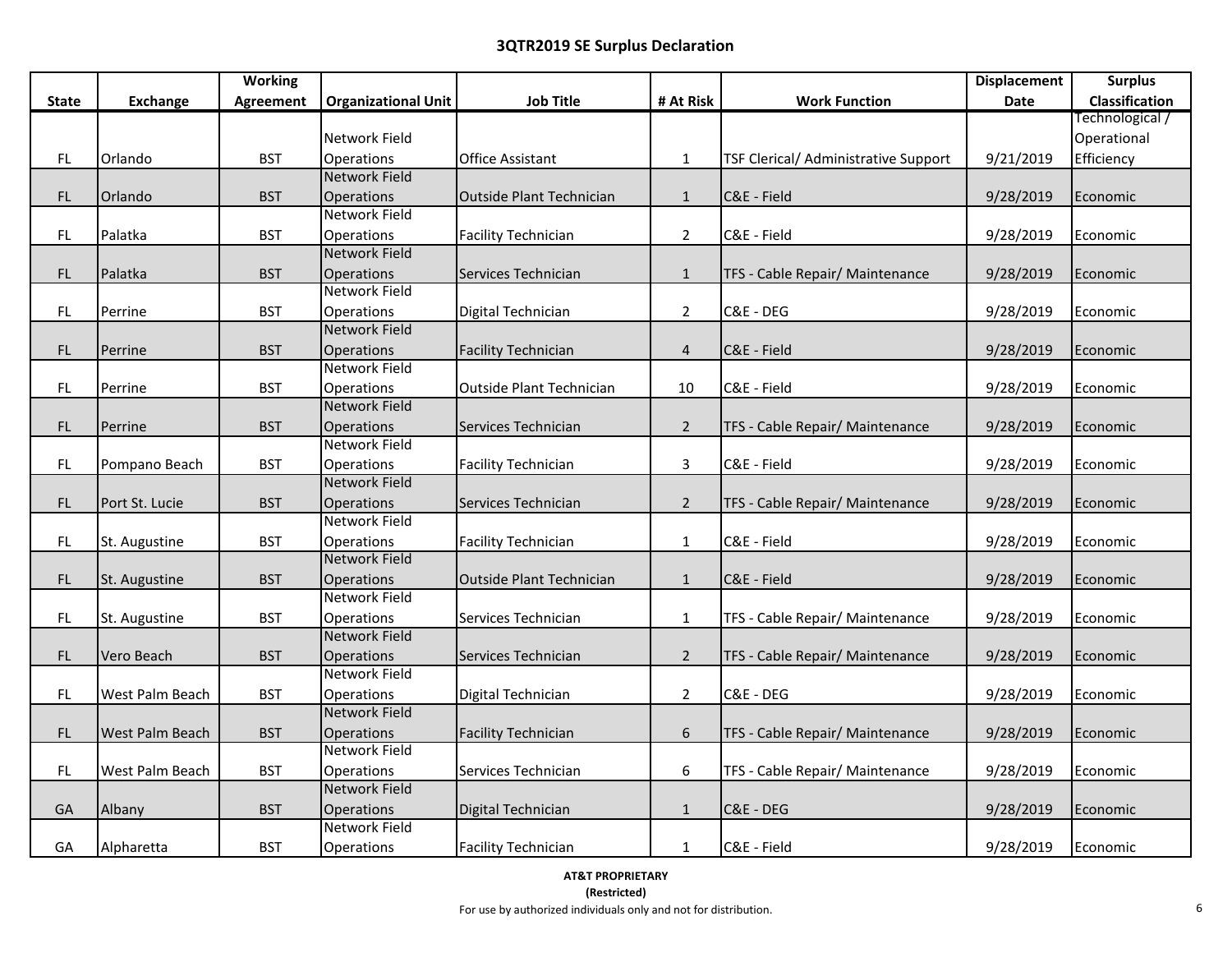|              |               | <b>Working</b> |                            |                                 |                |                                                 | <b>Displacement</b> | <b>Surplus</b>  |
|--------------|---------------|----------------|----------------------------|---------------------------------|----------------|-------------------------------------------------|---------------------|-----------------|
| <b>State</b> | Exchange      | Agreement      | <b>Organizational Unit</b> | <b>Job Title</b>                | # At Risk      | <b>Work Function</b>                            | Date                | Classification  |
|              |               |                |                            |                                 |                |                                                 |                     | Technological / |
|              |               |                | Network Field              |                                 |                |                                                 |                     | Operational     |
| GA           | Athens        | <b>BST</b>     | Operations                 | <b>Office Assistant</b>         | $\mathbf{1}$   | TFS Clerical/ Administrative Support            | 9/21/2019           | Efficiency      |
|              |               |                | Network Field              |                                 |                |                                                 |                     |                 |
| GA           | Atlanta       | <b>BST</b>     | Operations                 | Digital Technician              | $\overline{2}$ | C&E - DEG                                       | 9/28/2019           | Economic        |
|              |               |                | <b>Network Field</b>       |                                 |                |                                                 |                     |                 |
| GA           | Atlanta       | <b>BST</b>     | <b>Operations</b>          | <b>Facility Technician</b>      | $\sqrt{6}$     | C&E - Field                                     | 9/28/2019           | Economic        |
|              |               |                | Network Field              |                                 |                |                                                 |                     |                 |
| GA           | Atlanta       | <b>BST</b>     | Operations                 | <b>Facility Technician</b>      | $\mathbf{1}$   | TFS - Cable Repair/ Maintenance                 | 9/28/2019           | Economic        |
|              |               |                | <b>Network Field</b>       |                                 |                |                                                 |                     |                 |
| GA           | Atlanta       | <b>BST</b>     | <b>Operations</b>          | <b>Facility Technician</b>      | $\mathbf{1}$   | C&E - Field                                     | 9/28/2019           | Economic        |
|              |               |                | Network Field              |                                 |                |                                                 |                     |                 |
| GA           | Atlanta       | <b>BST</b>     | Operations                 | <b>Office Assistant</b>         | $\mathbf{1}$   | <b>C&amp;E Clerical/ Administrative Support</b> | 9/21/2019           | Economic        |
|              |               |                | Network Field              |                                 |                |                                                 |                     |                 |
| GA           | Atlanta       | <b>BST</b>     | <b>Operations</b>          | Outside Plant Technician        | 15             | C&E - Field                                     | 9/28/2019           | Economic        |
|              |               |                | Network Field              |                                 |                |                                                 |                     |                 |
| GA           | Atlanta       | <b>BST</b>     | Operations                 | <b>Outside Plant Technician</b> | 10             | C&E - Field                                     | 9/28/2019           | Economic        |
|              |               |                | Network Field              |                                 |                |                                                 |                     |                 |
| GA           | Atlanta       | <b>BST</b>     | <b>Operations</b>          | Services Technician             | $\overline{4}$ | TFS - Cable Repair/ Maintenance                 | 9/28/2019           | Economic        |
|              |               |                | Network Field              |                                 |                |                                                 |                     |                 |
| GA           | Augusta       | <b>BST</b>     | Operations                 | <b>Facility Technician</b>      | $\mathbf 1$    | C&E - Field                                     | 9/28/2019           | Economic        |
|              |               |                | Network Field              |                                 |                |                                                 |                     |                 |
| GA           | Augusta       | <b>BST</b>     | <b>Operations</b>          | Services Technician             | $\mathbf{1}$   | TFS - Cable Repair/ Maintenance                 | 9/28/2019           | Economic        |
|              |               |                | Network Field              |                                 |                |                                                 |                     |                 |
| GA           | <b>Baxley</b> | <b>BST</b>     | Operations                 | <b>Facility Technician</b>      | $\mathbf{1}$   | TFS - Cable Repair/ Maintenance                 | 9/28/2019           | Economic        |
|              |               |                | Network Field              |                                 |                |                                                 |                     |                 |
| GA           | <b>Baxley</b> | <b>BST</b>     | Operations                 | Services Technician             | $\mathbf{1}$   | TFS - Cable Repair/ Maintenance                 | 9/28/2019           | Economic        |
|              |               |                | Network Field              |                                 |                |                                                 |                     |                 |
| GA           | <b>Bremen</b> | <b>BST</b>     | Operations                 | Services Technician             | $\mathbf{1}$   | TFS - Cable Repair/ Maintenance                 | 9/28/2019           | Economic        |
|              |               |                | Network Field              |                                 |                |                                                 |                     |                 |
| GA           | <b>Buford</b> | <b>BST</b>     | Operations                 | Services Technician             | $\mathsf{3}$   | TFS - Cable Repair/ Maintenance                 | 9/28/2019           | Economic        |
|              |               |                | <b>Network Field</b>       |                                 |                |                                                 |                     |                 |
| GA           | Camilla       | <b>BST</b>     | Operations                 | Services Technician             | $\mathbf{1}$   | TFS - Cable Repair/ Maintenance                 | 9/28/2019           | Economic        |
|              |               |                | <b>Network Field</b>       |                                 |                |                                                 |                     |                 |
| GA           | Carrollton    | <b>BST</b>     | <b>Operations</b>          | Digital Technician              | $\mathbf{1}$   | C&E - DEG                                       | 9/28/2019           | Economic        |
|              |               |                | Network Field              |                                 |                |                                                 |                     |                 |
| GA           | Carrollton    | <b>BST</b>     | <b>Operations</b>          | Outside Plant Technician        | $\mathbf{1}$   | C&E - Field                                     | 9/28/2019           | Economic        |
|              |               |                | <b>Network Field</b>       |                                 |                |                                                 |                     |                 |
| GA           | Cartersville  | <b>BST</b>     | <b>Operations</b>          | Outside Plant Technician        | $\mathbf{1}$   | C&E - Field                                     | 9/28/2019           | Economic        |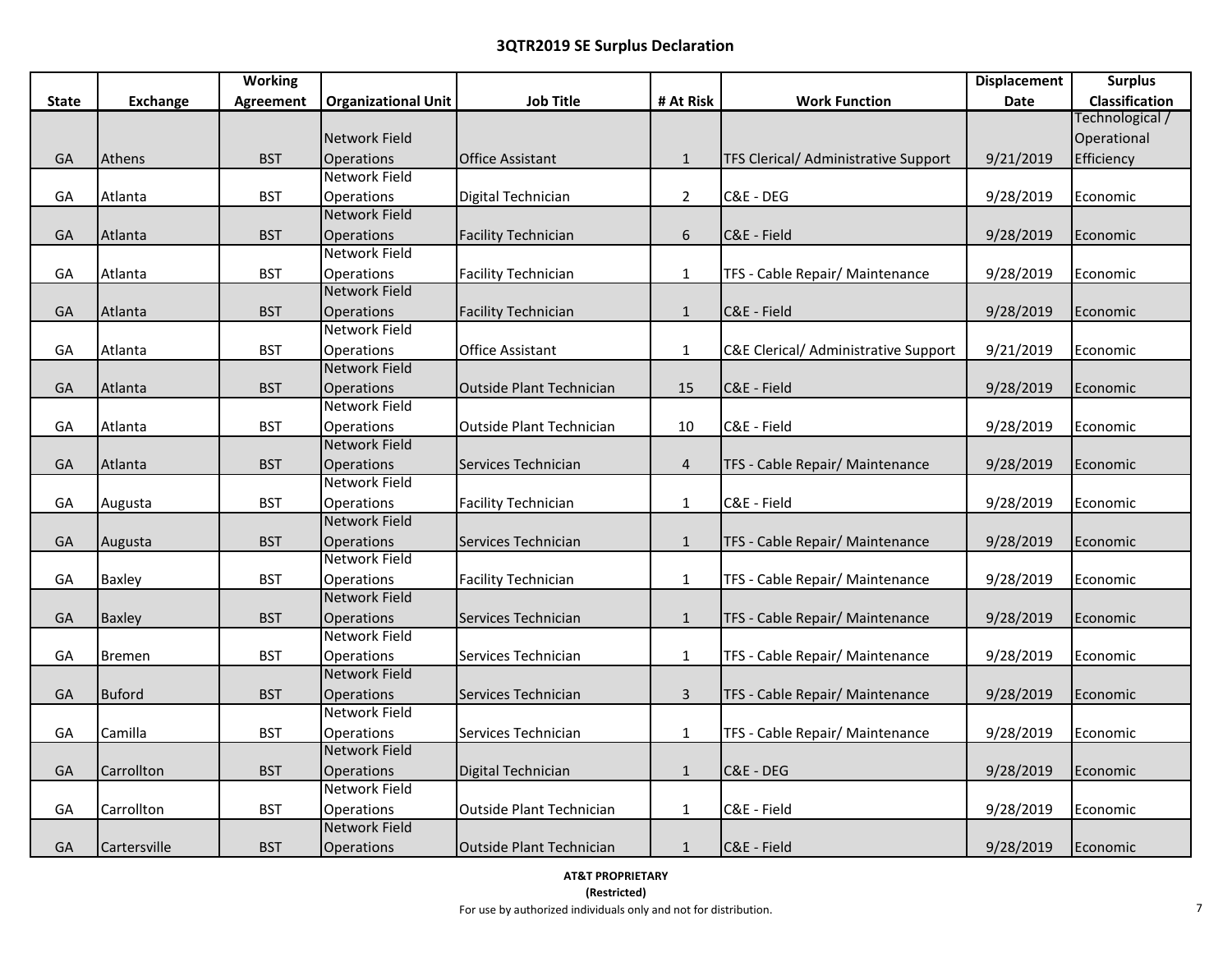|              |                 | <b>Working</b>   |                            |                                 |                |                                 | <b>Displacement</b> | <b>Surplus</b>        |
|--------------|-----------------|------------------|----------------------------|---------------------------------|----------------|---------------------------------|---------------------|-----------------------|
| <b>State</b> | <b>Exchange</b> | <b>Agreement</b> | <b>Organizational Unit</b> | <b>Job Title</b>                | # At Risk      | <b>Work Function</b>            | Date                | <b>Classification</b> |
|              |                 |                  | Network Field              |                                 |                |                                 |                     |                       |
| GA           | Cartersville    | <b>BST</b>       | Operations                 | Services Technician             | $\overline{2}$ | TFS - Cable Repair/ Maintenance | 9/28/2019           | Economic              |
|              |                 |                  | <b>Network Field</b>       |                                 |                |                                 |                     |                       |
| GA           | Chamblee        | <b>BST</b>       | Operations                 | <b>Facility Technician</b>      | 5              | C&E - Field                     | 9/28/2019           | Economic              |
|              |                 |                  | <b>Network Field</b>       |                                 |                |                                 |                     |                       |
| GA           | Chamblee        | <b>BST</b>       | Operations                 | <b>Outside Plant Technician</b> | 9              | C&E - Field                     | 9/28/2019           | Economic              |
|              |                 |                  | Network Field              |                                 |                |                                 |                     |                       |
| GA           | Conyers         | <b>BST</b>       | Operations                 | <b>Facility Technician</b>      | $\mathbf{1}$   | C&E - Field                     | 9/28/2019           | Economic              |
|              |                 |                  | <b>Network Field</b>       |                                 |                |                                 |                     |                       |
| GA           | Conyers         | <b>BST</b>       | Operations                 | <b>Outside Plant Technician</b> | 4              | C&E - Field                     | 9/28/2019           | Economic              |
|              |                 |                  | <b>Network Field</b>       |                                 |                |                                 |                     |                       |
| GA           | Conyers         | <b>BST</b>       | Operations                 | Services Technician             | $2^{\circ}$    | TFS - Cable Repair/ Maintenance | 9/28/2019           | Economic              |
|              |                 |                  | Network Field              |                                 |                |                                 |                     |                       |
| GA           | Covington       | <b>BST</b>       | <b>Operations</b>          | <b>Facility Technician</b>      | $\mathbf{1}$   | C&E - Field                     | 9/28/2019           | Economic              |
|              |                 |                  | <b>Network Field</b>       |                                 |                |                                 |                     |                       |
| GA           | Covington       | <b>BST</b>       | Operations                 | Outside Plant Technician        | 1              | C&E - Field                     | 9/28/2019           | Economic              |
|              |                 |                  | Network Field              |                                 |                |                                 |                     |                       |
| GA           | Cumming         | <b>BST</b>       | Operations                 | Outside Plant Technician        | $\mathbf{1}$   | C&E - Field                     | 9/28/2019           | Economic              |
|              |                 |                  | Network Field              |                                 |                |                                 |                     |                       |
| GA           | Cumming         | <b>BST</b>       | Operations                 | Services Technician             | $\overline{2}$ | TFS - Cable Repair/ Maintenance | 9/28/2019           | Economic              |
|              |                 |                  | Network Field              |                                 |                |                                 |                     |                       |
| GA           | Dublin          | <b>BST</b>       | Operations                 | Outside Plant Technician        | $\mathbf{1}$   | C&E - Field                     | 9/28/2019           | Economic              |
|              |                 |                  | <b>Network Field</b>       |                                 |                |                                 |                     |                       |
| GA           | Duluth          | <b>BST</b>       | Operations                 | Outside Plant Technician        | $\mathbf{1}$   | C&E - Field                     | 9/28/2019           | Economic              |
|              |                 |                  | <b>Network Field</b>       |                                 |                |                                 |                     |                       |
| GA           | Fairburn        | <b>BST</b>       | Operations                 | <b>Facility Technician</b>      | $\mathbf{1}$   | C&E - Field                     | 9/28/2019           | Economic              |
|              |                 |                  | <b>Network Field</b>       |                                 |                |                                 |                     |                       |
| GA           | Fayetteville    | <b>BST</b>       | Operations                 | Services Technician             | $\mathbf{1}$   | TFS - Cable Repair/ Maintenance | 9/28/2019           | Economic              |
|              |                 |                  | Network Field              |                                 |                |                                 |                     |                       |
| GA           | Forsyth         | <b>BST</b>       | Operations                 | Digital Technician              | $\mathbf{1}$   | C&E - DEG                       | 9/28/2019           | Economic              |
|              |                 |                  | <b>Network Field</b>       |                                 |                |                                 |                     |                       |
| GA           | Gainesville     | <b>BST</b>       | Operations                 | Outside Plant Technician        | $\mathbf{3}$   | C&E - Field                     | 9/28/2019           | Economic              |
|              |                 |                  | Network Field              |                                 |                |                                 |                     |                       |
| GA           | Gainesville     | <b>BST</b>       | Operations                 | Services Technician             | $\mathbf{1}$   | TFS - Cable Repair/ Maintenance | 9/28/2019           | Economic              |
|              |                 |                  | Network Field              |                                 |                |                                 |                     |                       |
| GA           | Jonesboro       | <b>BST</b>       | Operations                 | Digital Technician              | $\mathbf{1}$   | C&E - DEG                       | 9/28/2019           | Economic              |
|              |                 |                  | Network Field              |                                 |                |                                 |                     |                       |
| GA           | Jonesboro       | <b>BST</b>       | Operations                 | <b>Facility Technician</b>      | $\mathbf{1}$   | C&E - Field                     | 9/28/2019           | Economic              |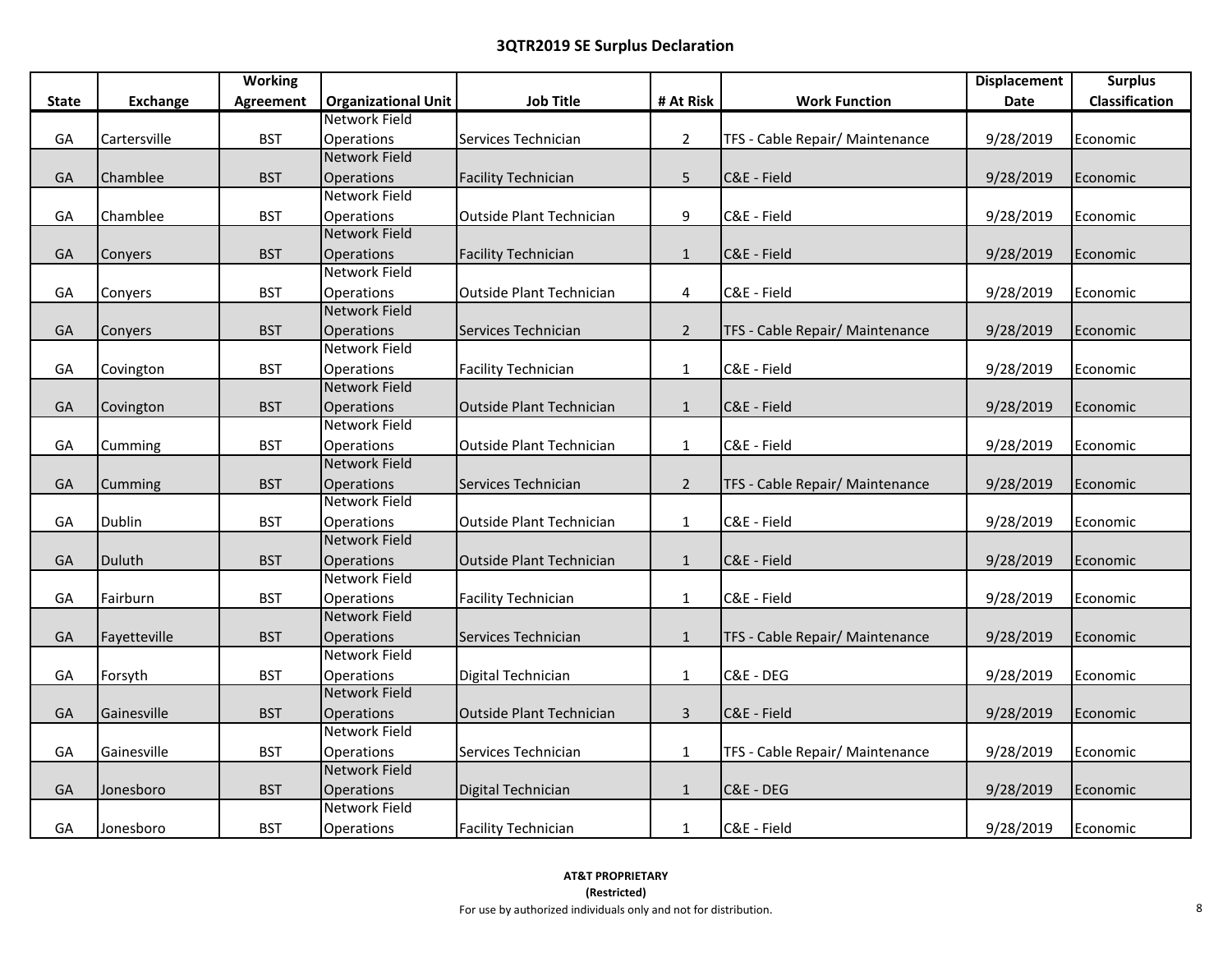|              |                       | <b>Working</b>   |                            |                                  |                 |                                      | <b>Displacement</b> | <b>Surplus</b> |
|--------------|-----------------------|------------------|----------------------------|----------------------------------|-----------------|--------------------------------------|---------------------|----------------|
| <b>State</b> | <b>Exchange</b>       | <b>Agreement</b> | <b>Organizational Unit</b> | <b>Job Title</b>                 | # At Risk       | <b>Work Function</b>                 | Date                | Classification |
|              |                       |                  | <b>Network Field</b>       |                                  |                 |                                      |                     |                |
| GA           | Lagrange              | <b>BST</b>       | Operations                 | Services Technician              | $\mathbf{1}$    | TFS - Cable Repair/ Maintenance      | 9/28/2019           | Economic       |
|              |                       |                  | <b>Network Field</b>       |                                  |                 |                                      |                     |                |
| GA           | Lawrenceville         | <b>BST</b>       | Operations                 | <b>Facility Technician</b>       | $\mathbf{1}$    | C&E - Field                          | 9/28/2019           | Economic       |
|              |                       |                  | <b>Network Field</b>       |                                  |                 |                                      |                     |                |
| GA           | Lawrenceville         | <b>BST</b>       | Operations                 | Outside Plant Technician         | $\mathbf{1}$    | C&E - Field                          | 9/28/2019           | Economic       |
|              |                       |                  | Network Field              |                                  |                 |                                      |                     |                |
| GA           | Lawrenceville         | <b>BST</b>       | Operations                 | Services Technician              | $\overline{3}$  | TFS - Cable Repair/ Maintenance      | 9/28/2019           | Economic       |
|              |                       |                  | <b>Network Field</b>       |                                  |                 |                                      |                     |                |
| GA           | Lithonia              | <b>BST</b>       | Operations                 | Services Technician              | $2^{\circ}$     | TFS - Cable Repair/ Maintenance      | 9/28/2019           | Economic       |
|              |                       |                  | Network Field              |                                  |                 |                                      |                     |                |
| GA           | Macon                 | <b>BST</b>       | Operations                 | <b>Outside Plant Technician</b>  | $\mathbf{1}$    | C&E - Field                          | 9/28/2019           | Economic       |
|              |                       |                  | <b>Network Field</b>       |                                  |                 |                                      |                     |                |
| GA           | Marietta              | <b>BST</b>       | Operations                 | Digital Technician               | $\overline{2}$  | C&E - DEG                            | 9/28/2019           | Economic       |
|              |                       |                  | Network Field              |                                  |                 |                                      |                     |                |
| GA           | Marietta              | <b>BST</b>       | Operations                 | <b>Facility Technician</b>       | $\overline{3}$  | C&E - Field                          | 9/28/2019           | Economic       |
|              |                       |                  | <b>Network Field</b>       |                                  |                 |                                      |                     |                |
| GA           | Marietta              | <b>BST</b>       | Operations                 | Outside Plant Technician         | $7\overline{ }$ | C&E - Field                          | 9/28/2019           | Economic       |
|              |                       |                  | Network Field              |                                  |                 |                                      |                     |                |
| GA           | Newnan                | <b>BST</b>       | Operations                 | Services Technician              | $\mathbf{1}$    | TFS - Cable Repair/ Maintenance      | 9/28/2019           | Economic       |
|              |                       |                  | <b>Network Field</b>       |                                  |                 |                                      |                     |                |
| GA           | Norcross              | <b>BST</b>       | Operations                 | Outside Plant Technician         | $\overline{2}$  | C&E - Field                          | 9/28/2019           | Economic       |
|              |                       |                  | Network Field              |                                  |                 |                                      |                     |                |
| GA           | <b>Powder Springs</b> | <b>BST</b>       | Operations                 | <b>Facility Technician</b>       | $\overline{2}$  | C&E - Field                          | 9/28/2019           | Economic       |
|              |                       |                  | <b>Network Field</b>       |                                  |                 |                                      |                     |                |
| GA           | Powder Springs        | <b>BST</b>       | Operations                 | <b>IOutside Plant Technician</b> | $\overline{4}$  | C&E - Field                          | 9/28/2019           | Economic       |
|              |                       |                  | <b>Network Field</b>       |                                  |                 |                                      |                     |                |
| GA           | Powder Springs        | <b>BST</b>       | Operations                 | Services Technician              | $\mathbf{1}$    | TFS - Cable Repair/ Maintenance      | 9/28/2019           | Economic       |
|              |                       |                  | <b>Network Field</b>       |                                  |                 |                                      |                     |                |
| GA           | Rome                  | <b>BST</b>       | Operations                 | Digital Technician               | $\mathbf{1}$    | C&E - DEG                            | 9/28/2019           | Economic       |
|              |                       |                  | <b>Network Field</b>       |                                  |                 |                                      |                     |                |
| GA           | Rome                  | <b>BST</b>       | Operations                 | <b>Facility Technician</b>       | $\mathbf{1}$    | C&E - Field                          | 9/28/2019           | Economic       |
|              |                       |                  | <b>Network Field</b>       |                                  |                 |                                      |                     |                |
| GA           | Rome                  | <b>BST</b>       | Operations                 | <b>Office Assistant</b>          | $\mathbf{1}$    | C&E Clerical/ Administrative Support | 9/21/2019           | Economic       |
|              |                       |                  | Network Field              |                                  |                 |                                      |                     |                |
| GA           | Rome                  | <b>BST</b>       | Operations                 | Outside Plant Technician         | $\overline{2}$  | C&E - Field                          | 9/28/2019           | Economic       |
|              |                       |                  | <b>Network Field</b>       |                                  |                 |                                      |                     |                |
| GA           | Rome                  | <b>BST</b>       | Operations                 | Services Technician              | $\mathbf{1}$    | TFS - Cable Repair/ Maintenance      | 9/28/2019           | Economic       |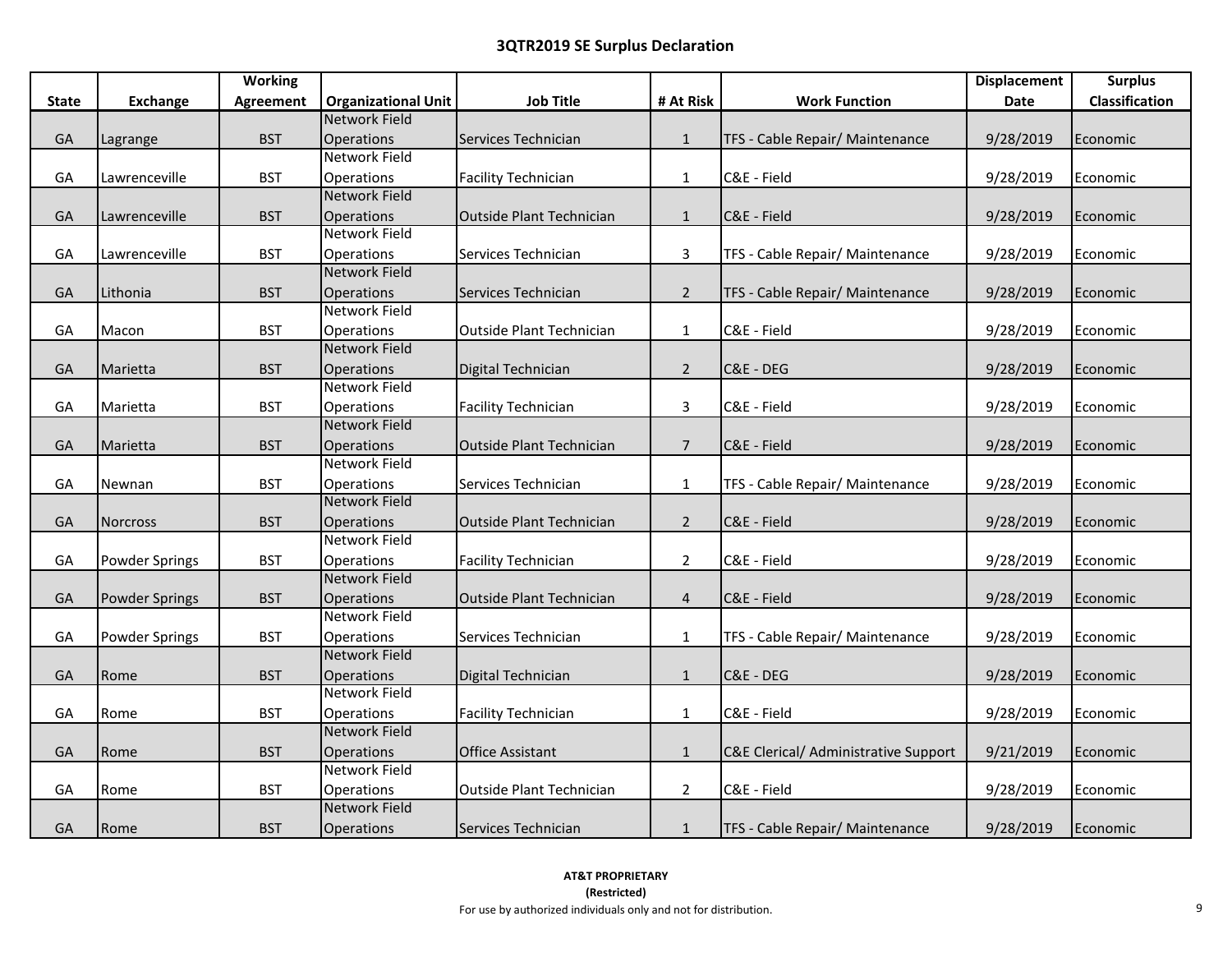|              |                      | <b>Working</b>   |                            |                                               |                |                                      | <b>Displacement</b> | <b>Surplus</b>        |
|--------------|----------------------|------------------|----------------------------|-----------------------------------------------|----------------|--------------------------------------|---------------------|-----------------------|
| <b>State</b> | <b>Exchange</b>      | <b>Agreement</b> | <b>Organizational Unit</b> | <b>Job Title</b>                              | # At Risk      | <b>Work Function</b>                 | Date                | <b>Classification</b> |
|              |                      |                  | Network Field              |                                               |                |                                      |                     |                       |
| GA           | Roswell              | <b>BST</b>       | Operations                 | Digital Technician                            | $\overline{2}$ | C&E - DEG                            | 9/28/2019           | Economic              |
|              |                      |                  |                            |                                               |                |                                      |                     | Technological /       |
|              |                      |                  | Network Field              |                                               |                |                                      |                     | Operational           |
| GA           | Savannah             | <b>BST</b>       | Operations                 | <b>Office Assistant</b>                       | $\mathbf{1}$   | TFS Clerical/ Administrative Support | 9/21/2019           | Efficiency            |
|              |                      |                  | <b>Network Field</b>       |                                               |                |                                      |                     |                       |
| GA           | Savannah             | <b>BST</b>       | Operations                 | Outside Plant Technician                      | $\overline{2}$ | C&E - Field                          | 9/28/2019           | Economic              |
|              |                      |                  | <b>Network Field</b>       |                                               |                |                                      |                     |                       |
| GA           | Savannah             | <b>BST</b>       | Operations                 | Services Technician                           | $\overline{2}$ | TFS - Cable Repair/ Maintenance      | 9/28/2019           | Economic              |
|              |                      |                  | <b>Network Field</b>       |                                               |                |                                      |                     |                       |
| GA           | Tucker               | <b>BST</b>       | Operations                 | Digital Technician                            | $\overline{2}$ | C&E - DEG                            | 9/28/2019           | Economic              |
|              |                      |                  | <b>Network Field</b>       |                                               |                |                                      |                     |                       |
| GA           | <b>Tucker</b>        | <b>BST</b>       | Operations                 | <b>Facility Technician</b>                    | $\mathbf{1}$   | C&E - Field                          | 9/28/2019           | Economic              |
|              |                      |                  | Network Field              |                                               |                |                                      |                     |                       |
| GA           | Tucker               | <b>BST</b>       | Operations                 | Outside Plant Technician                      | 6              | C&E - Field                          | 9/28/2019           | Economic              |
|              |                      |                  | <b>Network Field</b>       |                                               |                |                                      |                     |                       |
| GA           | Valdosta             | <b>BST</b>       | Operations                 | Digital Technician                            | $\mathbf{1}$   | C&E - DEG                            | 9/28/2019           | Economic              |
|              |                      |                  | <b>Network Field</b>       |                                               |                |                                      |                     |                       |
| GA           | Valdosta             | <b>BST</b>       | Operations                 | Services Technician                           | $\mathbf{1}$   | TFS - Cable Repair/ Maintenance      | 9/28/2019           | Economic              |
|              |                      |                  | <b>Network Field</b>       |                                               |                |                                      |                     |                       |
| GA           | Vidalia              | <b>BST</b>       | Operations                 | Services Technician                           | $\mathbf{1}$   | TFS - Cable Repair/ Maintenance      | 9/28/2019           | Economic              |
|              |                      |                  | <b>Network Field</b>       |                                               |                |                                      |                     |                       |
| KY           | <b>Bowling Green</b> | <b>BST</b>       | Operations                 | Services Technician                           | $\overline{2}$ | TFS - Cable Repair/ Maintenance      | 9/28/2019           | Economic              |
|              |                      |                  | <b>Network Field</b>       |                                               |                |                                      |                     |                       |
| KY           | Corbin               | <b>BST</b>       | Operations                 | Outside Plant Technician                      | $\mathbf{1}$   | C&E - Field                          | 9/28/2019           | Economic              |
|              |                      |                  | Network Field              |                                               |                |                                      |                     |                       |
| ΚY           | Frankfort            | <b>BST</b>       | Operations                 | <b>Facility Technician</b>                    | $\mathbf{1}$   | TFS - Cable Repair/ Maintenance      | 9/28/2019           | Economic              |
|              |                      |                  | <b>Network Field</b>       |                                               |                |                                      |                     |                       |
| KY           | Frankfort            | <b>BST</b>       | Operations                 | Services Technician                           | $\mathbf{1}$   | TFS - Cable Repair/ Maintenance      | 9/28/2019           | Economic              |
|              |                      |                  | <b>Network Field</b>       |                                               |                |                                      |                     |                       |
| KY           | Georgetown           | <b>BST</b>       | Operations                 | Digital Technician                            | $\mathbf{1}$   | C&E - DEG                            | 9/28/2019           | Economic              |
|              |                      |                  | <b>Network Field</b>       |                                               |                |                                      |                     |                       |
| KY           | Georgetown           | <b>BST</b>       | Operations                 | Outside Plant Technician                      | $\overline{3}$ | C&E - Field                          | 9/28/2019           | Economic              |
|              |                      |                  | <b>Network Field</b>       |                                               |                |                                      |                     |                       |
| KY           | Georgetown           | <b>BST</b>       | Operations                 | Services Technician                           | $\overline{2}$ | TFS - Cable Repair/ Maintenance      | 9/28/2019           | Economic              |
|              |                      |                  | <b>Network Field</b>       |                                               |                |                                      |                     |                       |
| KY           | Hopkinsville         | <b>BST</b>       | Operations                 | Services Technician                           | $\overline{2}$ | TFS - Cable Repair/ Maintenance      | 9/28/2019           | Economic              |
|              |                      |                  |                            |                                               |                | Narrowband - Call Receipt &          |                     |                       |
| ΚY           | Louisville           | <b>BST</b>       |                            | Consumer Markets   Customer Service Assistant | 4              | Screening                            | 9/28/2019           | Economic              |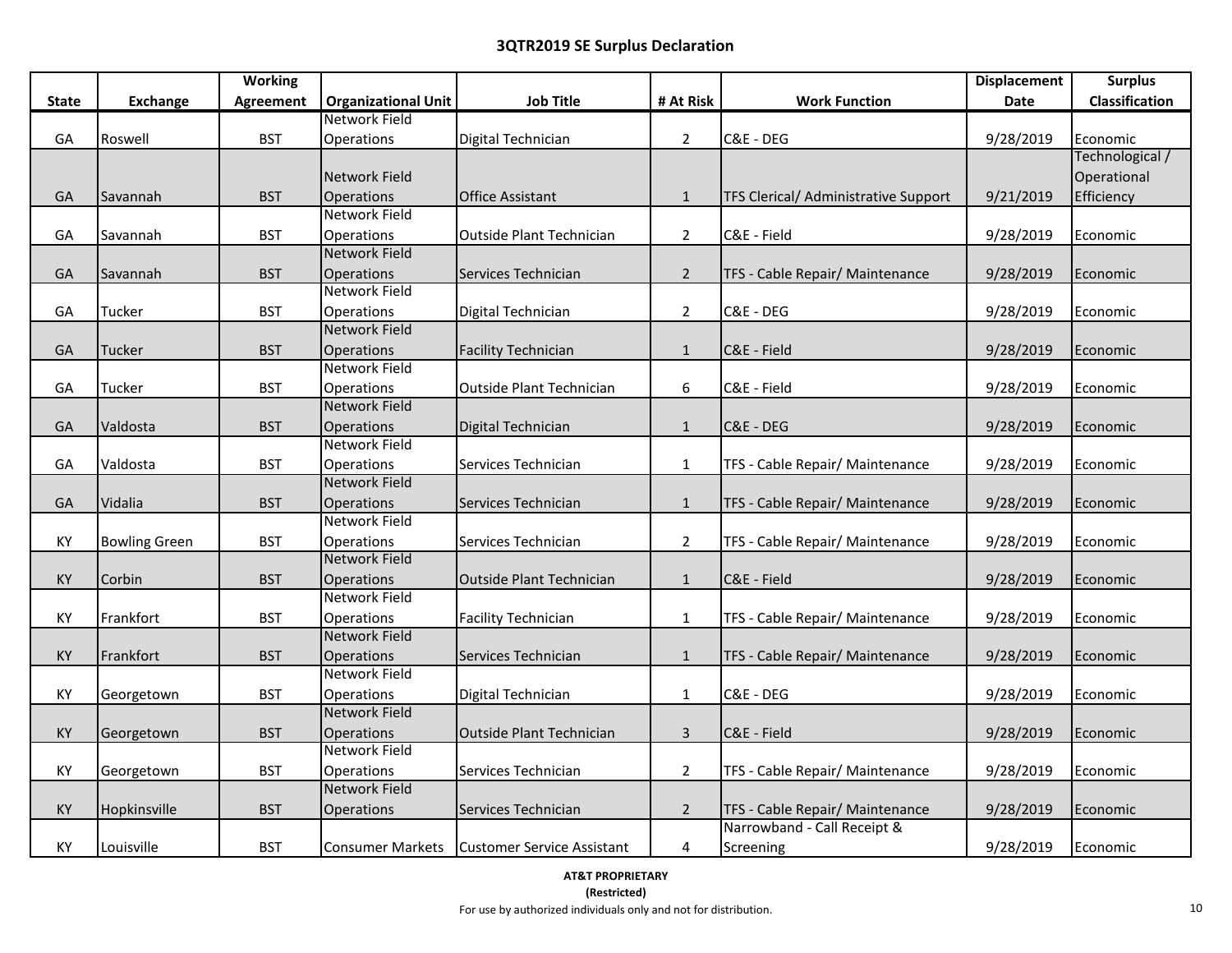|              |                    | <b>Working</b>   |                                    |                                 |                |                                      | <b>Displacement</b> | <b>Surplus</b>  |
|--------------|--------------------|------------------|------------------------------------|---------------------------------|----------------|--------------------------------------|---------------------|-----------------|
| <b>State</b> | <b>Exchange</b>    | <b>Agreement</b> | <b>Organizational Unit</b>         | <b>Job Title</b>                | # At Risk      | <b>Work Function</b>                 | Date                | Classification  |
|              |                    |                  | <b>Network Field</b>               |                                 |                |                                      |                     |                 |
| KY           | Louisville         | <b>BST</b>       | Operations                         | Digital Technician              | $\mathbf{1}$   | C&E - DEG                            | 9/28/2019           | Economic        |
|              |                    |                  | <b>Network Field</b>               |                                 |                |                                      |                     |                 |
| КY           | Louisville         | <b>BST</b>       | Operations                         | <b>Facility Technician</b>      | $\overline{2}$ | C&E - Field                          | 9/28/2019           | Economic        |
|              |                    |                  | <b>Network Field</b>               |                                 |                |                                      |                     |                 |
| KY           | Louisville         | <b>BST</b>       | Operations                         | Outside Plant Technician        | $\mathbf{1}$   | C&E - Field                          | 9/28/2019           | Economic        |
|              |                    |                  | <b>Network Field</b>               |                                 |                |                                      |                     |                 |
| КY           | Louisville         | <b>BST</b>       | Operations                         | Services Technician             | 17             | TFS - Cable Repair/ Maintenance      | 9/28/2019           | Economic        |
|              |                    |                  | <b>Network Field</b>               |                                 |                |                                      |                     |                 |
| KY           | Middlesboro        | <b>BST</b>       | Operations                         | <b>Facility Technician</b>      | $2^{\circ}$    | C&E - Field                          | 9/28/2019           | Economic        |
|              |                    |                  | Network Field                      |                                 |                |                                      |                     |                 |
| KY           | Middlesboro        | <b>BST</b>       | Operations                         | <b>Outside Plant Technician</b> | $\overline{2}$ | C&E - Field                          | 9/28/2019           | Economic        |
|              |                    |                  | <b>Network Field</b>               |                                 |                |                                      |                     |                 |
| KY           | Middlesboro        | <b>BST</b>       | Operations                         | Services Technician             | $\mathbf{1}$   | TFS - Cable Repair/ Maintenance      | 9/28/2019           | Economic        |
|              |                    |                  | <b>Network Field</b>               |                                 |                |                                      |                     |                 |
| КY           | Paris              | <b>BST</b>       | Operations                         | Services Technician             | $\mathbf{1}$   | TFS - Cable Repair/ Maintenance      | 9/28/2019           | Economic        |
|              |                    |                  | <b>Network Field</b>               |                                 |                |                                      |                     |                 |
| KY           | Pikeville          | <b>BST</b>       | <b>Operations</b>                  | Services Technician             | 3              | TFS - Cable Repair/ Maintenance      | 9/28/2019           | Economic        |
|              |                    |                  | <b>Network Field</b>               |                                 |                |                                      |                     |                 |
| КY           | Prestonburg        | <b>BST</b>       | Operations                         | Services Technician             | $\mathbf{1}$   | TFS - Cable Repair/ Maintenance      | 9/28/2019           | Economic        |
|              |                    |                  | <b>Network Field</b>               |                                 |                |                                      |                     |                 |
| KY           | Shelbyville        | <b>BST</b>       | Operations                         | Digital Technician              | $1\,$          | C&E - DEG                            | 9/28/2019           | Economic        |
|              |                    |                  | Network Field                      |                                 |                |                                      |                     |                 |
| KY           | Whitesburg         | <b>BST</b>       | Operations                         | Services Technician             | $\mathbf{1}$   | TFS - Cable Repair/ Maintenance      | 9/28/2019           | Economic        |
|              |                    |                  | <b>Network Field</b>               |                                 |                |                                      |                     |                 |
| KY           | Winchester         | <b>BST</b>       | Operations<br>Network Field        | Services Technician             | $\mathbf{1}$   | TFS - Cable Repair/ Maintenance      | 9/28/2019           | Economic        |
|              |                    |                  |                                    |                                 |                |                                      |                     |                 |
| LA           | Alexandria         | <b>BST</b>       | Operations<br><b>Network Field</b> | <b>Facility Technician</b>      | $\overline{2}$ | C&E - Field                          | 9/28/2019           | Economic        |
|              |                    |                  |                                    |                                 |                |                                      |                     |                 |
| LA           | Alexandria         | <b>BST</b>       | Operations<br>Network Field        | Services Technician             | $\mathbf{3}$   | TFS - Cable Repair & Maintenance     | 9/28/2019           | Economic        |
|              |                    |                  |                                    |                                 |                | TFS - Cable Repair & Maintenance     |                     |                 |
| LA           | Bastrop            | <b>BST</b>       | Operations<br><b>Network Field</b> | Services Technician             | $\mathbf{1}$   |                                      | 9/28/2019           | Economic        |
| LA           | <b>Baton Rouge</b> | <b>BST</b>       | Operations                         | <b>Facility Technician</b>      | $2^{\circ}$    | C&E - Field                          | 9/28/2019           |                 |
|              |                    |                  | Network Field                      |                                 |                |                                      |                     | Economic        |
| LA           | <b>Baton Rouge</b> | <b>BST</b>       | Operations                         | <b>Facility Technician</b>      | 4              | TFS - Cable Repair & Maintenance     | 9/28/2019           | Economic        |
|              |                    |                  |                                    |                                 |                |                                      |                     | Technological / |
|              |                    |                  | Network Field                      |                                 |                |                                      |                     | Operational     |
| LA           | <b>Baton Rouge</b> | <b>BST</b>       | Operations                         | <b>Office Assistant</b>         | $\mathbf{1}$   | TFS Clerical/ Administrative Support | 9/21/2019           | Efficiency      |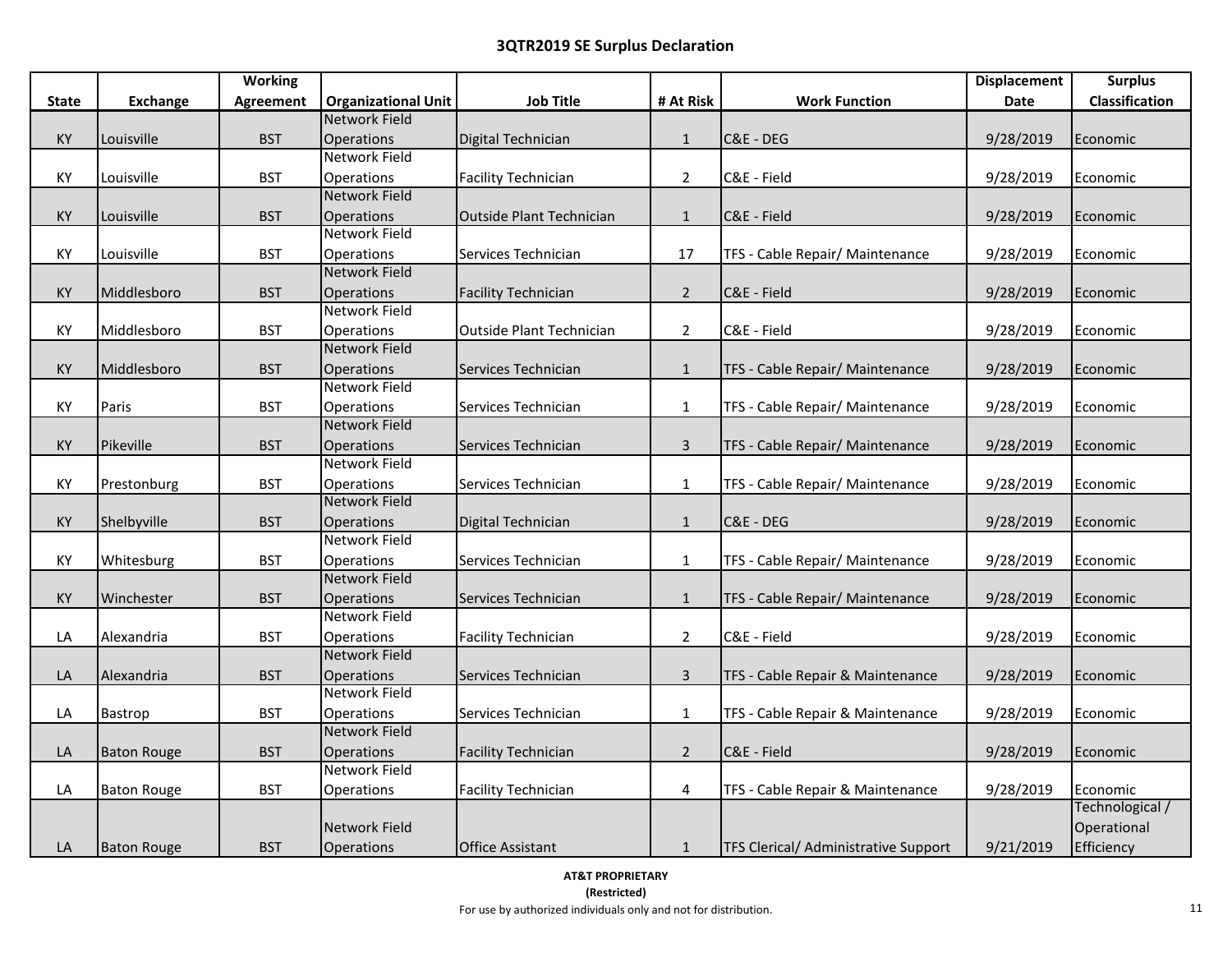|              |                       | <b>Working</b>   |                            |                                 |                |                                  | <b>Displacement</b> | <b>Surplus</b> |
|--------------|-----------------------|------------------|----------------------------|---------------------------------|----------------|----------------------------------|---------------------|----------------|
| <b>State</b> | <b>Exchange</b>       | <b>Agreement</b> | <b>Organizational Unit</b> | <b>Job Title</b>                | # At Risk      | <b>Work Function</b>             | Date                | Classification |
|              |                       |                  | Network Field              |                                 |                |                                  |                     |                |
| LA           | <b>Baton Rouge</b>    | <b>BST</b>       | Operations                 | <b>Outside Plant Technician</b> | $\mathbf{1}$   | C&E - Field                      | 9/28/2019           | Economic       |
|              |                       |                  | <b>Network Field</b>       |                                 |                |                                  |                     |                |
| LA           | Bogalusa              | <b>BST</b>       | Operations                 | <b>Facility Technician</b>      | $\mathbf{1}$   | TFS - Cable Repair & Maintenance | 9/28/2019           | Economic       |
|              |                       |                  | <b>Network Field</b>       |                                 |                |                                  |                     |                |
| LA           | <b>Bogalusa</b>       | <b>BST</b>       | Operations                 | Services Technician             | $\mathbf{1}$   | TFS - Cable Repair & Maintenance | 9/28/2019           | Economic       |
|              |                       |                  | <b>Network Field</b>       |                                 |                |                                  |                     |                |
| LA           | Covington             | <b>BST</b>       | Operations                 | <b>Facility Technician</b>      | $\overline{4}$ | C&E - Field                      | 9/28/2019           | Economic       |
|              |                       |                  | <b>Network Field</b>       |                                 |                |                                  |                     |                |
| LA           | Covington             | <b>BST</b>       | Operations                 | <b>Facility Technician</b>      | $\overline{2}$ | TFS - Cable Repair & Maintenance | 9/28/2019           | Economic       |
|              |                       |                  | <b>Network Field</b>       |                                 |                |                                  |                     |                |
| LA           | Covington             | <b>BST</b>       | Operations                 | Outside Plant Technician        | $\mathbf{1}$   | C&E - Field                      | 9/28/2019           | Economic       |
|              |                       |                  | Network Field              |                                 |                |                                  |                     |                |
| LA           | Covington             | <b>BST</b>       | Operations                 | Services Technician             | $\overline{2}$ | TFS - Cable Repair & Maintenance | 9/28/2019           | Economic       |
|              |                       |                  | <b>Network Field</b>       |                                 |                |                                  |                     |                |
| LA           | Delhi                 | <b>BST</b>       | Operations                 | <b>Facility Technician</b>      | $\mathbf{1}$   | TFS - Cable Repair & Maintenance | 9/28/2019           | Economic       |
|              |                       |                  | Network Field              |                                 |                |                                  |                     |                |
| LA           | <b>Denham Springs</b> | <b>BST</b>       | Operations                 | <b>Facility Technician</b>      | $\mathbf{1}$   | TFS - Cable Repair & Maintenance | 9/28/2019           | Economic       |
|              |                       |                  | <b>Network Field</b>       |                                 |                |                                  |                     |                |
| LA           | Ferriday              | <b>BST</b>       | Operations                 | Services Technician             | $2^{\circ}$    | TFS - Cable Repair & Maintenance | 9/28/2019           | Economic       |
|              |                       |                  | Network Field              |                                 |                |                                  |                     |                |
| LA           | Franklinton           | <b>BST</b>       | Operations                 | <b>Facility Technician</b>      | $\mathbf{1}$   | TFS - Cable Repair & Maintenance | 9/28/2019           | Economic       |
|              |                       |                  | <b>Network Field</b>       |                                 |                |                                  |                     |                |
| LA           | Franklinton           | <b>BST</b>       | Operations                 | Services Technician             | 1              | TFS - Cable Repair & Maintenance | 9/28/2019           | Economic       |
|              |                       |                  | Network Field              |                                 |                |                                  |                     |                |
| LA           | Hammond               | <b>BST</b>       | Operations                 | <b>Facility Technician</b>      | $\mathbf{1}$   | TFS - Cable Repair & Maintenance | 9/28/2019           | Economic       |
|              |                       |                  | <b>Network Field</b>       |                                 |                |                                  |                     |                |
| LA           | Hammond               | <b>BST</b>       | Operations                 | <b>Outside Plant Technician</b> | $2^{\circ}$    | C&E - Field                      | 9/28/2019           | Economic       |
|              |                       |                  | Network Field              |                                 |                |                                  |                     |                |
| LA           | Hammond               | <b>BST</b>       | Operations                 | Services Technician             | $\overline{2}$ | TFS - Cable Repair & Maintenance | 9/28/2019           | Economic       |
|              |                       |                  | <b>Network Field</b>       |                                 |                |                                  |                     |                |
| LA           | Houma                 | <b>BST</b>       | Operations                 | <b>Facility Technician</b>      | $2^{\circ}$    | TFS - Cable Repair & Maintenance | 9/28/2019           | Economic       |
|              |                       |                  | Network Field              |                                 |                |                                  |                     |                |
| LA           | Houma                 | <b>BST</b>       | Operations                 | <b>Facility Technician</b>      | $\overline{2}$ | C&E - Field                      | 9/28/2019           | Economic       |
|              |                       |                  | <b>Network Field</b>       |                                 |                |                                  |                     |                |
| LA           | Houma                 | <b>BST</b>       | Operations                 | Outside Plant Technician        | $2^{\circ}$    | C&E - Field                      | 9/28/2019           | Economic       |
|              |                       |                  | <b>Network Field</b>       |                                 |                |                                  |                     |                |
| LA           | Houma                 | <b>BST</b>       | Operations                 | Services Technician             | $\mathbf{1}$   | TFS - Cable Repair & Maintenance | 9/28/2019           | Economic       |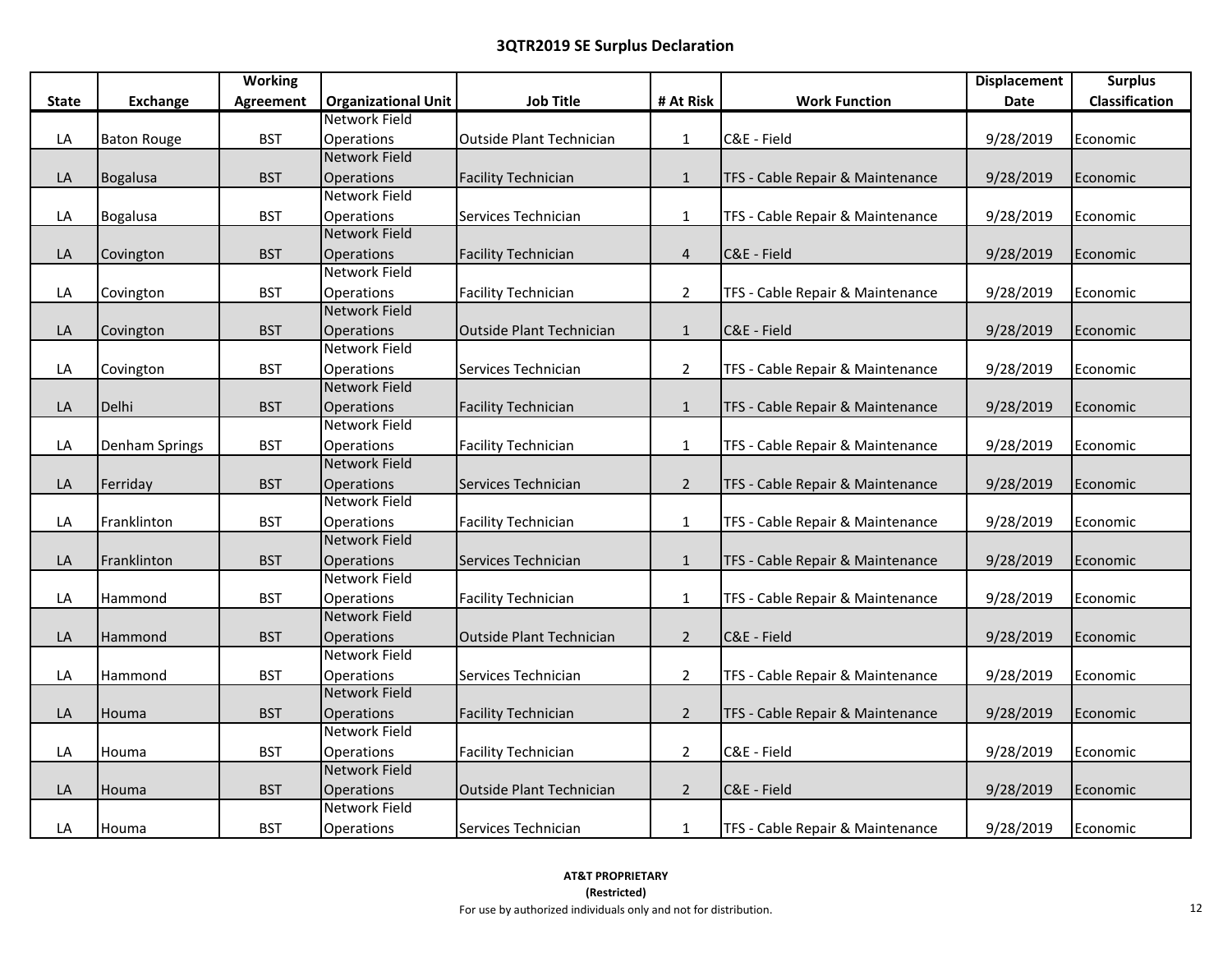|              |                 | <b>Working</b> |                            |                                 |              |                                      | <b>Displacement</b> | <b>Surplus</b>  |
|--------------|-----------------|----------------|----------------------------|---------------------------------|--------------|--------------------------------------|---------------------|-----------------|
| <b>State</b> | <b>Exchange</b> | Agreement      | <b>Organizational Unit</b> | <b>Job Title</b>                | # At Risk    | <b>Work Function</b>                 | Date                | Classification  |
|              |                 |                | Network Field              |                                 |              |                                      |                     |                 |
| LA           | Kenner          | <b>BST</b>     | <b>Operations</b>          | Digital Technician              | $\mathbf{1}$ | C&E - DEG                            | 9/28/2019           | Economic        |
|              |                 |                | <b>Network Field</b>       |                                 |              |                                      |                     |                 |
| LA           | Kenner          | <b>BST</b>     | Operations                 | <b>Facility Technician</b>      | $\mathbf{3}$ | C&E - Field                          | 9/28/2019           | Economic        |
|              |                 |                | Network Field              |                                 |              |                                      |                     |                 |
| LA           | Kenner          | <b>BST</b>     | Operations                 | <b>Facility Technician</b>      | $2^{\circ}$  | TFS - Cable Repair & Maintenance     | 9/28/2019           | Economic        |
|              |                 |                | <b>Network Field</b>       |                                 |              |                                      |                     |                 |
| LA           | Kenner          | <b>BST</b>     | Operations                 | Services Technician             | 3            | TFS - Cable Repair & Maintenance     | 9/28/2019           | Economic        |
|              |                 |                | <b>Network Field</b>       |                                 |              |                                      |                     |                 |
| LA           | Lafayette       | <b>BST</b>     | Operations                 | <b>Facility Technician</b>      | $\mathbf{1}$ | C&E - Field                          | 9/28/2019           | Economic        |
|              |                 |                |                            |                                 |              |                                      |                     | Technological / |
|              |                 |                | Network Field              |                                 |              |                                      |                     | Operational     |
| LA           | Lafayette       | <b>BST</b>     | Operations                 | <b>Office Assistant</b>         | $\mathbf{1}$ | TFS Clerical/ Administrative Support | 9/21/2019           | Efficiency      |
|              |                 |                | <b>Network Field</b>       |                                 |              |                                      |                     |                 |
| LA           | Lafayette       | <b>BST</b>     | Operations                 | Outside Plant Technician        | $2^{\circ}$  | C&E - Field                          | 9/28/2019           | Economic        |
|              |                 |                | <b>Network Field</b>       |                                 |              |                                      |                     |                 |
| LA           | Lake Charles    | <b>BST</b>     | Operations                 | <b>Facility Technician</b>      | $\mathbf{1}$ | C&E - Field                          | 9/28/2019           | Economic        |
|              |                 |                | <b>Network Field</b>       |                                 |              |                                      |                     |                 |
| LA           | Lake Charles    | <b>BST</b>     | Operations                 | <b>Outside Plant Technician</b> | $\mathbf{1}$ | C&E - Field                          | 9/28/2019           | Economic        |
|              |                 |                | <b>Network Field</b>       |                                 |              |                                      |                     |                 |
| LA           | LaPlace         | <b>BST</b>     | Operations                 | <b>Facility Technician</b>      | $\mathbf{1}$ | TFS - Cable Repair & Maintenance     | 9/28/2019           | Economic        |
|              |                 |                | <b>Network Field</b>       |                                 |              |                                      |                     |                 |
| LA           | Luling          | <b>BST</b>     | Operations                 | <b>Facility Technician</b>      | $\mathbf{1}$ | TFS - Cable Repair & Maintenance     | 9/28/2019           | Economic        |
|              |                 |                | Network Field              |                                 |              |                                      |                     |                 |
| LA           | Many            | <b>BST</b>     | Operations                 | Services Technician             | $\mathbf{1}$ | TFS - Cable Repair & Maintenance     | 9/28/2019           | Economic        |
|              |                 |                | <b>Network Field</b>       |                                 |              |                                      |                     |                 |
| LA           | Marksville      | <b>BST</b>     | Operations                 | <b>Facility Technician</b>      | $\mathbf{1}$ | C&E - Field                          | 9/28/2019           | Economic        |
|              |                 |                | <b>Network Field</b>       |                                 |              |                                      |                     |                 |
| LA           | Minden          | <b>BST</b>     | Operations                 | <b>Facility Technician</b>      | $\mathbf{1}$ | C&E - Field                          | 9/28/2019           | Economic        |
|              |                 |                | <b>Network Field</b>       |                                 |              |                                      |                     |                 |
| LA           | Minden          | <b>BST</b>     | Operations                 | Outside Plant Technician        | $\mathbf{1}$ | C&E - Field                          | 9/28/2019           | Economic        |
|              |                 |                | Network Field              |                                 |              |                                      |                     |                 |
| LA           | Minden          | <b>BST</b>     | Operations                 | Services Technician             | $\mathbf{1}$ | TFS - Cable Repair & Maintenance     | 9/28/2019           | Economic        |
|              |                 |                | <b>Network Field</b>       |                                 |              |                                      |                     |                 |
| LA           | Monroe          | <b>BST</b>     | Operations                 | <b>Facility Technician</b>      | $\mathbf 1$  | TFS - Cable Repair & Maintenance     | 9/28/2019           | Economic        |
|              |                 |                | Network Field              |                                 |              |                                      |                     |                 |
| LA           | Monroe          | <b>BST</b>     | Operations                 | <b>Facility Technician</b>      | 3            | C&E - Field                          | 9/28/2019           | Economic        |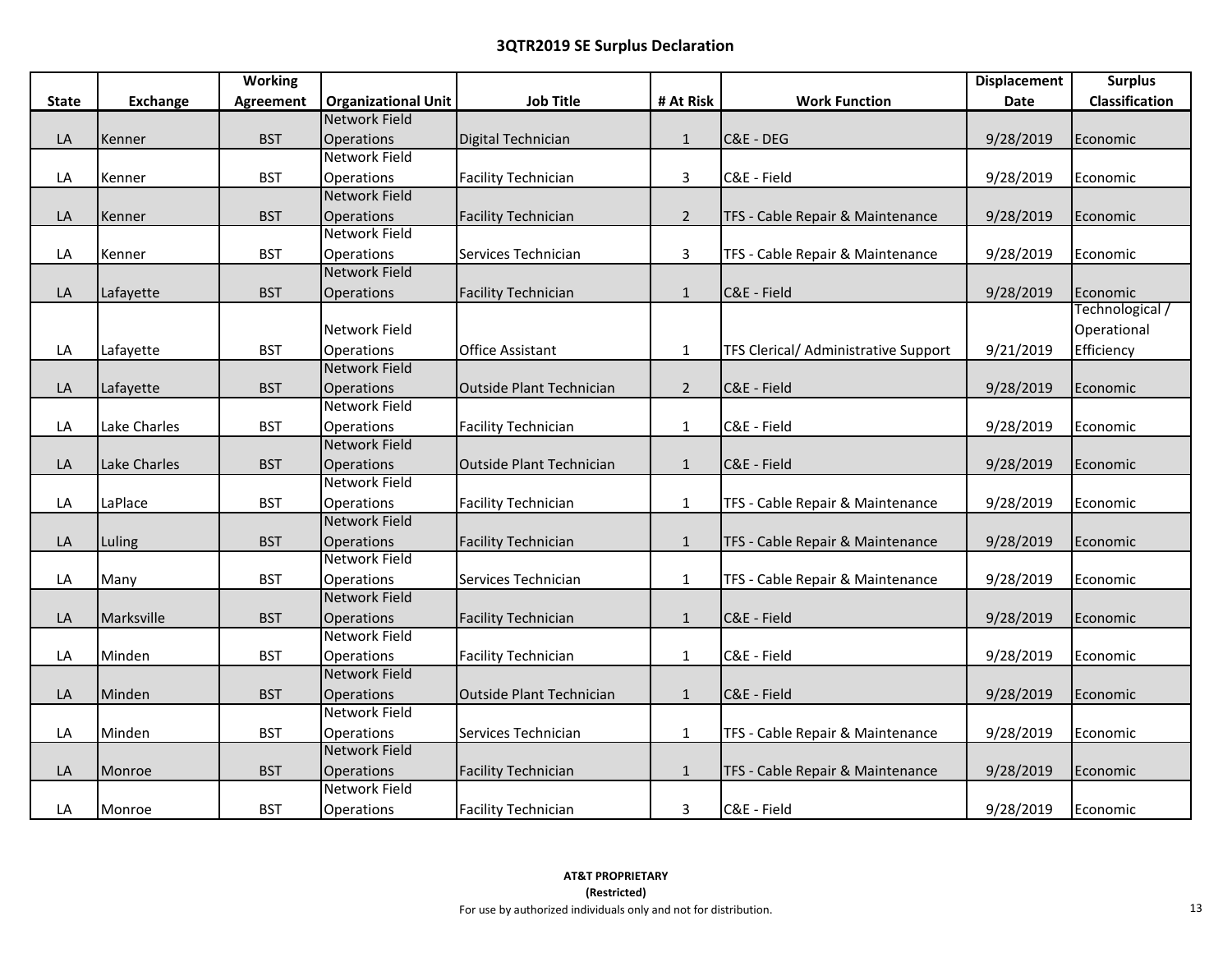|              |                    | <b>Working</b> |                            |                                 |                |                                      | <b>Displacement</b> | <b>Surplus</b>  |
|--------------|--------------------|----------------|----------------------------|---------------------------------|----------------|--------------------------------------|---------------------|-----------------|
| <b>State</b> | <b>Exchange</b>    | Agreement      | <b>Organizational Unit</b> | <b>Job Title</b>                | # At Risk      | <b>Work Function</b>                 | Date                | Classification  |
|              |                    |                |                            |                                 |                |                                      |                     | Technological / |
|              |                    |                | Network Field              |                                 |                |                                      |                     | Operational     |
| LA           | Monroe             | <b>BST</b>     | Operations                 | <b>Office Assistant</b>         | $\mathbf{1}$   | TFS Clerical/ Administrative Support | 9/21/2019           | Efficiency      |
|              |                    |                | <b>Network Field</b>       |                                 |                |                                      |                     |                 |
| LA           | Monroe             | <b>BST</b>     | <b>Operations</b>          | Outside Plant Technician        | $\mathbf{1}$   | C&E - Field                          | 9/28/2019           | Economic        |
|              |                    |                | Network Field              |                                 |                |                                      |                     |                 |
| LA           | Monroe             | <b>BST</b>     | <b>Operations</b>          | Services Technician             | $\overline{2}$ | TFS - Cable Repair & Maintenance     | 9/28/2019           | Economic        |
|              |                    |                | Network Field              |                                 |                |                                      |                     |                 |
| LA           | Natchitoches       | <b>BST</b>     | <b>Operations</b>          | Services Technician             | $\mathbf{1}$   | TFS - Cable Repair & Maintenance     | 9/28/2019           | Economic        |
|              |                    |                | <b>Network Field</b>       |                                 |                |                                      |                     |                 |
| LA           | <b>New Orleans</b> | <b>BST</b>     | Operations                 | Digital Technician              | $\mathbf{1}$   | C&E - DEG                            | 9/28/2019           | Economic        |
|              |                    |                | Network Field              |                                 |                |                                      |                     |                 |
| LA           | <b>New Orleans</b> | <b>BST</b>     | Operations                 | <b>Facility Technician</b>      | 4              | C&E - Field                          | 9/28/2019           | Economic        |
|              |                    |                | Network Field              |                                 |                |                                      |                     |                 |
| LA           | <b>New Orleans</b> | <b>BST</b>     | <b>Operations</b>          | <b>Facility Technician</b>      | $\bf 8$        | TFS - Cable Repair & Maintenance     | 9/28/2019           | Economic        |
|              |                    |                | Network Field              |                                 |                |                                      |                     |                 |
| LA           | <b>New Orleans</b> | <b>BST</b>     | Operations                 | <b>Outside Plant Technician</b> | $\overline{7}$ | C&E - Field                          | 9/28/2019           | Economic        |
|              |                    |                | Network Field              |                                 |                |                                      |                     |                 |
| LA           | <b>New Orleans</b> | <b>BST</b>     | <b>Operations</b>          | Services Technician             | $\bf 8$        | TFS - Cable Repair & Maintenance     | 9/28/2019           | Economic        |
|              |                    |                | Network Field              |                                 |                |                                      |                     |                 |
| LA           | Shreveport         | <b>BST</b>     | Operations                 | <b>Outside Plant Technician</b> | $\overline{2}$ | C&E - Field                          | 9/28/2019           | Economic        |
|              |                    |                | Network Field              |                                 |                |                                      |                     |                 |
| LA           | Shreveport         | <b>BST</b>     | <b>Operations</b>          | Services Technician             | $\mathbf{1}$   | TFS - Cable Repair & Maintenance     | 9/28/2019           | Economic        |
|              |                    |                | Network Field              |                                 |                |                                      |                     |                 |
| LA           | Slidell            | <b>BST</b>     | Operations                 | <b>Facility Technician</b>      | $\mathbf{1}$   | TFS - Cable Repair & Maintenance     | 9/28/2019           | Economic        |
|              |                    |                | Network Field              |                                 |                |                                      |                     |                 |
| LA           | Slidell            | <b>BST</b>     | Operations                 | <b>Facility Technician</b>      | $\overline{3}$ | C&E - Field                          | 9/28/2019           | Economic        |
|              |                    |                | <b>Network Field</b>       |                                 |                |                                      |                     |                 |
| LA           | Slidell            | <b>BST</b>     | Operations                 | Outside Plant Technician        | $\mathbf{3}$   | C&E - Field                          | 9/28/2019           | Economic        |
|              |                    |                | <b>Network Field</b>       |                                 |                |                                      |                     |                 |
| LA           | Slidell            | <b>BST</b>     | <b>Operations</b>          | Services Technician             | $\mathsf{3}$   | TFS - Cable Repair & Maintenance     | 9/28/2019           | Economic        |
|              |                    |                | <b>Network Field</b>       |                                 |                |                                      |                     |                 |
| LA           | Winnfield          | <b>BST</b>     | <b>Operations</b>          | Services Technician             | $\mathbf{1}$   | TFS - Cable Repair & Maintenance     | 9/28/2019           | Economic        |
|              |                    |                | <b>Network Field</b>       |                                 |                |                                      |                     |                 |
| LA           | Winnsboro          | <b>BST</b>     | Operations                 | Services Technician             | $\mathbf{1}$   | TFS - Cable Repair & Maintenance     | 9/28/2019           | Economic        |
|              |                    |                | Network Field              |                                 |                |                                      |                     |                 |
| <b>MS</b>    | Aberdeen           | <b>BST</b>     | <b>Operations</b>          | Services Technician             | $\mathbf{1}$   | TFS - Cable Repair/ Maintenance      | 9/28/2019           | Economic        |
|              |                    |                | <b>Network Field</b>       |                                 |                |                                      |                     |                 |
| <b>MS</b>    | Baldwyn            | <b>BST</b>     | <b>Operations</b>          | <b>Facility Technician</b>      | $\mathbf{1}$   | TFS - Cable Repair/ Maintenance      | 9/28/2019           | Economic        |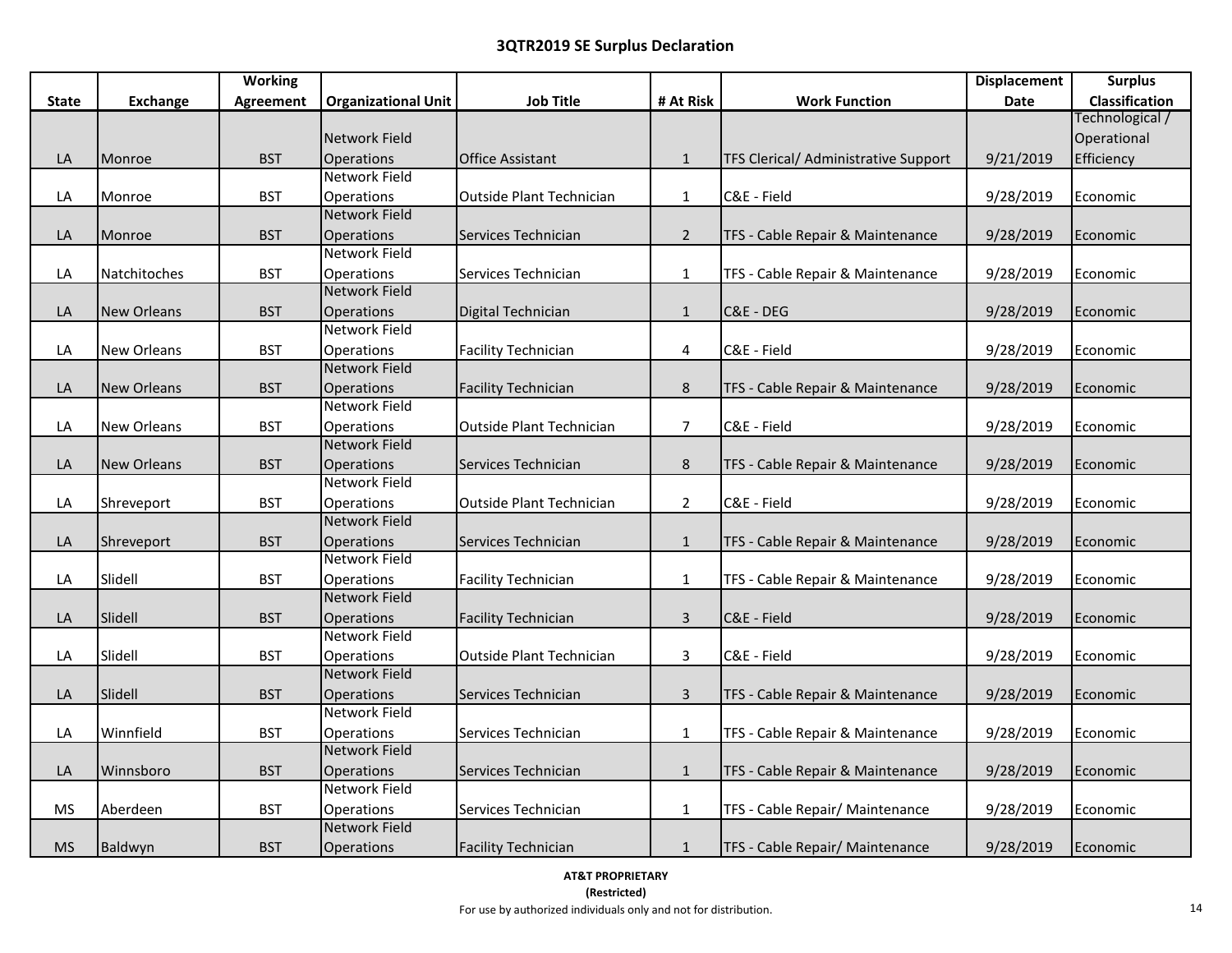|              |                   | <b>Working</b>   |                            |                                 |                |                                 | <b>Displacement</b> | <b>Surplus</b>        |
|--------------|-------------------|------------------|----------------------------|---------------------------------|----------------|---------------------------------|---------------------|-----------------------|
| <b>State</b> | <b>Exchange</b>   | <b>Agreement</b> | <b>Organizational Unit</b> | <b>Job Title</b>                | # At Risk      | <b>Work Function</b>            | Date                | <b>Classification</b> |
|              |                   |                  | Network Field              |                                 |                |                                 |                     |                       |
| <b>MS</b>    | <b>Batesville</b> | <b>BST</b>       | Operations                 | <b>Facility Technician</b>      | $\mathbf{1}$   | C&E - Field                     | 9/28/2019           | Economic              |
|              |                   |                  | <b>Network Field</b>       |                                 |                |                                 |                     |                       |
| <b>MS</b>    | Batesville        | <b>BST</b>       | Operations                 | Services Technician             | $\mathbf{1}$   | TFS - Cable Repair/ Maintenance | 9/28/2019           | Economic              |
|              |                   |                  | Network Field              |                                 |                |                                 |                     |                       |
| <b>MS</b>    | Brandon           | <b>BST</b>       | Operations                 | Digital Technician              | $\mathbf{1}$   | C&E - DEG                       | 9/28/2019           | Economic              |
|              |                   |                  | <b>Network Field</b>       |                                 |                |                                 |                     |                       |
| <b>MS</b>    | <b>Brandon</b>    | <b>BST</b>       | Operations                 | <b>Facility Technician</b>      | $\overline{2}$ | C&E - Field                     | 9/28/2019           | Economic              |
|              |                   |                  | <b>Network Field</b>       |                                 |                |                                 |                     |                       |
| <b>MS</b>    | Brookhaven        | <b>BST</b>       | <b>Operations</b>          | <b>Facility Technician</b>      | $\mathbf{1}$   | C&E - Field                     | 9/28/2019           | Economic              |
|              |                   |                  | <b>Network Field</b>       |                                 |                |                                 |                     |                       |
| <b>MS</b>    | Brookhaven        | <b>BST</b>       | Operations                 | <b>Outside Plant Technician</b> | $\overline{2}$ | C&E - Field                     | 9/28/2019           | Economic              |
|              |                   |                  | Network Field              |                                 |                |                                 |                     |                       |
| <b>MS</b>    | Clinton           | <b>BST</b>       | Operations                 | <b>Facility Technician</b>      | $\overline{2}$ | C&E - Field                     | 9/28/2019           | Economic              |
|              |                   |                  | <b>Network Field</b>       |                                 |                |                                 |                     |                       |
| <b>MS</b>    | Clinton           | <b>BST</b>       | Operations                 | Services Technician             | 3              | TFS - Cable Repair/ Maintenance | 9/28/2019           | Economic              |
|              |                   |                  | <b>Network Field</b>       |                                 |                |                                 |                     |                       |
| <b>MS</b>    | Coldwater         | <b>BST</b>       | Operations                 | <b>Facility Technician</b>      | $\mathbf{1}$   | C&E - Field                     | 9/28/2019           | Economic              |
|              |                   |                  | <b>Network Field</b>       |                                 |                |                                 |                     |                       |
| <b>MS</b>    | Collins           | <b>BST</b>       | Operations                 | Digital Technician              | $\mathbf{1}$   | C&E - DEG                       | 9/28/2019           | Economic              |
|              |                   |                  | Network Field              |                                 |                |                                 |                     |                       |
| <b>MS</b>    | Collins           | <b>BST</b>       | Operations                 | <b>Facility Technician</b>      | $\overline{2}$ | C&E - Field                     | 9/28/2019           | Economic              |
|              |                   |                  | <b>Network Field</b>       |                                 |                |                                 |                     |                       |
| <b>MS</b>    | Columbia          | <b>BST</b>       | Operations                 | <b>Facility Technician</b>      | $\mathbf{1}$   | C&E - Field                     | 9/28/2019           | Economic              |
|              |                   |                  | <b>Network Field</b>       |                                 |                |                                 |                     |                       |
| <b>MS</b>    | Columbia          | <b>BST</b>       | Operations                 | <b>Outside Plant Technician</b> | $\mathbf{1}$   | C&E - Field                     | 9/28/2019           | Economic              |
|              |                   |                  | <b>Network Field</b>       |                                 |                |                                 |                     |                       |
| <b>MS</b>    | Columbia          | <b>BST</b>       | Operations                 | Services Technician             | $\mathbf{1}$   | TFS - Cable Repair/ Maintenance | 9/28/2019           | Economic              |
|              |                   |                  | Network Field              |                                 |                |                                 |                     |                       |
| <b>MS</b>    | Columbus          | <b>BST</b>       | <b>Operations</b>          | <b>Facility Technician</b>      | $\mathbf{1}$   | C&E - Field                     | 9/28/2019           | Economic              |
|              |                   |                  | <b>Network Field</b>       |                                 |                |                                 |                     |                       |
| <b>MS</b>    | Columbus          | <b>BST</b>       | <b>Operations</b>          | <b>Facility Technician</b>      | $\mathbf{1}$   | TFS - Cable Repair/ Maintenance | 9/28/2019           | Economic              |
|              |                   |                  | <b>Network Field</b>       |                                 |                |                                 |                     |                       |
| <b>MS</b>    | Ellisville        | <b>BST</b>       | Operations                 | Services Technician             | $\mathbf{1}$   | TFS - Cable Repair/ Maintenance | 9/28/2019           | Economic              |
|              |                   |                  | <b>Network Field</b>       |                                 |                |                                 |                     |                       |
| <b>MS</b>    | Greenwood         | <b>BST</b>       | <b>Operations</b>          | <b>Facility Technician</b>      | $\mathbf{1}$   | C&E - Field                     | 9/28/2019           | Economic              |
|              |                   |                  | <b>Network Field</b>       |                                 |                |                                 |                     |                       |
| <b>MS</b>    | Gulfport          | <b>BST</b>       | Operations                 | Services Technician             | $\overline{2}$ | TFS - Cable Repair/ Maintenance | 9/28/2019           | Economic              |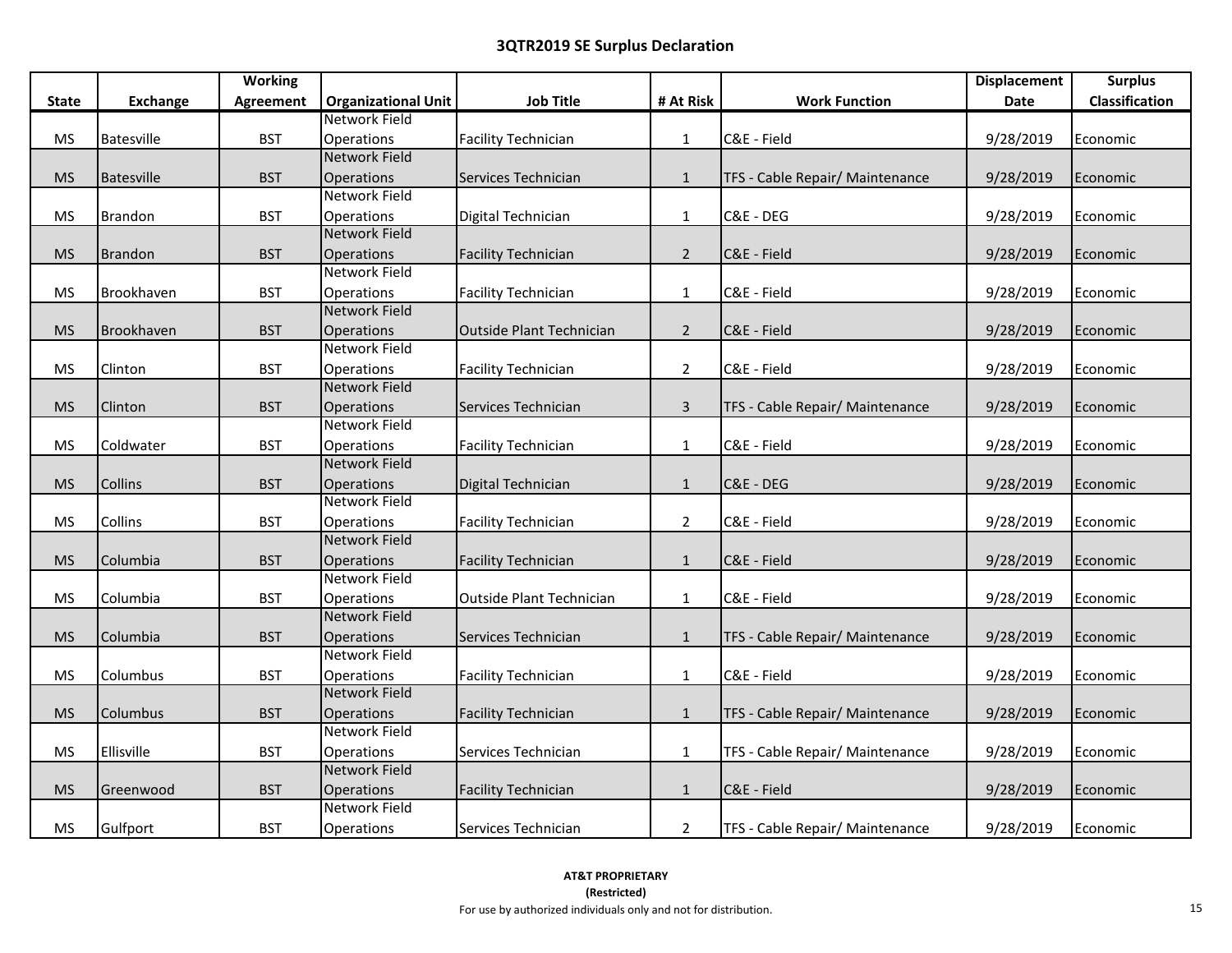|              |                 | <b>Working</b>   |                            |                                 |                         |                                       | <b>Displacement</b> | <b>Surplus</b>  |
|--------------|-----------------|------------------|----------------------------|---------------------------------|-------------------------|---------------------------------------|---------------------|-----------------|
| <b>State</b> | <b>Exchange</b> | <b>Agreement</b> | <b>Organizational Unit</b> | <b>Job Title</b>                | # At Risk               | <b>Work Function</b>                  | Date                | Classification  |
|              |                 |                  | <b>Network Field</b>       |                                 |                         |                                       |                     |                 |
| <b>MS</b>    | Hattiesburg     | <b>BST</b>       | Operations                 | <b>Facility Technician</b>      | $\mathbf{1}$            | TFS - Cable Repair/ Maintenance       | 9/28/2019           | Economic        |
|              |                 |                  | Network Field              |                                 |                         |                                       |                     |                 |
| <b>MS</b>    | Hazlehurst      | <b>BST</b>       | Operations                 | Services Technician             | $\mathbf{1}$            | TFS - Cable Repair/ Maintenance       | 9/28/2019           | Economic        |
|              |                 |                  |                            |                                 |                         |                                       |                     | Technological / |
|              |                 |                  | Network Field              |                                 |                         |                                       |                     | Operational     |
| <b>MS</b>    | Jackson         | <b>BST</b>       | Operations                 | <b>Drafting Assistant</b>       | $\mathbf{1}$            | C&E OSPRRC (Final Posting)            | 9/21/2019           | Efficiency      |
|              |                 |                  | Network Field              |                                 |                         |                                       |                     |                 |
| <b>MS</b>    | Jackson         | <b>BST</b>       | Operations                 | <b>Facility Technician</b>      | $\overline{2}$          | C&E - Field                           | 9/28/2019           | Economic        |
|              |                 |                  | <b>Network Field</b>       |                                 |                         |                                       |                     |                 |
| <b>MS</b>    | Jackson         | <b>BST</b>       | Operations                 | Office Assistant                | $\mathbf{1}$            | <b>C&amp;E OSPRRC (Final Posting)</b> | 9/21/2019           | Economic        |
|              |                 |                  | Network Field              |                                 |                         |                                       |                     |                 |
| <b>MS</b>    | Jackson         | <b>BST</b>       | Operations                 | Services Technician             | $\overline{\mathbf{4}}$ | TFS - Cable Repair/ Maintenance       | 9/28/2019           | Economic        |
|              |                 |                  | <b>Network Field</b>       |                                 |                         |                                       |                     |                 |
| <b>MS</b>    | Kosciusko       | <b>BST</b>       | Operations                 | <b>Facility Technician</b>      | $\mathbf{1}$            | C&E - Field                           | 9/28/2019           | Economic        |
|              |                 |                  | Network Field              |                                 |                         |                                       |                     |                 |
| <b>MS</b>    | Kosciusko       | <b>BST</b>       | Operations                 | <b>Outside Plant Technician</b> | $\mathbf{1}$            | C&E - Field                           | 9/28/2019           | Economic        |
|              |                 |                  | Network Field              |                                 |                         |                                       |                     |                 |
| <b>MS</b>    | Kosciusko       | <b>BST</b>       | Operations                 | Services Technician             | $\mathbf{1}$            | TFS - Cable Repair/ Maintenance       | 9/28/2019           | Economic        |
|              |                 |                  | Network Field              |                                 |                         |                                       |                     |                 |
| <b>MS</b>    | Laurel          | <b>BST</b>       | Operations                 | Services Technician             | $\overline{2}$          | TFS - Cable Repair/ Maintenance       | 9/28/2019           | Economic        |
|              |                 |                  | <b>Network Field</b>       |                                 |                         |                                       |                     |                 |
| <b>MS</b>    | Lucedale        | <b>BST</b>       | Operations                 | <b>Facility Technician</b>      | $\mathbf{1}$            | C&E - Field                           | 9/28/2019           | Economic        |
|              |                 |                  | Network Field              |                                 |                         |                                       |                     |                 |
| <b>MS</b>    | Lucedale        | <b>BST</b>       | Operations                 | <b>Facility Technician</b>      | $\mathbf{1}$            | TFS - Cable Repair/ Maintenance       | 9/28/2019           | Economic        |
|              |                 |                  | <b>Network Field</b>       |                                 |                         |                                       |                     |                 |
| <b>MS</b>    | Lucedale        | <b>BST</b>       | Operations                 | Services Technician             | $\mathbf{1}$            | TFS - Cable Repair/ Maintenance       | 9/28/2019           | Economic        |
|              |                 |                  | Network Field              |                                 |                         |                                       |                     |                 |
| <b>MS</b>    | Lumberton       | <b>BST</b>       | Operations                 | Services Technician             | $\mathbf{1}$            | TFS - Cable Repair/ Maintenance       | 9/28/2019           | Economic        |
|              |                 |                  | <b>Network Field</b>       |                                 |                         |                                       |                     |                 |
| <b>MS</b>    | Madison         | <b>BST</b>       | Operations                 | <b>Facility Technician</b>      | $\overline{2}$          | C&E - Field                           | 9/28/2019           | Economic        |
|              |                 |                  | Network Field              |                                 |                         |                                       |                     |                 |
| <b>MS</b>    | Madison         | <b>BST</b>       | <b>Operations</b>          | Services Technician             | $\mathbf{1}$            | TFS - Cable Repair/ Maintenance       | 9/28/2019           | Economic        |
|              |                 |                  | <b>Network Field</b>       |                                 |                         |                                       |                     |                 |
| <b>MS</b>    | McComb          | <b>BST</b>       | Operations                 | Outside Plant Technician        | $\mathbf{1}$            | C&E - Field                           | 9/28/2019           | Economic        |
|              |                 |                  | Network Field              |                                 |                         |                                       |                     |                 |
| <b>MS</b>    | Mendenhall      | <b>BST</b>       | Operations                 | Outside Plant Technician        | $\mathbf{1}$            | C&E - Field                           | 9/28/2019           | Economic        |
|              |                 |                  | <b>Network Field</b>       |                                 |                         |                                       |                     |                 |
| <b>MS</b>    | Meridian        | <b>BST</b>       | Operations                 | <b>Facility Technician</b>      | $\mathbf{3}$            | C&E - Field                           | 9/28/2019           | Economic        |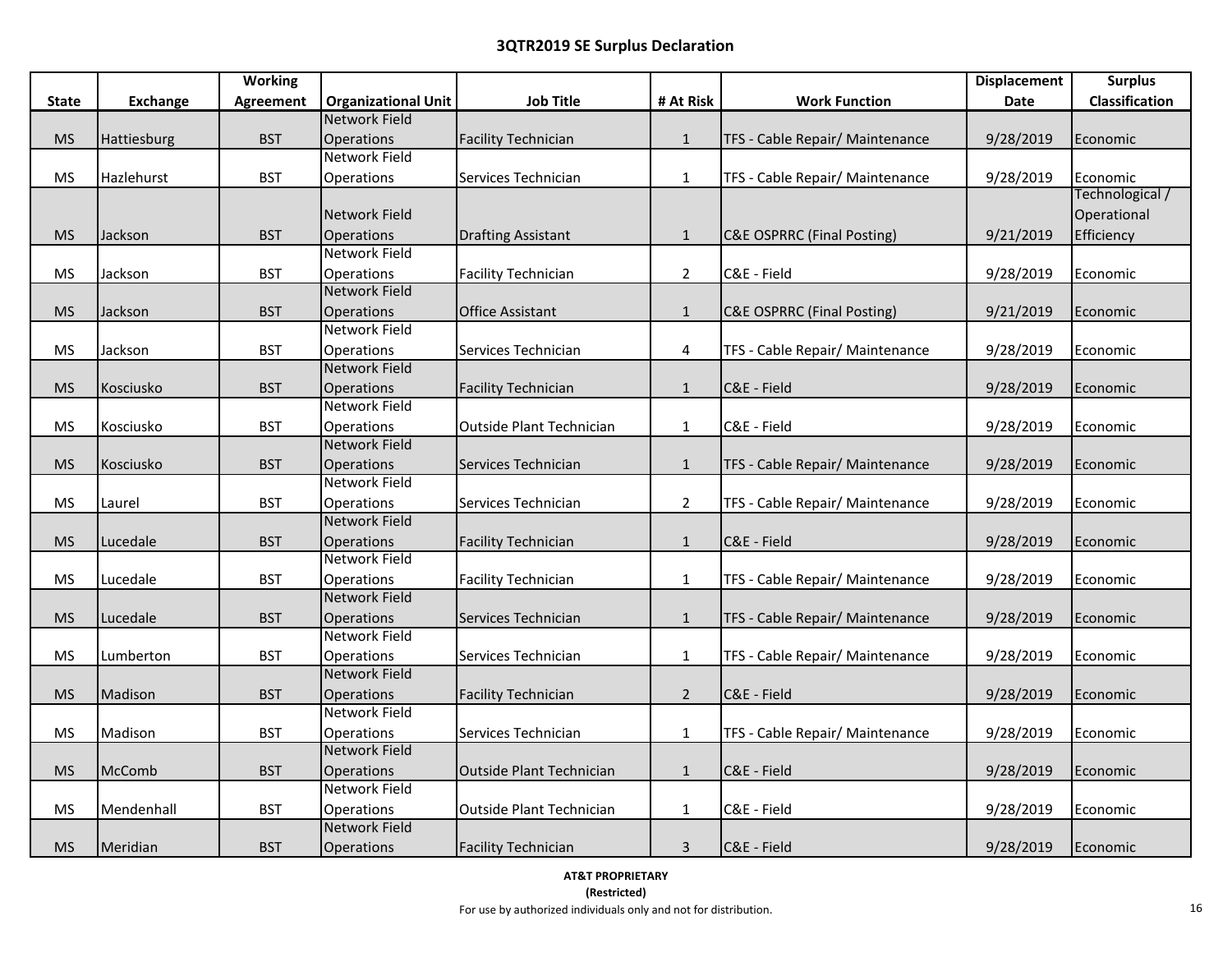|              |                 | <b>Working</b> |                            |                                 |                |                                 | <b>Displacement</b> | <b>Surplus</b> |
|--------------|-----------------|----------------|----------------------------|---------------------------------|----------------|---------------------------------|---------------------|----------------|
| <b>State</b> | <b>Exchange</b> | Agreement      | <b>Organizational Unit</b> | <b>Job Title</b>                | # At Risk      | <b>Work Function</b>            | Date                | Classification |
|              |                 |                | Network Field              |                                 |                |                                 |                     |                |
| <b>MS</b>    | Meridian        | <b>BST</b>     | Operations                 | Services Technician             | $\mathbf{1}$   | TFS - Cable Repair/ Maintenance | 9/28/2019           | Economic       |
|              |                 |                | <b>Network Field</b>       |                                 |                |                                 |                     |                |
| <b>MS</b>    | Natchez         | <b>BST</b>     | <b>Operations</b>          | <b>Facility Technician</b>      | $\mathbf{1}$   | C&E - Field                     | 9/28/2019           | Economic       |
|              |                 |                | Network Field              |                                 |                |                                 |                     |                |
| <b>MS</b>    | Natchez         | <b>BST</b>     | Operations                 | Services Technician             | $\overline{2}$ | TFS - Cable Repair/ Maintenance | 9/28/2019           | Economic       |
|              |                 |                | <b>Network Field</b>       |                                 |                |                                 |                     |                |
| <b>MS</b>    | New Albany      | <b>BST</b>     | Operations                 | Services Technician             | $\mathbf{1}$   | TFS - Cable Repair/ Maintenance | 9/28/2019           | Economic       |
|              |                 |                | <b>Network Field</b>       |                                 |                |                                 |                     |                |
| <b>MS</b>    | Ocean Springs   | <b>BST</b>     | <b>Operations</b>          | Services Technician             | $\overline{2}$ | TFS - Cable Repair/ Maintenance | 9/28/2019           | Economic       |
|              |                 |                | <b>Network Field</b>       |                                 |                |                                 |                     |                |
| <b>MS</b>    | Oxford          | <b>BST</b>     | Operations                 | <b>Facility Technician</b>      | $\mathbf{1}$   | C&E - Field                     | 9/28/2019           | Economic       |
|              |                 |                | Network Field              |                                 |                |                                 |                     |                |
| <b>MS</b>    | Oxford          | <b>BST</b>     | Operations                 | Services Technician             | $\mathbf{1}$   | TFS - Cable Repair/ Maintenance | 9/28/2019           | Economic       |
|              |                 |                | <b>Network Field</b>       |                                 |                |                                 |                     |                |
| <b>MS</b>    | Pass Christian  | <b>BST</b>     | Operations                 | <b>Facility Technician</b>      | $\mathbf{1}$   | C&E - Field                     | 9/28/2019           | Economic       |
|              |                 |                | <b>Network Field</b>       |                                 |                |                                 |                     |                |
| <b>MS</b>    | Philadelphia    | <b>BST</b>     | Operations                 | <b>Outside Plant Technician</b> | $\mathbf{1}$   | C&E - Field                     | 9/28/2019           | Economic       |
|              |                 |                | <b>Network Field</b>       |                                 |                |                                 |                     |                |
| <b>MS</b>    | Picayune        | <b>BST</b>     | Operations                 | <b>Facility Technician</b>      | $\mathbf{1}$   | C&E - Field                     | 9/28/2019           | Economic       |
|              |                 |                | <b>Network Field</b>       |                                 |                |                                 |                     |                |
| <b>MS</b>    | Picayune        | <b>BST</b>     | Operations                 | <b>Outside Plant Technician</b> | $\overline{2}$ | C&E - Field                     | 9/28/2019           | Economic       |
|              |                 |                | <b>Network Field</b>       |                                 |                |                                 |                     |                |
| <b>MS</b>    | Picayune        | <b>BST</b>     | Operations                 | Services Technician             | $\mathbf{1}$   | TFS - Cable Repair/ Maintenance | 9/28/2019           | Economic       |
|              |                 |                | <b>Network Field</b>       |                                 |                |                                 |                     |                |
| <b>MS</b>    | Pontotoc        | <b>BST</b>     | Operations                 | Services Technician             | $\mathbf{1}$   | TFS - Cable Repair/ Maintenance | 9/28/2019           | Economic       |
|              |                 |                | <b>Network Field</b>       |                                 |                |                                 |                     |                |
| <b>MS</b>    | Poplarville     | <b>BST</b>     | Operations                 | Services Technician             | $\mathbf{1}$   | TFS - Cable Repair/ Maintenance | 9/28/2019           | Economic       |
|              |                 |                | Network Field              |                                 |                |                                 |                     |                |
| <b>MS</b>    | Richton         | <b>BST</b>     | Operations                 | Services Technician             | $\mathbf{1}$   | TFS - Cable Repair/ Maintenance | 9/28/2019           | Economic       |
|              |                 |                | <b>Network Field</b>       |                                 |                |                                 |                     |                |
| <b>MS</b>    | Starkville      | <b>BST</b>     | <b>Operations</b>          | Services Technician             | $\mathbf{1}$   | TFS - Cable Repair/ Maintenance | 9/28/2019           | Economic       |
|              |                 |                | <b>Network Field</b>       |                                 |                |                                 |                     |                |
| <b>MS</b>    | Tupelo          | <b>BST</b>     | Operations                 | <b>Facility Technician</b>      | $\overline{2}$ | C&E - Field                     | 9/28/2019           | Economic       |
|              |                 |                | <b>Network Field</b>       |                                 |                |                                 |                     |                |
| <b>MS</b>    | Tupelo          | <b>BST</b>     | <b>Operations</b>          | Outside Plant Technician        | $\mathbf{1}$   | C&E - Field                     | 9/28/2019           | Economic       |
|              |                 |                | <b>Network Field</b>       |                                 |                |                                 |                     |                |
| <b>MS</b>    | Tupelo          | <b>BST</b>     | Operations                 | Services Technician             | $\overline{2}$ | TFS - Cable Repair/ Maintenance | 9/28/2019           | Economic       |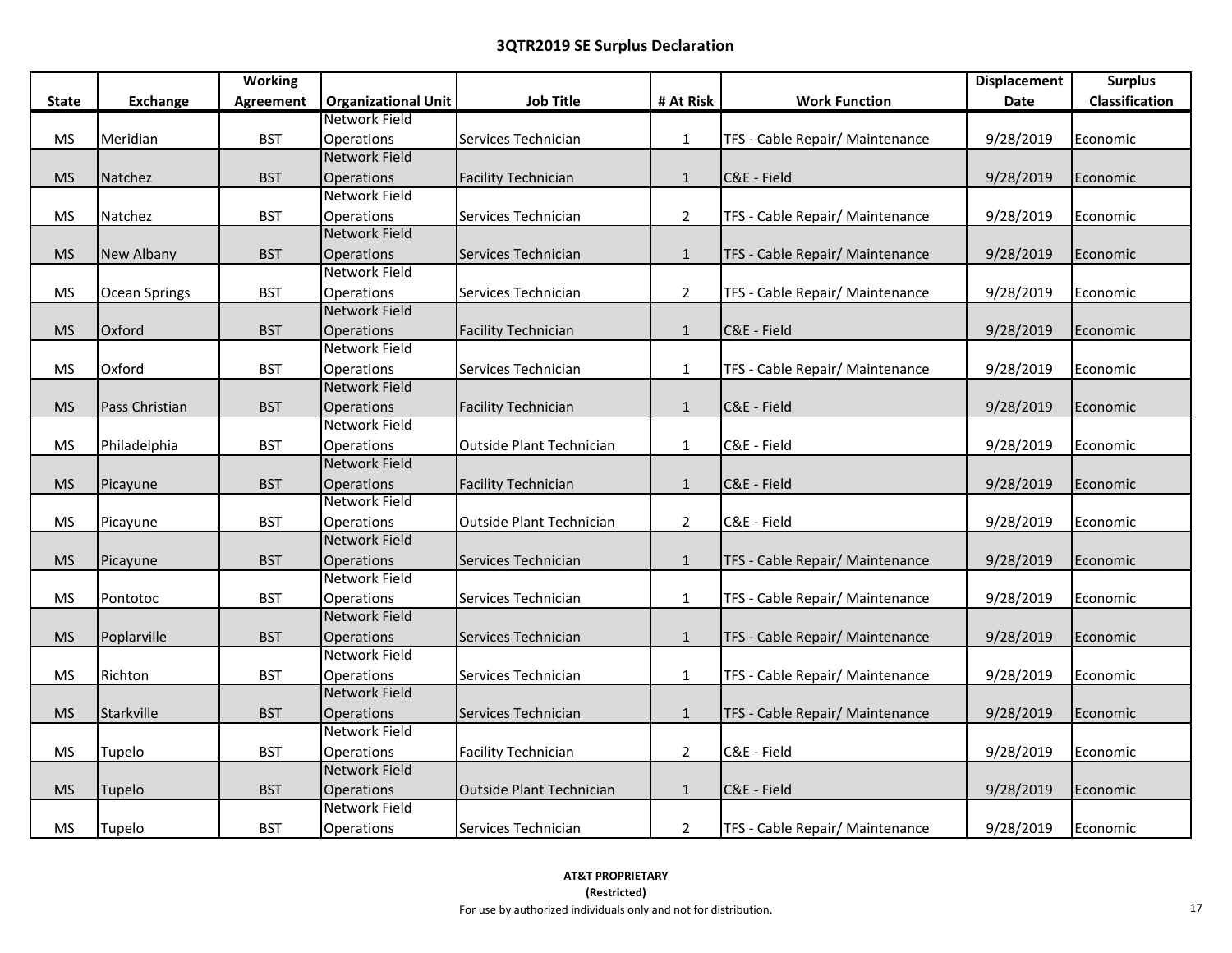|              |                   | <b>Working</b>   |                                    |                                 |                |                                        | <b>Displacement</b> | <b>Surplus</b>  |
|--------------|-------------------|------------------|------------------------------------|---------------------------------|----------------|----------------------------------------|---------------------|-----------------|
| <b>State</b> | <b>Exchange</b>   | <b>Agreement</b> | <b>Organizational Unit</b>         | <b>Job Title</b>                | # At Risk      | <b>Work Function</b>                   | Date                | Classification  |
|              |                   |                  | <b>Network Field</b>               |                                 |                |                                        |                     |                 |
| <b>MS</b>    | Vicksburg         | <b>BST</b>       | <b>Operations</b>                  | Services Technician             | $\mathbf{1}$   | TFS - Cable Repair/ Maintenance        | 9/28/2019           | Economic        |
|              |                   |                  | Network Field                      |                                 |                |                                        |                     |                 |
| <b>MS</b>    | Wiggins           | <b>BST</b>       | Operations                         | Services Technician             | $\mathbf{1}$   | TFS - Cable Repair/ Maintenance        | 9/28/2019           | Economic        |
|              |                   |                  | <b>Network Field</b>               |                                 |                |                                        |                     |                 |
| <b>MS</b>    | Winona            | <b>BST</b>       | Operations                         | <b>Facility Technician</b>      | $\mathbf{1}$   | C&E - Field                            | 9/28/2019           | Economic        |
|              |                   |                  | <b>Network Field</b>               |                                 |                |                                        |                     |                 |
| <b>MS</b>    | Winona            | <b>BST</b>       | Operations                         | Services Technician             | $\mathbf{1}$   | TFS - Cable Repair/ Maintenance        | 9/28/2019           | Economic        |
|              |                   |                  | <b>Network Field</b>               |                                 |                |                                        |                     |                 |
| NC           | Asheville         | <b>BST</b>       | <b>Operations</b>                  | Outside Plant Technician        | $\mathbf{1}$   | C&E - Field                            | 9/28/2019           | Economic        |
|              |                   |                  | <b>Network Field</b>               |                                 |                |                                        |                     |                 |
| $NC$         | Boone             | <b>BST</b>       | Operations                         | <b>Outside Plant Technician</b> | $\mathbf{1}$   | C&E - Field                            | 9/28/2019           | Economic        |
|              |                   |                  | <b>Network Field</b>               |                                 |                |                                        |                     |                 |
| NC           | <b>Burlington</b> | <b>BST</b>       | Operations                         | <b>Facility Technician</b>      | $\overline{2}$ | C&E - Field                            | 9/28/2019           | Economic        |
|              |                   |                  | Network Field                      |                                 |                |                                        |                     |                 |
| <b>NC</b>    | Burlington        | <b>BST</b>       | Operations                         | Outside Plant Technician        | 4              | C&E - Field                            | 9/28/2019           | Economic        |
|              |                   |                  | <b>Network Field</b>               |                                 |                |                                        |                     |                 |
| NC           | Canton            | <b>BST</b>       | <b>Operations</b>                  | Outside Plant Technician        | $\mathbf{1}$   | C&E - Field                            | 9/28/2019           | Economic        |
|              |                   |                  | <b>Network Field</b>               |                                 |                |                                        |                     |                 |
| NC           | Charlotte         | <b>BST</b>       | Operations                         | <b>Facility Technician</b>      | 12             | C&E - Field                            | 9/28/2019           | Economic        |
|              |                   |                  | <b>Network Field</b>               |                                 |                |                                        |                     |                 |
| <b>NC</b>    | Charlotte         | <b>BST</b>       | <b>Operations</b>                  | <b>Outside Plant Technician</b> | 27             | C&E - Field                            | 9/28/2019           | Economic        |
|              |                   |                  | <b>Network Field</b>               |                                 |                |                                        |                     |                 |
| $NC$         | Gastonia          | <b>BST</b>       | Operations                         | Outside Plant Technician        | $\mathbf{1}$   | C&E - Field                            | 9/28/2019           | Economic        |
|              |                   |                  | <b>Network Field</b>               |                                 |                |                                        |                     |                 |
| NC           | Goldsboro         | <b>BST</b>       | Operations<br><b>Network Field</b> | Digital Technician              | $\mathbf{1}$   | C&E - DEG                              | 9/28/2019           | Economic        |
|              |                   |                  |                                    |                                 |                |                                        |                     |                 |
| $NC$         | Goldsboro         | <b>BST</b>       | Operations<br><b>Network Field</b> | Services Technician             | $\overline{2}$ | TFS - Cable Repair/ Maintenance        | 9/28/2019           | Economic        |
|              |                   |                  | Operations                         |                                 |                | C&E - Field                            |                     |                 |
| NC           | Greensboro        | <b>BST</b>       | Network Field                      | <b>Facility Technician</b>      | $\mathbf{3}$   |                                        | 9/28/2019           | Economic        |
| $NC$         | Greensboro        | <b>BST</b>       | Operations                         | <b>Outside Plant Technician</b> | 5              | C&E - Field                            | 9/28/2019           | Economic        |
|              |                   |                  |                                    |                                 |                |                                        |                     | Technological / |
|              |                   |                  | Network Field                      |                                 |                |                                        |                     | Operational     |
| NC           | Hendersonville    | <b>BST</b>       | <b>Operations</b>                  | <b>Office Assistant</b>         | $\mathbf{1}$   | TFS - Clerical/ Administrative Support | 9/21/2019           | Efficiency      |
|              |                   |                  | <b>Network Field</b>               |                                 |                |                                        |                     |                 |
| NC           | Hendersonville    | <b>BST</b>       | Operations                         | Outside Plant Technician        | $\overline{2}$ | C&E - Field                            | 9/28/2019           | Economic        |
|              |                   |                  | <b>Network Field</b>               |                                 |                |                                        |                     |                 |
| NC           | Laurinburg        | <b>BST</b>       | Operations                         | <b>Facility Technician</b>      | $\mathbf{1}$   | TFS - Cable Repair/ Maintenance        | 9/28/2019           | Economic        |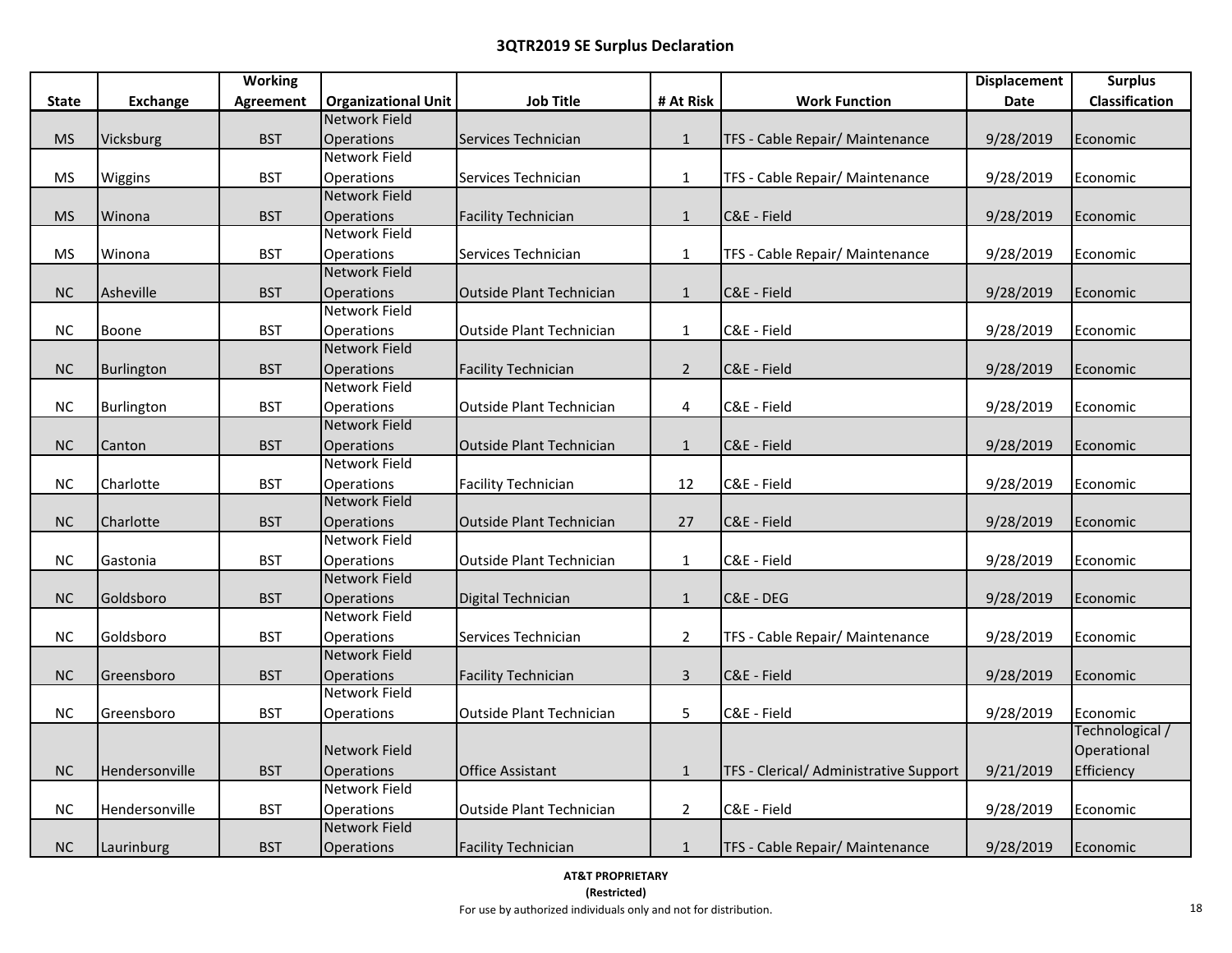|              |                      | <b>Working</b>   |                            |                                 |                |                                        | <b>Displacement</b> | <b>Surplus</b>        |
|--------------|----------------------|------------------|----------------------------|---------------------------------|----------------|----------------------------------------|---------------------|-----------------------|
| <b>State</b> | <b>Exchange</b>      | <b>Agreement</b> | <b>Organizational Unit</b> | <b>Job Title</b>                | # At Risk      | <b>Work Function</b>                   | <b>Date</b>         | <b>Classification</b> |
|              |                      |                  | Network Field              |                                 |                |                                        |                     |                       |
| NC           | Laurinburg           | <b>BST</b>       | Operations                 | Services Technician             | $\mathbf{1}$   | TFS - Cable Repair/ Maintenance        | 9/28/2019           | Economic              |
|              |                      |                  | Network Field              |                                 |                |                                        |                     |                       |
| NC           | Lumberton            | <b>BST</b>       | Operations                 | Services Technician             | $\mathbf{1}$   | TFS - Cable Repair/ Maintenance        | 9/28/2019           | Economic              |
|              |                      |                  | Network Field              |                                 |                |                                        |                     |                       |
| <b>NC</b>    | Raleigh              | <b>BST</b>       | Operations                 | <b>Facility Technician</b>      | 3              | C&E - Field                            | 9/28/2019           | Economic              |
|              |                      |                  | <b>Network Field</b>       |                                 |                |                                        |                     |                       |
| NC           | Raleigh              | <b>BST</b>       | Operations                 | <b>Facility Technician</b>      | $\mathbf{1}$   | TFS - Cable Repair/ Maintenance        | 9/28/2019           | Economic              |
|              |                      |                  | Network Field              |                                 |                |                                        |                     |                       |
| <b>NC</b>    | Raleigh              | <b>BST</b>       | <b>Operations</b>          | <b>Outside Plant Technician</b> | 9              | C&E - Field                            | 9/28/2019           | Economic              |
|              |                      |                  | <b>Network Field</b>       |                                 |                |                                        |                     |                       |
| NC           | Raleigh              | <b>BST</b>       | Operations                 | Services Technician             | $\overline{3}$ | TFS - Cable Repair/ Maintenance        | 9/28/2019           | Economic              |
|              |                      |                  | Network Field              |                                 |                |                                        |                     |                       |
| <b>NC</b>    | Shelby               | <b>BST</b>       | Operations                 | Outside Plant Technician        | $\mathbf{1}$   | C&E - Field                            | 9/28/2019           | Economic              |
|              |                      |                  |                            |                                 |                |                                        |                     | Technological /       |
|              |                      |                  | Network Field              |                                 |                |                                        |                     | Operational           |
| <b>NC</b>    | Statesville          | <b>BST</b>       | Operations                 | <b>Office Assistant</b>         | $\mathbf{1}$   | TFS - Clerical/ Administrative Support | 9/21/2019           | Efficiency            |
|              |                      |                  | Network Field              |                                 |                |                                        |                     |                       |
| NC           | Statesville          | <b>BST</b>       | Operations                 | Outside Plant Technician        | $\overline{2}$ | C&E - Field                            | 9/28/2019           | Economic              |
|              |                      |                  | <b>Network Field</b>       |                                 |                |                                        |                     |                       |
| NC           | <b>Winston Salem</b> | <b>BST</b>       | Operations                 | Digital Technician              | $\mathbf{1}$   | C&E - DEG                              | 9/28/2019           | Economic              |
|              |                      |                  | Network Field              |                                 |                |                                        |                     |                       |
| <b>NC</b>    | <b>Winston Salem</b> | <b>BST</b>       | Operations                 | Outside Plant Technician        | $\mathbf{1}$   | C&E - Field                            | 9/28/2019           | Economic              |
|              |                      |                  | <b>Network Field</b>       |                                 |                |                                        |                     |                       |
| SC           | Aiken                | <b>BST</b>       | Operations                 | <b>Outside Plant Technician</b> | $\mathbf{1}$   | C&E - Field                            | 9/28/2019           | Economic              |
|              |                      |                  | Network Field              |                                 |                |                                        |                     |                       |
| SC           | Aiken                | <b>BST</b>       | Operations                 | Services Technician             | $\overline{2}$ | TFS - Cable Repair/ Maintenance        | 9/28/2019           | Economic              |
|              |                      |                  | <b>Network Field</b>       |                                 |                |                                        |                     |                       |
| SC           | Anderson             | <b>BST</b>       | <b>Operations</b>          | Digital Technician              | $\mathbf{1}$   | C&E - DEG                              | 9/28/2019           | Economic              |
|              |                      |                  | Network Field              |                                 |                |                                        |                     |                       |
| <b>SC</b>    | Anderson             | <b>BST</b>       | Operations                 | Services Technician             | 3              | TFS - Cable Repair/ Maintenance        | 9/28/2019           | Economic              |
|              |                      |                  | <b>Network Field</b>       |                                 |                |                                        |                     |                       |
| SC           | Barnwell             | <b>BST</b>       | Operations                 | <b>Facility Technician</b>      | $1\,$          | C&E - Field                            | 9/28/2019           | Economic              |
|              |                      |                  | Network Field              |                                 |                |                                        |                     |                       |
| SC           | Barnwell             | <b>BST</b>       | Operations                 | <b>Facility Technician</b>      | $\mathbf{1}$   | TFS - Cable Repair/Maintenance         | 9/28/2019           | Economic              |
|              |                      |                  | <b>Network Field</b>       |                                 |                |                                        |                     |                       |
| SC           | Barnwell             | <b>BST</b>       | Operations                 | Outside Plant Technician        | $\mathbf{1}$   | C&E - Field                            | 9/28/2019           | Economic              |
|              |                      |                  | Network Field              |                                 |                |                                        |                     |                       |
| SC           | Barnwell             | <b>BST</b>       | Operations                 | Services Technician             | $\overline{2}$ | TFS - Cable Repair/ Maintenance        | 9/28/2019           | Economic              |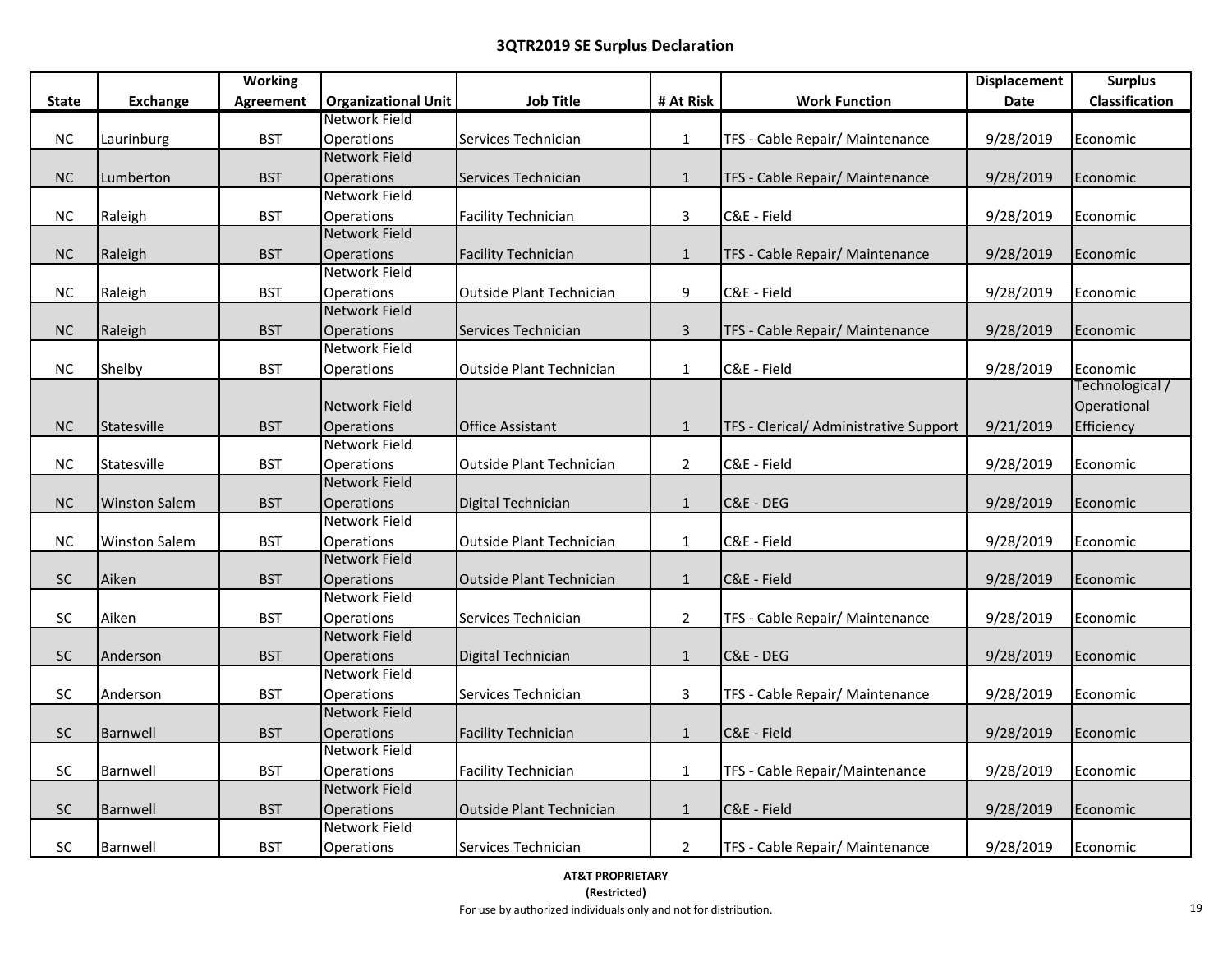|              |                 | <b>Working</b>   |                                    |                                 |                |                                     | <b>Displacement</b> | <b>Surplus</b>  |
|--------------|-----------------|------------------|------------------------------------|---------------------------------|----------------|-------------------------------------|---------------------|-----------------|
| <b>State</b> | <b>Exchange</b> | <b>Agreement</b> | <b>Organizational Unit</b>         | <b>Job Title</b>                | # At Risk      | <b>Work Function</b>                | Date                | Classification  |
|              |                 |                  | <b>Network Field</b>               |                                 |                |                                     |                     |                 |
| SC           | Belton          | <b>BST</b>       | Operations                         | Services Technician             | $2^{\circ}$    | TFS - Cable Repair/ Maintenance     | 9/28/2019           | Economic        |
|              |                 |                  | <b>Network Field</b>               |                                 |                |                                     |                     |                 |
| SC           | Bennettsville   | <b>BST</b>       | <b>Operations</b>                  | <b>Outside Plant Technician</b> | $\overline{2}$ | C&E - Field                         | 9/28/2019           | Economic        |
|              |                 |                  | <b>Network Field</b>               |                                 |                |                                     |                     |                 |
| SC           | Charleston      | <b>BST</b>       | Operations                         | Digital Technician              | $\mathbf{1}$   | C&E - DEG                           | 9/28/2019           | Economic        |
|              |                 |                  | Network Field                      |                                 |                |                                     |                     |                 |
| <b>SC</b>    | Charleston      | <b>BST</b>       | Operations                         | <b>Facility Technician</b>      | $\overline{2}$ | C&E - Field                         | 9/28/2019           | Economic        |
|              |                 |                  | <b>Network Field</b>               |                                 |                |                                     |                     |                 |
| SC           | Charleston      | <b>BST</b>       | Operations                         | Outside Plant Technician        | 5              | C&E - Field                         | 9/28/2019           | Economic        |
|              |                 |                  | Network Field                      |                                 |                |                                     |                     |                 |
| SC           | Clemson         | <b>BST</b>       | Operations                         | Digital Technician              | $\mathbf{1}$   | C&E - DEG                           | 9/28/2019           | Economic        |
|              |                 |                  | <b>Network Field</b>               |                                 |                |                                     |                     |                 |
| <b>SC</b>    | Clemson         | <b>BST</b>       | Operations                         | <b>Facility Technician</b>      | $2^{\circ}$    | C&E - Field                         | 9/28/2019           | Economic        |
|              |                 |                  | Network Field                      |                                 |                |                                     |                     |                 |
| SC           | Clemson         | <b>BST</b>       | Operations                         | <b>Outside Plant Technician</b> | 6              | C&E - Field                         | 9/28/2019           | Economic        |
|              |                 |                  | <b>Network Field</b>               |                                 |                |                                     |                     |                 |
| SC           | Clemson         | <b>BST</b>       | Operations                         | Services Technician             | $\overline{4}$ | TFS - Cable Repair/ Maintenance     | 9/28/2019           | Economic        |
|              |                 |                  | <b>Network Field</b>               |                                 |                |                                     |                     |                 |
| SC           | Columbia        | <b>BST</b>       | Operations                         | Digital Technician              | $\mathbf{1}$   | C&E - DEG                           | 9/28/2019           | Economic        |
|              |                 |                  |                                    |                                 |                |                                     |                     | Technological / |
|              |                 |                  | Network Field                      |                                 |                |                                     |                     | Operational     |
| SC           | Columbia        | <b>BST</b>       | Operations                         | <b>Office Assistant</b>         | $\mathbf{1}$   | <b>TFS Clerical/ Administrative</b> | 9/21/2019           | Efficiency      |
|              |                 |                  | <b>Network Field</b>               |                                 |                |                                     |                     |                 |
| SC           | Columbia        | <b>BST</b>       | Operations                         | Outside Plant Technician        | $\mathbf{1}$   | C&E - Field                         | 9/28/2019           | Economic        |
|              |                 |                  | <b>Network Field</b>               |                                 |                |                                     |                     |                 |
| SC           | Gaffney         | <b>BST</b>       | Operations<br><b>Network Field</b> | <b>Facility Technician</b>      | $2^{\circ}$    | C&E - Field                         | 9/28/2019           | Economic        |
|              |                 |                  |                                    |                                 |                |                                     |                     |                 |
| <b>SC</b>    | Gaffney         | <b>BST</b>       | Operations<br><b>Network Field</b> | <b>Outside Plant Technician</b> | 3              | C&E - Field                         | 9/28/2019           | Economic        |
|              |                 |                  |                                    |                                 |                |                                     |                     |                 |
| SC           | Gaffney         | <b>BST</b>       | Operations<br>Network Field        | Services Technician             | $\mathbf{1}$   | TFS - Cable Repair/ Maintenance     | 9/28/2019           | Economic        |
| SC           | Greenville      | <b>BST</b>       |                                    | <b>Facility Technician</b>      | 4              | C&E - Field                         | 9/28/2019           | Economic        |
|              |                 |                  | Operations<br><b>Network Field</b> |                                 |                |                                     |                     |                 |
| $\sf SC$     | Greenville      | <b>BST</b>       | Operations                         | Outside Plant Technician        | 5              | C&E - Field                         | 9/28/2019           | Economic        |
|              |                 |                  | Network Field                      |                                 |                |                                     |                     |                 |
| SC           | Greenville      | <b>BST</b>       | Operations                         | Services Technician             | 3              | TFS - Cable Repair/ Maintenance     | 9/28/2019           | Economic        |
|              |                 |                  | <b>Network Field</b>               |                                 |                |                                     |                     |                 |
| SC           | Hartsville      | <b>BST</b>       | Operations                         | Services Technician             | $2^{\circ}$    | TFS - Cable Repair/ Maintenance     | 9/28/2019           | Economic        |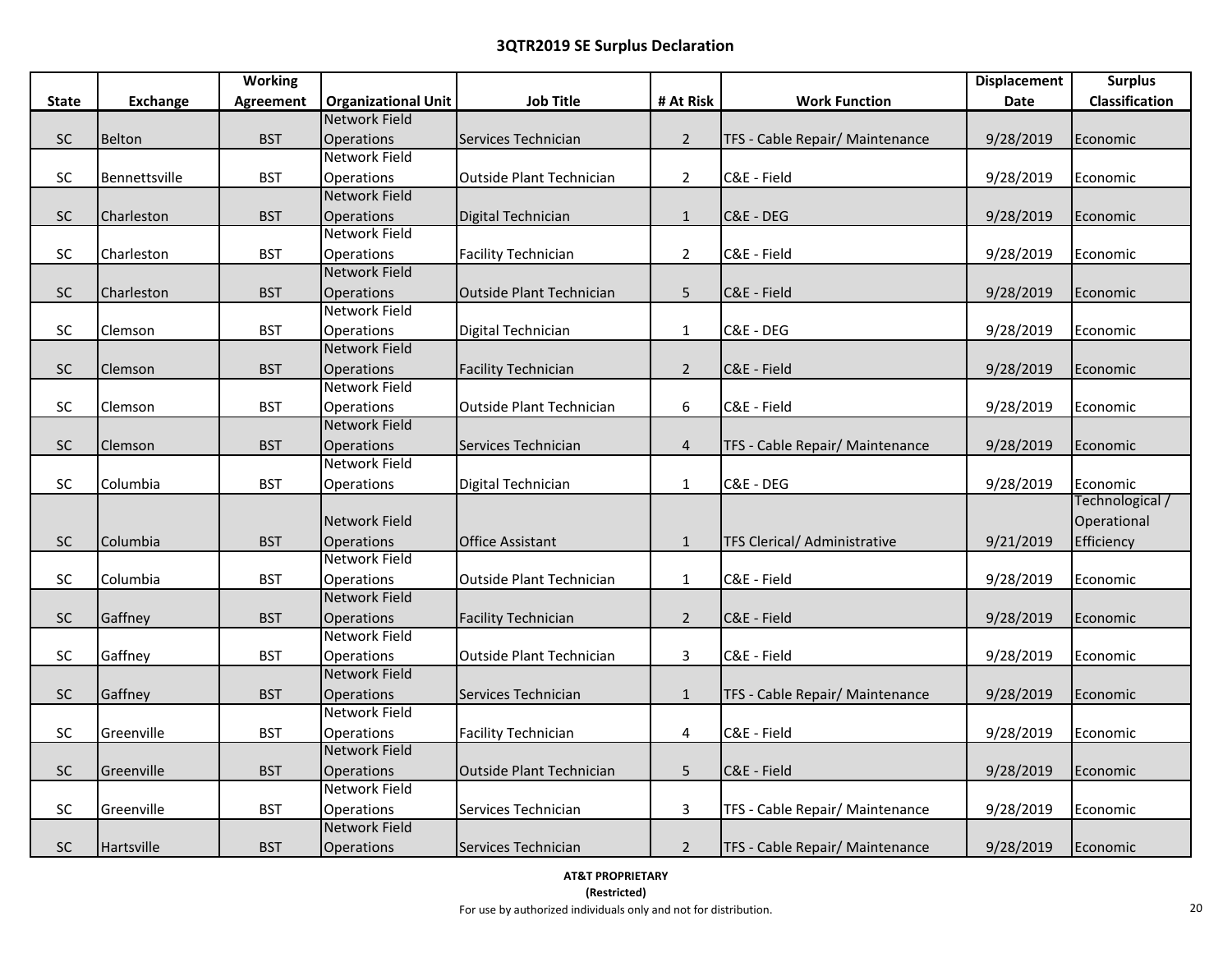|              |                 | <b>Working</b>   |                                    |                            |                |                                 | <b>Displacement</b> | <b>Surplus</b>  |
|--------------|-----------------|------------------|------------------------------------|----------------------------|----------------|---------------------------------|---------------------|-----------------|
| <b>State</b> | <b>Exchange</b> | <b>Agreement</b> | <b>Organizational Unit</b>         | <b>Job Title</b>           | # At Risk      | <b>Work Function</b>            | Date                | Classification  |
|              |                 |                  | Network Field                      |                            |                |                                 |                     |                 |
| SC           | Marion          | <b>BST</b>       | Operations                         | Services Technician        | $\mathbf{1}$   | TFS - Cable Repair/ Maintenance | 9/28/2019           | Economic        |
|              |                 |                  | <b>Network Field</b>               |                            |                |                                 |                     |                 |
| SC           | North Augusta   | <b>BST</b>       | Operations                         | Services Technician        | $2^{\circ}$    | TFS - Cable Repair/ Maintenance | 9/28/2019           | Economic        |
|              |                 |                  | Network Field                      |                            |                |                                 |                     |                 |
| SC           | Orangeburg      | <b>BST</b>       | Operations                         | Digital Technician         | $\mathbf{1}$   | C&E - DEG                       | 9/28/2019           | Economic        |
|              |                 |                  | <b>Network Field</b>               |                            |                |                                 |                     |                 |
| SC           | Orangeburg      | <b>BST</b>       | <b>Operations</b>                  | <b>Facility Technician</b> | $\mathbf{1}$   | C&E - Field                     | 9/28/2019           | Economic        |
|              |                 |                  | Network Field                      |                            |                |                                 |                     |                 |
| SC           | Spartanburg     | <b>BST</b>       | Operations                         | Digital Technician         | $\mathbf{1}$   | C&E - DEG                       | 9/28/2019           | Economic        |
|              |                 |                  | <b>Network Field</b>               |                            |                |                                 |                     |                 |
| SC           | Spartanburg     | <b>BST</b>       | Operations                         | Outside Plant Technician   | $\mathbf{1}$   | C&E - Field                     | 9/28/2019           | Economic        |
|              |                 |                  | <b>Network Field</b>               |                            |                |                                 |                     |                 |
| <b>SC</b>    | Spartanburg     | <b>BST</b>       | <b>Operations</b>                  | Services Technician        | $\mathbf{3}$   | TFS - Cable Repair/ Maintenance | 9/28/2019           | Economic        |
|              |                 |                  | <b>Network Field</b>               |                            |                |                                 |                     |                 |
| ${\sf SC}$   | Union           | <b>BST</b>       | Operations                         | Services Technician        | $\mathbf{1}$   | TFS - Cable Repair/ Maintenance | 9/28/2019           | Economic        |
|              |                 |                  | Network Field                      |                            |                |                                 |                     |                 |
| <b>TN</b>    | Arlington       | <b>BST</b>       | Operations                         | Outside Plant Technician   | $\mathbf{1}$   | C&E - Field                     | 9/28/2019           | Economic        |
|              |                 |                  | <b>Network Field</b>               |                            |                |                                 |                     |                 |
| <b>TN</b>    | Benton          | <b>BST</b>       | <b>Operations</b>                  | Services Technician        | $\mathbf{1}$   | TFS - Cable Repair/Maintenance  | 9/28/2019           | Economic        |
|              |                 |                  | Network Field                      |                            |                |                                 |                     |                 |
| <b>TN</b>    | Carthage        | <b>BST</b>       | Operations                         | Services Technician        | $\mathbf{1}$   | TFS - Cable Repair/Maintenance  | 9/28/2019           | Economic        |
|              |                 |                  | <b>Network Field</b>               |                            |                |                                 |                     |                 |
| <b>TN</b>    | Charleston      | <b>BST</b>       | Operations                         | Services Technician        | $\mathbf{1}$   | TFS - Cable Repair/Maintenance  | 9/28/2019           | Economic        |
|              |                 |                  |                                    |                            |                |                                 |                     | Technological / |
|              |                 |                  | Network Field                      |                            |                |                                 |                     | Operational     |
| <b>TN</b>    | Chattanooga     | <b>BST</b>       | Operations                         | <b>Office Assistant</b>    | 3              | TFS Clerical/ Administrative    | 9/21/2019           | Efficiency      |
|              |                 |                  | Network Field                      |                            |                |                                 |                     |                 |
| <b>TN</b>    | Chattanooga     | <b>BST</b>       | Operations                         | Services Technician        | $\overline{2}$ | TFS - Cable Repair/Maintenance  | 9/28/2019           | Economic        |
|              |                 |                  | Network Field                      |                            |                |                                 |                     |                 |
| TN           | Clarksville     | <b>BST</b>       | <b>Operations</b><br>Network Field | <b>Facility Technician</b> | $\mathbf{1}$   | C&E - Field                     | 9/28/2019           | Economic        |
|              |                 |                  |                                    |                            |                |                                 |                     |                 |
| <b>TN</b>    | Clarksville     | <b>BST</b>       | Operations<br>Network Field        | Outside Plant Technician   | $\mathbf{1}$   | C&E - Field                     | 9/28/2019           | Economic        |
| <b>TN</b>    | Clarksville     | <b>BST</b>       | Operations                         | Services Technician        | $\overline{2}$ | TFS - Cable Repair/Maintenance  | 9/28/2019           | Economic        |
|              |                 |                  | Network Field                      |                            |                |                                 |                     |                 |
| <b>TN</b>    | Cleveland       | <b>BST</b>       | Operations                         | <b>Facility Technician</b> | $\mathbf{1}$   | C&E - Field                     | 9/28/2019           | Economic        |
|              |                 |                  | Network Field                      |                            |                |                                 |                     |                 |
| TN           | Copper Basin    | <b>BST</b>       | Operations                         | Services Technician        | $\mathbf{1}$   | TFS - Cable Repair/Maintenance  | 9/28/2019           | Economic        |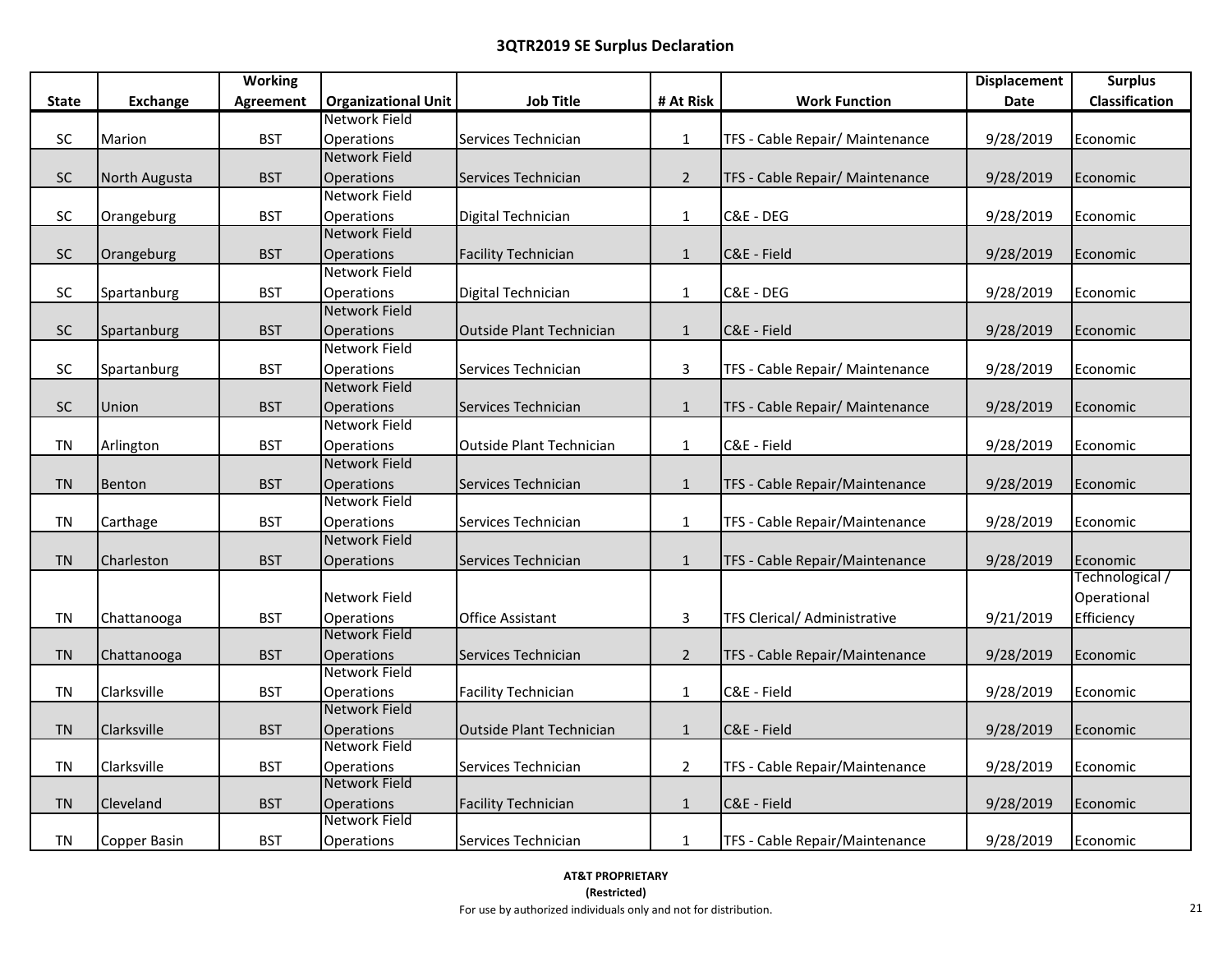|              |                 | <b>Working</b>   |                             |                                 |                |                                | <b>Displacement</b> | <b>Surplus</b> |
|--------------|-----------------|------------------|-----------------------------|---------------------------------|----------------|--------------------------------|---------------------|----------------|
| <b>State</b> | <b>Exchange</b> | <b>Agreement</b> | <b>Organizational Unit</b>  | <b>Job Title</b>                | # At Risk      | <b>Work Function</b>           | Date                | Classification |
|              |                 |                  | Network Field               |                                 |                |                                |                     |                |
| <b>TN</b>    | Dandridge       | <b>BST</b>       | <b>Operations</b>           | Services Technician             | $\mathbf{1}$   | TFS - Cable Repair/Maintenance | 9/28/2019           | Economic       |
|              |                 |                  | <b>Network Field</b>        |                                 |                |                                |                     |                |
| <b>TN</b>    | Dayton          | <b>BST</b>       | Operations                  | <b>Facility Technician</b>      | $\mathbf{1}$   | TFS - Cable Repair/Maintenance | 9/28/2019           | Economic       |
|              |                 |                  | Network Field               |                                 |                |                                |                     |                |
| <b>TN</b>    | Dickson         | <b>BST</b>       | <b>Operations</b>           | <b>Facility Technician</b>      | $\mathbf{1}$   | C&E - Field                    | 9/28/2019           | Economic       |
|              |                 |                  | Network Field               |                                 |                |                                |                     |                |
| <b>TN</b>    | Dickson         | <b>BST</b>       | <b>Operations</b>           | <b>Outside Plant Technician</b> | 3              | C&E - Field                    | 9/28/2019           | Economic       |
|              |                 |                  | Network Field               |                                 |                |                                |                     |                |
| <b>TN</b>    | Franklin        | <b>BST</b>       | <b>Operations</b>           | <b>Facility Technician</b>      | $\mathbf{1}$   | TFS - Cable Repair/Maintenance | 9/28/2019           | Economic       |
|              |                 |                  | Network Field               |                                 |                |                                |                     |                |
| <b>TN</b>    | Gallatin        | <b>BST</b>       | <b>Operations</b>           | <b>Outside Plant Technician</b> | $\mathbf{1}$   | C&E - Field                    | 9/28/2019           | Economic       |
|              |                 |                  | Network Field               |                                 |                |                                |                     |                |
| <b>TN</b>    | Gallatin        | <b>BST</b>       | <b>Operations</b>           | Services Technician             | $\mathbf{1}$   | TFS - Cable Repair/Maintenance | 9/28/2019           | Economic       |
|              |                 |                  | Network Field               |                                 |                |                                |                     |                |
| TN           | Harriman        | <b>BST</b>       | Operations                  | Services Technician             | $\mathbf{1}$   | TFS - Cable Repair/Maintenance | 9/28/2019           | Economic       |
|              |                 |                  | Network Field               |                                 |                |                                |                     |                |
| <b>TN</b>    | Hendersonville  | <b>BST</b>       | <b>Operations</b>           | <b>Facility Technician</b>      | $\mathbf{1}$   | TFS - Cable Repair/Maintenance | 9/28/2019           | Economic       |
|              |                 |                  | Network Field               |                                 |                |                                |                     |                |
| <b>TN</b>    | Hendersonville  | <b>BST</b>       | Operations<br>Network Field | Services Technician             | $\mathbf{1}$   | TFS - Cable Repair/Maintenance | 9/28/2019           | Economic       |
|              |                 |                  |                             |                                 |                |                                |                     |                |
| <b>TN</b>    | Knoxville       | <b>BST</b>       | Operations<br>Network Field | <b>Outside Plant Technician</b> | $\overline{2}$ | C&E - Field                    | 9/28/2019           | Economic       |
|              |                 |                  |                             |                                 |                |                                |                     |                |
| TN           | LaFollette      | <b>BST</b>       | Operations<br>Network Field | Services Technician             | $\overline{2}$ | TFS - Cable Repair/Maintenance | 9/28/2019           | Economic       |
| <b>TN</b>    | Lebanon         | <b>BST</b>       | <b>Operations</b>           | Services Technician             | $\mathbf{1}$   | TFS - Cable Repair/Maintenance | 9/28/2019           | Economic       |
|              |                 |                  | Network Field               |                                 |                |                                |                     |                |
| <b>TN</b>    | Lexington       | <b>BST</b>       | Operations                  | Services Technician             | $\mathbf{1}$   | TFS - Cable Repair/Maintenance | 9/28/2019           | Economic       |
|              |                 |                  | Network Field               |                                 |                |                                |                     |                |
| <b>TN</b>    | Madisonville    | <b>BST</b>       | <b>Operations</b>           | Services Technician             | $\mathbf{1}$   | TFS - Cable Repair/Maintenance | 9/28/2019           | Economic       |
|              |                 |                  | Network Field               |                                 |                |                                |                     |                |
| <b>TN</b>    | Maryville       | <b>BST</b>       | Operations                  | Digital Technician              | $\mathbf{1}$   | C&E - DEG                      | 9/28/2019           | Economic       |
|              |                 |                  | Network Field               |                                 |                |                                |                     |                |
| <b>TN</b>    | Maryville       | <b>BST</b>       | <b>Operations</b>           | Services Technician             | $\overline{3}$ | TFS - Cable Repair/Maintenance | 9/28/2019           | Economic       |
|              |                 |                  | Network Field               |                                 |                |                                |                     |                |
| <b>TN</b>    | Murfreesboro    | <b>BST</b>       | Operations                  | <b>Facility Technician</b>      | $\overline{2}$ | TFS - Cable Repair/Maintenance | 9/28/2019           | Economic       |
|              |                 |                  | Network Field               |                                 |                |                                |                     |                |
| <b>TN</b>    | Murfreesboro    | <b>BST</b>       | <b>Operations</b>           | <b>Facility Technician</b>      | $\mathbf{1}$   | C&E - Field                    | 9/28/2019           | Economic       |
|              |                 |                  | <b>Network Field</b>        |                                 |                |                                |                     |                |
| TN           | Murfreesboro    | <b>BST</b>       | Operations                  | <b>Outside Plant Technician</b> | $\overline{7}$ | C&E - Field                    | 9/28/2019           | Economic       |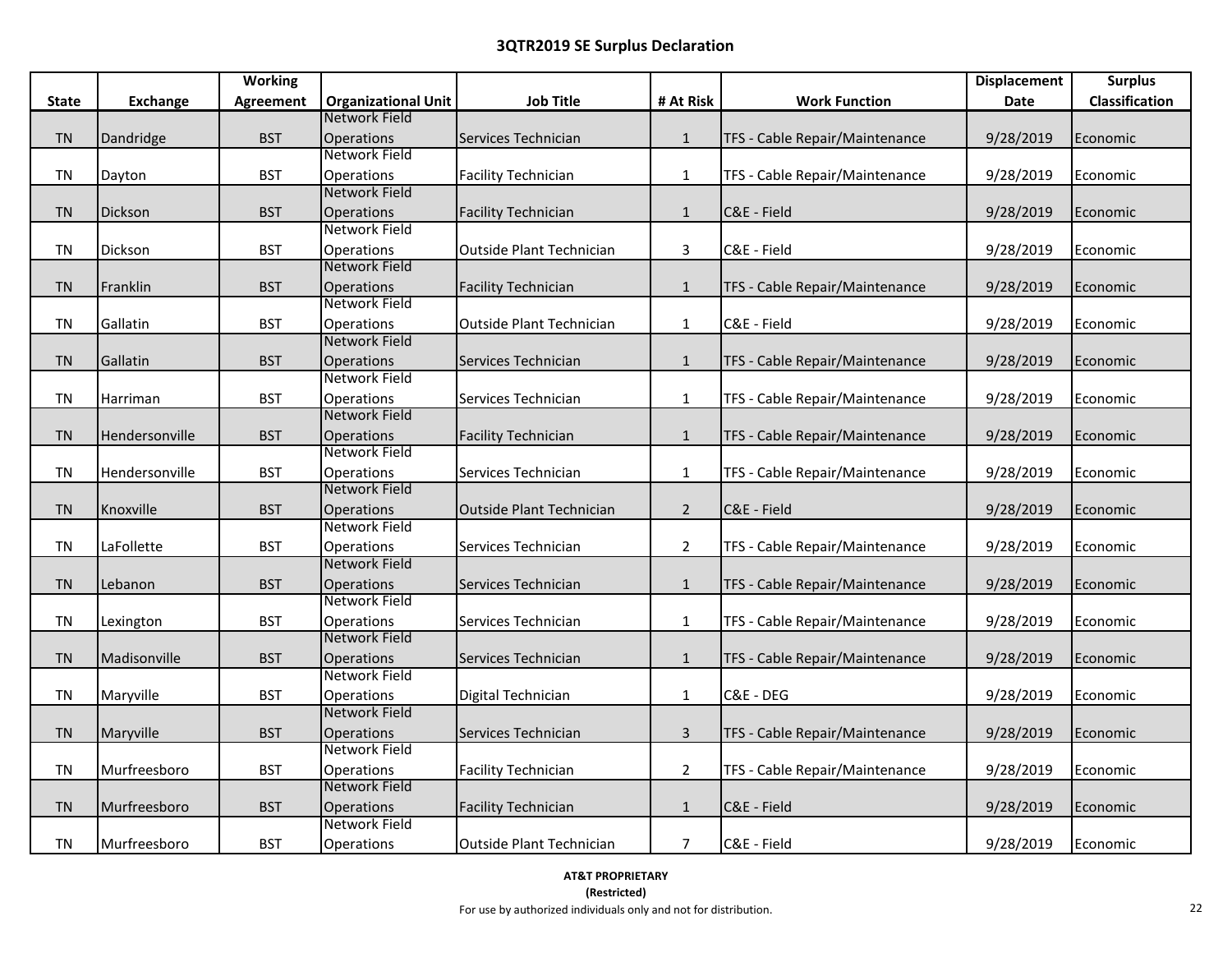|              |              | <b>Working</b> |                            |                                 |                |                                | <b>Displacement</b> | <b>Surplus</b> |
|--------------|--------------|----------------|----------------------------|---------------------------------|----------------|--------------------------------|---------------------|----------------|
| <b>State</b> | Exchange     | Agreement      | <b>Organizational Unit</b> | <b>Job Title</b>                | # At Risk      | <b>Work Function</b>           | <b>Date</b>         | Classification |
|              |              |                | Network Field              |                                 |                |                                |                     |                |
| <b>TN</b>    | Murfreesboro | <b>BST</b>     | <b>Operations</b>          | Services Technician             | $\mathbf{1}$   | TFS - Cable Repair/Maintenance | 9/28/2019           | Economic       |
|              |              |                | <b>Network Field</b>       |                                 |                |                                |                     |                |
| <b>TN</b>    | Nashville    | <b>BST</b>     | <b>Operations</b>          | <b>Facility Technician</b>      | 4              | TFS - Cable Repair/Maintenance | 9/28/2019           | Economic       |
|              |              |                | Network Field              |                                 |                |                                |                     |                |
| <b>TN</b>    | Nashville    | <b>BST</b>     | <b>Operations</b>          | <b>Facility Technician</b>      | 2              | C&E - Field                    | 9/28/2019           | Economic       |
|              |              |                | Network Field              |                                 |                |                                |                     |                |
| <b>TN</b>    | Nashville    | <b>BST</b>     | <b>Operations</b>          | <b>Outside Plant Technician</b> | 5              | C&E - Field                    | 9/28/2019           | Economic       |
|              |              |                | Network Field              |                                 |                |                                |                     |                |
| <b>TN</b>    | Nashville    | <b>BST</b>     | <b>Operations</b>          | Services Technician             | 5              | TFS - Cable Repair/Maintenance | 9/28/2019           | Economic       |
|              |              |                | Network Field              |                                 |                |                                |                     |                |
| <b>TN</b>    | Newport      | <b>BST</b>     | <b>Operations</b>          | Services Technician             | $\mathbf{1}$   | TFS - Cable Repair/Maintenance | 9/28/2019           | Economic       |
|              |              |                | Network Field              |                                 |                |                                |                     |                |
| <b>TN</b>    | Oak Ridge    | <b>BST</b>     | <b>Operations</b>          | Digital Technician              | $\mathbf{1}$   | C&E - DEG                      | 9/28/2019           | Economic       |
|              |              |                | Network Field              |                                 |                |                                |                     |                |
| <b>TN</b>    | Oak Ridge    | <b>BST</b>     | <b>Operations</b>          | <b>Outside Plant Technician</b> | 3              | C&E - Field                    | 9/28/2019           | Economic       |
|              |              |                | Network Field              |                                 |                |                                |                     |                |
| <b>TN</b>    | Rogersville  | <b>BST</b>     | <b>Operations</b>          | Services Technician             | $\mathbf{1}$   | TFS - Cable Repair/Maintenance | 9/28/2019           | Economic       |
|              |              |                | Network Field              |                                 |                |                                |                     |                |
| <b>TN</b>    | Sevierville  | <b>BST</b>     | <b>Operations</b>          | Services Technician             | $\overline{2}$ | TFS - Cable Repair/Maintenance | 9/28/2019           | Economic       |
|              |              |                | Network Field              |                                 |                |                                |                     |                |
| <b>TN</b>    | Springfield  | <b>BST</b>     | <b>Operations</b>          | Services Technician             |                | TFS - Cable Repair/Maintenance | 9/28/2019           | Economic       |
|              |              |                |                            |                                 | 911            |                                |                     |                |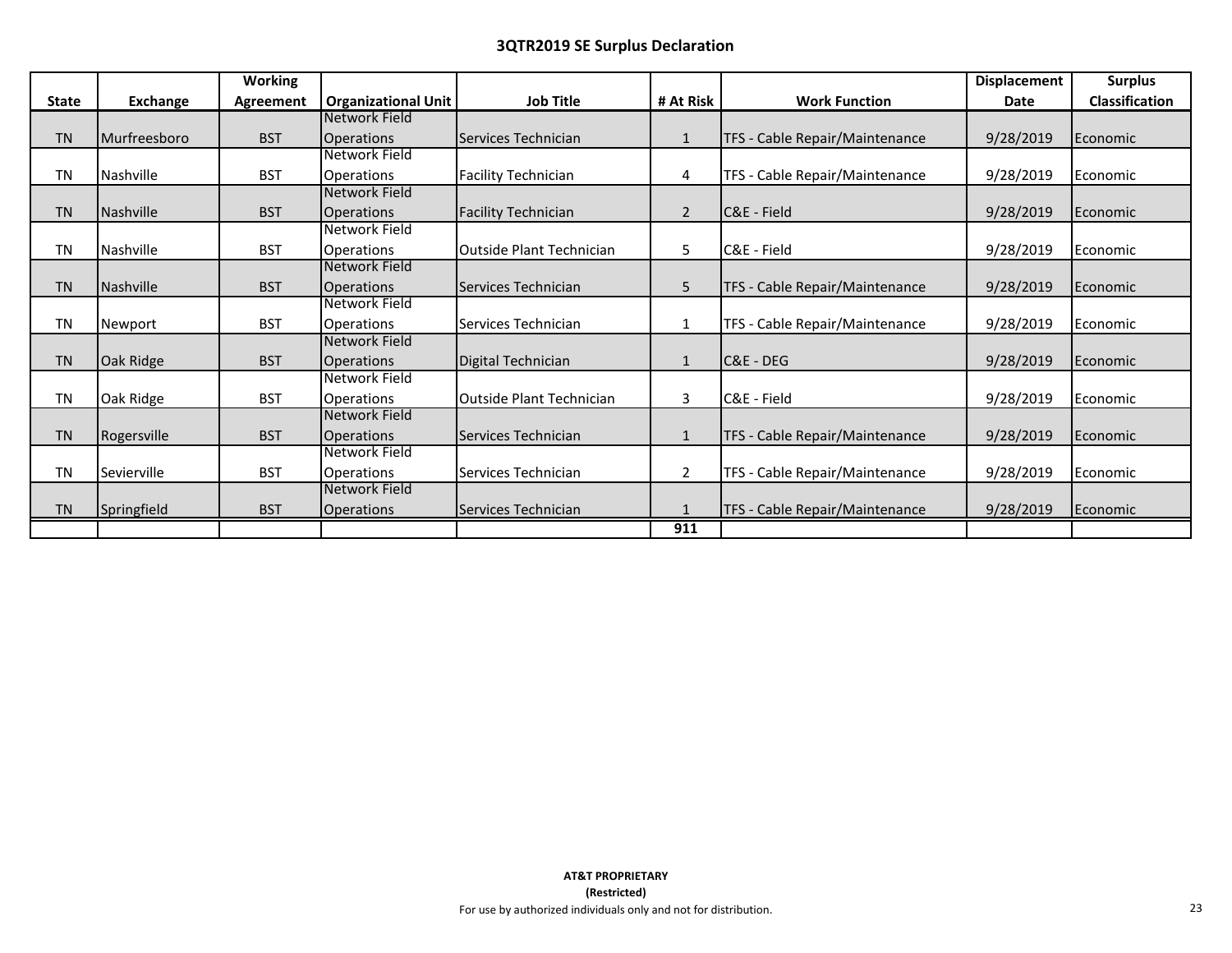# **Alabama**

|              |                       | <b>Working</b> |                                                                     |                                 |                |                                        | <b>Displacement</b> | <b>Surplus</b>              |
|--------------|-----------------------|----------------|---------------------------------------------------------------------|---------------------------------|----------------|----------------------------------------|---------------------|-----------------------------|
| <b>State</b> | <b>Exchange</b>       | Agreement      | <b>Organizational Unit</b>                                          | <b>Job Title</b>                | # At Risk      | <b>Work Function</b>                   | <b>Date</b>         | Classification              |
|              |                       |                | Network Field                                                       |                                 |                |                                        |                     |                             |
| <b>AL</b>    | Albertville           | <b>BST</b>     | <b>Operations</b>                                                   | <b>Outside Plant Technician</b> | $\mathbf{1}$   | C&E - Field                            | 9/28/2019           | Economic                    |
|              |                       |                | Network Field                                                       |                                 |                |                                        |                     |                             |
| AL           | <b>Alexander City</b> | <b>BST</b>     | <b>Operations</b>                                                   | <b>Facility Technician</b>      | $\mathbf{1}$   | TFS - Cable Repair/ Maintenance        | 9/28/2019           | Economic                    |
|              |                       |                | Network Field                                                       |                                 |                |                                        |                     |                             |
| AL           | <b>Bessemer</b>       | <b>BST</b>     | Operations                                                          | <b>Facility Technician</b>      | $\overline{3}$ | C&E - Field                            | 9/28/2019           | Economic                    |
|              |                       |                | Network Field                                                       |                                 |                |                                        |                     |                             |
| <b>AL</b>    | <b>Bessemer</b>       | <b>BST</b>     | Operations                                                          | Outside Plant Technician        | 3              | C&E - Field                            | 9/28/2019           | Economic                    |
|              |                       |                | <b>Network Field</b>                                                |                                 |                |                                        |                     |                             |
| <b>AL</b>    | <b>Bessemer</b>       | <b>BST</b>     | <b>Operations</b>                                                   | Services Technician             | $\overline{2}$ | TFS - Cable Repair/ Maintenance        | 9/28/2019           | Economic                    |
|              |                       |                | Network Field                                                       |                                 |                |                                        |                     |                             |
| AL           | Birmingham            | <b>BST</b>     | Operations                                                          | Digital Technician              | $\overline{2}$ | C&E - DEG                              | 9/28/2019           | Economic                    |
|              |                       |                | Network Field                                                       |                                 |                |                                        |                     |                             |
| AL           | Birmingham            | <b>BST</b>     | <b>Operations</b>                                                   | <b>Facility Technician</b>      | 5              | C&E - Field                            | 9/28/2019           | Economic                    |
|              |                       |                | Network Field                                                       |                                 |                |                                        |                     |                             |
| AL           | Birmingham            | <b>BST</b>     | Operations                                                          | <b>Office Assistant</b>         | $\mathbf 1$    | C&E - Clerical/ Administrative Support | 9/21/2019           | Economic                    |
|              |                       |                | <b>Network Field</b>                                                |                                 |                |                                        |                     |                             |
| <b>AL</b>    | Birmingham            | <b>BST</b>     | <b>Operations</b><br>Network Field                                  | Outside Plant Technician        | 5              | C&E - Field                            | 9/28/2019           | Economic                    |
|              |                       |                |                                                                     |                                 |                |                                        |                     |                             |
| <b>AL</b>    | Birmingham            | <b>BST</b>     | Operations                                                          | Services Technician             | 12             | TFS - Cable Repair/ Maintenance        | 9/28/2019           | Economic<br>Technological / |
|              |                       |                |                                                                     |                                 |                |                                        |                     | Operational                 |
|              |                       |                |                                                                     |                                 |                |                                        |                     |                             |
| <b>AL</b>    | Birmingham            | <b>BST</b>     | <b>Network Operations Special Assistant</b><br><b>Network Field</b> |                                 | $\mathbf{1}$   | Clerical/ Administrative Support       | 9/21/2019           | Efficiency                  |
|              | Calera                | <b>BST</b>     |                                                                     |                                 |                | C&E - DEG                              |                     |                             |
| AL           |                       |                | Operations<br>Network Field                                         | Digital Technician              | $\mathbf{1}$   |                                        | 9/28/2019           | Economic                    |
| <b>AL</b>    | Calera                | <b>BST</b>     | <b>Operations</b>                                                   | <b>Facility Technician</b>      | $\mathbf{1}$   | C&E - Field                            | 9/28/2019           | Economic                    |
|              |                       |                | Network Field                                                       |                                 |                |                                        |                     |                             |
| AL           | Calera                | <b>BST</b>     | Operations                                                          | Services Technician             | $\overline{2}$ | TFS - Cable Repair/ Maintenance        | 9/28/2019           | Economic                    |
|              |                       |                | Network Field                                                       |                                 |                |                                        |                     |                             |
| <b>AL</b>    | Chelsea               | <b>BST</b>     | <b>Operations</b>                                                   | Services Technician             | $\mathbf{1}$   | TFS - Cable Repair/ Maintenance        | 9/28/2019           | Economic                    |
|              |                       |                | <b>Network Field</b>                                                |                                 |                |                                        |                     |                             |
| AL           | Clanton               | <b>BST</b>     | Operations                                                          | <b>Facility Technician</b>      | $\mathbf{1}$   | C&E - Field                            | 9/28/2019           | Economic                    |
|              |                       |                | <b>Network Field</b>                                                |                                 |                |                                        |                     |                             |
| AL           | Cullman               | <b>BST</b>     | <b>Operations</b>                                                   | <b>Facility Technician</b>      | $\overline{2}$ | C&E - Field                            | 9/28/2019           | Economic                    |
|              |                       |                | Network Field                                                       |                                 |                |                                        |                     |                             |
| AL           | Cullman               | <b>BST</b>     | <b>Operations</b>                                                   | Outside Plant Technician        | $\mathbf{1}$   | C&E - Field                            | 9/28/2019           | Economic                    |
|              |                       |                | Network Field                                                       |                                 |                |                                        |                     |                             |
| AL           | Cullman               | <b>BST</b>     | <b>Operations</b>                                                   | Services Technician             | $\overline{2}$ | TFS - Cable Repair/ Maintenance        | 9/28/2019           | Economic                    |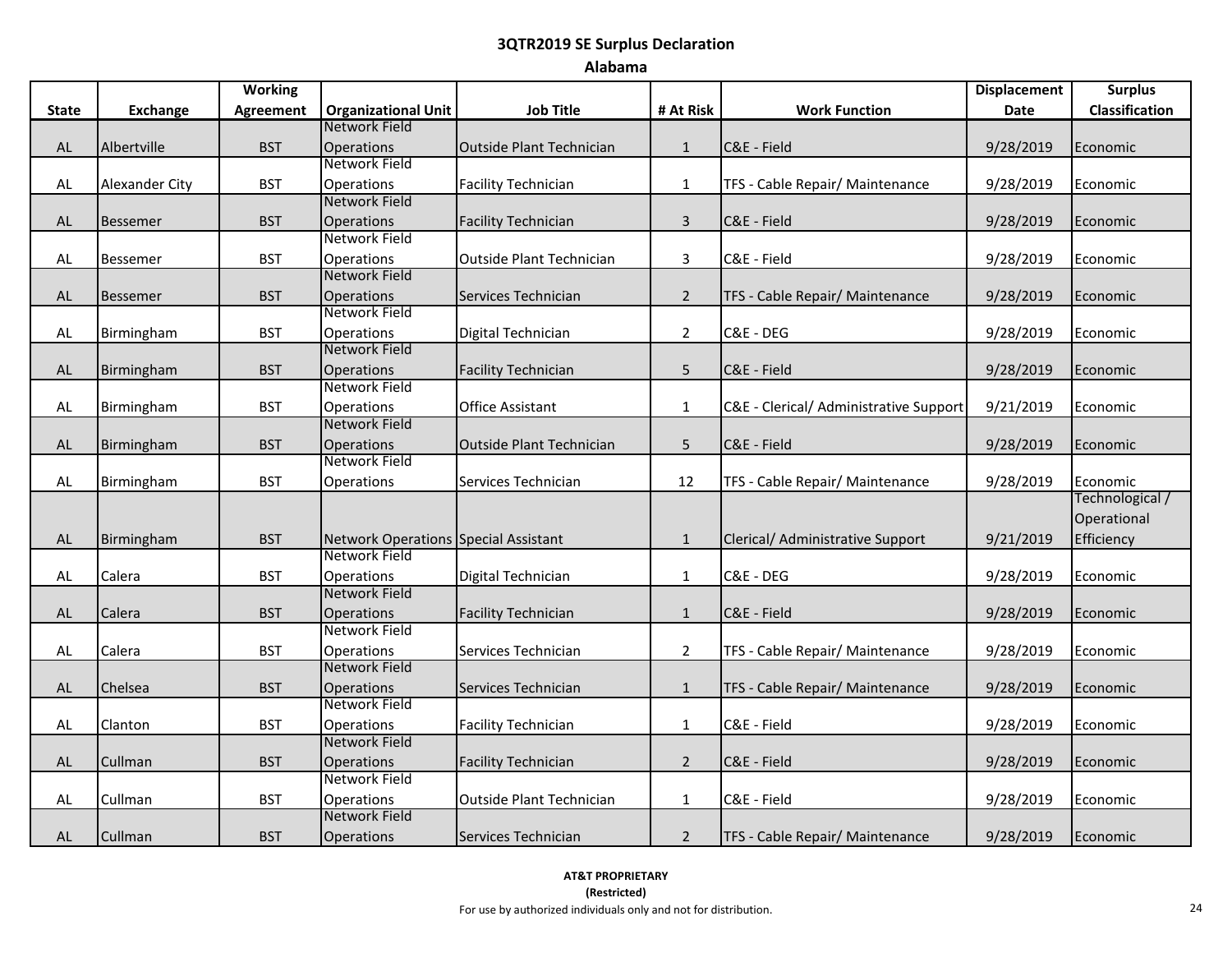### **Alabama**

|              |                 | <b>Working</b> |                                    |                                 |                |                                        | <b>Displacement</b> | <b>Surplus</b>  |
|--------------|-----------------|----------------|------------------------------------|---------------------------------|----------------|----------------------------------------|---------------------|-----------------|
| <b>State</b> | <b>Exchange</b> | Agreement      | <b>Organizational Unit</b>         | <b>Job Title</b>                | # At Risk      | <b>Work Function</b>                   | Date                | Classification  |
|              |                 |                | Network Field                      |                                 |                |                                        |                     |                 |
| AL           | Decatur         | <b>BST</b>     | Operations                         | <b>Facility Technician</b>      | $\mathbf{1}$   | C&E - Field                            | 9/28/2019           | Economic        |
|              |                 |                | <b>Network Field</b>               |                                 |                |                                        |                     |                 |
| AL           | Decatur         | <b>BST</b>     | Operations                         | <b>Facility Technician</b>      | $\mathbf{1}$   | TFS - Cable Repair/ Maintenance        | 9/28/2019           | Economic        |
|              |                 |                |                                    |                                 |                |                                        |                     | Technological / |
|              |                 |                | Network Field                      |                                 |                |                                        |                     | Operational     |
| AL           | Decatur         | <b>BST</b>     | <b>Operations</b>                  | <b>Office Assistant</b>         | $\mathbf{1}$   | TFS - Clerical/ Administrative Support | 9/21/2019           | Efficiency      |
|              |                 |                | Network Field                      |                                 |                |                                        |                     |                 |
| AL           | Decatur         | <b>BST</b>     | Operations                         | <b>Outside Plant Technician</b> | $\mathbf{1}$   | C&E - Field                            | 9/28/2019           | Economic        |
|              |                 |                | Network Field                      |                                 |                |                                        |                     |                 |
| <b>AL</b>    | Demopolis       | <b>BST</b>     | Operations                         | Outside Plant Technician        | $\mathbf{1}$   | C&E - Field                            | 9/28/2019           | Economic        |
|              |                 |                | <b>Network Field</b>               |                                 |                |                                        |                     |                 |
| AL           | Gadsden         | <b>BST</b>     | <b>Operations</b>                  | <b>Facility Technician</b>      | $\overline{2}$ | C&E - Field                            | 9/28/2019           | Economic        |
|              |                 |                | Network Field                      |                                 |                |                                        |                     |                 |
| AL           | Gadsden         | <b>BST</b>     | Operations                         | <b>Outside Plant Technician</b> | 4              | C&E - Field                            | 9/28/2019           | Economic        |
|              |                 |                | Network Field                      |                                 |                |                                        |                     |                 |
| <b>AL</b>    | Gadsden         | <b>BST</b>     | Operations                         | Services Technician             | $\sqrt{2}$     | TFS - Cable Repair/ Maintenance        | 9/28/2019           | Economic        |
|              |                 |                | Network Field                      |                                 |                |                                        |                     |                 |
| AL           | Gardendale      | <b>BST</b>     | Operations                         | <b>Facility Technician</b>      | 3              | C&E - Field                            | 9/28/2019           | Economic        |
|              |                 |                | Network Field                      |                                 |                |                                        |                     |                 |
| AL           | Gardendale      | <b>BST</b>     | Operations                         | Outside Plant Technician        | $\overline{2}$ | C&E - Field                            | 9/28/2019           | Economic        |
|              |                 |                | Network Field                      |                                 |                |                                        |                     |                 |
| AL           | Gardendale      | <b>BST</b>     | Operations                         | Services Technician             | $\mathbf{1}$   | TFS - Cable Repair/ Maintenance        | 9/28/2019           | Economic        |
|              |                 |                | <b>Network Field</b>               |                                 |                |                                        |                     |                 |
| AL           | Huntsville      | <b>BST</b>     | Operations                         | <b>Facility Technician</b>      | $\overline{2}$ | C&E - Field                            | 9/28/2019           | Economic        |
|              |                 |                | <b>Network Field</b>               |                                 |                |                                        |                     |                 |
| <b>AL</b>    | Huntsville      | <b>BST</b>     | Operations                         | Outside Plant Technician        | $\overline{2}$ | C&E - Field                            | 9/28/2019           | Economic        |
|              |                 |                | <b>Network Field</b>               |                                 |                |                                        |                     |                 |
| AL           | Jackson         | <b>BST</b>     | <b>Operations</b><br>Network Field | <b>Facility Technician</b>      | 1              | C&E - Field                            | 9/28/2019           | Economic        |
|              |                 |                |                                    |                                 |                |                                        |                     |                 |
| AL           | Jackson         | <b>BST</b>     | Operations<br><b>Network Field</b> | Services Technician             | $\mathbf{1}$   | TFS - Cable Repair/ Maintenance        | 9/28/2019           | Economic        |
|              |                 |                |                                    |                                 |                |                                        |                     |                 |
| AL           | Jasper          | <b>BST</b>     | <b>Operations</b><br>Network Field | Outside Plant Technician        | $\mathbf{1}$   | C&E - Field                            | 9/28/2019           | Economic        |
|              | Mobile          |                |                                    |                                 |                |                                        |                     |                 |
| AL           |                 | <b>BST</b>     | Operations<br>Network Field        | <b>Facility Technician</b>      | $\mathbf{1}$   | C&E - Field                            | 9/28/2019           | Economic        |
| AL           | Mobile          | <b>BST</b>     | Operations                         | Outside Plant Technician        | $\overline{4}$ | C&E - Field                            | 9/28/2019           | Economic        |
|              |                 |                | Network Field                      |                                 |                |                                        |                     |                 |
|              | Mobile          | <b>BST</b>     |                                    |                                 |                | TFS - Cable Repair/ Maintenance        | 9/28/2019           |                 |
| AL           |                 |                | Operations                         | Services Technician             | $\overline{7}$ |                                        |                     | Economic        |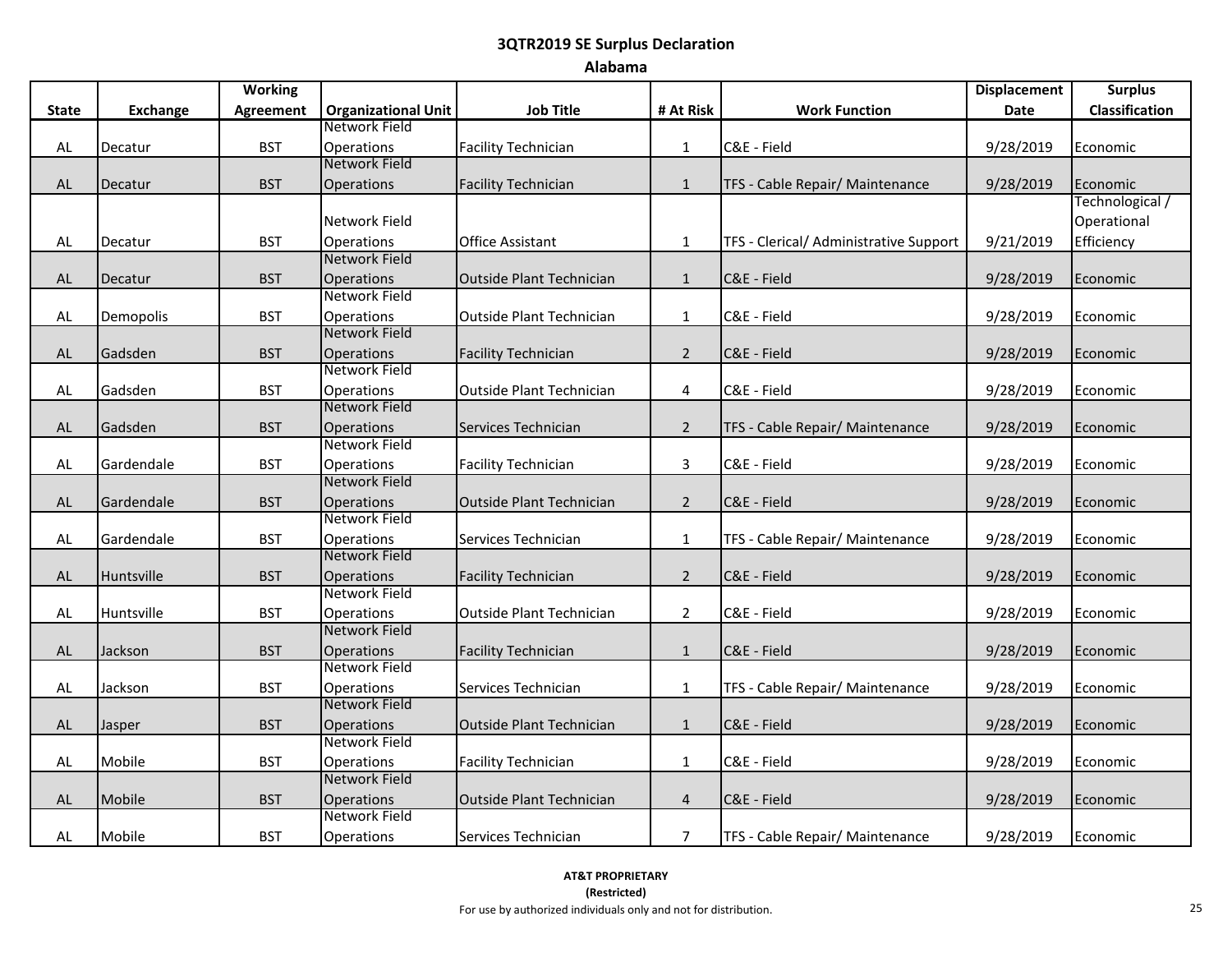### **Alabama**

|              |                     | <b>Working</b>   |                                    |                                 |                |                                        | <b>Displacement</b> | <b>Surplus</b>        |
|--------------|---------------------|------------------|------------------------------------|---------------------------------|----------------|----------------------------------------|---------------------|-----------------------|
| <b>State</b> | <b>Exchange</b>     | <b>Agreement</b> | <b>Organizational Unit</b>         | <b>Job Title</b>                | # At Risk      | <b>Work Function</b>                   | <b>Date</b>         | <b>Classification</b> |
|              |                     |                  | <b>Network Field</b>               |                                 |                |                                        |                     |                       |
| <b>AL</b>    | Montgomery          | <b>BST</b>       | Operations                         | <b>Office Assistant</b>         | $\mathbf{1}$   | C&E - Clerical/ Administrative Support | 9/21/2019           | Economic              |
|              |                     |                  | Network Field                      |                                 |                |                                        |                     |                       |
| AL           | Montgomery          | <b>BST</b>       | Operations                         | Services Technician             | 3              | TFS - Cable Repair/ Maintenance        | 9/28/2019           | Economic              |
|              |                     |                  | Network Field                      |                                 |                |                                        |                     |                       |
| <b>AL</b>    | <b>Mount Vernon</b> | <b>BST</b>       | <b>Operations</b>                  | <b>Facility Technician</b>      | $\mathbf{1}$   | TFS - Cable Repair/ Maintenance        | 9/28/2019           | Economic              |
|              |                     |                  | Network Field                      |                                 |                |                                        |                     |                       |
| AL           | Opelika             | <b>BST</b>       | <b>Operations</b>                  | Digital Technician              | $\mathbf{1}$   | C&E - DEG                              | 9/28/2019           | Economic              |
|              |                     |                  | <b>Network Field</b>               |                                 |                |                                        |                     |                       |
| <b>AL</b>    | Opelika             | <b>BST</b>       | <b>Operations</b>                  | Services Technician             | $\mathbf{1}$   | TFS - Cable Repair/ Maintenance        | 9/28/2019           | Economic              |
|              |                     |                  | Network Field                      |                                 |                |                                        |                     |                       |
| AL           | <b>Phenix City</b>  | <b>BST</b>       | Operations                         | Services Technician             | $\overline{2}$ | TFS - Cable Repair/ Maintenance        | 9/28/2019           | Economic              |
|              |                     |                  | <b>Network Field</b>               |                                 |                |                                        |                     |                       |
| AL           | Prattville          | <b>BST</b>       | <b>Operations</b>                  | <b>Facility Technician</b>      | $\overline{2}$ | TFS - Cable Repair/ Maintenance        | 9/28/2019           | Economic              |
|              |                     |                  | <b>Network Field</b>               |                                 |                |                                        |                     |                       |
| AL           | Prattville          | <b>BST</b>       | <b>Operations</b>                  | Services Technician             | $\mathbf{1}$   | TFS - Cable Repair/ Maintenance        | 9/28/2019           | Economic              |
|              |                     |                  | <b>Network Field</b>               |                                 |                |                                        |                     |                       |
| AL           | Selma               | <b>BST</b>       | <b>Operations</b><br>Network Field | Digital Technician              | $\mathbf{1}$   | C&E - DEG                              | 9/28/2019           | Economic              |
|              |                     |                  |                                    |                                 |                |                                        |                     |                       |
| AL           | Sheffield           | <b>BST</b>       | <b>Operations</b><br>Network Field | <b>Facility Technician</b>      | $\mathbf{1}$   | C&E - Field                            | 9/28/2019           | Economic              |
| AL           | Sheffield           | <b>BST</b>       | <b>Operations</b>                  | <b>Outside Plant Technician</b> | $\mathbf{1}$   | C&E - Field                            | 9/28/2019           | Economic              |
|              |                     |                  | Network Field                      |                                 |                |                                        |                     |                       |
| AL           | Talladega           | <b>BST</b>       | <b>Operations</b>                  | <b>Facility Technician</b>      | $\mathbf{1}$   | C&E - Field                            | 9/28/2019           | Economic              |
|              |                     |                  | <b>Network Field</b>               |                                 |                |                                        |                     |                       |
| <b>AL</b>    | Tuscaloosa          | <b>BST</b>       | <b>Operations</b>                  | <b>Facility Technician</b>      | $\mathbf{1}$   | C&E - Field                            | 9/28/2019           | Economic              |
|              |                     |                  | Network Field                      |                                 |                |                                        |                     |                       |
| AL           | Tuscaloosa          | <b>BST</b>       | <b>Operations</b>                  | <b>Outside Plant Technician</b> | 3              | C&E - Field                            | 9/28/2019           | Economic              |
|              |                     |                  | Network Field                      |                                 |                |                                        |                     |                       |
| AL           | Tuscaloosa          | <b>BST</b>       | <b>Operations</b>                  | Services Technician             | $\mathbf{1}$   | TFS - Cable Repair/ Maintenance        | 9/28/2019           | Economic              |
|              |                     |                  |                                    |                                 | 106            |                                        |                     |                       |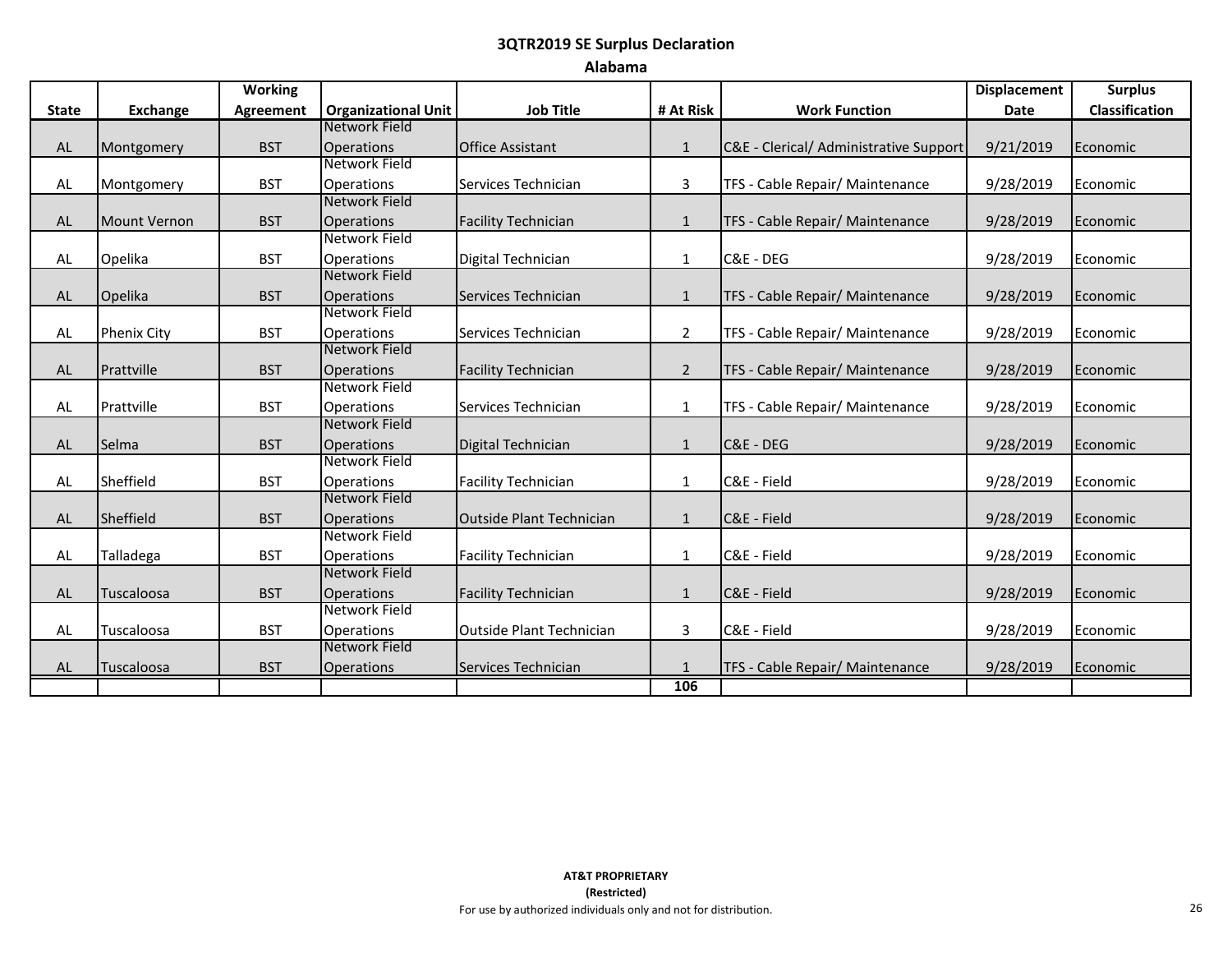|              |                      | <b>Working</b>   |                                    |                                 |                |                                      | <b>Displacement</b> | <b>Surplus</b>  |
|--------------|----------------------|------------------|------------------------------------|---------------------------------|----------------|--------------------------------------|---------------------|-----------------|
| <b>State</b> | <b>Exchange</b>      | <b>Agreement</b> | <b>Organizational Unit</b>         | <b>Job Title</b>                | # At Risk      | <b>Work Function</b>                 | Date                | Classification  |
|              |                      |                  | Network Field                      |                                 |                |                                      |                     |                 |
| FL.          | <b>Boca Raton</b>    | <b>BST</b>       | Operations                         | <b>Facility Technician</b>      | $\overline{2}$ | TFS - Cable Repair/ Maintenance      | 9/28/2019           | Economic        |
|              |                      |                  | Network Field                      |                                 |                |                                      |                     |                 |
| <b>FL</b>    | <b>Boca Raton</b>    | <b>BST</b>       | Operations                         | Services Technician             | 3              | TFS - Cable Repair/ Maintenance      | 9/28/2019           | Economic        |
|              |                      |                  | Network Field                      |                                 |                |                                      |                     |                 |
| FL           | <b>Boynton Beach</b> | <b>BST</b>       | Operations                         | <b>Facility Technician</b>      | 11             | C&E - Field                          | 9/28/2019           | Economic        |
|              |                      |                  | Network Field                      |                                 |                |                                      |                     |                 |
| FL           | <b>Boynton Beach</b> | <b>BST</b>       | Operations                         | Services Technician             | $\mathbf{1}$   | TFS - Cable Repair/ Maintenance      | 9/28/2019           | Economic        |
|              |                      |                  | Network Field                      |                                 |                |                                      |                     |                 |
| <b>FL</b>    | Cocoa                | <b>BST</b>       | <b>Operations</b>                  | <b>Facility Technician</b>      | $\mathsf 3$    | C&E - Field                          | 9/28/2019           | Economic        |
|              |                      |                  | Network Field                      |                                 |                |                                      |                     |                 |
| FL.          | Cocoa                | <b>BST</b>       | Operations                         | <b>Outside Plant Technician</b> | 3              | C&E - Field                          | 9/28/2019           | Economic        |
|              |                      |                  | Network Field                      |                                 |                |                                      |                     |                 |
| <b>FL</b>    | Daytona Beach        | <b>BST</b>       | Operations<br>Network Field        | <b>Facility Technician</b>      | 5              | C&E - Field                          | 9/28/2019           | Economic        |
|              |                      |                  |                                    |                                 |                |                                      |                     |                 |
| FL.          | Daytona Beach        | <b>BST</b>       | Operations<br><b>Network Field</b> | <b>Outside Plant Technician</b> | $\mathbf{1}$   | C&E - Field                          | 9/28/2019           | Economic        |
|              |                      |                  |                                    |                                 |                |                                      |                     |                 |
| FL.          | Deland               | <b>BST</b>       | Operations<br>Network Field        | <b>Facility Technician</b>      | $\mathbf{1}$   | C&E - Field                          | 9/28/2019           | Economic        |
| FL.          |                      | <b>BST</b>       | Operations                         | <b>Facility Technician</b>      | $\mathbf{1}$   | TFS - Cable Repair/ Maintenance      | 9/28/2019           | Economic        |
|              | Delray Beach         |                  | Network Field                      |                                 |                |                                      |                     |                 |
| FL           | Delray Beach         | <b>BST</b>       | Operations                         | Services Technician             | $\mathbf{1}$   | TFS - Cable Repair/ Maintenance      | 9/28/2019           | Economic        |
|              |                      |                  | Network Field                      |                                 |                |                                      |                     |                 |
| FL           | Dunnellon            | <b>BST</b>       | Operations                         | <b>Facility Technician</b>      | $\mathbf{1}$   | C&E - Field                          | 9/28/2019           | Economic        |
|              |                      |                  | Network Field                      |                                 |                |                                      |                     |                 |
| FL           | Eau Gallie           | <b>BST</b>       | Operations                         | Digital Technician              | $\mathbf{1}$   | C&E - DEG                            | 9/28/2019           | Economic        |
|              |                      |                  | Network Field                      |                                 |                |                                      |                     |                 |
| FL.          | Fort Pierce          | <b>BST</b>       | Operations                         | <b>Facility Technician</b>      | $\mathbf{1}$   | C&E - Field                          | 9/28/2019           | Economic        |
|              |                      |                  | Network Field                      |                                 |                |                                      |                     |                 |
| <b>FL</b>    | <b>Fort Pierce</b>   | <b>BST</b>       | Operations                         | Services Technician             | $\overline{2}$ | TFS - Cable Repair/ Maintenance      | 9/28/2019           | Economic        |
|              |                      |                  | Network Field                      |                                 |                |                                      |                     |                 |
| FL           | Ft. Lauderdale       | <b>BST</b>       | Operations                         | Digital Technician              | $\mathbf{1}$   | C&E - DEG                            | 9/28/2019           | Economic        |
|              |                      |                  | Network Field                      |                                 |                |                                      |                     |                 |
| FL           | Ft. Lauderdale       | <b>BST</b>       | Operations                         | <b>Facility Technician</b>      | $\overline{2}$ | TFS - Cable Repair/ Maintenance      | 9/28/2019           | Economic        |
|              |                      |                  |                                    |                                 |                |                                      |                     | Technological / |
|              |                      |                  | Network Field                      |                                 |                |                                      |                     | Operational     |
| FL.          | Ft. Lauderdale       | <b>BST</b>       | Operations                         | <b>Office Assistant</b>         | $\mathbf{1}$   | TSF Clerical/ Administrative Support | 9/21/2019           | Efficiency      |
|              |                      |                  | <b>Network Field</b>               |                                 |                |                                      |                     |                 |
| FL.          | Ft. Lauderdale       | <b>BST</b>       | Operations                         | <b>Outside Plant Technician</b> | $\overline{4}$ | C&E - Field                          | 9/28/2019           | Economic        |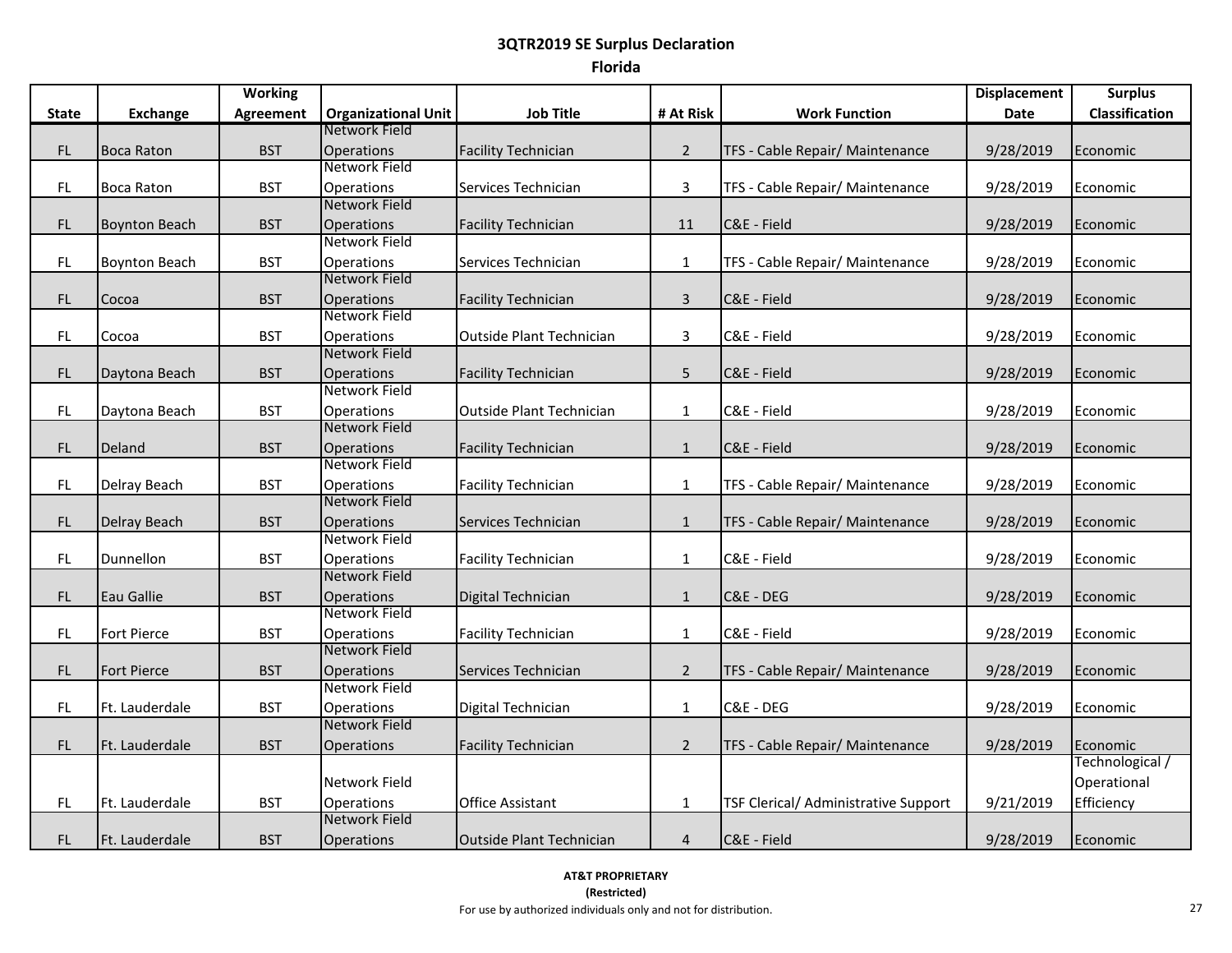|              |                  | <b>Working</b>   |                            |                                 |                  |                                                 | <b>Displacement</b> | <b>Surplus</b>  |
|--------------|------------------|------------------|----------------------------|---------------------------------|------------------|-------------------------------------------------|---------------------|-----------------|
| <b>State</b> | <b>Exchange</b>  | <b>Agreement</b> | <b>Organizational Unit</b> | <b>Job Title</b>                | # At Risk        | <b>Work Function</b>                            | Date                | Classification  |
|              |                  |                  | Network Field              |                                 |                  |                                                 |                     |                 |
| FL           | Ft. Lauderdale   | <b>BST</b>       | <b>Operations</b>          | Services Technician             | $\overline{2}$   | TFS - Cable Repair/ Maintenance                 | 9/28/2019           | Economic        |
|              |                  |                  | Network Field              |                                 |                  |                                                 |                     |                 |
| FL           | Hollywood        | <b>BST</b>       | Operations                 | Digital Technician              | $\mathbf{3}$     | C&E - DEG                                       | 9/28/2019           | Economic        |
|              |                  |                  | Network Field              |                                 |                  |                                                 |                     |                 |
| FL           | Hollywood        | <b>BST</b>       | Operations                 | <b>Facility Technician</b>      | $\overline{2}$   | C&E - Field                                     | 9/28/2019           | Economic        |
|              |                  |                  |                            |                                 |                  |                                                 |                     | Technological / |
|              |                  |                  | Network Field              |                                 |                  |                                                 |                     | Operational     |
| FL           | Hollywood        | <b>BST</b>       | <b>Operations</b>          | <b>Office Assistant</b>         | $\mathbf{1}$     | TSF Clerical/ Administrative Support            | 9/21/2019           | Efficiency      |
|              |                  |                  | Network Field              |                                 |                  |                                                 |                     |                 |
| FL           | Jacksonville     | <b>BST</b>       | Operations                 | Digital Technician              | 4                | C&E - DEG                                       | 9/28/2019           | Economic        |
|              |                  |                  | Network Field              |                                 |                  |                                                 |                     |                 |
| <b>FL</b>    | Jacksonville     | <b>BST</b>       | <b>Operations</b>          | <b>Facility Technician</b>      | $\mathbf{1}$     | C&E - Field                                     | 9/28/2019           | Economic        |
|              |                  |                  |                            |                                 |                  |                                                 |                     | Technological / |
|              |                  |                  | Network Field              |                                 |                  |                                                 |                     | Operational     |
| FL           | Jacksonville     | <b>BST</b>       | Operations                 | <b>Office Assistant</b>         | $\mathbf 1$      | TSF Clerical/ Administrative Support            | 9/21/2019           | Efficiency      |
|              |                  |                  | Network Field              |                                 |                  |                                                 |                     |                 |
| FL           | Jacksonville     | <b>BST</b>       | <b>Operations</b>          | <b>Outside Plant Technician</b> | $\overline{4}$   | C&E - Field                                     | 9/28/2019           | Economic        |
|              |                  |                  | Network Field              |                                 |                  |                                                 |                     |                 |
| FL           | Jacksonville     | <b>BST</b>       | Operations                 | Services Technician             | 5                | TFS - Cable Repair/ Maintenance                 | 9/28/2019           | Economic        |
|              |                  |                  | Network Field              |                                 |                  |                                                 |                     |                 |
| FL           | Jensen Beach     | <b>BST</b>       | <b>Operations</b>          | Digital Technician              | $\mathbf{1}$     | C&E - DEG                                       | 9/28/2019           | Economic        |
|              |                  |                  | Network Field              |                                 |                  |                                                 |                     |                 |
| FL           | Jupiter          | <b>BST</b>       | <b>Operations</b>          | <b>Facility Technician</b>      | $\overline{2}$   | TFS - Cable Repair/ Maintenance                 | 9/28/2019           | Economic        |
|              |                  |                  | Network Field              |                                 |                  |                                                 |                     |                 |
| FL.          | <b>Key Largo</b> | <b>BST</b>       | <b>Operations</b>          | <b>Facility Technician</b>      | $\mathbf{1}$     | C&E - Field                                     | 9/28/2019           | Economic        |
|              |                  |                  | Network Field              |                                 |                  |                                                 |                     |                 |
| FL           | Lake City        | <b>BST</b>       | Operations                 | Services Technician             | $\mathbf{1}$     | TFS - Cable Repair/ Maintenance                 | 9/28/2019           | Economic        |
|              |                  |                  | Network Field              |                                 |                  |                                                 |                     |                 |
| FL           | Miami            | <b>BST</b>       | <b>Operations</b>          | Digital Technician              | $\overline{2}$   | C&E - DEG                                       | 9/28/2019           | Economic        |
|              |                  |                  | Network Field              |                                 |                  |                                                 |                     |                 |
| FL           | Miami            | <b>BST</b>       | <b>Operations</b>          | <b>Facility Technician</b>      | 6                | C&E - Field                                     | 9/28/2019           | Economic        |
|              |                  |                  | Network Field              |                                 |                  |                                                 |                     |                 |
| FL           | Miami            | <b>BST</b>       | <b>Operations</b>          | <b>Facility Technician</b>      | $\boldsymbol{6}$ | TFS - Cable Repair/ Maintenance                 | 9/28/2019           | Economic        |
|              |                  |                  | Network Field              |                                 |                  |                                                 |                     |                 |
| FL           | Miami            | <b>BST</b>       | Operations                 | <b>Office Assistant</b>         | $\overline{2}$   | <b>C&amp;E Clerical/ Administrative Support</b> | 9/21/2019           | Economic        |
|              |                  |                  | <b>Network Field</b>       |                                 |                  |                                                 |                     |                 |
| FL.          | Miami            | <b>BST</b>       | <b>Operations</b>          | <b>Outside Plant Technician</b> | 25               | C&E - Field                                     | 9/28/2019           | Economic        |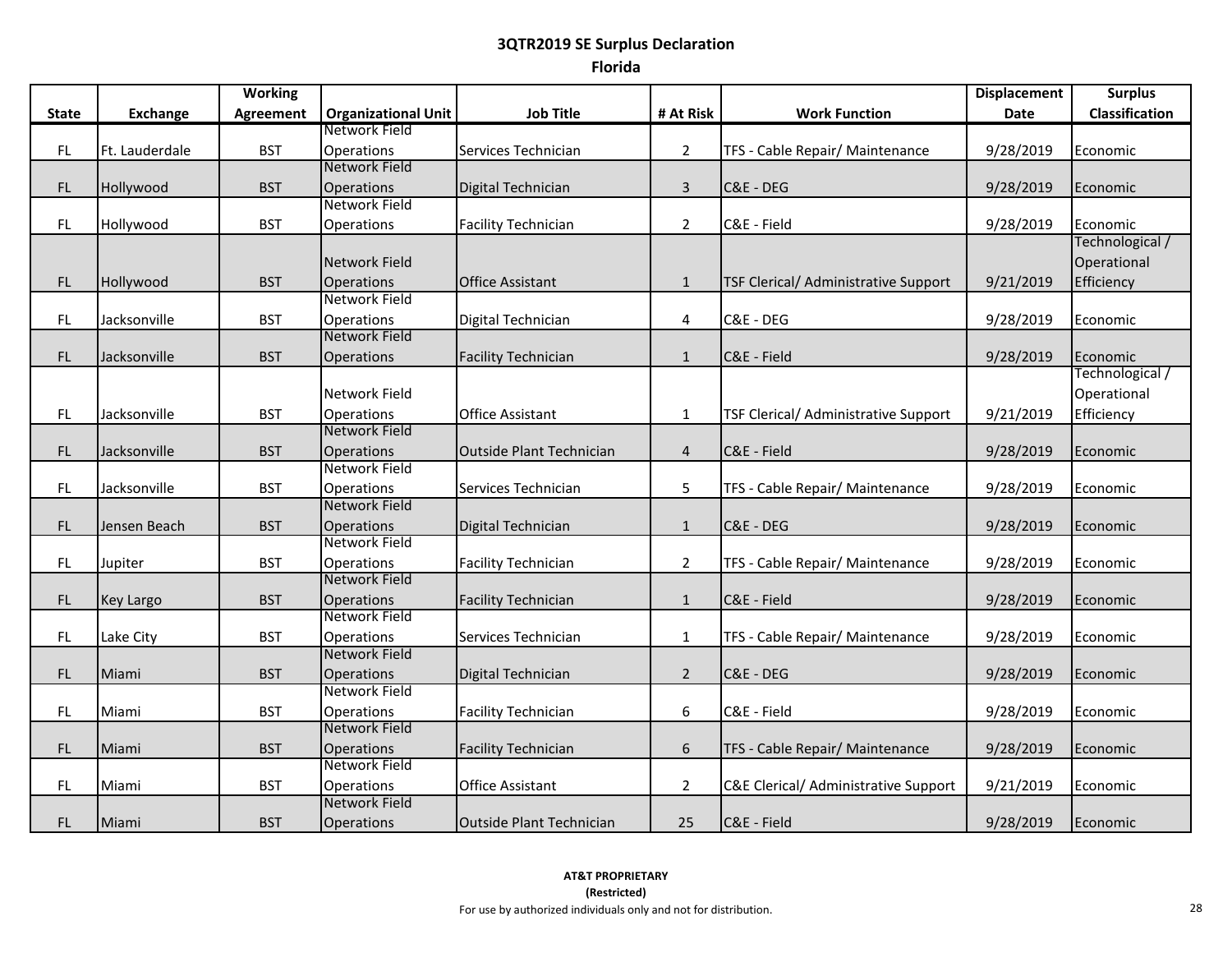|              |                    | <b>Working</b>   |                                           |                                 |                |                                      | <b>Displacement</b> | <b>Surplus</b>        |
|--------------|--------------------|------------------|-------------------------------------------|---------------------------------|----------------|--------------------------------------|---------------------|-----------------------|
| <b>State</b> | <b>Exchange</b>    | <b>Agreement</b> | <b>Organizational Unit</b>                | <b>Job Title</b>                | # At Risk      | <b>Work Function</b>                 | <b>Date</b>         | <b>Classification</b> |
|              |                    |                  | Network Field                             |                                 |                |                                      |                     |                       |
| FL           | Miami              | <b>BST</b>       | Operations                                | Services Technician             | 8              | TFS - Cable Repair/ Maintenance      | 9/28/2019           | Economic              |
|              |                    |                  | Network Field                             |                                 |                |                                      |                     |                       |
| <b>FL</b>    | <b>Orange Park</b> | <b>BST</b>       | <b>Operations</b>                         | Services Technician             | $\mathbf{1}$   | TFS - Cable Repair/ Maintenance      | 9/28/2019           | Economic              |
|              |                    |                  | Network Field                             |                                 |                |                                      |                     |                       |
| FL.          | Orlando            | <b>BST</b>       | Operations                                | <b>Facility Technician</b>      | $\mathbf{1}$   | C&E - Field                          | 9/28/2019           | Economic              |
|              |                    |                  |                                           |                                 |                |                                      |                     | Technological /       |
|              |                    |                  | Network Field                             |                                 |                |                                      |                     | Operational           |
| FL           | Orlando            | <b>BST</b>       | <b>Operations</b>                         | <b>Office Assistant</b>         | $\mathbf{1}$   | TSF Clerical/ Administrative Support | 9/21/2019           | Efficiency            |
|              |                    |                  | <b>Network Field</b>                      |                                 |                |                                      |                     |                       |
| FL           | Orlando            | <b>BST</b>       | <b>Operations</b>                         | <b>Outside Plant Technician</b> | $\mathbf{1}$   | C&E - Field                          | 9/28/2019           | Economic              |
|              |                    |                  | Network Field                             |                                 |                |                                      |                     |                       |
| FL           | Palatka            | <b>BST</b>       | Operations                                | <b>Facility Technician</b>      | $\overline{2}$ | C&E - Field                          | 9/28/2019           | Economic              |
|              |                    |                  | Network Field                             |                                 |                |                                      |                     |                       |
| FL           | Palatka            | <b>BST</b>       | Operations                                | Services Technician             | $\mathbf{1}$   | TFS - Cable Repair/ Maintenance      | 9/28/2019           | Economic              |
|              |                    |                  | Network Field                             |                                 |                |                                      |                     |                       |
| <b>FL</b>    | Perrine            | <b>BST</b>       | <b>Operations</b>                         | Digital Technician              | $\overline{2}$ | C&E - DEG                            | 9/28/2019           | Economic              |
|              |                    |                  | Network Field                             |                                 |                |                                      |                     |                       |
| FL.          | Perrine            | <b>BST</b>       | Operations                                | <b>Facility Technician</b>      | 4              | C&E - Field                          | 9/28/2019           | Economic              |
|              |                    |                  | Network Field                             |                                 |                |                                      |                     |                       |
| FL           | Perrine            | <b>BST</b>       | <b>Operations</b>                         | <b>Outside Plant Technician</b> | 10             | C&E - Field                          | 9/28/2019           | Economic              |
|              |                    |                  | Network Field                             |                                 |                |                                      |                     |                       |
| FL           | Perrine            | <b>BST</b>       | Operations                                | Services Technician             | $\overline{2}$ | TFS - Cable Repair/ Maintenance      | 9/28/2019           | Economic              |
|              |                    |                  | Network Field                             |                                 |                |                                      |                     |                       |
| FL           | Pompano Beach      | <b>BST</b>       | <b>Operations</b>                         | <b>Facility Technician</b>      | $\mathbf{3}$   | C&E - Field                          | 9/28/2019           | Economic              |
|              |                    |                  | Network Field                             |                                 |                |                                      |                     |                       |
| FL           | Port St. Lucie     | <b>BST</b>       | Operations                                | Services Technician             | $\overline{2}$ | TFS - Cable Repair/ Maintenance      | 9/28/2019           | Economic              |
|              |                    |                  | Network Field                             |                                 |                |                                      |                     |                       |
| <b>FL</b>    | St. Augustine      | <b>BST</b>       | <b>Operations</b><br><b>Network Field</b> | <b>Facility Technician</b>      | $\mathbf{1}$   | C&E - Field                          | 9/28/2019           | Economic              |
|              |                    |                  |                                           |                                 |                |                                      |                     |                       |
| FL           | St. Augustine      | <b>BST</b>       | Operations<br>Network Field               | <b>Outside Plant Technician</b> | $\mathbf{1}$   | C&E - Field                          | 9/28/2019           | Economic              |
|              |                    |                  |                                           |                                 |                |                                      |                     |                       |
| FL           | St. Augustine      | <b>BST</b>       | <b>Operations</b><br><b>Network Field</b> | Services Technician             | $\mathbf{1}$   | TFS - Cable Repair/ Maintenance      | 9/28/2019           | Economic              |
|              |                    |                  |                                           |                                 |                |                                      |                     |                       |
| FL           | Vero Beach         | <b>BST</b>       | Operations<br>Network Field               | Services Technician             | $\overline{2}$ | TFS - Cable Repair/ Maintenance      | 9/28/2019           | Economic              |
|              |                    |                  |                                           |                                 |                |                                      |                     |                       |
| FL           | West Palm Beach    | <b>BST</b>       | <b>Operations</b><br>Network Field        | Digital Technician              | $\overline{2}$ | C&E - DEG                            | 9/28/2019           | Economic              |
|              |                    |                  |                                           |                                 |                |                                      |                     |                       |
| FL.          | West Palm Beach    | <b>BST</b>       | Operations                                | <b>Facility Technician</b>      | 6              | TFS - Cable Repair/ Maintenance      | 9/28/2019           | Economic              |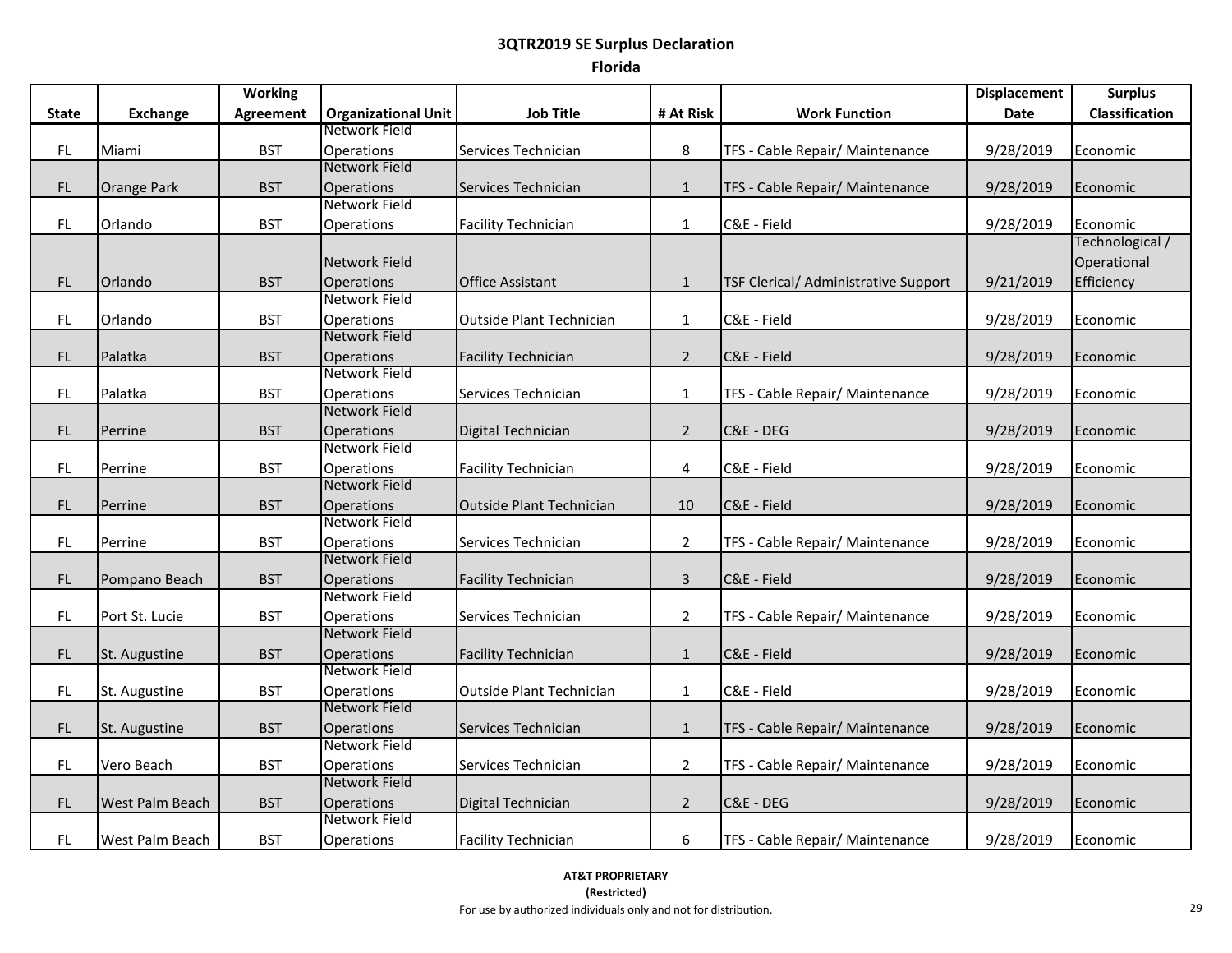## **Florida**

|              |                 | <b>Working</b> |                              |                     |           |                                         | <b>Displacement</b> | <b>Surplus</b>        |
|--------------|-----------------|----------------|------------------------------|---------------------|-----------|-----------------------------------------|---------------------|-----------------------|
| <b>State</b> | Exchange        | Agreement      | <b>Organizational Unit I</b> | <b>Job Title</b>    | # At Risk | <b>Work Function</b>                    | <b>Date</b>         | <b>Classification</b> |
|              |                 |                | Network Field                |                     |           |                                         |                     |                       |
| FL.          | West Palm Beach | <b>BST</b>     | <b>I</b> Operations          | Services Technician |           | <b>ITFS - Cable Repair/ Maintenance</b> | 9/28/2019           | Economic              |
|              |                 |                |                              |                     | 171       |                                         |                     |                       |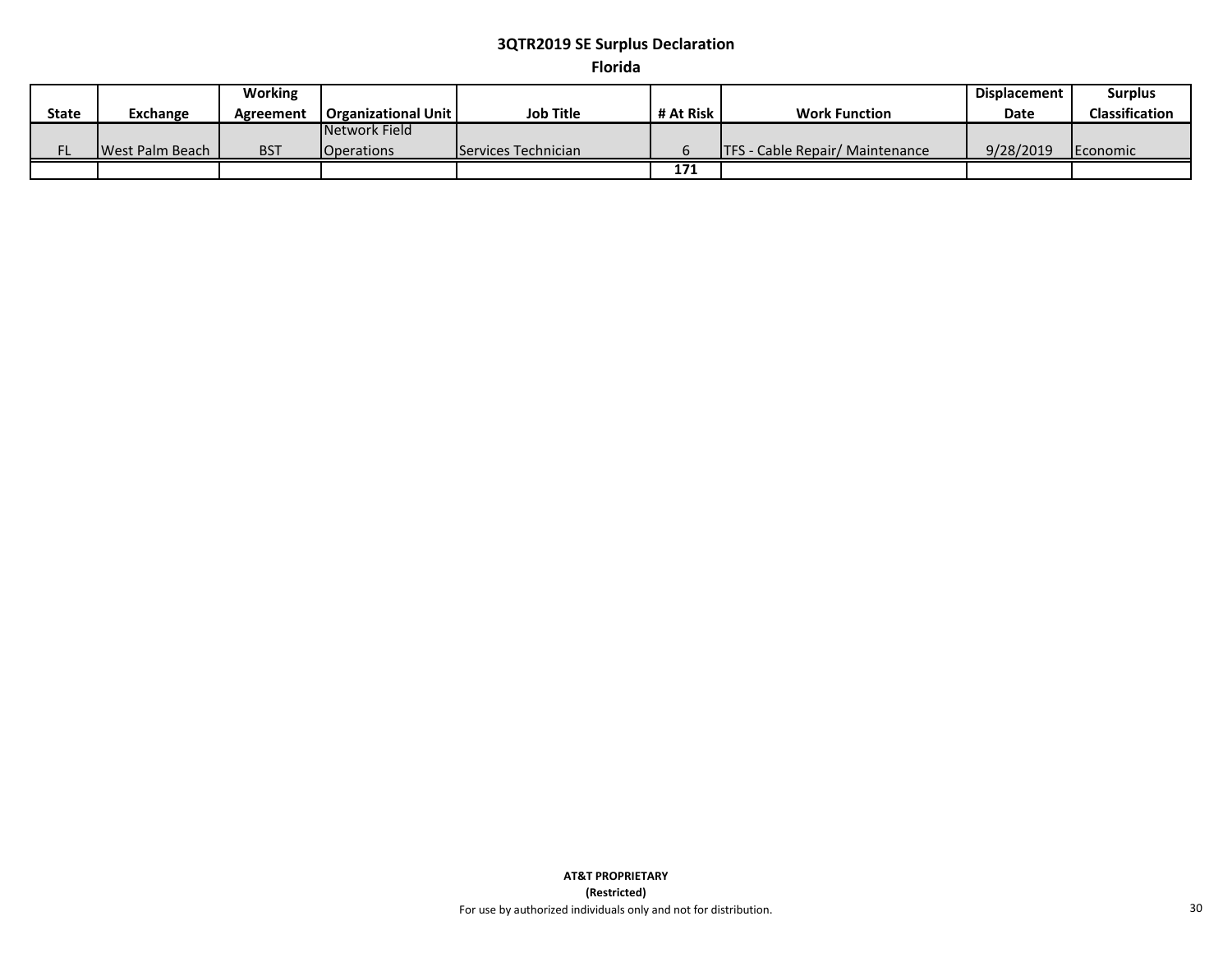|              |                 | <b>Working</b>   |                                    |                                 |                  |                                      | <b>Displacement</b> | <b>Surplus</b>        |
|--------------|-----------------|------------------|------------------------------------|---------------------------------|------------------|--------------------------------------|---------------------|-----------------------|
| <b>State</b> | <b>Exchange</b> | <b>Agreement</b> | <b>Organizational Unit</b>         | <b>Job Title</b>                | # At Risk        | <b>Work Function</b>                 | Date                | <b>Classification</b> |
|              |                 |                  | Network Field                      |                                 |                  |                                      |                     |                       |
| GA           | Albany          | <b>BST</b>       | Operations                         | Digital Technician              | $\mathbf{1}$     | C&E - DEG                            | 9/28/2019           | Economic              |
|              |                 |                  | Network Field                      |                                 |                  |                                      |                     |                       |
| GA           | Alpharetta      | <b>BST</b>       | Operations                         | <b>Facility Technician</b>      | $\mathbf{1}$     | C&E - Field                          | 9/28/2019           | Economic              |
|              |                 |                  |                                    |                                 |                  |                                      |                     | Technological/        |
|              |                 |                  | Network Field                      |                                 |                  |                                      |                     | Operational           |
| GA           | Athens          | <b>BST</b>       | Operations                         | <b>Office Assistant</b>         | $\mathbf{1}$     | TFS Clerical/ Administrative Support | 9/21/2019           | Efficiency            |
|              |                 |                  | Network Field                      |                                 |                  |                                      |                     |                       |
| GA           | Atlanta         | <b>BST</b>       | Operations                         | Digital Technician              | $\overline{2}$   | C&E - DEG                            | 9/28/2019           | Economic              |
|              |                 |                  | Network Field                      |                                 |                  |                                      |                     |                       |
| GA           | Atlanta         | <b>BST</b>       | Operations                         | <b>Facility Technician</b>      | $\boldsymbol{6}$ | C&E - Field                          | 9/28/2019           | Economic              |
|              |                 |                  | Network Field                      |                                 |                  |                                      |                     |                       |
| GA           | Atlanta         | <b>BST</b>       | Operations                         | <b>Facility Technician</b>      | $\mathbf{1}$     | TFS - Cable Repair/ Maintenance      | 9/28/2019           | Economic              |
|              |                 |                  | Network Field                      |                                 |                  |                                      |                     |                       |
| GA           | Atlanta         | <b>BST</b>       | Operations                         | <b>Facility Technician</b>      | $\mathbf{1}$     | C&E - Field                          | 9/28/2019           | Economic              |
|              |                 |                  | Network Field                      |                                 |                  |                                      |                     |                       |
| GA           | Atlanta         | <b>BST</b>       | Operations                         | <b>Office Assistant</b>         | $\mathbf{1}$     | C&E Clerical/ Administrative Support | 9/21/2019           | Economic              |
|              |                 |                  | Network Field                      |                                 |                  |                                      |                     |                       |
| GA           | Atlanta         | <b>BST</b>       | <b>Operations</b><br>Network Field | <b>Outside Plant Technician</b> | 15               | C&E - Field                          | 9/28/2019           | Economic              |
|              |                 |                  |                                    |                                 |                  |                                      |                     |                       |
| GA           | Atlanta         | <b>BST</b>       | Operations<br>Network Field        | Outside Plant Technician        | 10               | C&E - Field                          | 9/28/2019           | Economic              |
| GA           | Atlanta         | <b>BST</b>       | Operations                         | Services Technician             | $\overline{4}$   | TFS - Cable Repair/ Maintenance      | 9/28/2019           |                       |
|              |                 |                  | Network Field                      |                                 |                  |                                      |                     | Economic              |
| GA           | Augusta         | <b>BST</b>       | Operations                         | <b>Facility Technician</b>      | $\mathbf{1}$     | C&E - Field                          | 9/28/2019           | Economic              |
|              |                 |                  | Network Field                      |                                 |                  |                                      |                     |                       |
| GA           | Augusta         | <b>BST</b>       | Operations                         | Services Technician             | $\mathbf{1}$     | TFS - Cable Repair/ Maintenance      | 9/28/2019           | Economic              |
|              |                 |                  | Network Field                      |                                 |                  |                                      |                     |                       |
| GA           | <b>Baxley</b>   | <b>BST</b>       | Operations                         | <b>Facility Technician</b>      | $\mathbf{1}$     | TFS - Cable Repair/ Maintenance      | 9/28/2019           | Economic              |
|              |                 |                  | Network Field                      |                                 |                  |                                      |                     |                       |
| GA           | Baxley          | <b>BST</b>       | Operations                         | Services Technician             | $\mathbf{1}$     | TFS - Cable Repair/ Maintenance      | 9/28/2019           | Economic              |
|              |                 |                  | Network Field                      |                                 |                  |                                      |                     |                       |
| GA           | Bremen          | <b>BST</b>       | Operations                         | Services Technician             | $\mathbf{1}$     | TFS - Cable Repair/ Maintenance      | 9/28/2019           | Economic              |
|              |                 |                  | Network Field                      |                                 |                  |                                      |                     |                       |
| GA           | Buford          | <b>BST</b>       | Operations                         | Services Technician             | $\overline{3}$   | TFS - Cable Repair/ Maintenance      | 9/28/2019           | Economic              |
|              |                 |                  | Network Field                      |                                 |                  |                                      |                     |                       |
| GA           | Camilla         | <b>BST</b>       | Operations                         | Services Technician             | $\mathbf{1}$     | TFS - Cable Repair/ Maintenance      | 9/28/2019           | Economic              |
|              |                 |                  | Network Field                      |                                 |                  |                                      |                     |                       |
| GA           | Carrollton      | <b>BST</b>       | Operations                         | Digital Technician              | $\mathbf{1}$     | C&E - DEG                            | 9/28/2019           | Economic              |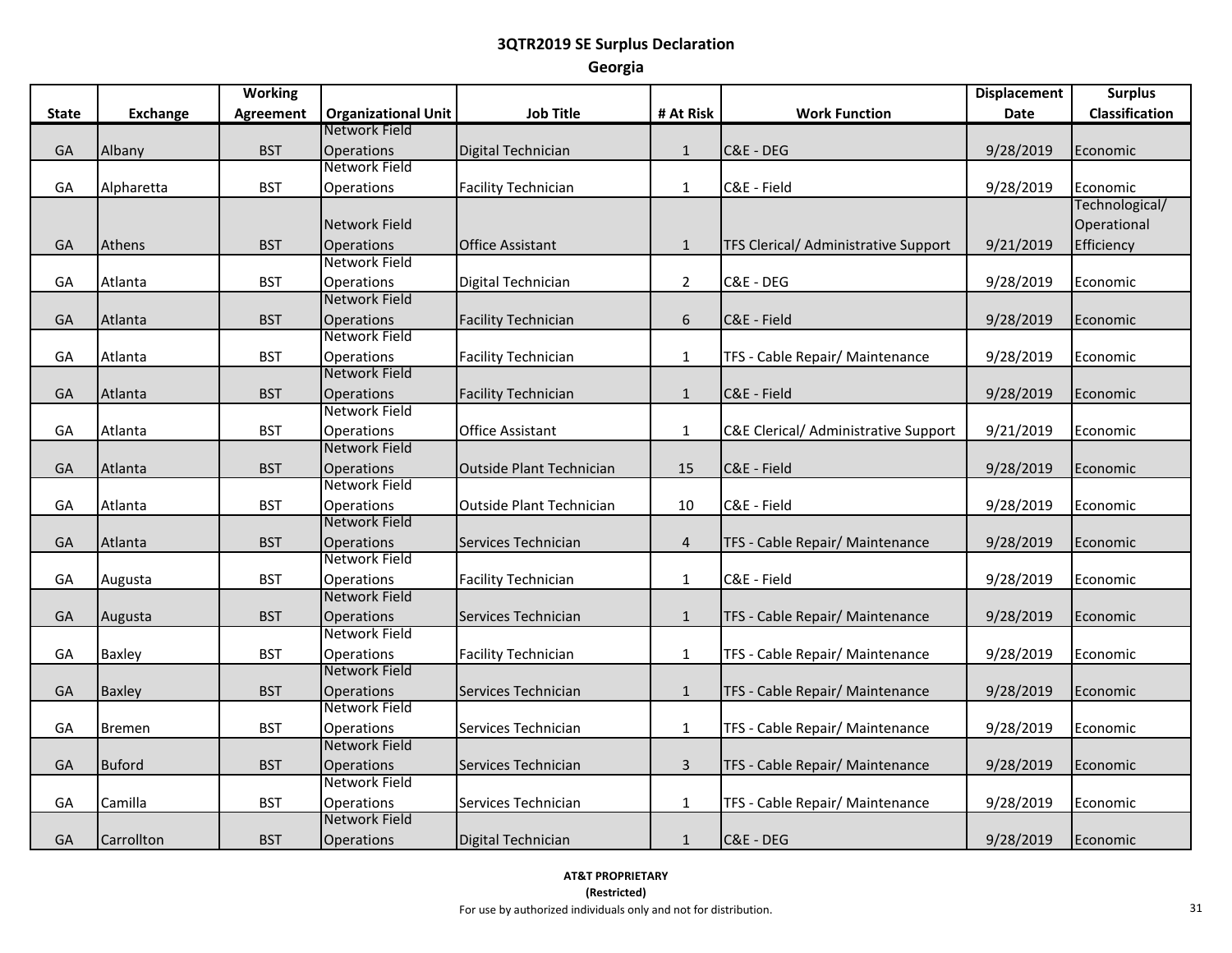|              |                | <b>Working</b>   |                                           |                                 |                |                                 | <b>Displacement</b> | <b>Surplus</b> |
|--------------|----------------|------------------|-------------------------------------------|---------------------------------|----------------|---------------------------------|---------------------|----------------|
| <b>State</b> | Exchange       | <b>Agreement</b> | <b>Organizational Unit</b>                | <b>Job Title</b>                | # At Risk      | <b>Work Function</b>            | Date                | Classification |
|              |                |                  | Network Field                             |                                 |                |                                 |                     |                |
| GA           | Carrollton     | <b>BST</b>       | Operations                                | <b>Outside Plant Technician</b> | $\mathbf{1}$   | C&E - Field                     | 9/28/2019           | Economic       |
|              |                |                  | Network Field                             |                                 |                |                                 |                     |                |
| GA           | Cartersville   | <b>BST</b>       | <b>Operations</b>                         | <b>Outside Plant Technician</b> | $\mathbf{1}$   | C&E - Field                     | 9/28/2019           | Economic       |
|              |                |                  | Network Field                             |                                 |                |                                 |                     |                |
| GA           | Cartersville   | <b>BST</b>       | <b>Operations</b>                         | Services Technician             | $\overline{2}$ | TFS - Cable Repair/ Maintenance | 9/28/2019           | Economic       |
|              |                |                  | Network Field                             |                                 |                |                                 |                     |                |
| GA           | Chamblee       | <b>BST</b>       | <b>Operations</b>                         | <b>Facility Technician</b>      | 5              | C&E - Field                     | 9/28/2019           | Economic       |
|              |                |                  | Network Field                             |                                 |                |                                 |                     |                |
| GA           | Chamblee       | <b>BST</b>       | Operations                                | <b>Outside Plant Technician</b> | 9              | C&E - Field                     | 9/28/2019           | Economic       |
|              |                |                  | Network Field                             |                                 |                |                                 |                     |                |
| GA           | <b>Convers</b> | <b>BST</b>       | <b>Operations</b>                         | <b>Facility Technician</b>      | $\mathbf{1}$   | C&E - Field                     | 9/28/2019           | Economic       |
|              |                |                  | Network Field                             |                                 |                |                                 |                     |                |
| GA           | Conyers        | <b>BST</b>       | Operations                                | <b>Outside Plant Technician</b> | 4              | C&E - Field                     | 9/28/2019           | Economic       |
|              |                |                  | Network Field                             |                                 |                |                                 |                     |                |
| GA           | Conyers        | <b>BST</b>       | <b>Operations</b>                         | Services Technician             | $\overline{2}$ | TFS - Cable Repair/ Maintenance | 9/28/2019           | Economic       |
|              |                |                  | Network Field                             |                                 |                |                                 |                     |                |
| GA           | Covington      | <b>BST</b>       | Operations                                | <b>Facility Technician</b>      | $\mathbf{1}$   | C&E - Field                     | 9/28/2019           | Economic       |
|              |                |                  | Network Field                             |                                 |                |                                 |                     |                |
| GA           | Covington      | <b>BST</b>       | <b>Operations</b>                         | <b>Outside Plant Technician</b> | $\mathbf{1}$   | C&E - Field                     | 9/28/2019           | Economic       |
|              |                |                  | Network Field                             |                                 |                |                                 |                     |                |
| GA           | Cumming        | <b>BST</b>       | Operations                                | <b>Outside Plant Technician</b> | $\mathbf{1}$   | C&E - Field                     | 9/28/2019           | Economic       |
|              |                |                  | Network Field                             |                                 |                |                                 |                     |                |
| GA           | Cumming        | <b>BST</b>       | <b>Operations</b>                         | Services Technician             | $\overline{2}$ | TFS - Cable Repair/ Maintenance | 9/28/2019           | Economic       |
|              |                |                  | <b>Network Field</b>                      |                                 |                |                                 |                     |                |
| GA           | Dublin         | <b>BST</b>       | Operations                                | <b>Outside Plant Technician</b> | $\mathbf{1}$   | C&E - Field                     | 9/28/2019           | Economic       |
|              |                |                  | Network Field                             |                                 |                |                                 |                     |                |
| GA           | Duluth         | <b>BST</b>       | <b>Operations</b><br>Network Field        | <b>Outside Plant Technician</b> | $\mathbf{1}$   | C&E - Field                     | 9/28/2019           | Economic       |
|              |                |                  |                                           |                                 |                |                                 |                     |                |
| GA           | Fairburn       | <b>BST</b>       | <b>Operations</b><br>Network Field        | <b>Facility Technician</b>      | $\mathbf{1}$   | C&E - Field                     | 9/28/2019           | Economic       |
|              |                |                  |                                           |                                 |                |                                 |                     |                |
| GA           | Fayetteville   | <b>BST</b>       | Operations<br>Network Field               | Services Technician             | $\mathbf{1}$   | TFS - Cable Repair/ Maintenance | 9/28/2019           | Economic       |
|              |                |                  |                                           |                                 |                |                                 |                     |                |
| GA           | Forsyth        | <b>BST</b>       | <b>Operations</b><br>Network Field        | Digital Technician              | $\mathbf{1}$   | C&E - DEG                       | 9/28/2019           | Economic       |
|              |                |                  |                                           |                                 |                |                                 |                     |                |
| GA           | Gainesville    | <b>BST</b>       | <b>Operations</b><br><b>Network Field</b> | <b>Outside Plant Technician</b> | $\overline{3}$ | C&E - Field                     | 9/28/2019           | Economic       |
|              |                |                  |                                           |                                 |                |                                 |                     |                |
| GА           | Gainesville    | <b>BST</b>       | Operations                                | Services Technician             | $\mathbf{1}$   | TFS - Cable Repair/ Maintenance | 9/28/2019           | Economic       |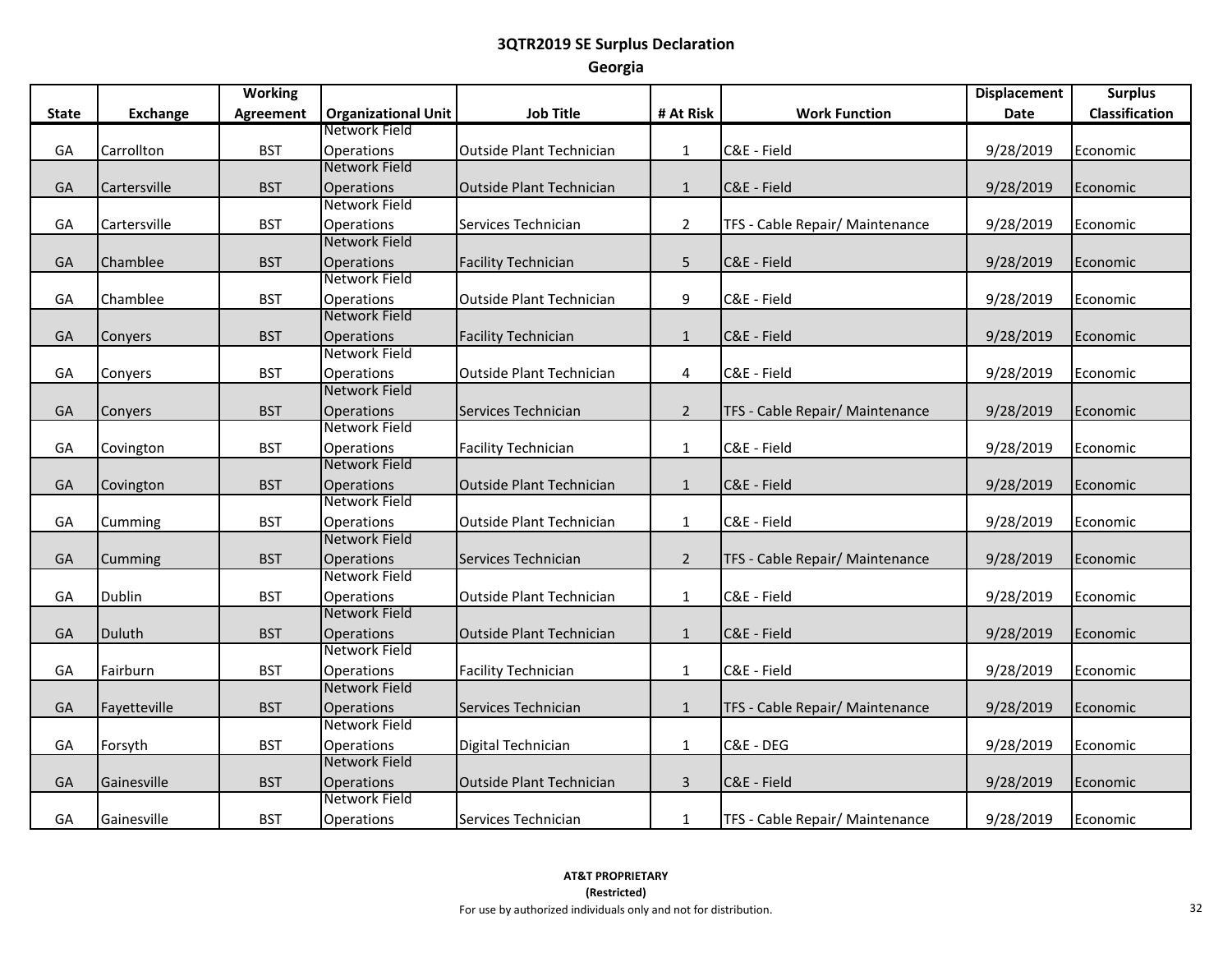|              |                       | <b>Working</b>   |                                    |                                 |                |                                      | <b>Displacement</b> | <b>Surplus</b> |
|--------------|-----------------------|------------------|------------------------------------|---------------------------------|----------------|--------------------------------------|---------------------|----------------|
| <b>State</b> | <b>Exchange</b>       | <b>Agreement</b> | <b>Organizational Unit</b>         | <b>Job Title</b>                | # At Risk      | <b>Work Function</b>                 | Date                | Classification |
|              |                       |                  | Network Field                      |                                 |                |                                      |                     |                |
| GA           | Jonesboro             | <b>BST</b>       | <b>Operations</b>                  | Digital Technician              | $\mathbf{1}$   | C&E - DEG                            | 9/28/2019           | Economic       |
|              |                       |                  | Network Field                      |                                 |                |                                      |                     |                |
| GA           | Jonesboro             | <b>BST</b>       | Operations                         | <b>Facility Technician</b>      | $\mathbf{1}$   | C&E - Field                          | 9/28/2019           | Economic       |
|              |                       |                  | Network Field                      |                                 |                |                                      |                     |                |
| GA           | Lagrange              | <b>BST</b>       | <b>Operations</b>                  | Services Technician             | $\mathbf{1}$   | TFS - Cable Repair/ Maintenance      | 9/28/2019           | Economic       |
|              |                       |                  | Network Field                      |                                 |                |                                      |                     |                |
| GA           | Lawrenceville         | <b>BST</b>       | Operations                         | <b>Facility Technician</b>      | $\mathbf{1}$   | C&E - Field                          | 9/28/2019           | Economic       |
|              |                       |                  | Network Field                      |                                 |                |                                      |                     |                |
| GA           | Lawrenceville         | <b>BST</b>       | <b>Operations</b>                  | Outside Plant Technician        | $\mathbf{1}$   | C&E - Field                          | 9/28/2019           | Economic       |
|              |                       |                  | Network Field                      |                                 |                |                                      |                     |                |
| GA           | Lawrenceville         | <b>BST</b>       | Operations                         | Services Technician             | $\overline{3}$ | TFS - Cable Repair/ Maintenance      | 9/28/2019           | Economic       |
|              |                       |                  | Network Field                      |                                 |                |                                      |                     |                |
| GA           | Lithonia              | <b>BST</b>       | Operations                         | Services Technician             | $\overline{2}$ | TFS - Cable Repair/ Maintenance      | 9/28/2019           | Economic       |
|              |                       |                  | Network Field                      |                                 |                |                                      |                     |                |
| GA           | Macon                 | <b>BST</b>       | Operations                         | <b>Outside Plant Technician</b> | $\mathbf{1}$   | C&E - Field                          | 9/28/2019           | Economic       |
|              |                       |                  | Network Field                      |                                 |                |                                      |                     |                |
| GA           | Marietta              | <b>BST</b>       | Operations                         | Digital Technician              | $\overline{2}$ | C&E - DEG                            | 9/28/2019           | Economic       |
|              |                       |                  | Network Field                      |                                 |                |                                      |                     |                |
| GA           | Marietta              | <b>BST</b>       | <b>Operations</b>                  | <b>Facility Technician</b>      | $\overline{3}$ | C&E - Field                          | 9/28/2019           | Economic       |
|              |                       |                  | Network Field                      |                                 |                |                                      |                     |                |
| GA           | Marietta              | <b>BST</b>       | Operations<br>Network Field        | <b>Outside Plant Technician</b> | $\overline{7}$ | C&E - Field                          | 9/28/2019           | Economic       |
|              |                       |                  |                                    |                                 |                |                                      |                     |                |
| GА           | Newnan                | <b>BST</b>       | <b>Operations</b><br>Network Field | Services Technician             | $\mathbf{1}$   | TFS - Cable Repair/ Maintenance      | 9/28/2019           | Economic       |
|              |                       |                  |                                    |                                 |                |                                      |                     |                |
| GA           | <b>Norcross</b>       | <b>BST</b>       | <b>Operations</b><br>Network Field | <b>Outside Plant Technician</b> | $\overline{2}$ | C&E - Field                          | 9/28/2019           | Economic       |
| GA           | <b>Powder Springs</b> | <b>BST</b>       | Operations                         | <b>Facility Technician</b>      | $\overline{2}$ | C&E - Field                          | 9/28/2019           | Economic       |
|              |                       |                  | Network Field                      |                                 |                |                                      |                     |                |
| GA           | <b>Powder Springs</b> | <b>BST</b>       | Operations                         | Outside Plant Technician        | $\overline{4}$ | C&E - Field                          | 9/28/2019           | Economic       |
|              |                       |                  | Network Field                      |                                 |                |                                      |                     |                |
| GA           | <b>Powder Springs</b> | <b>BST</b>       | <b>Operations</b>                  | Services Technician             | $\mathbf{1}$   | TFS - Cable Repair/ Maintenance      | 9/28/2019           | Economic       |
|              |                       |                  | Network Field                      |                                 |                |                                      |                     |                |
| GA           | Rome                  | <b>BST</b>       | Operations                         | Digital Technician              | $\mathbf 1$    | C&E - DEG                            | 9/28/2019           | Economic       |
|              |                       |                  | Network Field                      |                                 |                |                                      |                     |                |
| GA           | Rome                  | <b>BST</b>       | Operations                         | <b>Facility Technician</b>      | $\mathbf{1}$   | C&E - Field                          | 9/28/2019           | Economic       |
|              |                       |                  | Network Field                      |                                 |                |                                      |                     |                |
| GA           | Rome                  | <b>BST</b>       | <b>Operations</b>                  | <b>Office Assistant</b>         | $\mathbf{1}$   | C&E Clerical/ Administrative Support | 9/21/2019           | Economic       |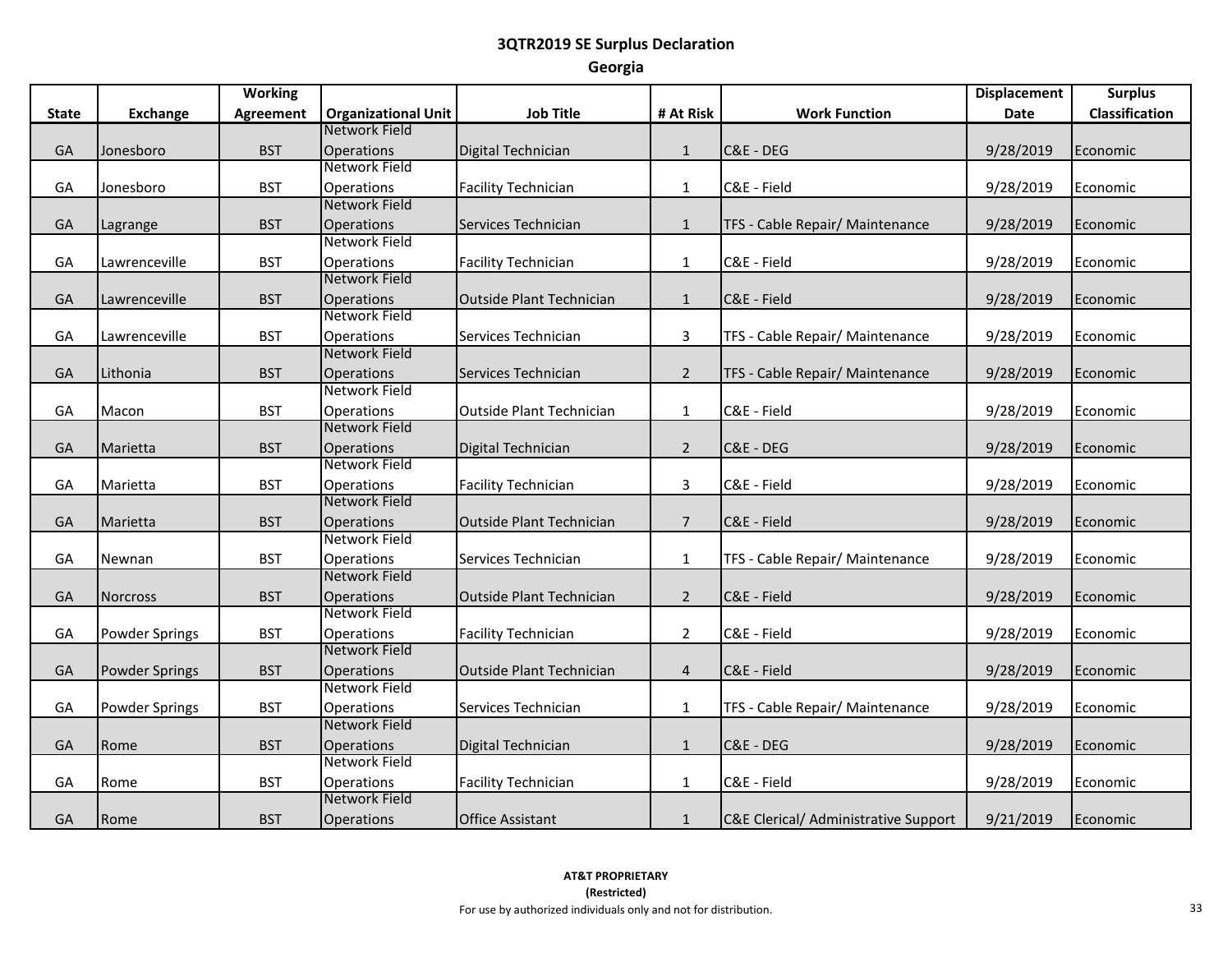|              |                 | <b>Working</b>   |                                    |                                 |                |                                      | <b>Displacement</b> | <b>Surplus</b>        |
|--------------|-----------------|------------------|------------------------------------|---------------------------------|----------------|--------------------------------------|---------------------|-----------------------|
| <b>State</b> | <b>Exchange</b> | <b>Agreement</b> | <b>Organizational Unit</b>         | <b>Job Title</b>                | # At Risk      | <b>Work Function</b>                 | <b>Date</b>         | <b>Classification</b> |
|              |                 |                  | Network Field                      |                                 |                |                                      |                     |                       |
| GA           | Rome            | <b>BST</b>       | Operations                         | Outside Plant Technician        | $\overline{2}$ | C&E - Field                          | 9/28/2019           | Economic              |
|              |                 |                  | Network Field                      |                                 |                |                                      |                     |                       |
| GA           | Rome            | <b>BST</b>       | <b>Operations</b>                  | Services Technician             | $\mathbf{1}$   | TFS - Cable Repair/ Maintenance      | 9/28/2019           | Economic              |
|              |                 |                  | Network Field                      |                                 |                |                                      |                     |                       |
| GA           | Roswell         | <b>BST</b>       | Operations                         | Digital Technician              | 2              | C&E - DEG                            | 9/28/2019           | Economic              |
|              |                 |                  |                                    |                                 |                |                                      |                     | Technological/        |
|              |                 |                  | Network Field                      |                                 |                |                                      |                     | Operational           |
| GA           | Savannah        | <b>BST</b>       | <b>Operations</b>                  | <b>Office Assistant</b>         | $\mathbf{1}$   | TFS Clerical/ Administrative Support | 9/21/2019           | Efficiency            |
|              |                 |                  | Network Field                      |                                 |                |                                      |                     |                       |
| GA           | Savannah        | <b>BST</b>       | Operations                         | <b>Outside Plant Technician</b> | $\overline{2}$ | C&E - Field                          | 9/28/2019           | Economic              |
|              |                 |                  | Network Field                      |                                 |                |                                      |                     |                       |
| GA           | Savannah        | <b>BST</b>       | <b>Operations</b>                  | Services Technician             | $\overline{2}$ | TFS - Cable Repair/ Maintenance      | 9/28/2019           | Economic              |
|              |                 |                  | Network Field                      |                                 |                |                                      |                     |                       |
| GA           | Tucker          | <b>BST</b>       | Operations                         | Digital Technician              | 2              | C&E - DEG                            | 9/28/2019           | Economic              |
|              |                 |                  | Network Field                      |                                 |                |                                      |                     |                       |
| GA           | Tucker          | <b>BST</b>       | <b>Operations</b>                  | <b>Facility Technician</b>      | $\mathbf{1}$   | C&E - Field                          | 9/28/2019           | Economic              |
|              |                 |                  | Network Field                      |                                 |                |                                      |                     |                       |
| GA           | Tucker          | <b>BST</b>       | <b>Operations</b>                  | <b>Outside Plant Technician</b> | 6              | C&E - Field                          | 9/28/2019           | Economic              |
|              |                 |                  | Network Field                      |                                 |                |                                      |                     |                       |
| GA           | Valdosta        | <b>BST</b>       | <b>Operations</b>                  | Digital Technician              | $\mathbf{1}$   | C&E - DEG                            | 9/28/2019           | Economic              |
|              |                 |                  | Network Field                      |                                 |                |                                      |                     |                       |
| GA           | Valdosta        | <b>BST</b>       | Operations<br><b>Network Field</b> | Services Technician             | 1              | TFS - Cable Repair/ Maintenance      | 9/28/2019           | Economic              |
|              |                 |                  |                                    |                                 |                |                                      |                     |                       |
| GA           | Vidalia         | <b>BST</b>       | <b>Operations</b>                  | Services Technician             |                | TFS - Cable Repair/ Maintenance      | 9/28/2019           | Economic              |
|              |                 |                  |                                    |                                 | 150            |                                      |                     |                       |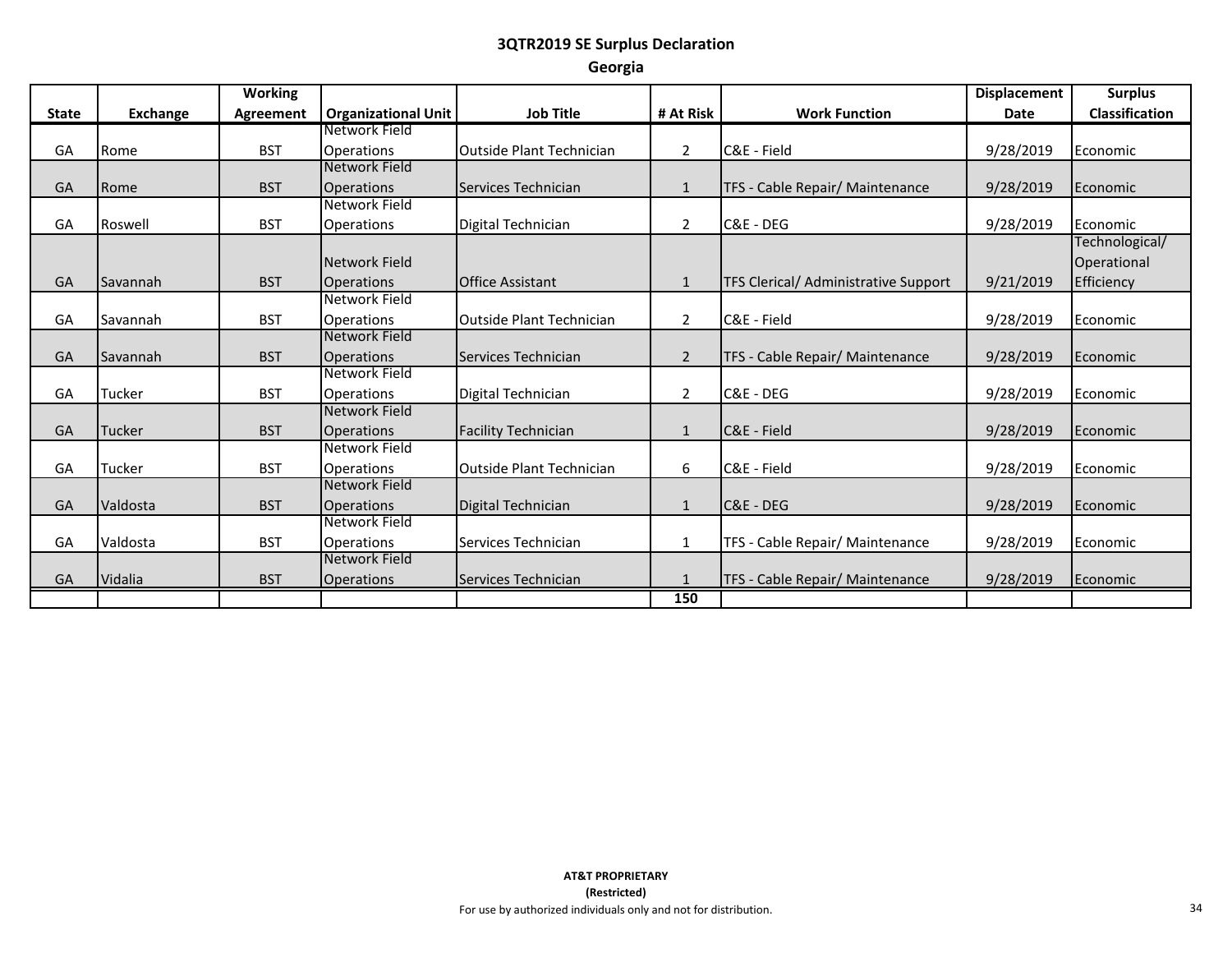# **3QTR2019 SE Surplus Declaration Kentucky**

|              |                      | <b>Working</b>   |                                          |                                   |                |                                 | <b>Displacement</b> | <b>Surplus</b> |
|--------------|----------------------|------------------|------------------------------------------|-----------------------------------|----------------|---------------------------------|---------------------|----------------|
| <b>State</b> | <b>Exchange</b>      | <b>Agreement</b> | <b>Organizational Unit</b>               | <b>Job Title</b>                  | # At Risk      | <b>Work Function</b>            | <b>Date</b>         | Classification |
|              |                      |                  | Network Field                            |                                   |                |                                 |                     |                |
| KY           | <b>Bowling Green</b> | <b>BST</b>       | Operations                               | Services Technician               | $\overline{2}$ | TFS - Cable Repair/ Maintenance | 9/28/2019           | Economic       |
|              |                      |                  | Network Field                            |                                   |                |                                 |                     |                |
| KY           | Corbin               | <b>BST</b>       | Operations                               | Outside Plant Technician          | $\mathbf{1}$   | C&E - Field                     | 9/28/2019           | Economic       |
|              |                      |                  | Network Field                            |                                   |                |                                 |                     |                |
| KY           | Frankfort            | <b>BST</b>       | Operations                               | <b>Facility Technician</b>        | $\mathbf{1}$   | TFS - Cable Repair/ Maintenance | 9/28/2019           | Economic       |
|              |                      |                  | Network Field                            |                                   |                |                                 |                     |                |
| KY           | Frankfort            | <b>BST</b>       | Operations                               | Services Technician               | $\mathbf{1}$   | TFS - Cable Repair/ Maintenance | 9/28/2019           | Economic       |
|              |                      |                  | Network Field                            |                                   |                |                                 |                     |                |
| KY           | Georgetown           | <b>BST</b>       | Operations                               | Digital Technician                | $\mathbf{1}$   | C&E - DEG                       | 9/28/2019           | Economic       |
|              |                      |                  | Network Field                            |                                   |                |                                 |                     |                |
| KY           | Georgetown           | <b>BST</b>       | Operations                               | <b>Outside Plant Technician</b>   | $\overline{3}$ | C&E - Field                     | 9/28/2019           | Economic       |
|              |                      |                  | <b>Network Field</b>                     |                                   |                |                                 |                     |                |
| KY           | Georgetown           | <b>BST</b>       | Operations                               | Services Technician               | $\overline{2}$ | TFS - Cable Repair/ Maintenance | 9/28/2019           | Economic       |
|              |                      |                  | Network Field                            |                                   |                |                                 |                     |                |
| KY           | Hopkinsville         | <b>BST</b>       | Operations                               | Services Technician               | $\overline{2}$ | TFS - Cable Repair/ Maintenance | 9/28/2019           | Economic       |
|              |                      |                  |                                          |                                   |                | Narrowband - Call Receipt &     |                     |                |
| KY           | Louisville           | <b>BST</b>       | <b>Consumer Markets</b><br>Network Field | <b>Customer Service Assistant</b> | $\overline{4}$ | Screening                       | 9/28/2019           | Economic       |
|              |                      |                  |                                          |                                   |                |                                 |                     |                |
| KY           | Louisville           | <b>BST</b>       | Operations<br>Network Field              | Digital Technician                | $\mathbf{1}$   | C&E - DEG                       | 9/28/2019           | Economic       |
| KY           | Louisville           | <b>BST</b>       | Operations                               |                                   | $\overline{2}$ | C&E - Field                     |                     |                |
|              |                      |                  | Network Field                            | <b>Facility Technician</b>        |                |                                 | 9/28/2019           | Economic       |
| KY           | Louisville           | <b>BST</b>       | Operations                               | Outside Plant Technician          | $\mathbf{1}$   | C&E - Field                     | 9/28/2019           | Economic       |
|              |                      |                  | Network Field                            |                                   |                |                                 |                     |                |
| KY           | Louisville           | <b>BST</b>       | Operations                               | Services Technician               | 17             | TFS - Cable Repair/ Maintenance | 9/28/2019           | Economic       |
|              |                      |                  | Network Field                            |                                   |                |                                 |                     |                |
| KY           | Middlesboro          | <b>BST</b>       | Operations                               | <b>Facility Technician</b>        | $\overline{2}$ | C&E - Field                     | 9/28/2019           | Economic       |
|              |                      |                  | <b>Network Field</b>                     |                                   |                |                                 |                     |                |
| KY           | Middlesboro          | <b>BST</b>       | Operations                               | <b>Outside Plant Technician</b>   | $\overline{2}$ | C&E - Field                     | 9/28/2019           | Economic       |
|              |                      |                  | Network Field                            |                                   |                |                                 |                     |                |
| KY           | Middlesboro          | <b>BST</b>       | Operations                               | Services Technician               | $\mathbf{1}$   | TFS - Cable Repair/ Maintenance | 9/28/2019           | Economic       |
|              |                      |                  | Network Field                            |                                   |                |                                 |                     |                |
| KY           | Paris                | <b>BST</b>       | Operations                               | Services Technician               | $\,1\,$        | TFS - Cable Repair/ Maintenance | 9/28/2019           | Economic       |
|              |                      |                  | Network Field                            |                                   |                |                                 |                     |                |
| KY           | Pikeville            | <b>BST</b>       | Operations                               | Services Technician               | $\overline{3}$ | TFS - Cable Repair/ Maintenance | 9/28/2019           | Economic       |
|              |                      |                  | Network Field                            |                                   |                |                                 |                     |                |
| KY           | Prestonburg          | <b>BST</b>       | Operations                               | Services Technician               | $\mathbf{1}$   | TFS - Cable Repair/ Maintenance | 9/28/2019           | Economic       |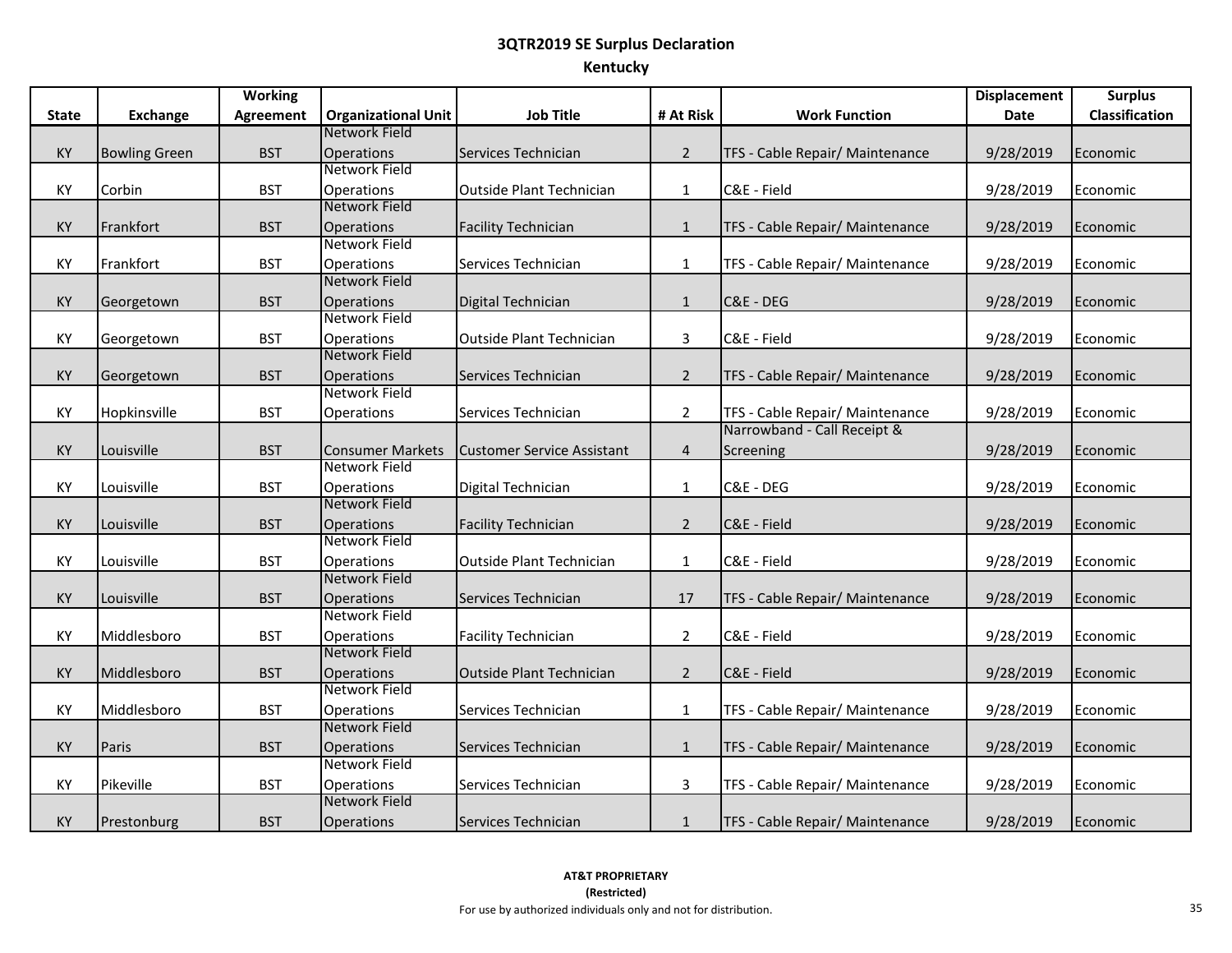# **3QTR2019 SE Surplus Declaration Kentucky**

|              |             | Working    |                            |                     |           |                                 | Displacement | <b>Surplus</b>        |
|--------------|-------------|------------|----------------------------|---------------------|-----------|---------------------------------|--------------|-----------------------|
| <b>State</b> | Exchange    | Agreement  | <b>Organizational Unit</b> | <b>Job Title</b>    | # At Risk | <b>Work Function</b>            | Date         | <b>Classification</b> |
|              |             |            | Network Field              |                     |           |                                 |              |                       |
| KY           | Shelbvville | <b>BST</b> | <b>Operations</b>          | Digital Technician  |           | C&E - DEG                       | 9/28/2019    | Economic              |
|              |             |            | Network Field              |                     |           |                                 |              |                       |
| KY           | Whitesburg  | <b>BST</b> | <b>Operations</b>          | Services Technician |           | TFS - Cable Repair/ Maintenance | 9/28/2019    | Economic              |
|              |             |            | Network Field              |                     |           |                                 |              |                       |
| KY           | Winchester  | <b>BST</b> | <b>Operations</b>          | Services Technician |           | TFS - Cable Repair/ Maintenance | 9/28/2019    | Economic              |
|              |             |            |                            |                     | 51        |                                 |              |                       |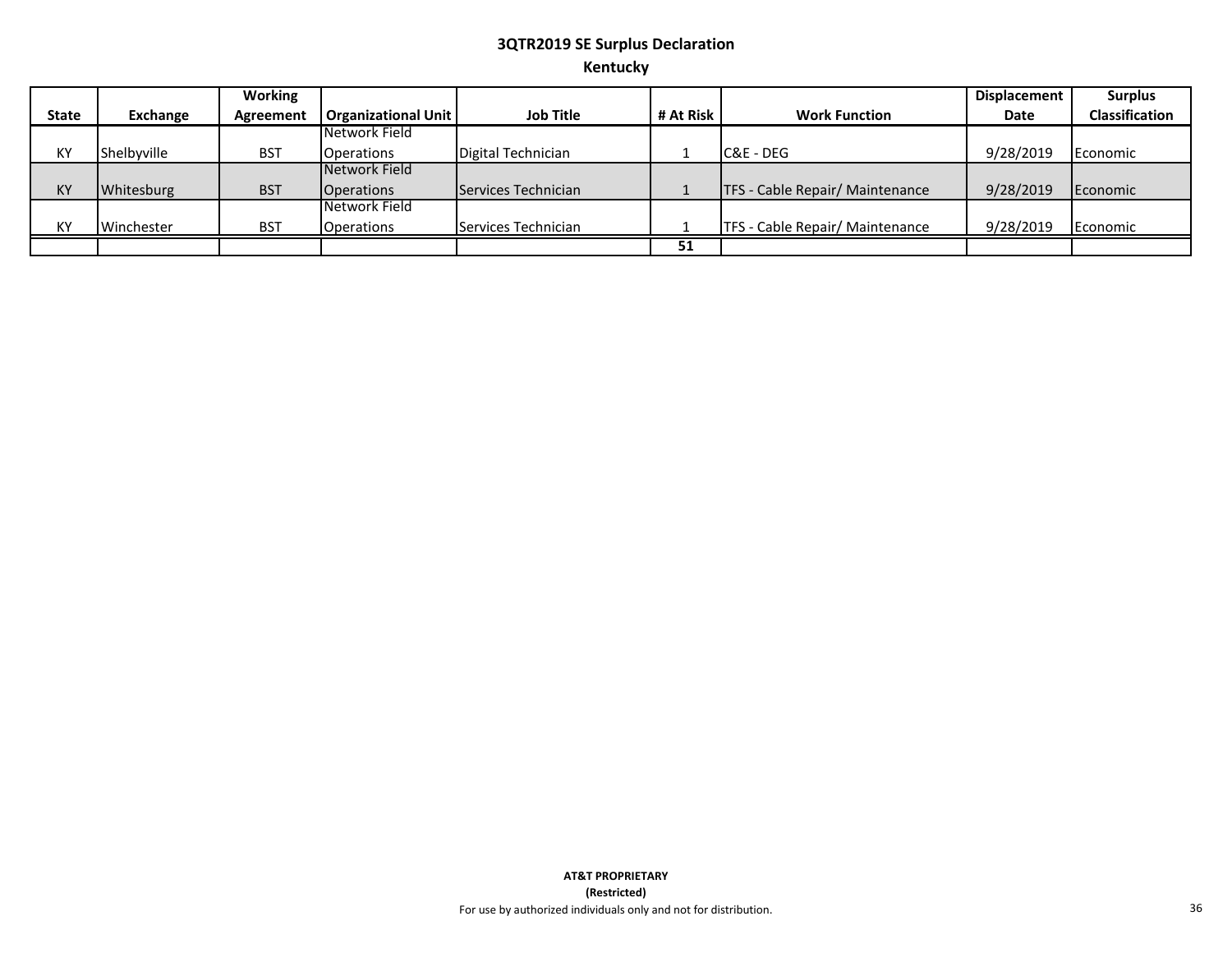|       |                       | <b>Working</b>   |                                    |                                 |                |                                      | <b>Displacement</b> | <b>Surplus</b>        |
|-------|-----------------------|------------------|------------------------------------|---------------------------------|----------------|--------------------------------------|---------------------|-----------------------|
| State | Exchange              | <b>Agreement</b> | <b>Organizational Unit</b>         | <b>Job Title</b>                | # At Risk      | <b>Work Function</b>                 | Date                | <b>Classification</b> |
|       |                       |                  | Network Field                      |                                 |                |                                      |                     |                       |
| LA    | Alexandria            | <b>BST</b>       | Operations                         | <b>Facility Technician</b>      | $\overline{2}$ | C&E - Field                          | 9/28/2019           | Economic              |
|       |                       |                  | Network Field                      |                                 |                |                                      |                     |                       |
| LA    | Alexandria            | <b>BST</b>       | Operations                         | Services Technician             | $\overline{3}$ | TFS - Cable Repair & Maintenance     | 9/28/2019           | Economic              |
|       |                       |                  | Network Field                      |                                 |                |                                      |                     |                       |
| LA    | <b>Bastrop</b>        | <b>BST</b>       | Operations                         | Services Technician             | $\mathbf{1}$   | TFS - Cable Repair & Maintenance     | 9/28/2019           | Economic              |
|       |                       |                  | Network Field                      |                                 |                |                                      |                     |                       |
| LA    | <b>Baton Rouge</b>    | <b>BST</b>       | Operations                         | <b>Facility Technician</b>      | $\overline{2}$ | C&E - Field                          | 9/28/2019           | Economic              |
|       |                       |                  | Network Field                      |                                 |                |                                      |                     |                       |
| LA    | <b>Baton Rouge</b>    | <b>BST</b>       | Operations                         | <b>Facility Technician</b>      | $\overline{4}$ | TFS - Cable Repair & Maintenance     | 9/28/2019           | Economic              |
|       |                       |                  |                                    |                                 |                |                                      |                     | Technological/        |
|       |                       |                  | Network Field                      |                                 |                |                                      |                     | Operational           |
| LA    | <b>Baton Rouge</b>    | <b>BST</b>       | Operations                         | <b>Office Assistant</b>         | $\mathbf{1}$   | TFS Clerical/ Administrative Support | 9/21/2019           | Efficiency            |
|       |                       |                  | Network Field                      |                                 |                |                                      |                     |                       |
| LA    | <b>Baton Rouge</b>    | <b>BST</b>       | <b>Operations</b>                  | <b>Outside Plant Technician</b> | $\mathbf 1$    | C&E - Field                          | 9/28/2019           | Economic              |
|       |                       |                  | Network Field                      |                                 |                |                                      |                     |                       |
| LA    | <b>Bogalusa</b>       | <b>BST</b>       | Operations                         | <b>Facility Technician</b>      | $\mathbf{1}$   | TFS - Cable Repair & Maintenance     | 9/28/2019           | Economic              |
|       |                       |                  | Network Field                      |                                 |                |                                      |                     |                       |
| LA    | Bogalusa              | <b>BST</b>       | Operations                         | Services Technician             | $\mathbf{1}$   | TFS - Cable Repair & Maintenance     | 9/28/2019           | Economic              |
|       |                       |                  | Network Field                      |                                 |                |                                      |                     |                       |
| LA    | Covington             | <b>BST</b>       | Operations                         | <b>Facility Technician</b>      | 4              | C&E - Field                          | 9/28/2019           | Economic              |
|       |                       |                  | Network Field                      |                                 |                |                                      |                     |                       |
| LA    | Covington             | <b>BST</b>       | <b>Operations</b><br>Network Field | <b>Facility Technician</b>      | $\overline{2}$ | TFS - Cable Repair & Maintenance     | 9/28/2019           | Economic              |
|       |                       |                  |                                    |                                 |                |                                      |                     |                       |
| LA    | Covington             | <b>BST</b>       | <b>Operations</b><br>Network Field | Outside Plant Technician        | $\mathbf{1}$   | C&E - Field                          | 9/28/2019           | Economic              |
|       |                       |                  |                                    |                                 |                |                                      |                     |                       |
| LA    | Covington             | <b>BST</b>       | Operations<br>Network Field        | Services Technician             | $\overline{2}$ | TFS - Cable Repair & Maintenance     | 9/28/2019           | Economic              |
| LA    | Delhi                 | <b>BST</b>       | <b>Operations</b>                  | <b>Facility Technician</b>      | $\mathbf{1}$   | TFS - Cable Repair & Maintenance     | 9/28/2019           | Economic              |
|       |                       |                  | Network Field                      |                                 |                |                                      |                     |                       |
| LA    | <b>Denham Springs</b> | <b>BST</b>       | <b>Operations</b>                  | <b>Facility Technician</b>      | $\mathbf{1}$   | TFS - Cable Repair & Maintenance     | 9/28/2019           | Economic              |
|       |                       |                  | Network Field                      |                                 |                |                                      |                     |                       |
| LA    | Ferriday              | <b>BST</b>       | Operations                         | Services Technician             | $2^{\circ}$    | TFS - Cable Repair & Maintenance     | 9/28/2019           | Economic              |
|       |                       |                  | Network Field                      |                                 |                |                                      |                     |                       |
| LA    | Franklinton           | <b>BST</b>       | Operations                         | <b>Facility Technician</b>      | $\mathbf{1}$   | TFS - Cable Repair & Maintenance     | 9/28/2019           | Economic              |
|       |                       |                  | Network Field                      |                                 |                |                                      |                     |                       |
| LA    | Franklinton           | <b>BST</b>       | Operations                         | Services Technician             | $\mathbf{1}$   | TFS - Cable Repair & Maintenance     | 9/28/2019           | Economic              |
|       |                       |                  | <b>Network Field</b>               |                                 |                |                                      |                     |                       |
| LA    | Hammond               | <b>BST</b>       | <b>Operations</b>                  | <b>Facility Technician</b>      | $\mathbf{1}$   | TFS - Cable Repair & Maintenance     | 9/28/2019           | Economic              |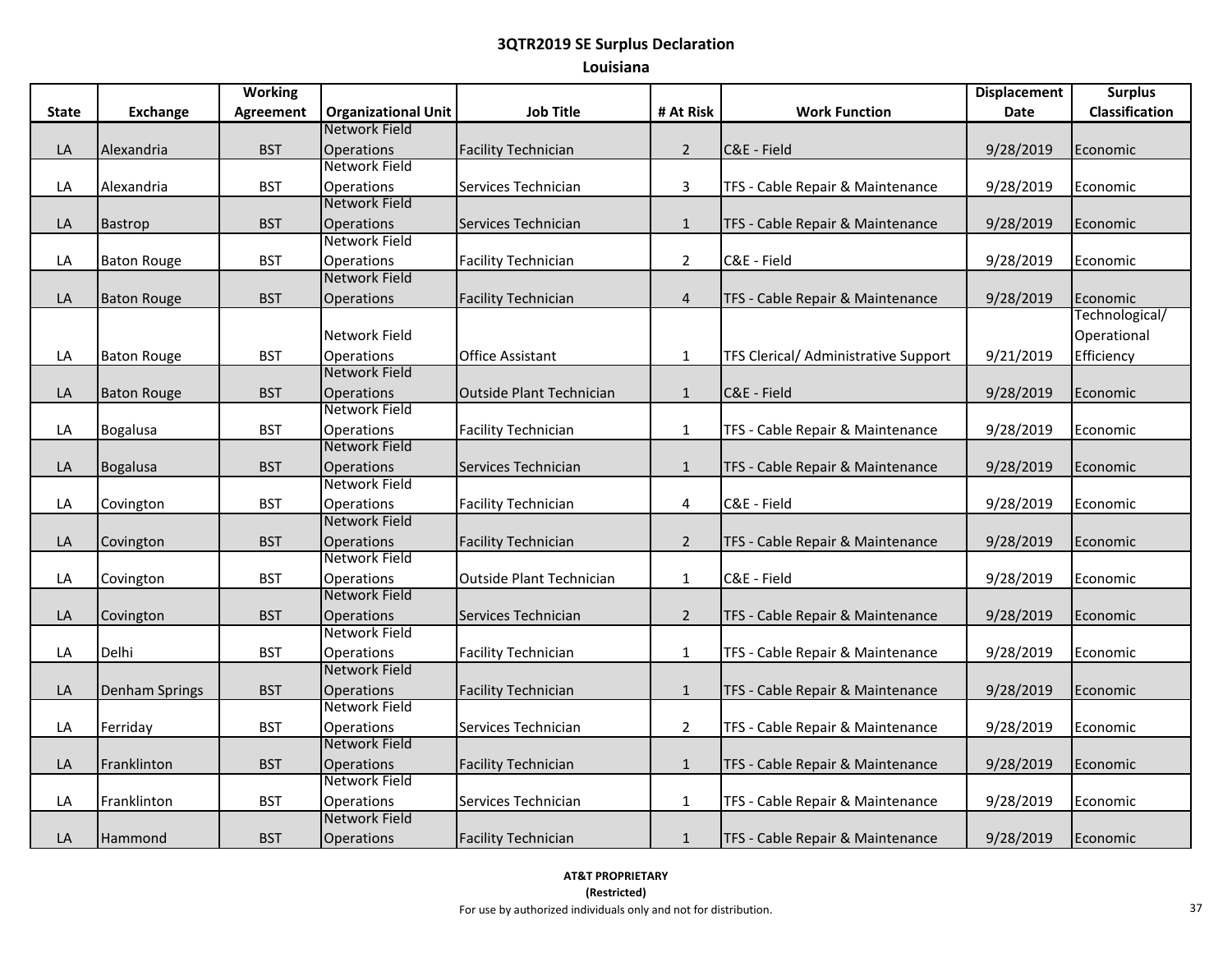|              |                 | <b>Working</b> |                                    |                                 |                |                                             | <b>Displacement</b> | <b>Surplus</b>             |
|--------------|-----------------|----------------|------------------------------------|---------------------------------|----------------|---------------------------------------------|---------------------|----------------------------|
| <b>State</b> | <b>Exchange</b> | Agreement      | <b>Organizational Unit</b>         | <b>Job Title</b>                | # At Risk      | <b>Work Function</b>                        | Date                | Classification             |
|              |                 |                | Network Field                      |                                 |                |                                             |                     |                            |
| LA           | Hammond         | <b>BST</b>     | <b>Operations</b>                  | <b>Outside Plant Technician</b> | $\overline{2}$ | C&E - Field                                 | 9/28/2019           | Economic                   |
|              |                 |                | Network Field                      |                                 |                |                                             |                     |                            |
| LA           | Hammond         | <b>BST</b>     | <b>Operations</b>                  | Services Technician             | $\overline{2}$ | TFS - Cable Repair & Maintenance            | 9/28/2019           | Economic                   |
|              |                 |                | Network Field                      |                                 |                |                                             |                     |                            |
| LA           | Houma           | <b>BST</b>     | Operations                         | <b>Facility Technician</b>      | $\overline{2}$ | TFS - Cable Repair & Maintenance            | 9/28/2019           | Economic                   |
|              |                 |                | Network Field                      |                                 |                |                                             |                     |                            |
| LA           | Houma           | <b>BST</b>     | <b>Operations</b>                  | <b>Facility Technician</b>      | $\overline{2}$ | C&E - Field                                 | 9/28/2019           | Economic                   |
|              |                 |                | Network Field                      |                                 |                |                                             |                     |                            |
| LA           | Houma           | <b>BST</b>     | Operations                         | <b>Outside Plant Technician</b> | $\overline{2}$ | C&E - Field                                 | 9/28/2019           | Economic                   |
|              |                 |                | Network Field                      |                                 |                |                                             |                     |                            |
| LA           | Houma           | <b>BST</b>     | <b>Operations</b>                  | Services Technician             | $\mathbf{1}$   | TFS - Cable Repair & Maintenance            | 9/28/2019           | Economic                   |
|              |                 |                | Network Field                      |                                 |                |                                             |                     |                            |
| LA           | Kenner          | <b>BST</b>     | Operations                         | Digital Technician              | $\mathbf{1}$   | C&E - DEG                                   | 9/28/2019           | Economic                   |
|              |                 |                | Network Field                      |                                 |                |                                             |                     |                            |
| LA           | Kenner          | <b>BST</b>     | <b>Operations</b>                  | <b>Facility Technician</b>      | $\overline{3}$ | C&E - Field                                 | 9/28/2019           | Economic                   |
|              |                 |                | Network Field                      |                                 |                |                                             |                     |                            |
| LA           | Kenner          | <b>BST</b>     | <b>Operations</b>                  | <b>Facility Technician</b>      | $\overline{2}$ | TFS - Cable Repair & Maintenance            | 9/28/2019           | Economic                   |
|              |                 |                | Network Field                      |                                 |                |                                             |                     |                            |
| LA           | Kenner          | <b>BST</b>     | <b>Operations</b><br>Network Field | Services Technician             | $\mathsf{3}$   | TFS - Cable Repair & Maintenance            | 9/28/2019           | Economic                   |
|              |                 |                |                                    |                                 |                |                                             |                     |                            |
| LA           | Lafayette       | <b>BST</b>     | Operations                         | <b>Facility Technician</b>      | $\mathbf{1}$   | C&E - Field                                 | 9/28/2019           | Economic<br>Technological/ |
|              |                 |                |                                    |                                 |                |                                             |                     |                            |
|              |                 |                | Network Field                      |                                 |                |                                             |                     | Operational                |
| LA           | Lafayette       | <b>BST</b>     | <b>Operations</b><br>Network Field | <b>Office Assistant</b>         | $\mathbf{1}$   | <b>TFS Clerical/ Administrative Support</b> | 9/21/2019           | Efficiency                 |
|              |                 |                |                                    |                                 |                |                                             |                     |                            |
| LA           | Lafayette       | <b>BST</b>     | <b>Operations</b><br>Network Field | <b>Outside Plant Technician</b> | $\overline{2}$ | C&E - Field                                 | 9/28/2019           | Economic                   |
| LA           | Lake Charles    | <b>BST</b>     | <b>Operations</b>                  | <b>Facility Technician</b>      |                | C&E - Field                                 | 9/28/2019           | Economic                   |
|              |                 |                | Network Field                      |                                 | $\mathbf{1}$   |                                             |                     |                            |
| LA           | Lake Charles    | <b>BST</b>     | Operations                         | Outside Plant Technician        | $\mathbf{1}$   | C&E - Field                                 | 9/28/2019           | Economic                   |
|              |                 |                | Network Field                      |                                 |                |                                             |                     |                            |
| LA           | LaPlace         | <b>BST</b>     | <b>Operations</b>                  | <b>Facility Technician</b>      | $\mathbf{1}$   | TFS - Cable Repair & Maintenance            | 9/28/2019           | Economic                   |
|              |                 |                | Network Field                      |                                 |                |                                             |                     |                            |
| LA           | Luling          | <b>BST</b>     | <b>Operations</b>                  | <b>Facility Technician</b>      | $\mathbf{1}$   | TFS - Cable Repair & Maintenance            | 9/28/2019           | Economic                   |
|              |                 |                | Network Field                      |                                 |                |                                             |                     |                            |
| LA           | Many            | <b>BST</b>     | <b>Operations</b>                  | Services Technician             | $\mathbf{1}$   | TFS - Cable Repair & Maintenance            | 9/28/2019           | Economic                   |
|              |                 |                | Network Field                      |                                 |                |                                             |                     |                            |
| LA           | Marksville      | <b>BST</b>     | Operations                         | <b>Facility Technician</b>      | $\mathbf{1}$   | C&E - Field                                 | 9/28/2019           | Economic                   |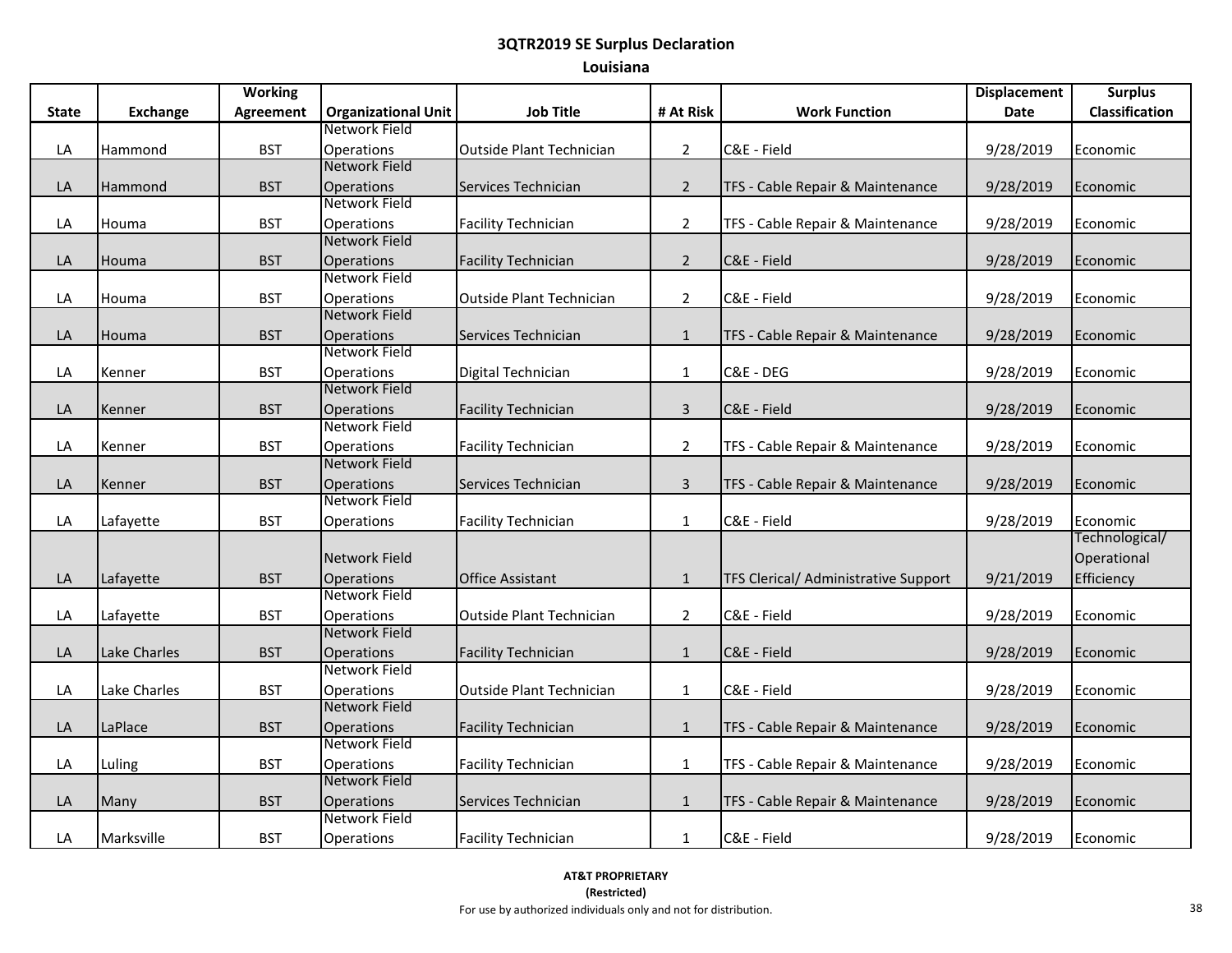|       |                    | <b>Working</b>   |                                    |                                 |                |                                      | <b>Displacement</b> | <b>Surplus</b> |
|-------|--------------------|------------------|------------------------------------|---------------------------------|----------------|--------------------------------------|---------------------|----------------|
| State | Exchange           | <b>Agreement</b> | <b>Organizational Unit</b>         | <b>Job Title</b>                | # At Risk      | <b>Work Function</b>                 | Date                | Classification |
|       |                    |                  | Network Field                      |                                 |                |                                      |                     |                |
| LA    | Minden             | <b>BST</b>       | Operations                         | <b>Facility Technician</b>      | $\mathbf{1}$   | C&E - Field                          | 9/28/2019           | Economic       |
|       |                    |                  | Network Field                      |                                 |                |                                      |                     |                |
| LA    | Minden             | <b>BST</b>       | Operations                         | <b>Outside Plant Technician</b> | $\mathbf{1}$   | C&E - Field                          | 9/28/2019           | Economic       |
|       |                    |                  | Network Field                      |                                 |                |                                      |                     |                |
| LA    | Minden             | <b>BST</b>       | Operations                         | Services Technician             | $\mathbf{1}$   | TFS - Cable Repair & Maintenance     | 9/28/2019           | Economic       |
|       |                    |                  | Network Field                      |                                 |                |                                      |                     |                |
| LA    | Monroe             | <b>BST</b>       | Operations                         | <b>Facility Technician</b>      | $\mathbf{1}$   | TFS - Cable Repair & Maintenance     | 9/28/2019           | Economic       |
|       |                    |                  | Network Field                      |                                 |                |                                      |                     |                |
| LA    | Monroe             | <b>BST</b>       | Operations                         | <b>Facility Technician</b>      | $\overline{3}$ | C&E - Field                          | 9/28/2019           | Economic       |
|       |                    |                  |                                    |                                 |                |                                      |                     | Technological/ |
|       |                    |                  | Network Field                      |                                 |                |                                      |                     | Operational    |
| LA    | Monroe             | <b>BST</b>       | <b>Operations</b>                  | <b>Office Assistant</b>         | $\mathbf{1}$   | TFS Clerical/ Administrative Support | 9/21/2019           | Efficiency     |
|       |                    |                  | Network Field                      |                                 |                |                                      |                     |                |
| LA    | Monroe             | <b>BST</b>       | <b>Operations</b>                  | <b>Outside Plant Technician</b> | $\mathbf{1}$   | C&E - Field                          | 9/28/2019           | Economic       |
|       |                    |                  | Network Field                      |                                 |                |                                      |                     |                |
| LA    | Monroe             | <b>BST</b>       | Operations                         | Services Technician             | $\overline{2}$ | TFS - Cable Repair & Maintenance     | 9/28/2019           | Economic       |
|       |                    |                  | Network Field                      |                                 |                |                                      |                     |                |
| LA    | Natchitoches       | <b>BST</b>       | Operations                         | Services Technician             | $\mathbf{1}$   | TFS - Cable Repair & Maintenance     | 9/28/2019           | Economic       |
|       |                    |                  | Network Field                      |                                 |                |                                      |                     |                |
| LA    | <b>New Orleans</b> | <b>BST</b>       | Operations                         | Digital Technician              | $1\,$          | C&E - DEG                            | 9/28/2019           | Economic       |
|       |                    |                  | Network Field                      |                                 |                |                                      |                     |                |
| LA    | <b>New Orleans</b> | <b>BST</b>       | <b>Operations</b><br>Network Field | <b>Facility Technician</b>      | $\overline{4}$ | C&E - Field                          | 9/28/2019           | Economic       |
|       |                    |                  |                                    |                                 |                |                                      |                     |                |
| LA    | <b>New Orleans</b> | <b>BST</b>       | <b>Operations</b><br>Network Field | <b>Facility Technician</b>      | 8              | TFS - Cable Repair & Maintenance     | 9/28/2019           | Economic       |
|       |                    |                  |                                    |                                 |                |                                      |                     |                |
| LA    | <b>New Orleans</b> | <b>BST</b>       | Operations<br>Network Field        | <b>Outside Plant Technician</b> | $\overline{7}$ | C&E - Field                          | 9/28/2019           | Economic       |
| LA    | <b>New Orleans</b> | <b>BST</b>       | <b>Operations</b>                  | Services Technician             | 8              | TFS - Cable Repair & Maintenance     | 9/28/2019           | Economic       |
|       |                    |                  | Network Field                      |                                 |                |                                      |                     |                |
| LA    | Shreveport         | <b>BST</b>       | <b>Operations</b>                  | Outside Plant Technician        | $\overline{2}$ | C&E - Field                          | 9/28/2019           | Economic       |
|       |                    |                  | Network Field                      |                                 |                |                                      |                     |                |
| LA    | Shreveport         | <b>BST</b>       | Operations                         | Services Technician             | $\mathbf{1}$   | TFS - Cable Repair & Maintenance     | 9/28/2019           | Economic       |
|       |                    |                  | Network Field                      |                                 |                |                                      |                     |                |
| LA    | Slidell            | <b>BST</b>       | Operations                         | <b>Facility Technician</b>      | $\mathbf{1}$   | TFS - Cable Repair & Maintenance     | 9/28/2019           | Economic       |
|       |                    |                  | Network Field                      |                                 |                |                                      |                     |                |
| LA    | Slidell            | <b>BST</b>       | Operations                         | <b>Facility Technician</b>      | $\mathbf{3}$   | C&E - Field                          | 9/28/2019           | Economic       |
|       |                    |                  | Network Field                      |                                 |                |                                      |                     |                |
| LA    | Slidell            | <b>BST</b>       | <b>Operations</b>                  | <b>Outside Plant Technician</b> | $\mathbf{3}$   | C&E - Field                          | 9/28/2019           | Economic       |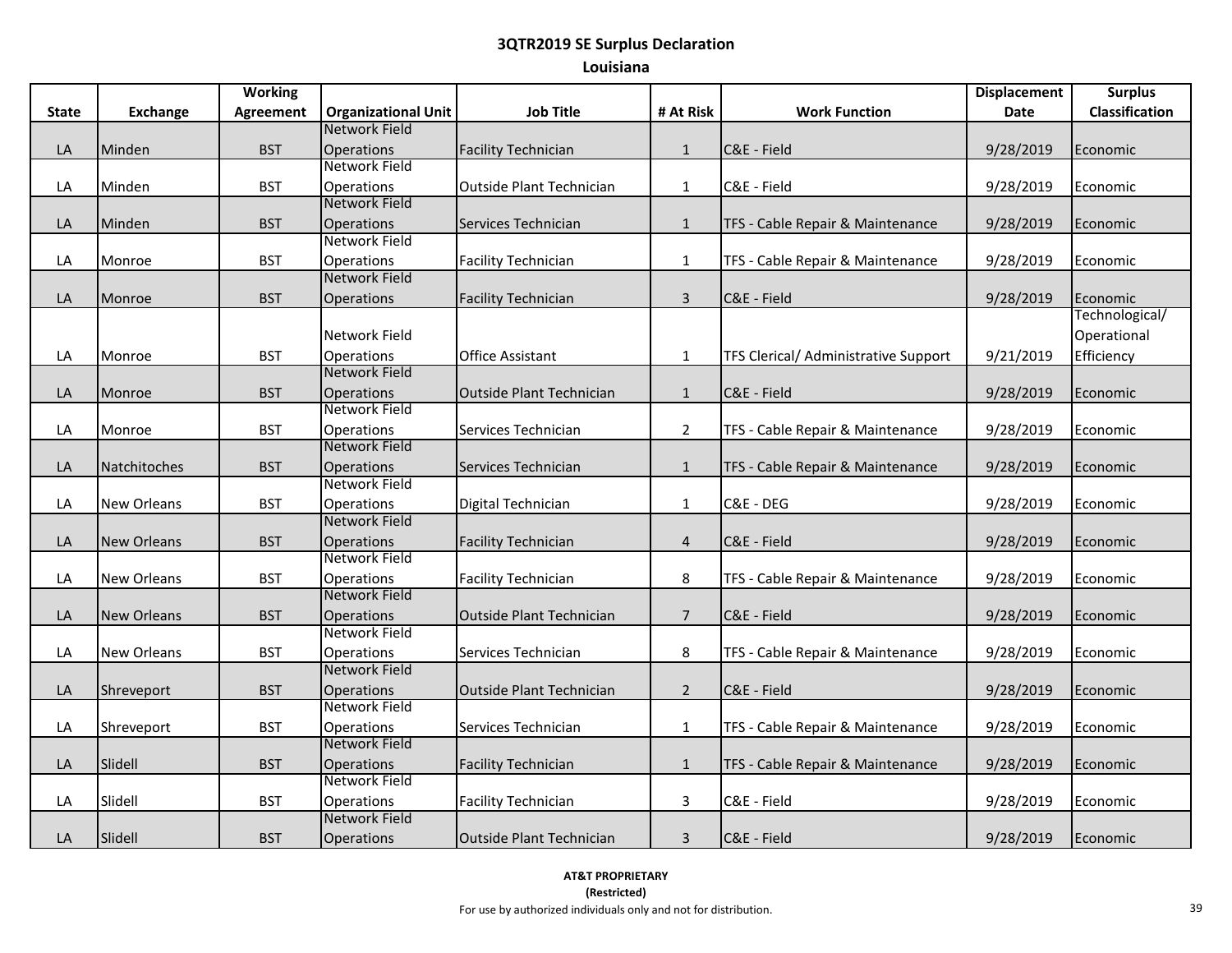|       |           | Working    |                            |                     |           |                                  | <b>Displacement</b> | <b>Surplus</b>        |
|-------|-----------|------------|----------------------------|---------------------|-----------|----------------------------------|---------------------|-----------------------|
| State | Exchange  | Agreement  | <b>Organizational Unit</b> | <b>Job Title</b>    | # At Risk | <b>Work Function</b>             | <b>Date</b>         | <b>Classification</b> |
|       |           |            | Network Field              |                     |           |                                  |                     |                       |
| LA    | Slidell   | <b>BST</b> | <b>Operations</b>          | Services Technician |           | TFS - Cable Repair & Maintenance | 9/28/2019           | Economic              |
|       |           |            | Network Field              |                     |           |                                  |                     |                       |
| LA    | Winnfield | <b>BST</b> | <b>Operations</b>          | Services Technician |           | TFS - Cable Repair & Maintenance | 9/28/2019           | Economic              |
|       |           |            | Network Field              |                     |           |                                  |                     |                       |
| LA    | Winnsboro | <b>BST</b> | <b>Operations</b>          | Services Technician |           | TFS - Cable Repair & Maintenance | 9/28/2019           | Economic              |
|       |           |            |                            |                     | 117       |                                  |                     |                       |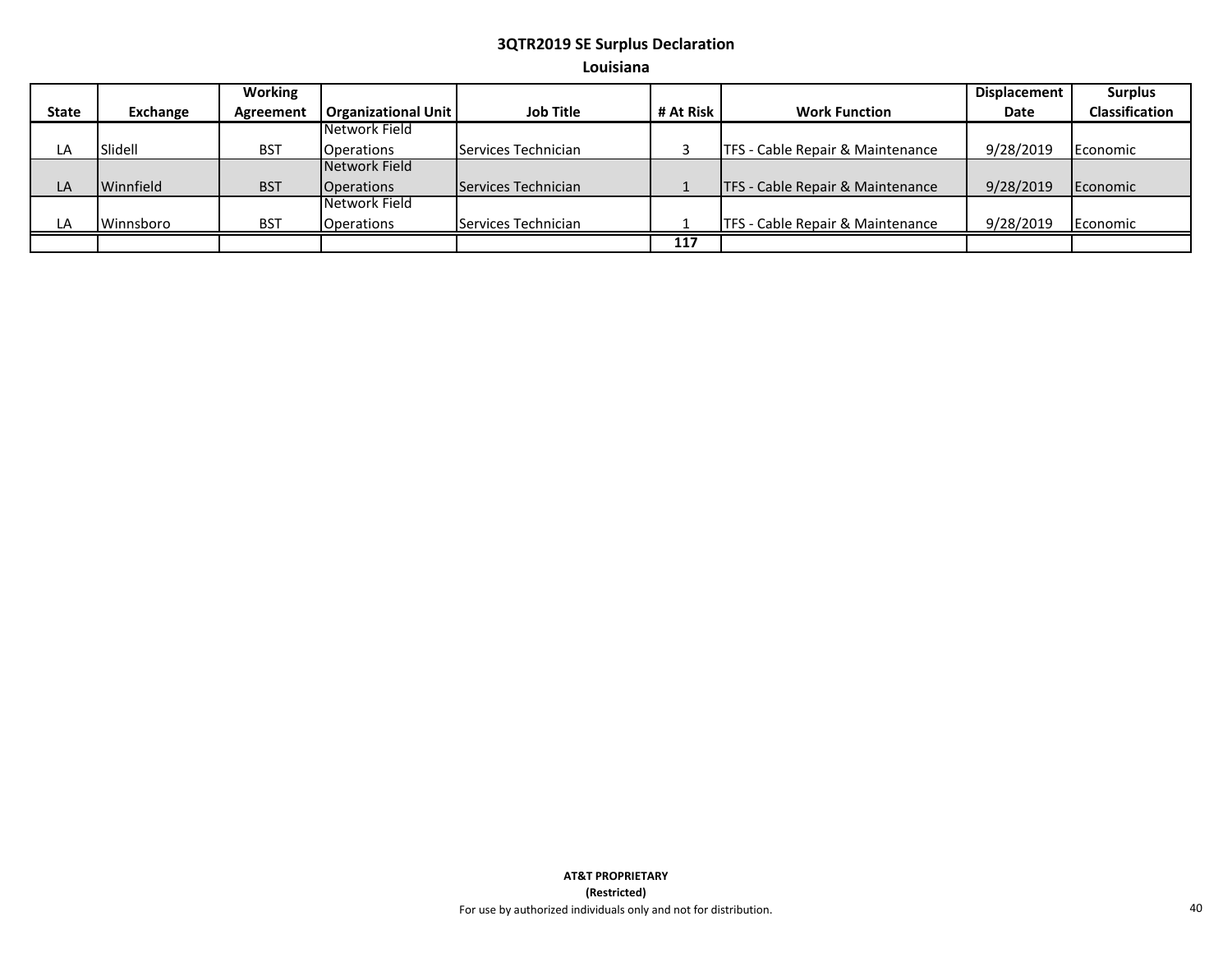| Mississippi |  |  |
|-------------|--|--|
|             |  |  |
|             |  |  |

|              |                   | <b>Working</b> |                                    |                                 |                |                                 | <b>Displacement</b> | <b>Surplus</b> |
|--------------|-------------------|----------------|------------------------------------|---------------------------------|----------------|---------------------------------|---------------------|----------------|
| <b>State</b> | <b>Exchange</b>   | Agreement      | <b>Organizational Unit</b>         | <b>Job Title</b>                | # At Risk      | <b>Work Function</b>            | Date                | Classification |
|              |                   |                | Network Field                      |                                 |                |                                 |                     |                |
| <b>MS</b>    | Aberdeen          | <b>BST</b>     | Operations                         | Services Technician             | $\mathbf{1}$   | TFS - Cable Repair/ Maintenance | 9/28/2019           | Economic       |
|              |                   |                | Network Field                      |                                 |                |                                 |                     |                |
| <b>MS</b>    | Baldwyn           | <b>BST</b>     | Operations                         | <b>Facility Technician</b>      | $\mathbf{1}$   | TFS - Cable Repair/ Maintenance | 9/28/2019           | Economic       |
|              |                   |                | <b>Network Field</b>               |                                 |                |                                 |                     |                |
| <b>MS</b>    | <b>Batesville</b> | <b>BST</b>     | Operations                         | <b>Facility Technician</b>      | $\mathbf{1}$   | C&E - Field                     | 9/28/2019           | Economic       |
|              |                   |                | Network Field                      |                                 |                |                                 |                     |                |
| <b>MS</b>    | <b>Batesville</b> | <b>BST</b>     | Operations                         | Services Technician             | $\mathbf{1}$   | TFS - Cable Repair/ Maintenance | 9/28/2019           | Economic       |
|              |                   |                | Network Field                      |                                 |                |                                 |                     |                |
| <b>MS</b>    | Brandon           | <b>BST</b>     | Operations                         | Digital Technician              | $\mathbf{1}$   | C&E - DEG                       | 9/28/2019           | Economic       |
|              |                   |                | Network Field                      |                                 |                |                                 |                     |                |
| <b>MS</b>    | <b>Brandon</b>    | <b>BST</b>     | Operations                         | <b>Facility Technician</b>      | $\overline{2}$ | C&E - Field                     | 9/28/2019           | Economic       |
|              |                   |                | <b>Network Field</b>               |                                 |                |                                 |                     |                |
| <b>MS</b>    | Brookhaven        | <b>BST</b>     | Operations                         | <b>Facility Technician</b>      | $\mathbf{1}$   | C&E - Field                     | 9/28/2019           | Economic       |
|              |                   |                | Network Field                      |                                 |                |                                 |                     |                |
| <b>MS</b>    | Brookhaven        | <b>BST</b>     | Operations                         | <b>Outside Plant Technician</b> | $\overline{2}$ | C&E - Field                     | 9/28/2019           | Economic       |
|              |                   |                | Network Field                      |                                 |                |                                 |                     |                |
| <b>MS</b>    | Clinton           | <b>BST</b>     | Operations<br>Network Field        | <b>Facility Technician</b>      | $\overline{2}$ | C&E - Field                     | 9/28/2019           | Economic       |
|              |                   |                |                                    |                                 |                |                                 |                     |                |
| <b>MS</b>    | Clinton           | <b>BST</b>     | Operations<br><b>Network Field</b> | Services Technician             | $\overline{3}$ | TFS - Cable Repair/ Maintenance | 9/28/2019           | Economic       |
|              |                   |                |                                    |                                 |                |                                 |                     |                |
| <b>MS</b>    | Coldwater         | <b>BST</b>     | Operations<br>Network Field        | <b>Facility Technician</b>      | $\mathbf{1}$   | C&E - Field                     | 9/28/2019           | Economic       |
| <b>MS</b>    | Collins           | <b>BST</b>     | Operations                         | Digital Technician              | $\mathbf{1}$   | C&E - DEG                       | 9/28/2019           | Economic       |
|              |                   |                | Network Field                      |                                 |                |                                 |                     |                |
| <b>MS</b>    | Collins           | <b>BST</b>     | Operations                         | <b>Facility Technician</b>      | $\overline{2}$ | C&E - Field                     | 9/28/2019           | Economic       |
|              |                   |                | Network Field                      |                                 |                |                                 |                     |                |
| <b>MS</b>    | Columbia          | <b>BST</b>     | Operations                         | <b>Facility Technician</b>      | $\mathbf{1}$   | C&E - Field                     | 9/28/2019           | Economic       |
|              |                   |                | Network Field                      |                                 |                |                                 |                     |                |
| <b>MS</b>    | Columbia          | <b>BST</b>     | Operations                         | <b>Outside Plant Technician</b> | $\mathbf{1}$   | C&E - Field                     | 9/28/2019           | Economic       |
|              |                   |                | Network Field                      |                                 |                |                                 |                     |                |
| <b>MS</b>    | Columbia          | <b>BST</b>     | Operations                         | Services Technician             | $\mathbf{1}$   | TFS - Cable Repair/ Maintenance | 9/28/2019           | Economic       |
|              |                   |                | Network Field                      |                                 |                |                                 |                     |                |
| <b>MS</b>    | Columbus          | <b>BST</b>     | Operations                         | <b>Facility Technician</b>      | $\mathbf{1}$   | C&E - Field                     | 9/28/2019           | Economic       |
|              |                   |                | Network Field                      |                                 |                |                                 |                     |                |
| <b>MS</b>    | Columbus          | <b>BST</b>     | Operations                         | <b>Facility Technician</b>      | $\mathbf{1}$   | TFS - Cable Repair/ Maintenance | 9/28/2019           | Economic       |
|              |                   |                | Network Field                      |                                 |                |                                 |                     |                |
| <b>MS</b>    | Ellisville        | <b>BST</b>     | Operations                         | Services Technician             | $\mathbf{1}$   | TFS - Cable Repair/ Maintenance | 9/28/2019           | Economic       |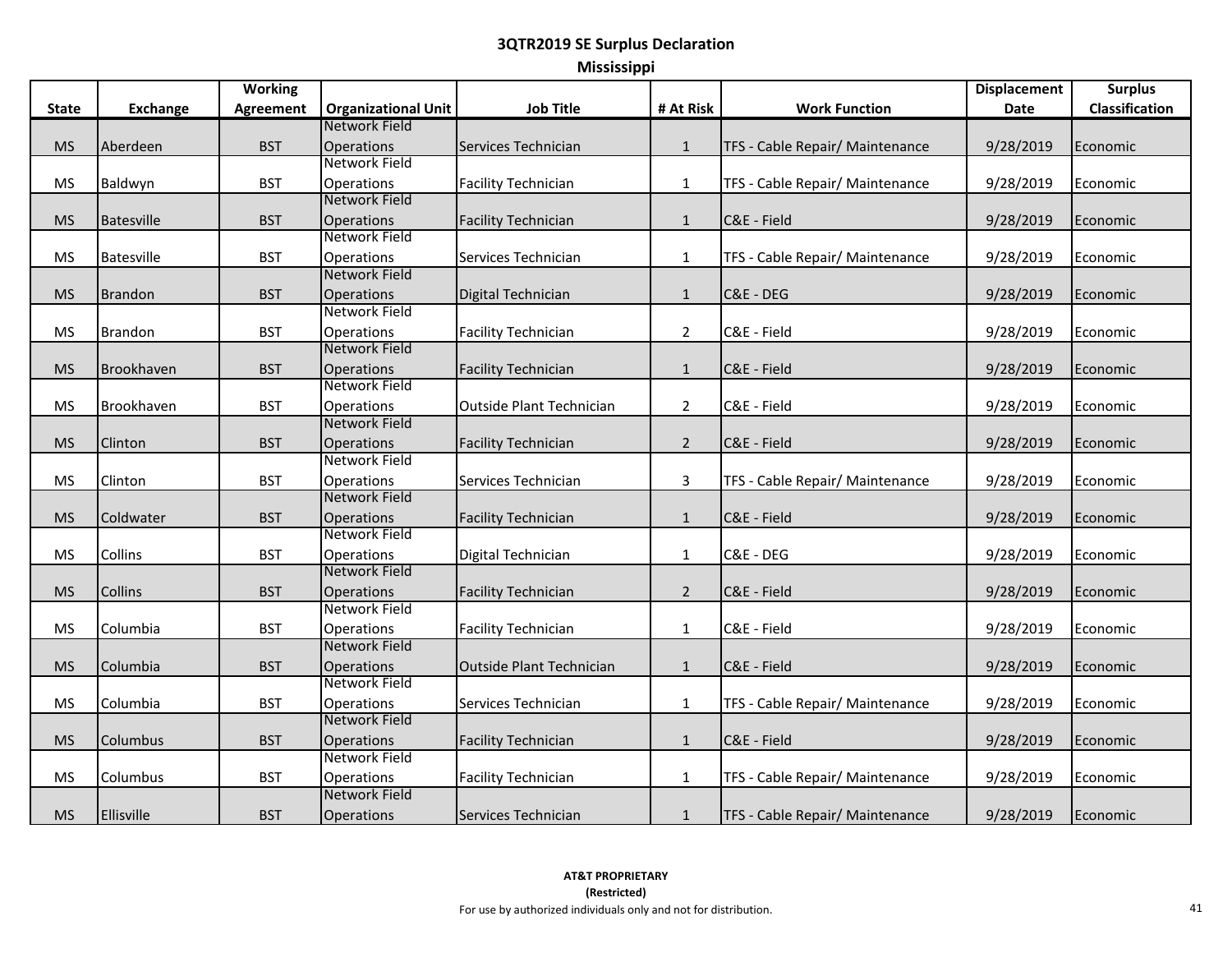| <b>Mississippi</b> |  |
|--------------------|--|
|--------------------|--|

|              |                 | <b>Working</b>   |                                    |                                 |                |                                       | <b>Displacement</b> | <b>Surplus</b>  |
|--------------|-----------------|------------------|------------------------------------|---------------------------------|----------------|---------------------------------------|---------------------|-----------------|
| <b>State</b> | <b>Exchange</b> | <b>Agreement</b> | <b>Organizational Unit</b>         | <b>Job Title</b>                | # At Risk      | <b>Work Function</b>                  | <b>Date</b>         | Classification  |
|              |                 |                  | Network Field                      |                                 |                |                                       |                     |                 |
| <b>MS</b>    | Greenwood       | <b>BST</b>       | <b>Operations</b>                  | <b>Facility Technician</b>      | $\mathbf 1$    | C&E - Field                           | 9/28/2019           | Economic        |
|              |                 |                  | Network Field                      |                                 |                |                                       |                     |                 |
| <b>MS</b>    | Gulfport        | <b>BST</b>       | <b>Operations</b>                  | Services Technician             | $\overline{2}$ | TFS - Cable Repair/ Maintenance       | 9/28/2019           | Economic        |
|              |                 |                  | Network Field                      |                                 |                |                                       |                     |                 |
| <b>MS</b>    | Hattiesburg     | <b>BST</b>       | Operations                         | <b>Facility Technician</b>      | $\mathbf{1}$   | TFS - Cable Repair/ Maintenance       | 9/28/2019           | Economic        |
|              |                 |                  | Network Field                      |                                 |                |                                       |                     |                 |
| <b>MS</b>    | Hazlehurst      | <b>BST</b>       | Operations                         | Services Technician             | $\mathbf{1}$   | TFS - Cable Repair/ Maintenance       | 9/28/2019           | Economic        |
|              |                 |                  |                                    |                                 |                |                                       |                     | Technological / |
|              |                 |                  | Network Field                      |                                 |                |                                       |                     | Operational     |
| <b>MS</b>    | Jackson         | <b>BST</b>       | Operations                         | <b>Drafting Assistant</b>       | $\mathbf 1$    | <b>C&amp;E OSPRRC (Final Posting)</b> | 9/21/2019           | Efficiency      |
|              |                 |                  | Network Field                      |                                 |                |                                       |                     |                 |
| <b>MS</b>    | Jackson         | <b>BST</b>       | Operations                         | <b>Facility Technician</b>      | $\overline{2}$ | C&E - Field                           | 9/28/2019           | Economic        |
|              |                 |                  | Network Field                      |                                 |                |                                       |                     |                 |
| <b>MS</b>    | Jackson         | <b>BST</b>       | Operations                         | <b>Office Assistant</b>         | $\mathbf{1}$   | <b>C&amp;E OSPRRC (Final Posting)</b> | 9/21/2019           | Economic        |
|              |                 |                  | Network Field                      |                                 |                |                                       |                     |                 |
| <b>MS</b>    | Jackson         | <b>BST</b>       | Operations                         | Services Technician             | $\overline{4}$ | TFS - Cable Repair/ Maintenance       | 9/28/2019           | Economic        |
|              |                 |                  | Network Field                      |                                 |                |                                       |                     |                 |
| <b>MS</b>    | Kosciusko       | <b>BST</b>       | <b>Operations</b><br>Network Field | <b>Facility Technician</b>      | $\mathbf{1}$   | C&E - Field                           | 9/28/2019           | Economic        |
|              |                 |                  |                                    |                                 |                |                                       |                     |                 |
| <b>MS</b>    | Kosciusko       | <b>BST</b>       | <b>Operations</b><br>Network Field | <b>Outside Plant Technician</b> | $\mathbf{1}$   | C&E - Field                           | 9/28/2019           | Economic        |
| <b>MS</b>    | Kosciusko       | <b>BST</b>       |                                    |                                 |                |                                       |                     |                 |
|              |                 |                  | Operations<br>Network Field        | Services Technician             | $\mathbf{1}$   | TFS - Cable Repair/ Maintenance       | 9/28/2019           | Economic        |
| <b>MS</b>    | Laurel          | <b>BST</b>       | Operations                         | Services Technician             | $\overline{2}$ | TFS - Cable Repair/ Maintenance       | 9/28/2019           | Economic        |
|              |                 |                  | Network Field                      |                                 |                |                                       |                     |                 |
| <b>MS</b>    | Lucedale        | <b>BST</b>       | Operations                         | <b>Facility Technician</b>      | $\mathbf{1}$   | C&E - Field                           | 9/28/2019           | Economic        |
|              |                 |                  | Network Field                      |                                 |                |                                       |                     |                 |
| <b>MS</b>    | Lucedale        | <b>BST</b>       | <b>Operations</b>                  | <b>Facility Technician</b>      | $\mathbf{1}$   | TFS - Cable Repair/ Maintenance       | 9/28/2019           | Economic        |
|              |                 |                  | Network Field                      |                                 |                |                                       |                     |                 |
| <b>MS</b>    | Lucedale        | <b>BST</b>       | <b>Operations</b>                  | Services Technician             | $\mathbf{1}$   | TFS - Cable Repair/ Maintenance       | 9/28/2019           | Economic        |
|              |                 |                  | Network Field                      |                                 |                |                                       |                     |                 |
| <b>MS</b>    | Lumberton       | <b>BST</b>       | Operations                         | Services Technician             | $\mathbf{1}$   | TFS - Cable Repair/ Maintenance       | 9/28/2019           | Economic        |
|              |                 |                  | Network Field                      |                                 |                |                                       |                     |                 |
| <b>MS</b>    | Madison         | <b>BST</b>       | Operations                         | <b>Facility Technician</b>      | $\overline{2}$ | C&E - Field                           | 9/28/2019           | Economic        |
|              |                 |                  | <b>Network Field</b>               |                                 |                |                                       |                     |                 |
| <b>MS</b>    | Madison         | <b>BST</b>       | Operations                         | Services Technician             | $\mathbf{1}$   | TFS - Cable Repair/ Maintenance       | 9/28/2019           | Economic        |
|              |                 |                  | Network Field                      |                                 |                |                                       |                     |                 |
| <b>MS</b>    | McComb          | <b>BST</b>       | Operations                         | Outside Plant Technician        | $\mathbf{1}$   | C&E - Field                           | 9/28/2019           | Economic        |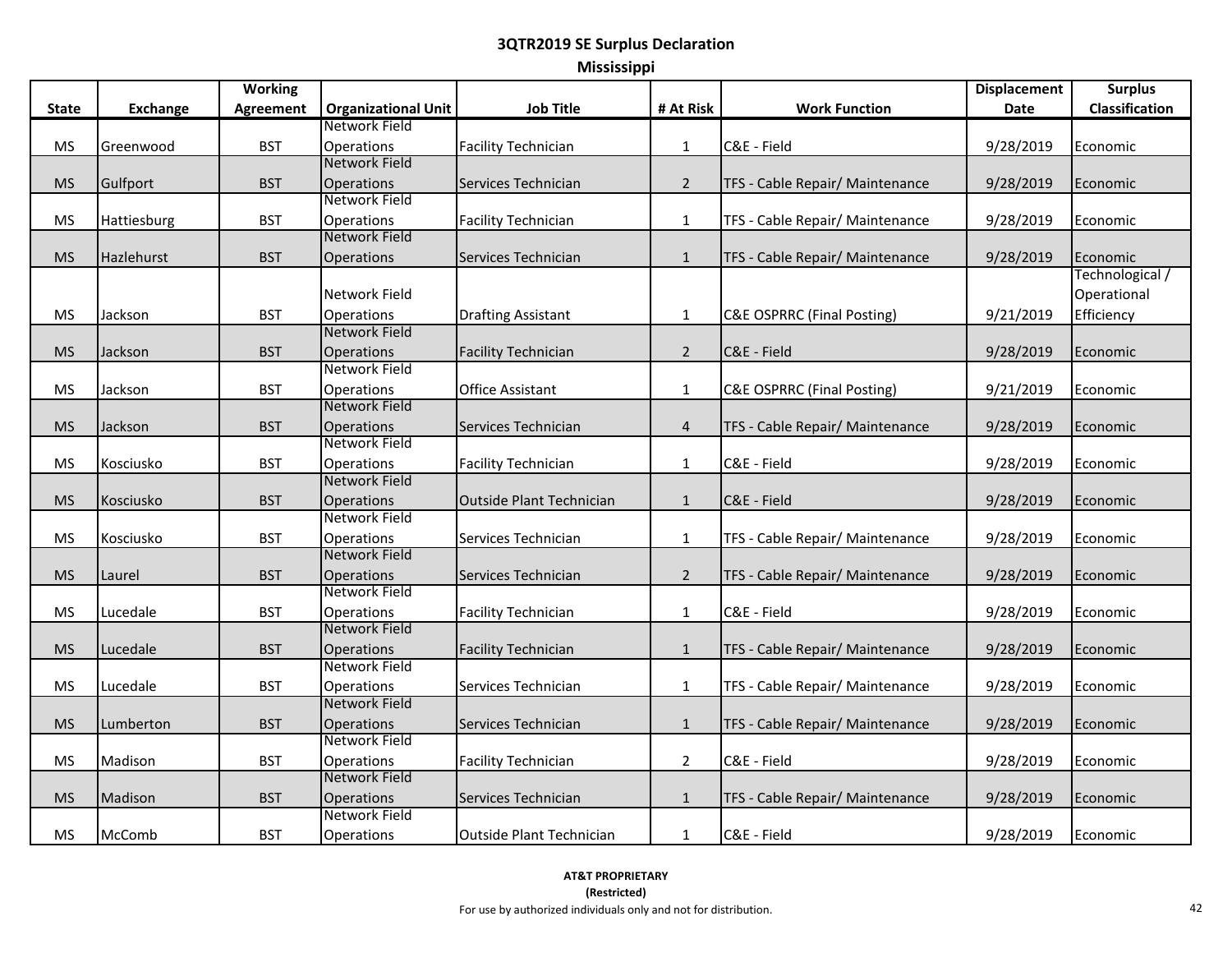|  | <b>Mississippi</b> |  |
|--|--------------------|--|
|  |                    |  |
|  |                    |  |

|              |                      | <b>Working</b>   |                            |                                 |                |                                 | <b>Displacement</b> | <b>Surplus</b>   |
|--------------|----------------------|------------------|----------------------------|---------------------------------|----------------|---------------------------------|---------------------|------------------|
| <b>State</b> | <b>Exchange</b>      | <b>Agreement</b> | <b>Organizational Unit</b> | <b>Job Title</b>                | # At Risk      | <b>Work Function</b>            | <b>Date</b>         | Classification   |
|              |                      |                  | Network Field              |                                 |                |                                 |                     |                  |
| <b>MS</b>    | Mendenhall           | <b>BST</b>       | <b>Operations</b>          | <b>Outside Plant Technician</b> | $\mathbf{1}$   | C&E - Field                     | 9/28/2019           | Economic         |
|              |                      |                  | Network Field              |                                 |                |                                 |                     |                  |
| <b>MS</b>    | Meridian             | <b>BST</b>       | <b>Operations</b>          | <b>Facility Technician</b>      | $\mathbf{3}$   | C&E - Field                     | 9/28/2019           | Economic         |
|              |                      |                  | Network Field              |                                 |                |                                 |                     |                  |
| <b>MS</b>    | Meridian             | <b>BST</b>       | <b>Operations</b>          | Services Technician             | $\mathbf{1}$   | TFS - Cable Repair/ Maintenance | 9/28/2019           | Economic         |
|              |                      |                  | Network Field              |                                 |                |                                 |                     |                  |
| MS           | Natchez              | <b>BST</b>       | <b>Operations</b>          | <b>Facility Technician</b>      | 1              | C&E - Field                     | 9/28/2019           | Economic         |
|              |                      |                  | Network Field              |                                 |                |                                 |                     |                  |
| <b>MS</b>    | Natchez              | <b>BST</b>       | <b>Operations</b>          | Services Technician             | $\overline{2}$ | TFS - Cable Repair/ Maintenance | 9/28/2019           | Economic         |
|              |                      |                  | Network Field              |                                 |                |                                 |                     |                  |
| MS           | <b>New Albany</b>    | <b>BST</b>       | <b>Operations</b>          | Services Technician             | 1              | TFS - Cable Repair/ Maintenance | 9/28/2019           | Economic         |
|              |                      |                  | Network Field              |                                 |                |                                 |                     |                  |
| <b>MS</b>    | <b>Ocean Springs</b> | <b>BST</b>       | <b>Operations</b>          | Services Technician             | $\overline{2}$ | TFS - Cable Repair/ Maintenance | 9/28/2019           | Economic         |
|              |                      |                  | Network Field              |                                 |                |                                 |                     |                  |
| <b>MS</b>    | Oxford               | <b>BST</b>       | <b>Operations</b>          | <b>Facility Technician</b>      | $\mathbf{1}$   | C&E - Field                     | 9/28/2019           | Economic         |
|              |                      |                  | Network Field              |                                 |                |                                 |                     |                  |
| <b>MS</b>    | Oxford               | <b>BST</b>       | Operations                 | Services Technician             | $\mathbf{1}$   | TFS - Cable Repair/ Maintenance | 9/28/2019           | Economic         |
|              |                      |                  | Network Field              |                                 |                |                                 |                     |                  |
| <b>MS</b>    | Pass Christian       | <b>BST</b>       | Operations                 | <b>Facility Technician</b>      | $\mathbf{1}$   | C&E - Field                     | 9/28/2019           | Economic         |
|              |                      |                  | Network Field              |                                 |                |                                 |                     |                  |
| <b>MS</b>    | Philadelphia         | <b>BST</b>       | Operations                 | <b>Outside Plant Technician</b> | $\mathbf{1}$   | C&E - Field                     | 9/28/2019           | Economic         |
|              |                      |                  | Network Field              |                                 |                |                                 |                     |                  |
| <b>MS</b>    | Picayune             | <b>BST</b>       | Operations                 | <b>Facility Technician</b>      | $\mathbf{1}$   | C&E - Field                     | 9/28/2019           | Economic         |
|              |                      |                  | Network Field              |                                 |                |                                 |                     |                  |
| <b>MS</b>    | Picayune             | <b>BST</b>       | Operations                 | <b>Outside Plant Technician</b> | $\overline{2}$ | C&E - Field                     | 9/28/2019           | Economic         |
|              |                      |                  | Network Field              |                                 |                |                                 |                     |                  |
| <b>MS</b>    | Picayune             | <b>BST</b>       | <b>Operations</b>          | Services Technician             | $\mathbf{1}$   | TFS - Cable Repair/ Maintenance | 9/28/2019           | Economic         |
|              |                      |                  | Network Field              |                                 |                |                                 |                     |                  |
| <b>MS</b>    | Pontotoc             | <b>BST</b>       | <b>Operations</b>          | Services Technician             | $\mathbf{1}$   | TFS - Cable Repair/ Maintenance | 9/28/2019           | Economic         |
|              |                      |                  | Network Field              |                                 |                |                                 |                     |                  |
| <b>MS</b>    | Poplarville          | <b>BST</b>       | <b>Operations</b>          | Services Technician             | $\mathbf{1}$   | TFS - Cable Repair/ Maintenance | 9/28/2019           | Economic         |
|              |                      |                  | Network Field              |                                 |                |                                 |                     |                  |
| <b>MS</b>    | Richton              | <b>BST</b>       | Operations                 | Services Technician             | $\mathbf{1}$   | TFS - Cable Repair/ Maintenance | 9/28/2019           | Economic         |
|              |                      |                  | Network Field              |                                 |                |                                 |                     |                  |
| <b>MS</b>    | Starkville           | <b>BST</b>       | <b>Operations</b>          | Services Technician             | $\mathbf{1}$   | TFS - Cable Repair/ Maintenance | 9/28/2019           | Economic         |
|              |                      |                  | Network Field              |                                 |                |                                 |                     |                  |
| <b>MS</b>    | Tupelo               | <b>BST</b>       | Operations                 | <b>Facility Technician</b>      | $\overline{2}$ | C&E - Field                     | 9/28/2019           | <b>IEconomic</b> |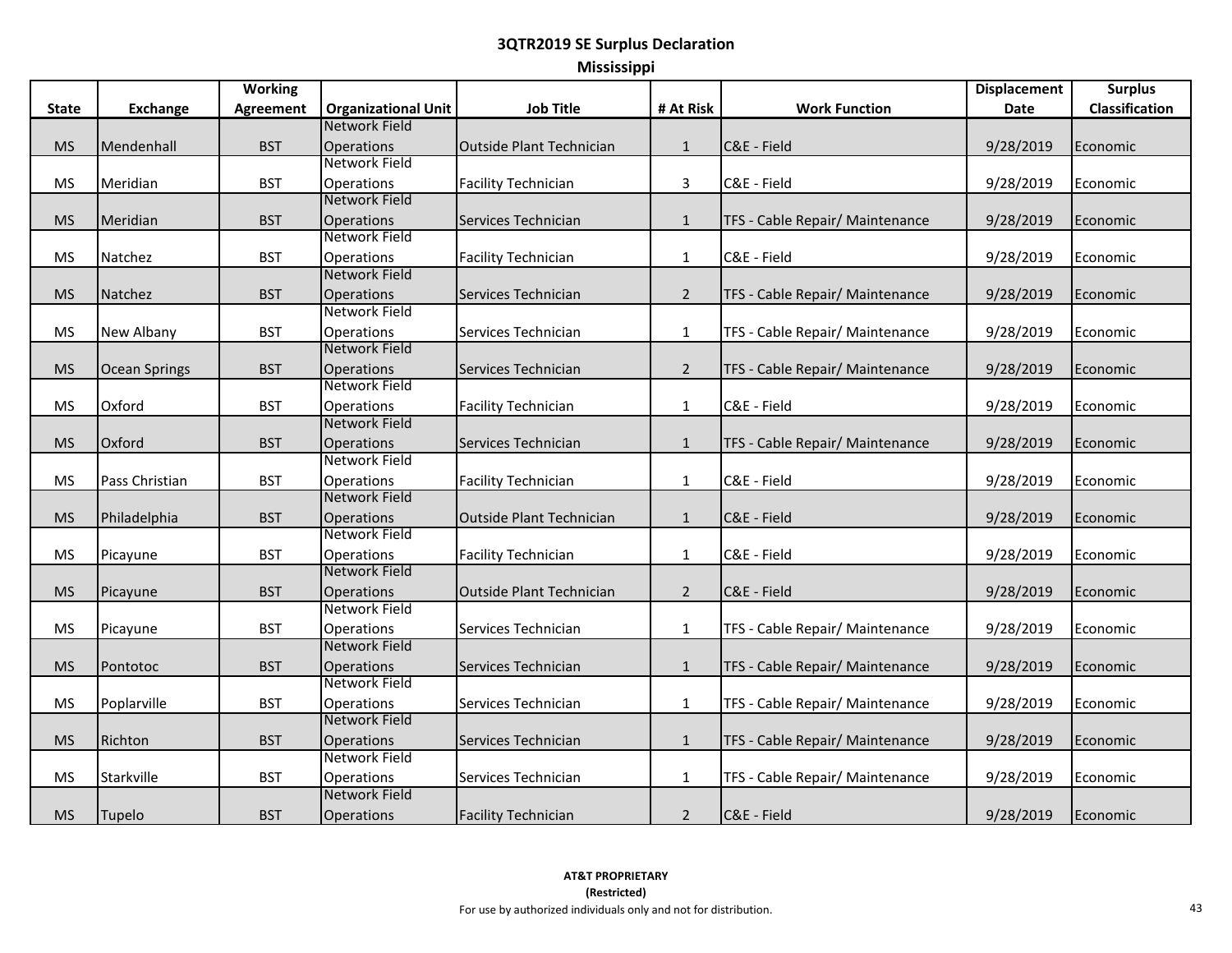#### **3QTR2019 SE Surplus Declaration Mississippi**

|              |                 | Working    |                     |                            |           |                                        | <b>Displacement</b> | <b>Surplus</b>        |
|--------------|-----------------|------------|---------------------|----------------------------|-----------|----------------------------------------|---------------------|-----------------------|
| <b>State</b> | <b>Exchange</b> | Agreement  | Organizational Unit | <b>Job Title</b>           | # At Risk | <b>Work Function</b>                   | Date                | <b>Classification</b> |
|              |                 |            | Network Field       |                            |           |                                        |                     |                       |
| <b>MS</b>    | Tupelo          | <b>BST</b> | <b>Operations</b>   | Outside Plant Technician   |           | C&E - Field                            | 9/28/2019           | Economic              |
|              |                 |            | Network Field       |                            |           |                                        |                     |                       |
| <b>MS</b>    | <b>Tupelo</b>   | <b>BST</b> | <b>Operations</b>   | <b>Services Technician</b> |           | TFS - Cable Repair/ Maintenance        | 9/28/2019           | Economic              |
|              |                 |            | Network Field       |                            |           |                                        |                     |                       |
| <b>MS</b>    | Vicksburg       | <b>BST</b> | <b>Operations</b>   | Services Technician        |           | TFS - Cable Repair/ Maintenance        | 9/28/2019           | Economic              |
|              |                 |            | Network Field       |                            |           |                                        |                     |                       |
| <b>MS</b>    | Wiggins         | <b>BST</b> | <b>Operations</b>   | Services Technician        |           | TFS - Cable Repair/ Maintenance        | 9/28/2019           | Economic              |
|              |                 |            | Network Field       |                            |           |                                        |                     |                       |
| <b>MS</b>    | Winona          | <b>BST</b> | <b>Operations</b>   | <b>Facility Technician</b> |           | C&E - Field                            | 9/28/2019           | Economic              |
|              |                 |            | Network Field       |                            |           |                                        |                     |                       |
| <b>MS</b>    | Winona          | <b>BST</b> | <b>Operations</b>   | Services Technician        |           | <b>TFS</b> - Cable Repair/ Maintenance | 9/28/2019           | Economic              |
|              |                 |            |                     |                            | 83        |                                        |                     |                       |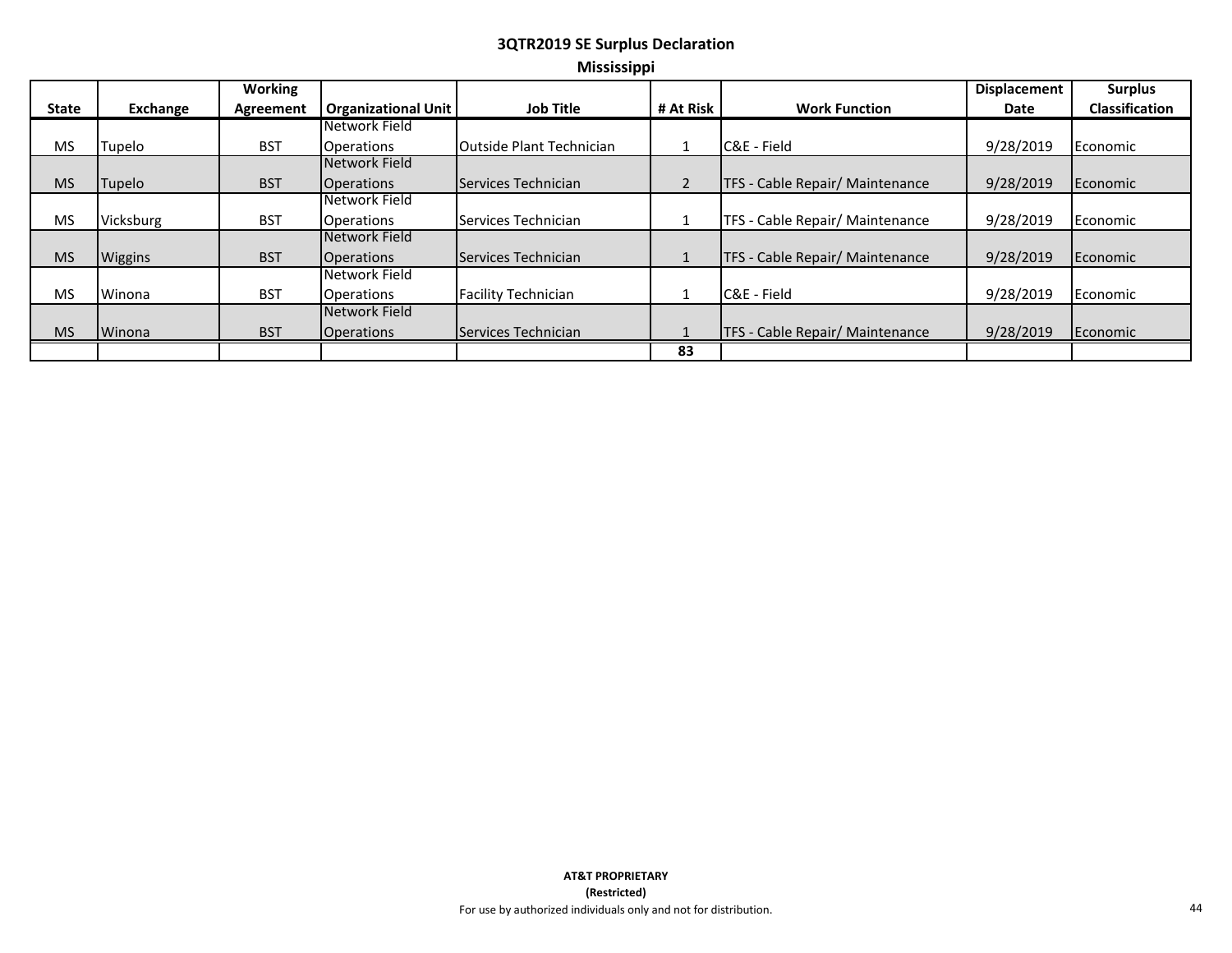# **3QTR2019 SE Surplus Declaration North Carolina**

|              |                 | <b>Working</b>   |                                           |                                 |                |                                        | <b>Displacement</b> | <b>Surplus</b>             |
|--------------|-----------------|------------------|-------------------------------------------|---------------------------------|----------------|----------------------------------------|---------------------|----------------------------|
| <b>State</b> | <b>Exchange</b> | <b>Agreement</b> | <b>Organizational Unit</b>                | <b>Job Title</b>                | # At Risk      | <b>Work Function</b>                   | Date                | <b>Classification</b>      |
|              |                 |                  | Network Field                             |                                 |                |                                        |                     |                            |
| NC           | Asheville       | <b>BST</b>       | Operations                                | <b>Outside Plant Technician</b> | $\mathbf{1}$   | C&E - Field                            | 9/28/2019           | Economic                   |
|              |                 |                  | Network Field                             |                                 |                |                                        |                     |                            |
| <b>NC</b>    | Boone           | <b>BST</b>       | Operations                                | <b>Outside Plant Technician</b> | $\mathbf{1}$   | C&E - Field                            | 9/28/2019           | Economic                   |
|              |                 |                  | Network Field                             |                                 |                |                                        |                     |                            |
| NC           | Burlington      | <b>BST</b>       | <b>Operations</b>                         | <b>Facility Technician</b>      | $\overline{2}$ | C&E - Field                            | 9/28/2019           | Economic                   |
|              |                 |                  | Network Field                             |                                 |                |                                        |                     |                            |
| NC           | Burlington      | <b>BST</b>       | Operations                                | <b>Outside Plant Technician</b> | 4              | C&E - Field                            | 9/28/2019           | Economic                   |
|              |                 |                  | Network Field                             |                                 |                |                                        |                     |                            |
| $\sf NC$     | Canton          | <b>BST</b>       | Operations                                | <b>Outside Plant Technician</b> | $\mathbf{1}$   | C&E - Field                            | 9/28/2019           | Economic                   |
|              |                 |                  | Network Field                             |                                 |                |                                        |                     |                            |
| NC           | Charlotte       | <b>BST</b>       | Operations                                | <b>Facility Technician</b>      | 12             | C&E - Field                            | 9/28/2019           | Economic                   |
|              |                 |                  | Network Field                             |                                 |                |                                        |                     |                            |
| NC           | Charlotte       | <b>BST</b>       | Operations                                | <b>Outside Plant Technician</b> | 27             | C&E - Field                            | 9/28/2019           | Economic                   |
|              |                 |                  | Network Field                             |                                 |                |                                        |                     |                            |
| NC           | Gastonia        | <b>BST</b>       | Operations                                | <b>Outside Plant Technician</b> | $\mathbf{1}$   | C&E - Field                            | 9/28/2019           | Economic                   |
|              |                 |                  | Network Field                             |                                 |                |                                        |                     |                            |
| $NC$         | Goldsboro       | <b>BST</b>       | <b>Operations</b>                         | Digital Technician              | $\mathbf{1}$   | C&E - DEG                              | 9/28/2019           | Economic                   |
|              |                 |                  | <b>Network Field</b>                      |                                 |                |                                        |                     |                            |
| NC           | Goldsboro       | <b>BST</b>       | Operations                                | Services Technician             | $\overline{2}$ | TFS - Cable Repair/ Maintenance        | 9/28/2019           | Economic                   |
|              |                 |                  | Network Field                             |                                 |                |                                        |                     |                            |
| NC           | Greensboro      | <b>BST</b>       | <b>Operations</b><br>Network Field        | <b>Facility Technician</b>      | $\overline{3}$ | C&E - Field                            | 9/28/2019           | Economic                   |
|              |                 |                  |                                           |                                 |                |                                        |                     |                            |
| NC           | Greensboro      | <b>BST</b>       | Operations                                | <b>Outside Plant Technician</b> | 5              | C&E - Field                            | 9/28/2019           | Economic<br>Technological/ |
|              |                 |                  |                                           |                                 |                |                                        |                     |                            |
|              |                 |                  | <b>Network Field</b>                      |                                 |                |                                        |                     | Operational                |
| NC           | Hendersonville  | <b>BST</b>       | <b>Operations</b><br><b>Network Field</b> | <b>Office Assistant</b>         | $\mathbf{1}$   | TFS - Clerical/ Administrative Support | 9/21/2019           | Efficiency                 |
|              |                 |                  |                                           |                                 |                |                                        |                     |                            |
| NC           | Hendersonville  | <b>BST</b>       | Operations<br>Network Field               | <b>Outside Plant Technician</b> | $\overline{2}$ | C&E - Field                            | 9/28/2019           | Economic                   |
|              |                 |                  |                                           |                                 |                |                                        |                     |                            |
| $NC$         | Laurinburg      | <b>BST</b>       | Operations<br><b>Network Field</b>        | <b>Facility Technician</b>      | $\mathbf{1}$   | TFS - Cable Repair/ Maintenance        | 9/28/2019           | Economic                   |
|              |                 |                  |                                           |                                 |                |                                        |                     |                            |
| NC           | Laurinburg      | <b>BST</b>       | Operations<br>Network Field               | Services Technician             | $\mathbf{1}$   | TFS - Cable Repair/ Maintenance        | 9/28/2019           | Economic                   |
| NC           | Lumberton       | <b>BST</b>       | <b>Operations</b>                         | Services Technician             |                | TFS - Cable Repair/ Maintenance        | 9/28/2019           |                            |
|              |                 |                  | <b>Network Field</b>                      |                                 | $\mathbf{1}$   |                                        |                     | Economic                   |
| NC           |                 | <b>BST</b>       | Operations                                |                                 | $\mathbf{3}$   | C&E - Field                            |                     |                            |
|              | Raleigh         |                  | Network Field                             | <b>Facility Technician</b>      |                |                                        | 9/28/2019           | Economic                   |
|              |                 |                  |                                           |                                 |                |                                        |                     |                            |
| NC           | Raleigh         | <b>BST</b>       | <b>Operations</b>                         | <b>Facility Technician</b>      | $\mathbf{1}$   | TFS - Cable Repair/ Maintenance        | 9/28/2019           | Economic                   |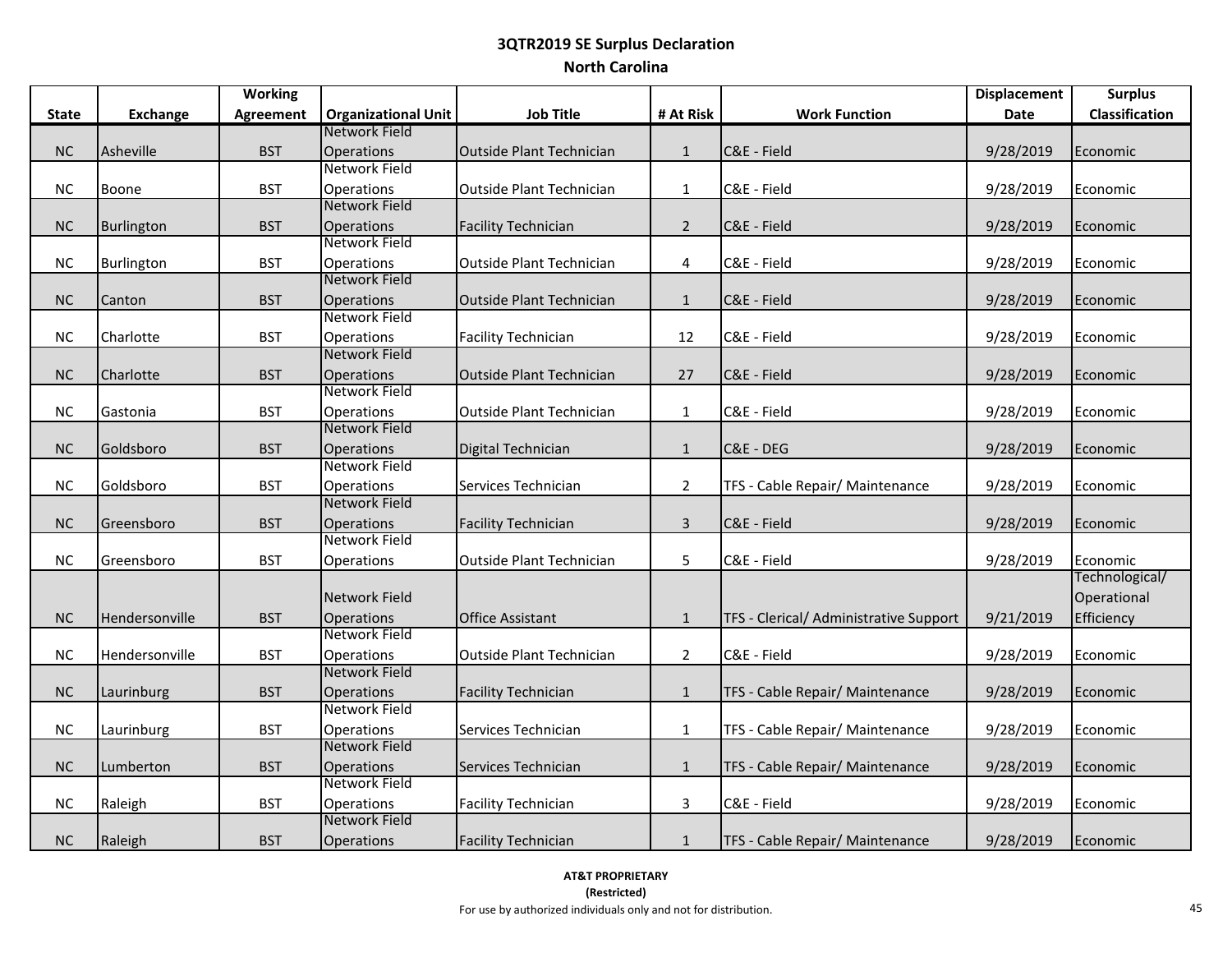# **3QTR2019 SE Surplus Declaration North Carolina**

|              |                      | <b>Working</b> |                            |                                  |                |                                        | <b>Displacement</b> | <b>Surplus</b>        |
|--------------|----------------------|----------------|----------------------------|----------------------------------|----------------|----------------------------------------|---------------------|-----------------------|
| <b>State</b> | Exchange             | Agreement      | <b>Organizational Unit</b> | <b>Job Title</b>                 | # At Risk      | <b>Work Function</b>                   | <b>Date</b>         | <b>Classification</b> |
|              |                      |                | Network Field              |                                  |                |                                        |                     |                       |
| <b>NC</b>    | Raleigh              | <b>BST</b>     | <b>Operations</b>          | <b>Outside Plant Technician</b>  | 9              | C&E - Field                            | 9/28/2019           | Economic              |
|              |                      |                | Network Field              |                                  |                |                                        |                     |                       |
| <b>NC</b>    | Raleigh              | <b>BST</b>     | <b>Operations</b>          | Services Technician              | $\overline{3}$ | TFS - Cable Repair/ Maintenance        | 9/28/2019           | Economic              |
|              |                      |                | Network Field              |                                  |                |                                        |                     |                       |
| <b>NC</b>    | Shelby               | <b>BST</b>     | <b>Operations</b>          | <b>Outside Plant Technician</b>  | 1              | C&E - Field                            | 9/28/2019           | Economic              |
|              |                      |                |                            |                                  |                |                                        |                     | Technological/        |
|              |                      |                | Network Field              |                                  |                |                                        |                     | Operational           |
| <b>NC</b>    | <b>Statesville</b>   | <b>BST</b>     | <b>Operations</b>          | <b>IOffice Assistant</b>         | $\mathbf{1}$   | TFS - Clerical/ Administrative Support | 9/21/2019           | Efficiency            |
|              |                      |                | Network Field              |                                  |                |                                        |                     |                       |
| <b>NC</b>    | Statesville          | <b>BST</b>     | <b>Operations</b>          | <b>IOutside Plant Technician</b> | $\overline{2}$ | C&E - Field                            | 9/28/2019           | Economic              |
|              |                      |                | Network Field              |                                  |                |                                        |                     |                       |
| <b>NC</b>    | <b>Winston Salem</b> | <b>BST</b>     | <b>Operations</b>          | Digital Technician               | $\mathbf{1}$   | C&E - DEG                              | 9/28/2019           | Economic              |
|              |                      |                | Network Field              |                                  |                |                                        |                     |                       |
| <b>NC</b>    | <b>Winston Salem</b> | <b>BST</b>     | <b>Operations</b>          | <b>Outside Plant Technician</b>  |                | C&E - Field                            | 9/28/2019           | Economic              |
|              |                      |                |                            |                                  | 88             |                                        |                     |                       |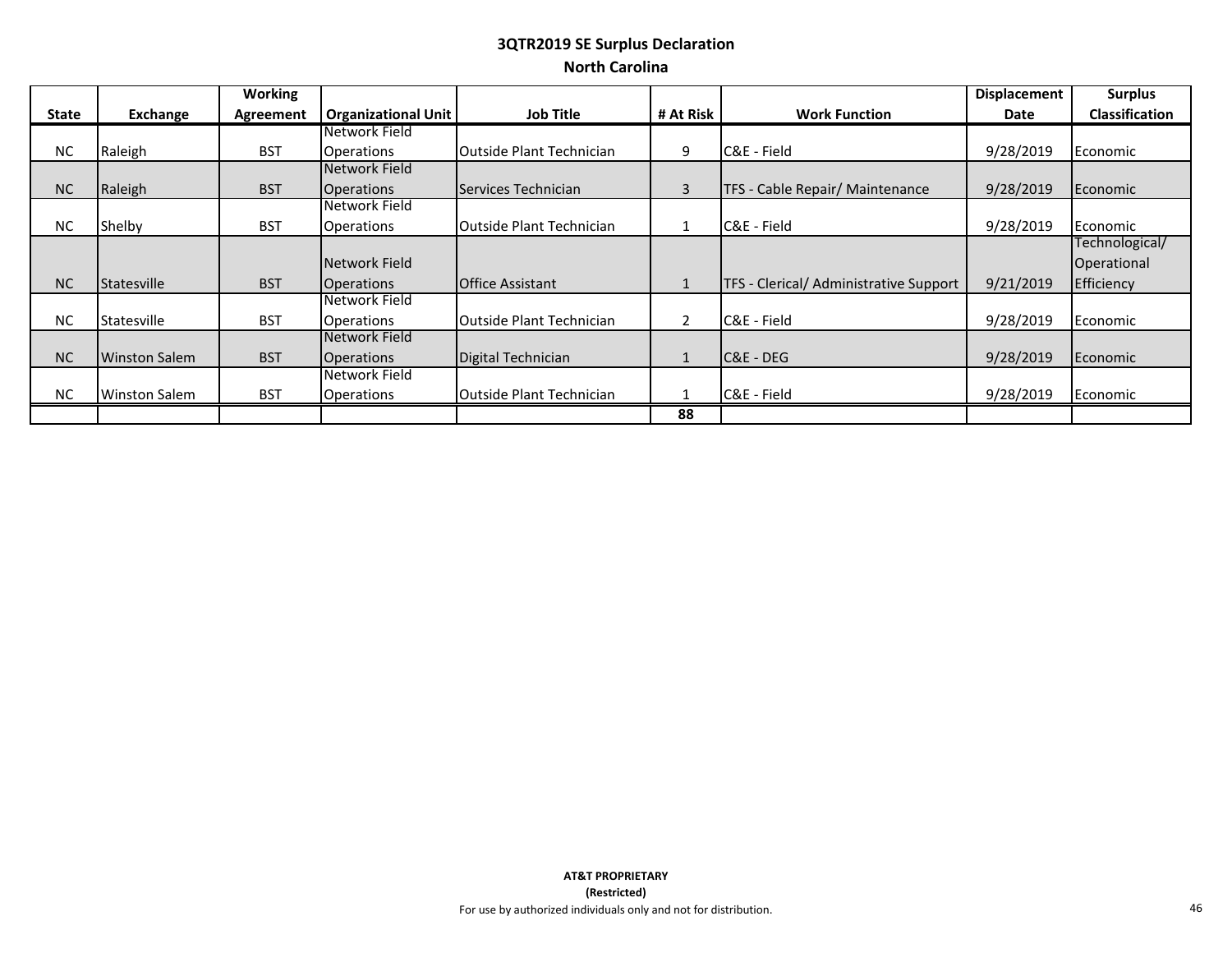# **3QTR2019 SE Surplus Declaration South Carolina**

|              |                      | <b>Working</b>   |                                           |                                 |                |                                     | <b>Displacement</b> | <b>Surplus</b>        |
|--------------|----------------------|------------------|-------------------------------------------|---------------------------------|----------------|-------------------------------------|---------------------|-----------------------|
| <b>State</b> | <b>Exchange</b>      | <b>Agreement</b> | <b>Organizational Unit</b>                | <b>Job Title</b>                | # At Risk      | <b>Work Function</b>                | Date                | <b>Classification</b> |
|              |                      |                  | Network Field                             |                                 |                |                                     |                     |                       |
| $\sf SC$     | Aiken                | <b>BST</b>       | <b>Operations</b>                         | <b>Outside Plant Technician</b> | $\mathbf{1}$   | C&E - Field                         | 9/28/2019           | Economic              |
|              |                      |                  | Network Field                             |                                 |                |                                     |                     |                       |
| $\sf SC$     | Aiken                | <b>BST</b>       | Operations                                | Services Technician             | $\overline{2}$ | TFS - Cable Repair/ Maintenance     | 9/28/2019           | Economic              |
|              |                      |                  | Network Field                             |                                 |                |                                     |                     |                       |
| <b>SC</b>    | Anderson             | <b>BST</b>       | <b>Operations</b>                         | Digital Technician              | $\mathbf{1}$   | C&E - DEG                           | 9/28/2019           | Economic              |
|              |                      |                  | Network Field                             |                                 |                |                                     |                     |                       |
| <b>SC</b>    | Anderson             | <b>BST</b>       | Operations                                | Services Technician             | 3              | TFS - Cable Repair/ Maintenance     | 9/28/2019           | Economic              |
|              |                      |                  | Network Field                             |                                 |                |                                     |                     |                       |
| ${\sf SC}$   | Barnwell             | <b>BST</b>       | <b>Operations</b>                         | <b>Facility Technician</b>      | $\mathbf 1$    | C&E - Field                         | 9/28/2019           | Economic              |
|              |                      |                  | Network Field                             |                                 |                |                                     |                     |                       |
| SC           | Barnwell             | <b>BST</b>       | Operations                                | <b>Facility Technician</b>      | $\mathbf{1}$   | TFS - Cable Repair/Maintenance      | 9/28/2019           | Economic              |
|              |                      |                  | Network Field                             |                                 |                |                                     |                     |                       |
| SC           | Barnwell             | <b>BST</b>       | <b>Operations</b>                         | <b>Outside Plant Technician</b> | $\mathbf{1}$   | C&E - Field                         | 9/28/2019           | Economic              |
|              |                      |                  | Network Field                             |                                 |                |                                     |                     |                       |
| <b>SC</b>    | Barnwell             | <b>BST</b>       | <b>Operations</b><br><b>Network Field</b> | Services Technician             | $\overline{2}$ | TFS - Cable Repair/ Maintenance     | 9/28/2019           | Economic              |
|              |                      |                  |                                           |                                 |                |                                     |                     |                       |
| SC           | Belton               | <b>BST</b>       | <b>Operations</b><br>Network Field        | Services Technician             | $\overline{2}$ | TFS - Cable Repair/ Maintenance     | 9/28/2019           | Economic              |
| <b>SC</b>    | <b>Bennettsville</b> | <b>BST</b>       | <b>Operations</b>                         | <b>Outside Plant Technician</b> | $\overline{2}$ | C&E - Field                         |                     | Economic              |
|              |                      |                  | Network Field                             |                                 |                |                                     | 9/28/2019           |                       |
| <b>SC</b>    | Charleston           | <b>BST</b>       | <b>Operations</b>                         | Digital Technician              | $\mathbf{1}$   | C&E - DEG                           | 9/28/2019           | Economic              |
|              |                      |                  | Network Field                             |                                 |                |                                     |                     |                       |
| <b>SC</b>    | Charleston           | <b>BST</b>       | Operations                                | <b>Facility Technician</b>      | $\overline{2}$ | C&E - Field                         | 9/28/2019           | Economic              |
|              |                      |                  | Network Field                             |                                 |                |                                     |                     |                       |
| SC           | Charleston           | <b>BST</b>       | <b>Operations</b>                         | <b>Outside Plant Technician</b> | 5              | C&E - Field                         | 9/28/2019           | Economic              |
|              |                      |                  | Network Field                             |                                 |                |                                     |                     |                       |
| <b>SC</b>    | Clemson              | <b>BST</b>       | Operations                                | Digital Technician              | $\mathbf{1}$   | C&E - DEG                           | 9/28/2019           | Economic              |
|              |                      |                  | Network Field                             |                                 |                |                                     |                     |                       |
| ${\sf SC}$   | Clemson              | <b>BST</b>       | <b>Operations</b>                         | <b>Facility Technician</b>      | $\overline{2}$ | C&E - Field                         | 9/28/2019           | Economic              |
|              |                      |                  | Network Field                             |                                 |                |                                     |                     |                       |
| SC           | Clemson              | <b>BST</b>       | Operations                                | <b>Outside Plant Technician</b> | 6              | C&E - Field                         | 9/28/2019           | Economic              |
|              |                      |                  | Network Field                             |                                 |                |                                     |                     |                       |
| SC           | Clemson              | <b>BST</b>       | <b>Operations</b>                         | Services Technician             | $\overline{4}$ | TFS - Cable Repair/ Maintenance     | 9/28/2019           | Economic              |
|              |                      |                  | Network Field                             |                                 |                |                                     |                     |                       |
| SC           | Columbia             | <b>BST</b>       | Operations                                | Digital Technician              | $\mathbf{1}$   | C&E - DEG                           | 9/28/2019           | Economic              |
|              |                      |                  |                                           |                                 |                |                                     |                     | Technological/        |
|              |                      |                  | Network Field                             |                                 |                |                                     |                     | Operational           |
| <b>SC</b>    | Columbia             | <b>BST</b>       | <b>Operations</b>                         | <b>Office Assistant</b>         | $\mathbf{1}$   | <b>TFS Clerical/ Administrative</b> | 9/21/2019           | Efficiency            |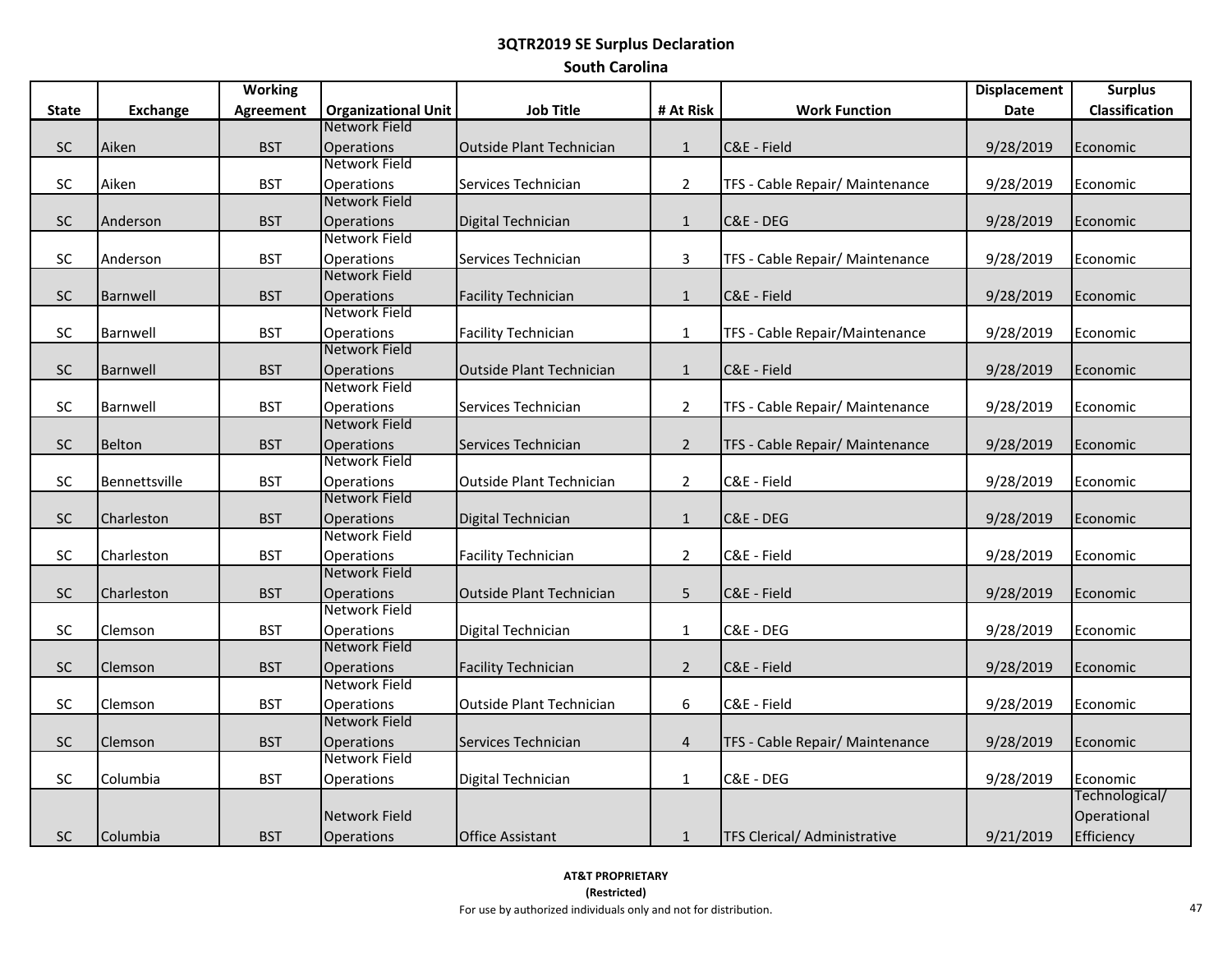# **3QTR2019 SE Surplus Declaration South Carolina**

|              |               | <b>Working</b>   |                                    |                                 |                |                                 | <b>Displacement</b> | <b>Surplus</b>        |
|--------------|---------------|------------------|------------------------------------|---------------------------------|----------------|---------------------------------|---------------------|-----------------------|
| <b>State</b> | Exchange      | <b>Agreement</b> | <b>Organizational Unit</b>         | <b>Job Title</b>                | # At Risk      | <b>Work Function</b>            | <b>Date</b>         | <b>Classification</b> |
|              |               |                  | Network Field                      |                                 |                |                                 |                     |                       |
| <b>SC</b>    | Columbia      | <b>BST</b>       | <b>Operations</b>                  | <b>Outside Plant Technician</b> | $\mathbf{1}$   | C&E - Field                     | 9/28/2019           | Economic              |
|              |               |                  | Network Field                      |                                 |                |                                 |                     |                       |
| <b>SC</b>    | Gaffney       | <b>BST</b>       | <b>Operations</b>                  | <b>Facility Technician</b>      | $\overline{2}$ | C&E - Field                     | 9/28/2019           | Economic              |
|              |               |                  | Network Field                      |                                 |                |                                 |                     |                       |
| <b>SC</b>    | Gaffney       | <b>BST</b>       | <b>Operations</b>                  | <b>Outside Plant Technician</b> | 3              | C&E - Field                     | 9/28/2019           | Economic              |
|              |               |                  | Network Field                      |                                 |                |                                 |                     |                       |
| <b>SC</b>    | Gaffney       | <b>BST</b>       | <b>Operations</b>                  | Services Technician             | $\mathbf{1}$   | TFS - Cable Repair/ Maintenance | 9/28/2019           | Economic              |
|              |               |                  | Network Field                      |                                 |                |                                 |                     |                       |
| SC           | Greenville    | <b>BST</b>       | <b>Operations</b>                  | <b>Facility Technician</b>      | 4              | C&E - Field                     | 9/28/2019           | Economic              |
|              |               |                  | Network Field                      |                                 |                |                                 |                     |                       |
| <b>SC</b>    | Greenville    | <b>BST</b>       | <b>Operations</b>                  | <b>Outside Plant Technician</b> | 5              | C&E - Field                     | 9/28/2019           | Economic              |
|              |               |                  | Network Field                      |                                 |                |                                 |                     |                       |
| SC           | Greenville    | <b>BST</b>       | <b>Operations</b>                  | Services Technician             | $\mathbf{3}$   | TFS - Cable Repair/ Maintenance | 9/28/2019           | Economic              |
|              |               |                  | Network Field                      |                                 |                |                                 |                     |                       |
| <b>SC</b>    | Hartsville    | <b>BST</b>       | <b>Operations</b>                  | Services Technician             | $\overline{2}$ | TFS - Cable Repair/ Maintenance | 9/28/2019           | Economic              |
|              |               |                  | Network Field                      |                                 |                |                                 |                     |                       |
| <b>SC</b>    | Marion        | <b>BST</b>       | <b>Operations</b><br>Network Field | Services Technician             | $\mathbf{1}$   | TFS - Cable Repair/ Maintenance | 9/28/2019           | Economic              |
|              |               |                  |                                    |                                 |                |                                 |                     |                       |
| <b>SC</b>    | North Augusta | <b>BST</b>       | <b>Operations</b><br>Network Field | Services Technician             | $\overline{2}$ | TFS - Cable Repair/ Maintenance | 9/28/2019           | Economic              |
| SC           |               | <b>BST</b>       |                                    |                                 |                | C&E - DEG                       |                     | Economic              |
|              | Orangeburg    |                  | <b>Operations</b><br>Network Field | Digital Technician              | $\mathbf{1}$   |                                 | 9/28/2019           |                       |
| <b>SC</b>    | Orangeburg    | <b>BST</b>       | <b>Operations</b>                  | <b>Facility Technician</b>      | $\mathbf{1}$   | C&E - Field                     | 9/28/2019           | Economic              |
|              |               |                  | Network Field                      |                                 |                |                                 |                     |                       |
| <b>SC</b>    | Spartanburg   | <b>BST</b>       | <b>Operations</b>                  | Digital Technician              | $\mathbf{1}$   | C&E - DEG                       | 9/28/2019           | Economic              |
|              |               |                  | Network Field                      |                                 |                |                                 |                     |                       |
| <b>SC</b>    | Spartanburg   | <b>BST</b>       | <b>Operations</b>                  | <b>Outside Plant Technician</b> | $\mathbf{1}$   | C&E - Field                     | 9/28/2019           | Economic              |
|              |               |                  | Network Field                      |                                 |                |                                 |                     |                       |
| <b>SC</b>    | Spartanburg   | <b>BST</b>       | <b>Operations</b>                  | Services Technician             | 3              | TFS - Cable Repair/ Maintenance | 9/28/2019           | Economic              |
|              |               |                  | Network Field                      |                                 |                |                                 |                     |                       |
| SC           | Union         | <b>BST</b>       | <b>Operations</b>                  | Services Technician             | $\mathbf{1}$   | TFS - Cable Repair/ Maintenance | 9/28/2019           | Economic              |
|              |               |                  |                                    |                                 | 71             |                                 |                     |                       |
|              |               |                  |                                    |                                 |                |                                 |                     |                       |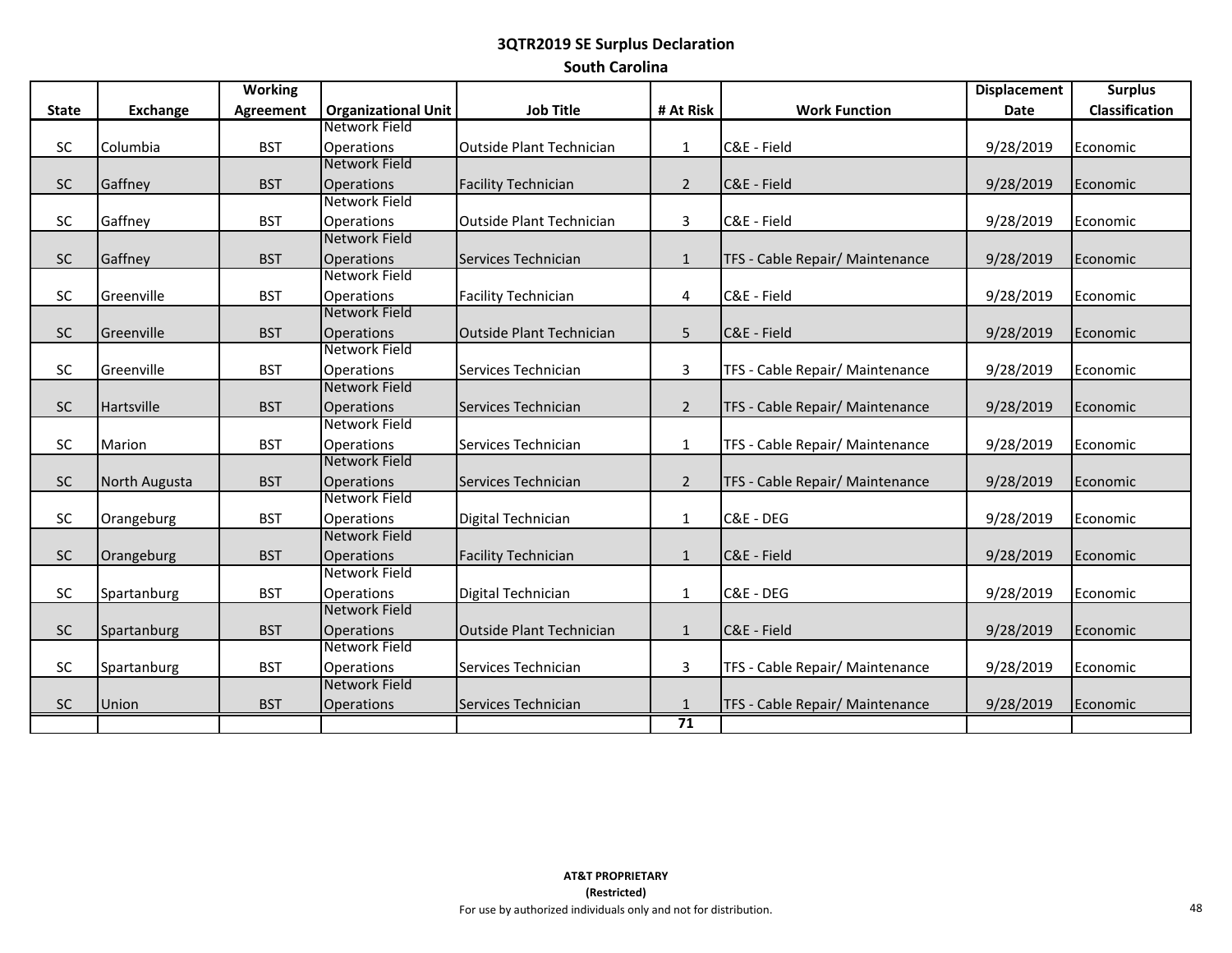# **Tennessee**

|              |                 | <b>Working</b>   |                                           |                                 |                |                                | <b>Displacement</b> | <b>Surplus</b>  |
|--------------|-----------------|------------------|-------------------------------------------|---------------------------------|----------------|--------------------------------|---------------------|-----------------|
| <b>State</b> | <b>Exchange</b> | <b>Agreement</b> | <b>Organizational Unit</b>                | <b>Job Title</b>                | # At Risk      | <b>Work Function</b>           | <b>Date</b>         | Classification  |
|              |                 |                  | Network Field                             |                                 |                |                                |                     |                 |
| <b>TN</b>    | Arlington       | <b>BST</b>       | <b>Operations</b>                         | <b>Outside Plant Technician</b> | $\mathbf{1}$   | C&E - Field                    | 9/28/2019           | Economic        |
|              |                 |                  | Network Field                             |                                 |                |                                |                     |                 |
| <b>TN</b>    | Benton          | <b>BST</b>       | Operations                                | Services Technician             | $\mathbf{1}$   | TFS - Cable Repair/Maintenance | 9/28/2019           | Economic        |
|              |                 |                  | <b>Network Field</b>                      |                                 |                |                                |                     |                 |
| <b>TN</b>    | Carthage        | <b>BST</b>       | Operations                                | Services Technician             | $\mathbf{1}$   | TFS - Cable Repair/Maintenance | 9/28/2019           | Economic        |
|              |                 |                  | Network Field                             |                                 |                |                                |                     |                 |
| <b>TN</b>    | Charleston      | <b>BST</b>       | Operations                                | Services Technician             | $\mathbf{1}$   | TFS - Cable Repair/Maintenance | 9/28/2019           | Economic        |
|              |                 |                  |                                           |                                 |                |                                |                     | Technological - |
|              |                 |                  | Network Field                             |                                 |                |                                |                     | Operational     |
| <b>TN</b>    | Chattanooga     | <b>BST</b>       | Operations                                | Office Assistant                | $\overline{3}$ | TFS Clerical/ Administrative   | 9/21/2019           | Efficiency      |
|              |                 |                  | <b>Network Field</b>                      |                                 |                |                                |                     |                 |
| <b>TN</b>    | Chattanooga     | <b>BST</b>       | Operations                                | Services Technician             | $\overline{2}$ | TFS - Cable Repair/Maintenance | 9/28/2019           | Economic        |
|              |                 |                  | <b>Network Field</b>                      |                                 |                |                                |                     |                 |
| <b>TN</b>    | Clarksville     | <b>BST</b>       | Operations                                | <b>Facility Technician</b>      | $\mathbf{1}$   | C&E - Field                    | 9/28/2019           | Economic        |
|              |                 |                  | Network Field                             |                                 |                |                                |                     |                 |
| <b>TN</b>    | Clarksville     | <b>BST</b>       | Operations<br><b>Network Field</b>        | Outside Plant Technician        | $\mathbf{1}$   | C&E - Field                    | 9/28/2019           | Economic        |
|              |                 |                  |                                           |                                 |                |                                |                     |                 |
| <b>TN</b>    | Clarksville     | <b>BST</b>       | <b>Operations</b><br><b>Network Field</b> | Services Technician             | $\overline{2}$ | TFS - Cable Repair/Maintenance | 9/28/2019           | Economic        |
|              |                 |                  |                                           |                                 |                |                                |                     |                 |
| TN           | Cleveland       | <b>BST</b>       | Operations<br><b>Network Field</b>        | <b>Facility Technician</b>      | $\mathbf{1}$   | C&E - Field                    | 9/28/2019           | Economic        |
| <b>TN</b>    |                 | <b>BST</b>       | <b>Operations</b>                         | Services Technician             | $\mathbf{1}$   | TFS - Cable Repair/Maintenance | 9/28/2019           | Economic        |
|              | Copper Basin    |                  | Network Field                             |                                 |                |                                |                     |                 |
| <b>TN</b>    | Dandridge       | <b>BST</b>       | Operations                                | Services Technician             | $\mathbf{1}$   | TFS - Cable Repair/Maintenance | 9/28/2019           | Economic        |
|              |                 |                  | <b>Network Field</b>                      |                                 |                |                                |                     |                 |
| <b>TN</b>    | Dayton          | <b>BST</b>       | Operations                                | <b>Facility Technician</b>      | $\mathbf{1}$   | TFS - Cable Repair/Maintenance | 9/28/2019           | Economic        |
|              |                 |                  | Network Field                             |                                 |                |                                |                     |                 |
| TN           | Dickson         | <b>BST</b>       | Operations                                | <b>Facility Technician</b>      | $\mathbf{1}$   | C&E - Field                    | 9/28/2019           | Economic        |
|              |                 |                  | Network Field                             |                                 |                |                                |                     |                 |
| <b>TN</b>    | Dickson         | <b>BST</b>       | <b>Operations</b>                         | <b>Outside Plant Technician</b> | $\mathbf{3}$   | C&E - Field                    | 9/28/2019           | Economic        |
|              |                 |                  | Network Field                             |                                 |                |                                |                     |                 |
| <b>TN</b>    | Franklin        | <b>BST</b>       | <b>Operations</b>                         | <b>Facility Technician</b>      | $\mathbf{1}$   | TFS - Cable Repair/Maintenance | 9/28/2019           | Economic        |
|              |                 |                  | <b>Network Field</b>                      |                                 |                |                                |                     |                 |
| <b>TN</b>    | Gallatin        | <b>BST</b>       | Operations                                | <b>Outside Plant Technician</b> | $\mathbf{1}$   | C&E - Field                    | 9/28/2019           | Economic        |
|              |                 |                  | Network Field                             |                                 |                |                                |                     |                 |
| <b>TN</b>    | Gallatin        | <b>BST</b>       | Operations                                | Services Technician             | $\mathbf{1}$   | TFS - Cable Repair/Maintenance | 9/28/2019           | Economic        |
|              |                 |                  | Network Field                             |                                 |                |                                |                     |                 |
| <b>TN</b>    | Harriman        | <b>BST</b>       | Operations                                | Services Technician             | $\mathbf{1}$   | TFS - Cable Repair/Maintenance | 9/28/2019           | Economic        |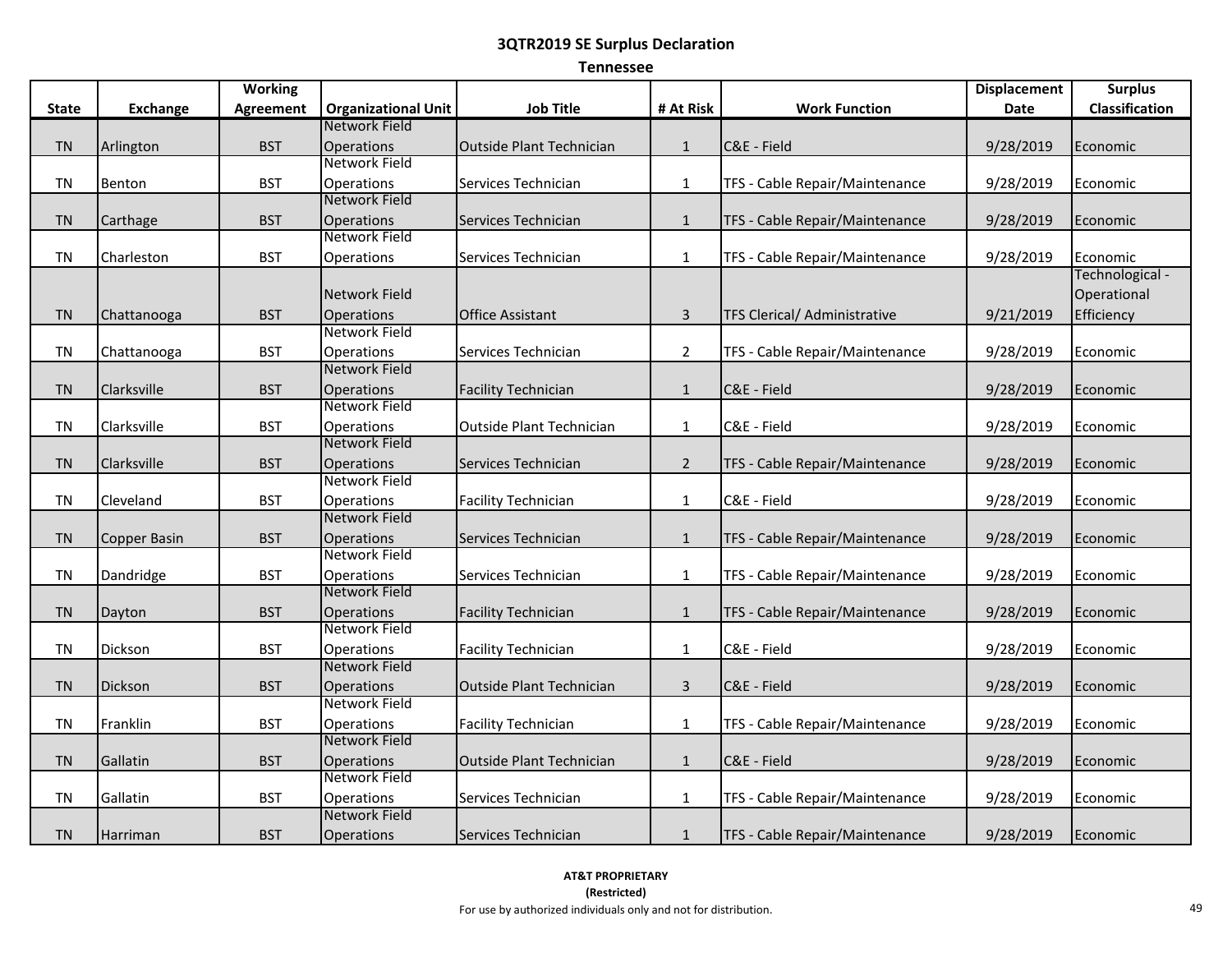# **Tennessee**

|              |                 | <b>Working</b> |                                    |                                 |                |                                | <b>Displacement</b> | <b>Surplus</b> |
|--------------|-----------------|----------------|------------------------------------|---------------------------------|----------------|--------------------------------|---------------------|----------------|
| <b>State</b> | <b>Exchange</b> | Agreement      | <b>Organizational Unit</b>         | <b>Job Title</b>                | # At Risk      | <b>Work Function</b>           | Date                | Classification |
|              |                 |                | Network Field                      |                                 |                |                                |                     |                |
| <b>TN</b>    | Hendersonville  | <b>BST</b>     | Operations                         | <b>Facility Technician</b>      | $\mathbf{1}$   | TFS - Cable Repair/Maintenance | 9/28/2019           | Economic       |
|              |                 |                | <b>Network Field</b>               |                                 |                |                                |                     |                |
| <b>TN</b>    | Hendersonville  | <b>BST</b>     | <b>Operations</b>                  | Services Technician             | $\mathbf{1}$   | TFS - Cable Repair/Maintenance | 9/28/2019           | Economic       |
|              |                 |                | Network Field                      |                                 |                |                                |                     |                |
| <b>TN</b>    | Knoxville       | <b>BST</b>     | Operations                         | Outside Plant Technician        | $\overline{2}$ | C&E - Field                    | 9/28/2019           | Economic       |
|              |                 |                | <b>Network Field</b>               |                                 |                |                                |                     |                |
| <b>TN</b>    | LaFollette      | <b>BST</b>     | <b>Operations</b>                  | Services Technician             | $\overline{2}$ | TFS - Cable Repair/Maintenance | 9/28/2019           | Economic       |
|              |                 |                | Network Field                      |                                 |                |                                |                     |                |
| <b>TN</b>    | Lebanon         | <b>BST</b>     | <b>Operations</b>                  | Services Technician             | $\mathbf{1}$   | TFS - Cable Repair/Maintenance | 9/28/2019           | Economic       |
|              |                 |                | <b>Network Field</b>               |                                 |                |                                |                     |                |
| <b>TN</b>    | Lexington       | <b>BST</b>     | <b>Operations</b>                  | Services Technician             | $\mathbf{1}$   | TFS - Cable Repair/Maintenance | 9/28/2019           | Economic       |
|              |                 |                | Network Field                      |                                 |                |                                |                     |                |
| <b>TN</b>    | Madisonville    | <b>BST</b>     | <b>Operations</b>                  | Services Technician             | $\mathbf{1}$   | TFS - Cable Repair/Maintenance | 9/28/2019           | Economic       |
|              |                 |                | <b>Network Field</b>               |                                 |                |                                |                     |                |
| <b>TN</b>    | Maryville       | <b>BST</b>     | Operations<br>Network Field        | Digital Technician              | $\mathbf{1}$   | C&E - DEG                      | 9/28/2019           | Economic       |
|              |                 |                |                                    |                                 |                |                                |                     |                |
| <b>TN</b>    | Maryville       | <b>BST</b>     | Operations<br><b>Network Field</b> | Services Technician             | $\mathbf{3}$   | TFS - Cable Repair/Maintenance | 9/28/2019           | Economic       |
|              |                 |                |                                    |                                 |                |                                |                     |                |
| <b>TN</b>    | Murfreesboro    | <b>BST</b>     | Operations<br>Network Field        | <b>Facility Technician</b>      | $\overline{2}$ | TFS - Cable Repair/Maintenance | 9/28/2019           | Economic       |
| <b>TN</b>    | Murfreesboro    | <b>BST</b>     | Operations                         | <b>Facility Technician</b>      | $\mathbf{1}$   | C&E - Field                    | 9/28/2019           |                |
|              |                 |                | <b>Network Field</b>               |                                 |                |                                |                     | Economic       |
| <b>TN</b>    | Murfreesboro    | <b>BST</b>     | <b>Operations</b>                  | Outside Plant Technician        | $\overline{7}$ | C&E - Field                    | 9/28/2019           | Economic       |
|              |                 |                | Network Field                      |                                 |                |                                |                     |                |
| <b>TN</b>    | Murfreesboro    | <b>BST</b>     | <b>Operations</b>                  | Services Technician             | $\mathbf{1}$   | TFS - Cable Repair/Maintenance | 9/28/2019           | Economic       |
|              |                 |                | <b>Network Field</b>               |                                 |                |                                |                     |                |
| <b>TN</b>    | Nashville       | <b>BST</b>     | <b>Operations</b>                  | <b>Facility Technician</b>      | $\overline{4}$ | TFS - Cable Repair/Maintenance | 9/28/2019           | Economic       |
|              |                 |                | <b>Network Field</b>               |                                 |                |                                |                     |                |
| <b>TN</b>    | Nashville       | <b>BST</b>     | Operations                         | <b>Facility Technician</b>      | $\overline{2}$ | C&E - Field                    | 9/28/2019           | Economic       |
|              |                 |                | <b>Network Field</b>               |                                 |                |                                |                     |                |
| <b>TN</b>    | Nashville       | <b>BST</b>     | <b>Operations</b>                  | <b>Outside Plant Technician</b> | 5              | C&E - Field                    | 9/28/2019           | Economic       |
|              |                 |                | <b>Network Field</b>               |                                 |                |                                |                     |                |
| <b>TN</b>    | Nashville       | <b>BST</b>     | Operations                         | Services Technician             | 5              | TFS - Cable Repair/Maintenance | 9/28/2019           | Economic       |
|              |                 |                | <b>Network Field</b>               |                                 |                |                                |                     |                |
| <b>TN</b>    | Newport         | <b>BST</b>     | Operations                         | Services Technician             | $\mathbf{1}$   | TFS - Cable Repair/Maintenance | 9/28/2019           | Economic       |
|              |                 |                | Network Field                      |                                 |                |                                |                     |                |
| <b>TN</b>    | Oak Ridge       | <b>BST</b>     | <b>Operations</b>                  | Digital Technician              | $\mathbf{1}$   | C&E - DEG                      | 9/28/2019           | Economic       |